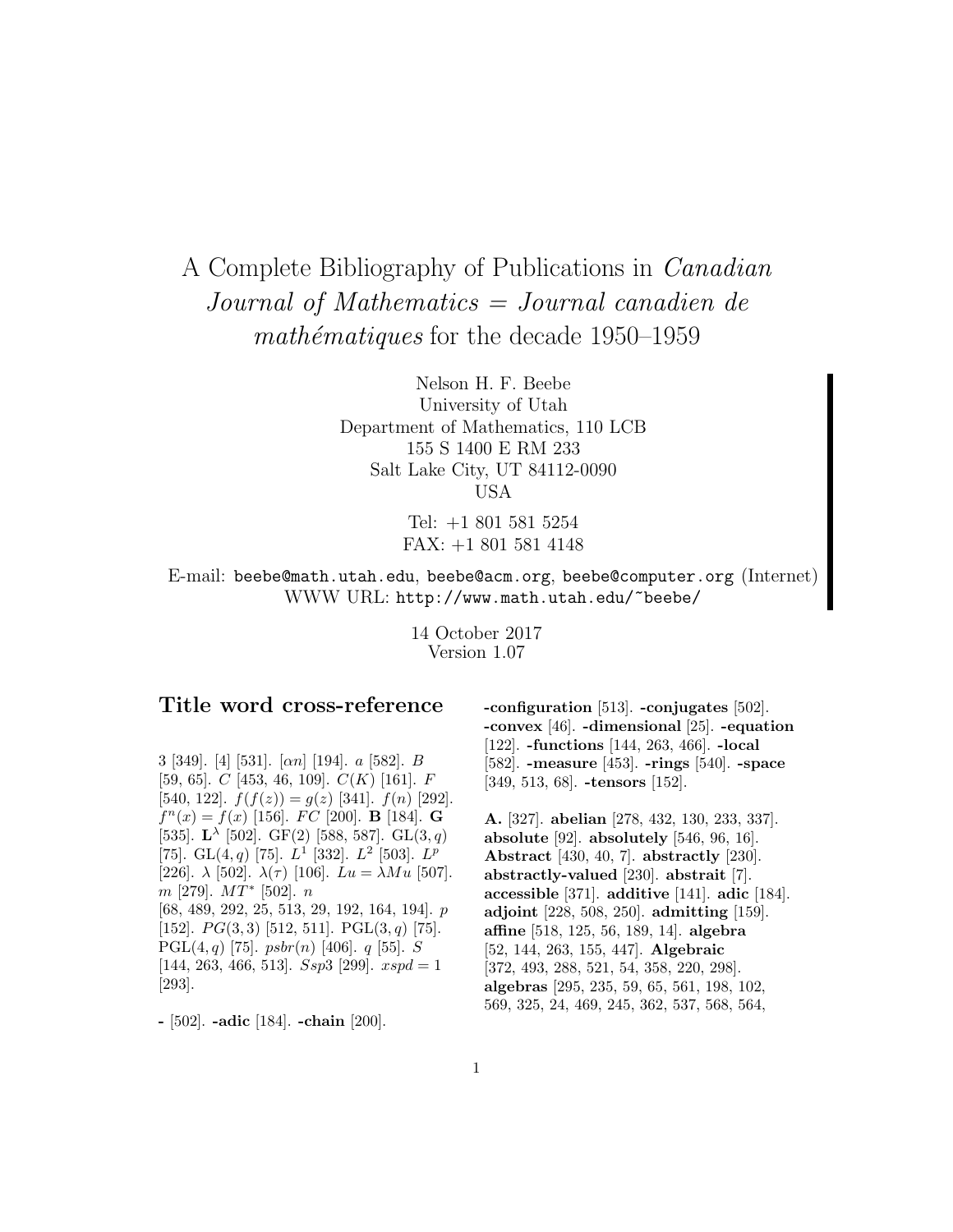448, 196, 120, 313, 539, 143, 535]. **algebroid** [530]. **algorithm** [27, 421, 77]. **algorithms** [495]. **almost** [362]. **alternative** [112, 362]. **amongst** [355]. **Analyse** [99]. **analysis** [99]. **Analytic** [137, 530, 62, 353, 573, 447]. **anneau** [7]. **annulus** [136]. **application** [421, 306]. **applications** [96, 574, 161, 55]. **approximation** [560, 23, 26, 431, 493]. **Approximations** [25, 578]. **arbitrary** [355]. **arc** [124]. **arcs** [349]. **area** [426, 25]. **arithmetic** [153, 38, 8]. **associated** [166, 531, 30]. **asymptoic** [360]. **Asymptotic** [286, 348, 359, 420, 410, 358, 328, 579]. **atmosphere** [148, 303]. **Aubry** [90]. **Autometrization** [181]. **Autometrized** [59, 65]. **automorphes** [436, 497]. **Automorphic** [436, 497]. **automorphisms** [40, 326]. **averages** [58]. **averaging** [481, 171, 385]. **axiom** [393]. **Axiomatique** [50]. **Axioms** [107].

**Babinet** [529]. **Baer** [364]. **balanced** [214, 189, 241, 312]. **Banach** [561, 245, 355, 448]. **barrier** [20]. **base** [110]. **basis** [381]. **be** [134]. **behavior** [328]. **behaviour** [286, 579]. **Bernoulli** [418, 367]. **Bernstein** [207, 158]. **Bessel** [249, 57, 549, 157, 548]. **Betti** [499]. **between** [178, 21, 260, 516, 485, 120]. **Bianchi** [12]. **bilateral** [205, 487]. **binary** [257, 543]. **binomial** [440]. **bipartite** [517]. **block** [214, 189, 241, 312]. **bodies** [556]. **Boolean** [404, 52, 197, 59, 65, 569, 155, 196, 164]. **Borel** [391]. **boundaries** [128]. **Boundary** [166, 228, 252, 357, 347, 508, 383, 251, 250]. **bounded** [527, 409, 583, 524]. **bounding** [150]. **bounds** [426, 282, 382]. **Brauer** [327].

**calculus** [123]. **can** [134]. **canonical** [118, 279, 333]. **canonique** [333]. **capacity**

**Brouwerian** [232]. **Burkhardt** [531]. **Burkill** [480]. **Burnside** [437].

[272]. **caractérisation** [332]. **Cartan** [351]. **Cartesian** [539]. **Cartwright** [265]. **categories** [461]. **Cauchy** [412, 383, 268]. **Cayley** [460, 534]. **Central** [491]. **Certain** [380, 64, 229, 439, 336, 446, 487, 541, 395, 494, 91, 102, 21, 131, 220, 79, 259, 355, 360, 170, 338, 38, 88, 30, 189]. **certains** [226, 88]. **chain** [200]. **chains** [115, 544]. **changes** [91]. **channel** [20]. **character** [468, 244]. **Characteristic** [405, 329]. **characterization** [197, 332]. **characterizations** [398, 128]. **characterizes** [456]. **Characters** [539, 467, 183, 264]. **chords** [512, 511]. **chromatic** [273, 219]. **Chung** [132]. **circulants** [407]. **class** [97, 212, 257, 276, 387, 477, 533, 562, 300, 442, 294, 362, 360, 590, 18, 313, 544, 337]. **Classes** [407, 56, 439]. **classiques** [238]. **closed** [447]. **closure** [258, 117, 165]. **coclosed** [287]. **codes** [488]. **coefficient** [440, 136]. **coefficients** [459, 523, 106, 579]. **cognate** [205]. **cohomology** [198, 401]. **collineations** [298]. **colour** [142, 424]. **combinations** [207]. **Combinatorial** [10, 273, 441, 574, 361]. **Comma** [488]. **Comma-free** [488]. **commutative** [73]. **commutativity** [316, 463, 170]. **commuting** [365]. **compact** [161, 62, 450]. **compactes** [161]. **compactness** [304, 56]. **complementary** [455]. **Complemented** [576]. **Completeness** [215, 462, 444]. **complex** [333]. **Complexes** [233, 333]. **concernant** [577]. **Concerning** [543, 190, 554, 297, 461, 583, 577, 165]. **condition** [131, 463, 344]. **conditions** [384, 433, 146, 383]. **cones** [398]. **configuration** [83, 531, 513, 100]. **configurations** [100]. **Conformal** [305, 201, 349]. **Congruence** [521, 192]. **Congruences** [459, 311, 521, 523, 202, 17]. **Conics** [374]. **conjecture** [154, 528, 132]. **conjugates** [502, 501, 131]. **connected** [418, 86, 543]. **connectedness** [377].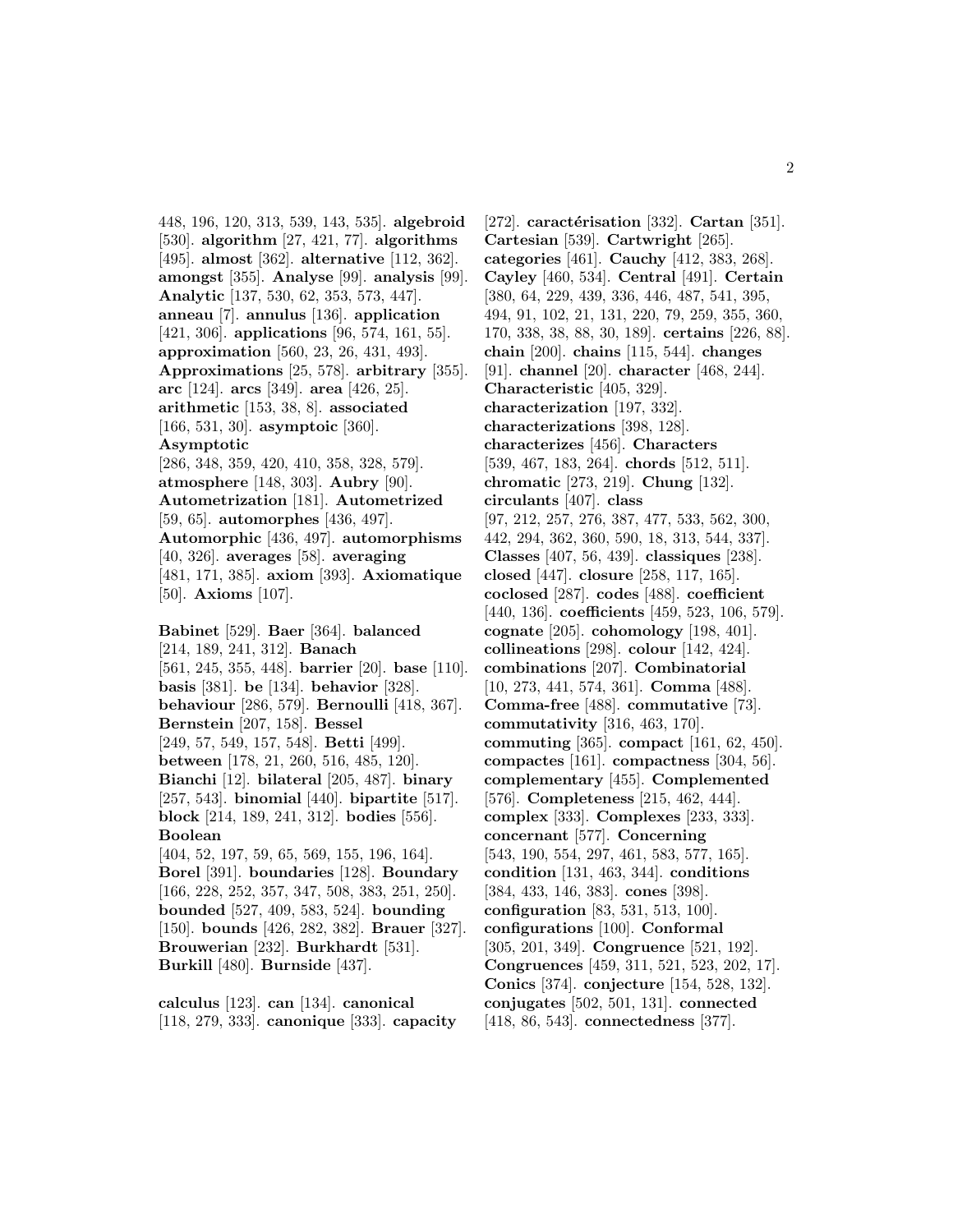**connection** [120]. **connections** [351]. **connectivity** [557]. **consecutive** [37]. **considerations** [323]. **consistency** [213]. **Constant** [151, 149]. **constraints** [89]. **construction** [584, 224]. **Constructions** [376]. **containing** [348]. **continua** [48]. **Continued** [546, 100]. **continues** [100]. **Continuous** [156, 540, 4, 580, 251]. **Contribution** [36, 219, 36]. **Contributions** [103]. **convergence** [503, 227, 478]. **convergent** [546, 96]. **Convex** [375, 580, 79, 56, 577, 23, 46, 556]. **convexes** [577]. **Convolution** [284, 159]. **coordinate** [146]. **coordinatization** [319]. **Core** [213]. **Core-consistency** [213]. **Correction** [425, 591, 174, 515, 289, 254]. **Corresponding** [149]. **Countable** [330]. **countably** [74, 449]. **courbure** [29, 116]. **covering** [366]. **Coverings** [517, 167, 301]. **criterion** [172, 117, 165]. **cubes** [475]. **cubic** [588, 587, 586]. **curvature** [151, 177, 29, 116, 231, 289, 149]. **curve** [231, 289]. **curves** [68, 375, 221, 220, 202, 44, 493, 530]. **Cyclic** [98, 125, 212, 538, 77, 67, 220, 298, 436]. **Cyclically** [445]. **cyclique** [436]. **cyclotomic** [97, 255].

**D.** [144]. **dans** [99]. **Darboux** [96]. **data** [268]. **decimals** [104]. **decompositions** [34]. **Dedekind** [326, 370, 444]. **defined** [274, 176]. **definite** [427, 407]. **definitions** [430]. **degree** [121, 276, 302]. **degrees** [16]. **Denjoy** [528]. **Dense** [557]. **denumerable** [110]. **depth** [20]. **derivatives** [271, 354, 505]. **Desargues** [318]. **Desarguesian** [442, 393]. **designs** [214, 189, 241, 312]. **d'espaces** [161]. **determinants** [361]. **determined** [209, 489]. **developments** [248]. **diagonable** [372]. **diagonal** [102]. **diagram** [262]. **diagrams** [9]. **difference** [554, 181, 191, 119, 190, 473]. **Differentiable** [201, 349]. **Differential**

[267, 270, 390, 95, 507, 425, 414, 87, 41, 218, 415, 345, 160, 329, 348, 508, 485, 383, 88, 30, 250, 134, 159, 204, 254]. **differentiation** [300]. **différentiels** [88]. **Dimension** [496, 403, 456]. **dimensional** [158, 25]. **dimensions** [29]. **diophantine** [308, 22, 336, 26, 431, 422]. **Direct** [76]. **Dirichlet** [483]. **disconjugate** [345]. **Discrete** [82]. **discriminants** [257]. **Disjoint** [559]. **disorientation** [475]. **dissimilar** [516]. **Distance** [71, 59]. **distance-theoretic** [59]. **distinct** [492]. **distortion** [305]. **distributed** [522]. **distribution** [206, 281, 35, 310, 99]. **distributions** [64, 229, 99, 344]. **distributive** [51]. **distributives** [50]. **divergent** [139]. **divisible** [344]. **division** [495, 501, 81, 170, 143, 535]. **divisors** [256]. **Doetsch** [506]. **domain** [348]. **domains** [23]. **Double** [394, 253, 503, 272]. **dual** [569, 18]. **dualities** [318]. **duality** [68]. **d'un** [7, 29, 520]. **duodenary** [187]. **dynamical** [302]. **dynamics** [13, 49].

**each** [257]. **effectif** [520]. **Einstein** [177]. **elastic** [384]. **element** [313]. **Elementarfunktionen** [15]. **elementary** [243, 568, 8, 15]. **elements** [404, 108, 105, 524, 296, 339]. **eleven** [67]. **ellipsoid** [25]. **elliptic** [203, 357, 108, 107, 513, 552]. **embedding** [214]. **embeddings** [266]. **endo** [497]. **endomorphisms** [365]. **ennuple** [202]. **ensemble** [520]. **Entire** [341]. **entre** [238]. **Enumeration** [379]. **Enveloping** [24]. **equation** [356, 507, 122, 166, 203, 357, 347, 156, 21, 160, 268, 134, 341, 16, 43, 43]. **equations** [270, 267, 390, 87, 408, 269, 41, 218, 415, 482, 553, 129, 160, 22, 72, 146, 329, 348, 485, 145, 383, 336, 88, 308, 30, 250, 204, 254, 145]. **equivalence** [56, 326, 530, 458]. **equivalence-classes** [56]. **Equivalent** [432]. **Errata** [61]. **error** [91, 281]. **espace** [29].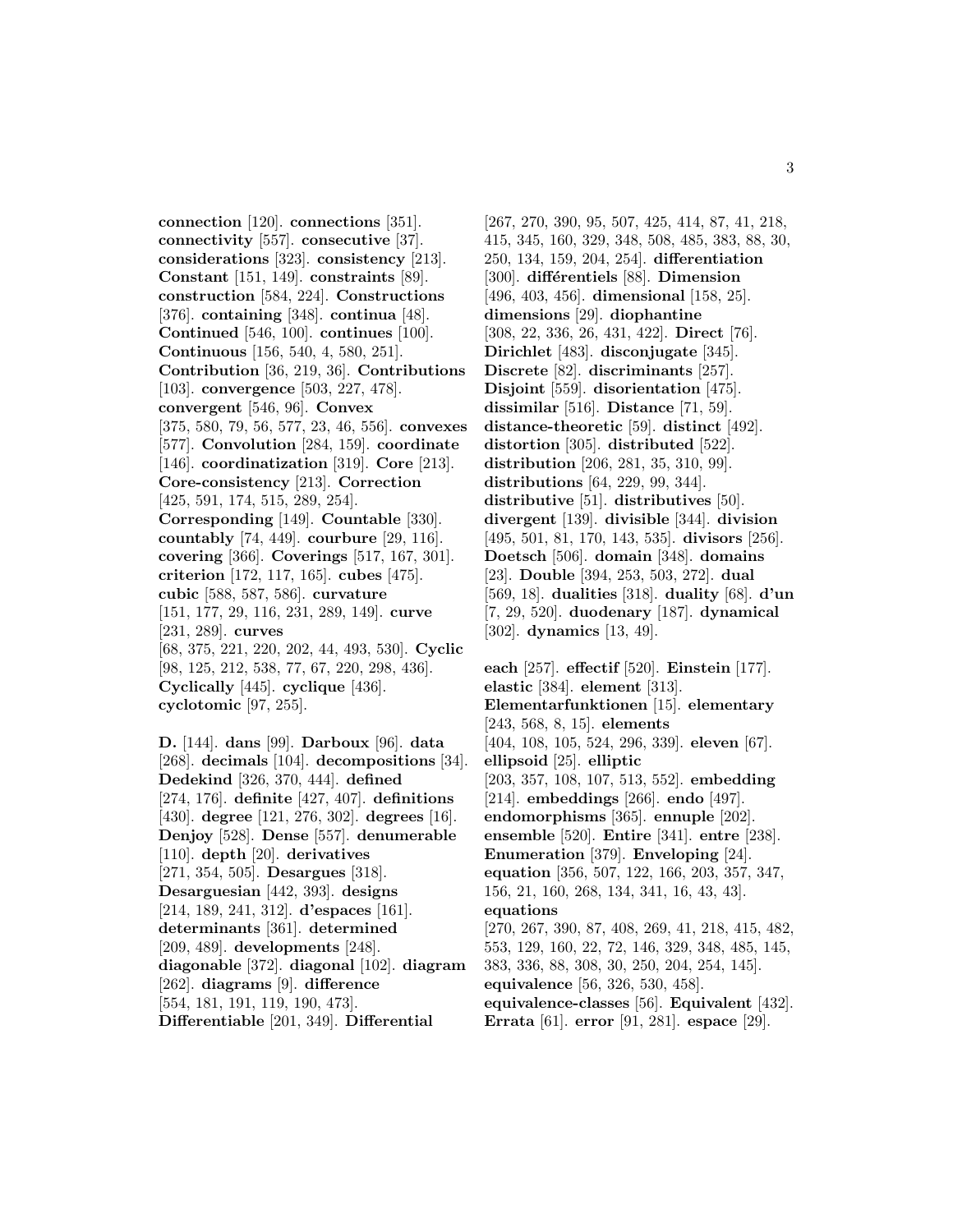**espaces** [226, 332, 333, 99]. **étude** [36]. **Euclid** [27, 77]. **Euclidean** [108, 513]. **Euler** [281]. **even** [546]. **example** [520]. **exceptional** [259]. **exceptionnels** [238]. **Exemple** [520]. **existence** [281, 480, 110, 344, 189]. **expansion** [269]. **Expansions** [359, 420]. **explicit** [282, 382]. **exponential** [54, 367]. **exponentiels** [367]. **expressions** [425, 414]. **Extension** [167, 377, 327, 111, 174, 354, 391, 534]. **Extensions** [198, 541, 259, 334]. **Extremal** [392, 567, 124]. **Extreme** [93, 291, 428, 187, 290]. **Extremum** [3]. **facially** [31]. **facially-regular** [31]. **factor** [212, 242]. **Factorization** [465, 6]. **factorized** [134]. **factors** [550, 307, 127]. **faiblement** [161]. **family** [141, 110, 473]. **Fan** [435]. **Farey** [55]. **feasibility** [574]. **field** [97, 180, 212, 395, 408, 49, 129, 54, 329, 2, 42]. **fields** [288, 27, 521, 495, 77, 297]. **finding** [421]. **finis** [238]. **Finite** [126, 60, 237, 180, 395, 374, 129, 274, 20, 199, 184, 326, 301, 536, 394, 317, 396, 438, 6, 242, 16, 143]. **Finsler** [29, 389]. **finslérien** [29]. **first** [212, 269, 482, 231, 289]. **five** [220]. **fixed** [265, 299, 444]. **fixed-point** [444]. **Flächen** [15]. **flat** [518]. **flow** [378, 474, 574]. **flows** [421]. **Focal** [199]. **fonctions** [577]. **form** [113, 187, 427, 49, 333]. **formal** [240]. **forme** [333]. **forms** [291, 428, 243, 257, 93, 287, 111, 174, 397, 290, 62, 459, 523, 130, 134, 458]. **formula** [468, 285, 342, 159, 150]. **formulations** [52]. **Fourier** [321, 122, 206, 503, 64, 229, 551, 106, 284]. **fourth** [250]. **fractional** [39]. **fractions** [546, 100]. **Fréchet** [34]. **free** [494, 538, 488, 363]. **freedom** [302]. **French** [63, 498, 563, 161, 332, 333, 7, 577, 145, 29, 116, 88, 520, 436, 497, 99, 36, 100, 367, 43]. **frequencies** [4, 5]. **Fresnel** [455, 413]. **Frobenius** [464, 182, 533]. **Full** [300]. **Function** [209, 175, 541, 228, 154, 381, 571,

91, 281, 459, 106, 211]. **functional** [15, 156, 452, 343, 341]. **functionals** [162, 208]. **Functions** [505, 15, 163, 417, 540, 545, 271, 144, 263, 206, 426, 137, 283, 21, 117, 141, 527, 80, 354, 583, 62, 455, 4, 5, 466, 140, 434, 568, 577, 101, 38, 446, 157, 353, 136, 230, 551, 573, 110, 447, 30, 164, 504, 188, 548, 547]. **Fundamental** [59]. **Funktionentheorie** [15]. **Further** [523, 534].

**G.** [577]. **Galois** [408, 73, 120]. **Games** [450, 380]. **gamma** [211]. **Gauss** [451, 526]. **General** [205, 553, 129, 21]. **généralisation** [116, 29]. **generalization** [83, 262, 41, 412, 116, 231, 289, 352, 29]. **generalizations** [492, 437]. **generalize** [160]. **Generalized** [295, 13, 527, 481, 12, 555, 571, 542, 28, 409, 505, 479, 177, 564, 484, 385, 128]. **generate** [494]. **generated** [429, 186]. **Generating** [157, 548, 547, 417, 154, 274]. **genus** [257, 66, 168, 575]. **Geodesic** [476, 218]. **geometric** [497]. **geometries** [126, 393, 11, 14]. **géométrique** [497]. **geometry** [95, 514, 108, 107, 376, 94, 232]. **German** [15]. **girth** [275]. **given** [89, 40, 516, 457]. **Glaisher** [179]. **global** [399]. **Goursat** [470]. **Graph** [532, 275, 121, 516, 457]. **graph-subgraph** [516]. **graph-theoretical** [457]. **Graphs** [457, 517, 239, 379, 273, 516, 6, 127, 242, 586]. **Graves** [165]. **gravitation** [12, 177, 145]. **gravitational** [72, 145]. **Green** [228, 62, 30]. **Gross** [222]. **group** [85, 588, 587, 65, 239, 40, 198, 200, 294, 53, 105, 133, 183, 264, 261, 314, 457, 436, 497, 9, 16]. **groupe** [436, 497]. **groupes** [238, 498, 563]. **Groupo¨ıdes** [436, 497]. **groupoids** [436, 497]. **Groups** [429, 388, 131, 277, 395, 494, 86, 499, 538, 498, 563, 278, 464, 274, 276, 533, 562, 476, 199, 240, 294, 467, 184, 326, 293, 185, 536, 400, 446, 431, 233, 186, 237, 430, 69, 396, 438, 337, 589, 363, 432].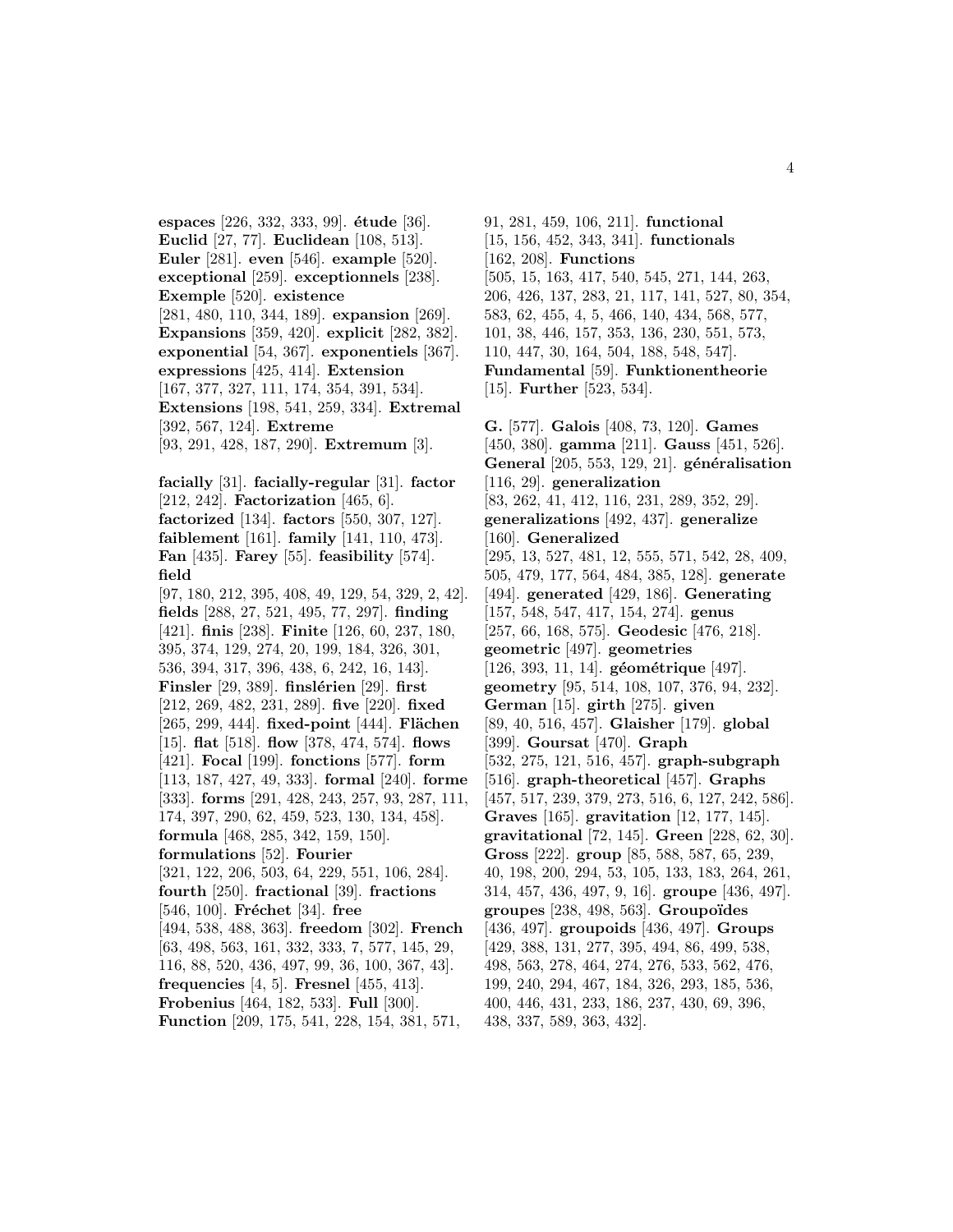**H** [132]. **Hadamard** [384]. **half** [573, 589]. **half-groups** [589]. **half-plane** [573]. **halo** [300]. **Hamiltonian** [13, 49]. **Hardy** [353, 352]. **Harmonic** [152, 353, 287, 416, 393, 99]. **harmonics** [225]. **harmoniques** [99]. **Hasse** [472]. **Hausdorff** [109]. **having** [218]. **Hayman** [583]. **heat** [160]. **Helly** [23]. **Hermite** [417, 547]. **Hermitian** [433, 333, 392, 434, 567]. **hermitienne** [333]. **hexagonal** [309]. **Higman** [364]. **Hilfsmittel** [15]. **Hill** [43]. **Hitchcock** [421]. **holomorphic** [151]. **homogeneous** [333]. **homog`enes** [333]. **homology** [278]. **homomorphic** [235, 102]. **hook** [239]. **horocyclic** [431]. **hulls** [375]. **hyper** [399]. **hyper-surfaces** [399]. **Hyperbolic** [416, 514, 152, 347, 415, 553, 376, 268]. **hyperconvexity** [581]. **hyperelliptic** [118]. **hypergeometric** [205, 487, 525]. **hypersurface** [231, 289, 44]. **Hypersurfaces** [389].

**ideal** [279, 2, 103]. **ideals** [496, 569, 439, 447]. **Identities** [17, 12, 523]. **II** [521, 65, 477, 283, 28, 76, 567, 303, 420, 264, 342, 526, 438, 45]. **III** [498]. **images** [235]. **imaginary** [495]. **Imbedding** [433]. **immersibility** [53]. **immersion** [565]. **Implications** [384]. **implicative** [197]. **improved** [554]. **Incidence** [45, 98]. **inclusion** [213]. **incomplete** [214, 189, 241, 312]. **indefinite** [111, 174, 397]. **independent** [35]. **index** [124]. **individual** [300]. **Induced** [324, 33]. **Inequalities** [434, 246, 247]. **inequality** [352]. **Infeld** [134]. **infinite** [380, 294, 307, 544]. **infinitely** [344]. **inhomogeneous** [309]. **inner** [466]. **integer** [267, 454]. **integers** [550, 234, 292, 37, 171, 194]. **integrable** [271, 453]. **Integral** [163, 258, 253, 21, 411, 28, 480, 184, 454, 230].

**integrals** [96, 452, 527, 455, 413, 552, 150].

**integration** [504, 188]. **integro** [159]. **integro-differential** [159]. **interchangeable** [491]. **intersection** [79]. **interval** [153]. **invariance** [568]. **invariant** [220, 298, 472]. **invariants** [60, 33]. **inverse** [286]. **inversion** [386, 138, 230, 285, 342, 451, 526, 159]. **investigations** [361]. **involution** [67, 448]. **Involutions** [531, 220, 299]. **irrationality** [172]. **irreducibility** [323]. **irreducibilty** [556]. **irreducible** [133, 16]. **irregular** [137]. **isomorphic** [363]. **isomorphismes** [238]. **Isomorphisms** [307, 245]. **Isoperimetric** [123]. **Iterated** [114]. **Iterates** [39]. **iteration** [38]. **IV** [563, 261].

**J.** [319, 132]. **Jacobi** [178, 41]. **Jordan** [235].

**kind** [552]. **kinematics** [108]. **knots** [1]. **known** [426]. **K¨othe** [208]. **Kronecker** [472]. **Kummer** [509]. **Ky** [435].

**labelled** [379]. **Laguerre** [417, 484]. **Landau** [382]. **Laplace** [166, 286, 138, 230, 285, 342, 484]. **Lattice** [542, 266, 195, 519]. **Lattices** [40, 576, 173, 236, 50, 560, 478, 51, 120, 462]. **Laurent** [579]. **Laves** [275]. **least** [305]. **Lebesgue** [63]. **left** [34]. **Legendre** [322]. **Lehmer** [486]. **lemma** [288, 470]. **length** [209]. **levelling** [209]. **Lie** [499, 468, 498, 563, 198, 24]. **limit** [491]. **limits** [409, 34]. **line** [94, 268]. **linéaires** [161]. **lineal** [108]. **Linear** [207, 537, 568, 246, 167, 270, 390, 356, 311, 395, 87, 408, 521, 41, 218, 357, 415, 482, 89, 452, 161, 82, 208, 328, 383, 336, 192, 247, 14, 396, 438, 120, 566, 256]. **linear-space-valued** [167]. **linearly** [137]. **lines** [489]. **Liouville** [454]. **Littlewood** [144, 265, 353, 352]. **Local** [377, 582]. **locally** [301, 453, 6]. **Logarithmic** [272]. **logics** [369]. **Lorentz** [306]. **lower** [426].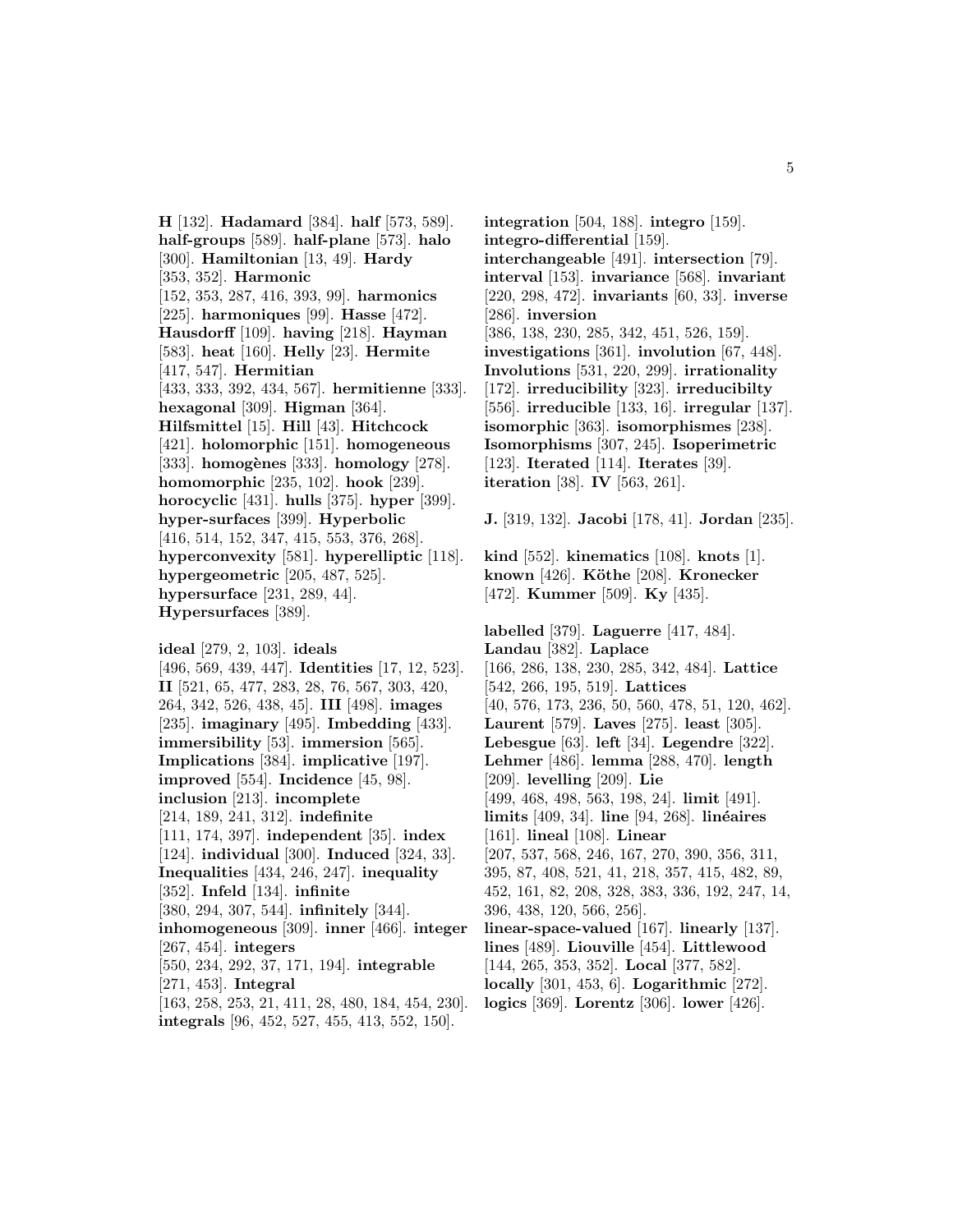**manifold** [452]. **manifolds** [554, 581, 128]. **Map** [142, 424]. **Map-colour** [142, 424]. **mapping** [102, 453]. **mappings** [167]. **Maps** [220, 305, 575, 18]. **Maschke** [370]. **Mathieu** [400, 69]. **matric** [102]. **Matrices** [404, 494, 433, 279, 102, 98, 392, 434, 567, 537, 568, 524, 441, 472, 296, 339]. **matrix** [295, 228, 558, 327, 340, 591, 182, 471]. **Maurice** [570]. **Maximal** [378, 361, 421, 353, 256]. **maximum** [425, 414, 35, 435]. **McCoy** [182]. **mean** [478]. **measurable** [137]. **Measure** [135, 391, 453]. **measures** [304, 584]. **medians** [514]. **mehrerer** [15]. **m´enages** [510]. **meromorphic** [62]. **Metamathematical** [323]. **method** [246, 391, 247, 134]. **methods** [340, 591, 176, 76, 213]. **metric** [555, 332, 456]. **métrique** [332]. **Metrization** [70]. **Meyer** [174, 111]. **Minimal** [22, 476]. **minimum** [309, 425, 414, 427]. **minimum-maximum** [425, 414]. **Minkowski** [472]. **Mixed** [482, 553, 252, 416, 415]. **Modified** [357]. **Modular** [85, 576, 185, 338, 459, 523, 261, 314, 106]. **modules** [324, 326, 370]. **modulo** [279]. **moments** [344]. **monotone** [577]. **monotones** [577]. **monotonic** [354]. **Morse** [571]. **motion** [72, 146]. **motions** [65]. **multicoherent** [45]. **multigroups** [11]. **Multiple** [147, 15]. **multiplicative** [162]. **Multiply** [140]. **mutables** [15]. **Nagao** [223]. **nature** [87]. **nearly** [487]. **nearly-poised** [487]. **negative** [163, 524]. **nets** [60]. **Network** [474, 378, 421, 574]. **network-flow** [574]. **Neumann** [319].

**Nikodym** [63]. **nilpotent** [498, 563, 294]. **nilpotents** [498, 563]. **Noetherian** [402]. **Nombres** [367]. **Non** [216, 393, 73, 566, 270, 267, 512, 96, 442, 508, 171, 524, 520, 189, 511]. **non-absolutely** [96]. **non-averaging** [171].

**non-commutative** [73]. **Non-Desarguesian** [393, 442]. **non-existence** [189]. **non-integer** [267]. **Non-linear** [566, 270]. **non-negative** [524]. **Non-normal** [73]. **Non-parametric** [216]. **non-projectif** [520]. **non-projective** [520]. **non-ruled** [512, 511]. **non-self-adjoint** [508]. **non-semisimple** [73]. **noncommutative** [103]. **nonconvex** [309]. **nonharmonic** [284]. **nonnormal** [387, 477]. **Normal** [89, 115, 104, 152, 415, 433, 449, 73]. **normality** [260]. **normalizer** [338]. **norms** [322]. **Note** [291, 104, 263, 327, 192, 185, 386, 564, 30, 32, 211, 331, 410, 495, 581, 400, 139, 241, 84]. **nouvelles** [145]. **Null** [204, 254, 585]. **number** [97, 212, 521, 495, 195, 129, 516, 54, 489, 590, 8, 164, 490]. **numbers** [418, 499, 260, 255, 367]. **Numerical** [188, 60].

**occurring** [544]. **odd** [546]. **Old** [1]. **omitted** [283]. **one** [121, 336, 302]. **one-regular** [121]. **ones** [441]. **onto** [102]. **open** [155]. **operations** [52]. **operator** [508, 385, 582]. **operators** [481, 388, 387, 477, 544]. **order** [267, 390, 87, 269, 68, 218, 347, 415, 482, 553, 215, 39, 255, 268, 454, 590, 250, 544, 16]. **ordered** [445, 331, 266, 82, 543]. **orders** [325]. **ordinary** [205, 489, 485, 250]. **Oriented** [518]. **origin** [2]. **Orthogonal** [363, 525, 374, 117, 467, 202]. **orthogonality** [536]. **orthonormal** [446]. **oscillatoires** [145]. **oscillatory** [145]. **Osima** [223]. **Ovals** [318, 317].

**pair** [269, 516]. **pairs** [494, 408]. **paper** [591, 570, 32]. **Pappus** [83]. **parabolic** [268]. **paracompact** [74, 449]. **paracompactness** [330]. **Parallel** [221]. **parallelogram** [195]. **parameterization** [460]. **parametric** [216, 308]. **parametrization** [534]. **part** [546, 261]. **partial**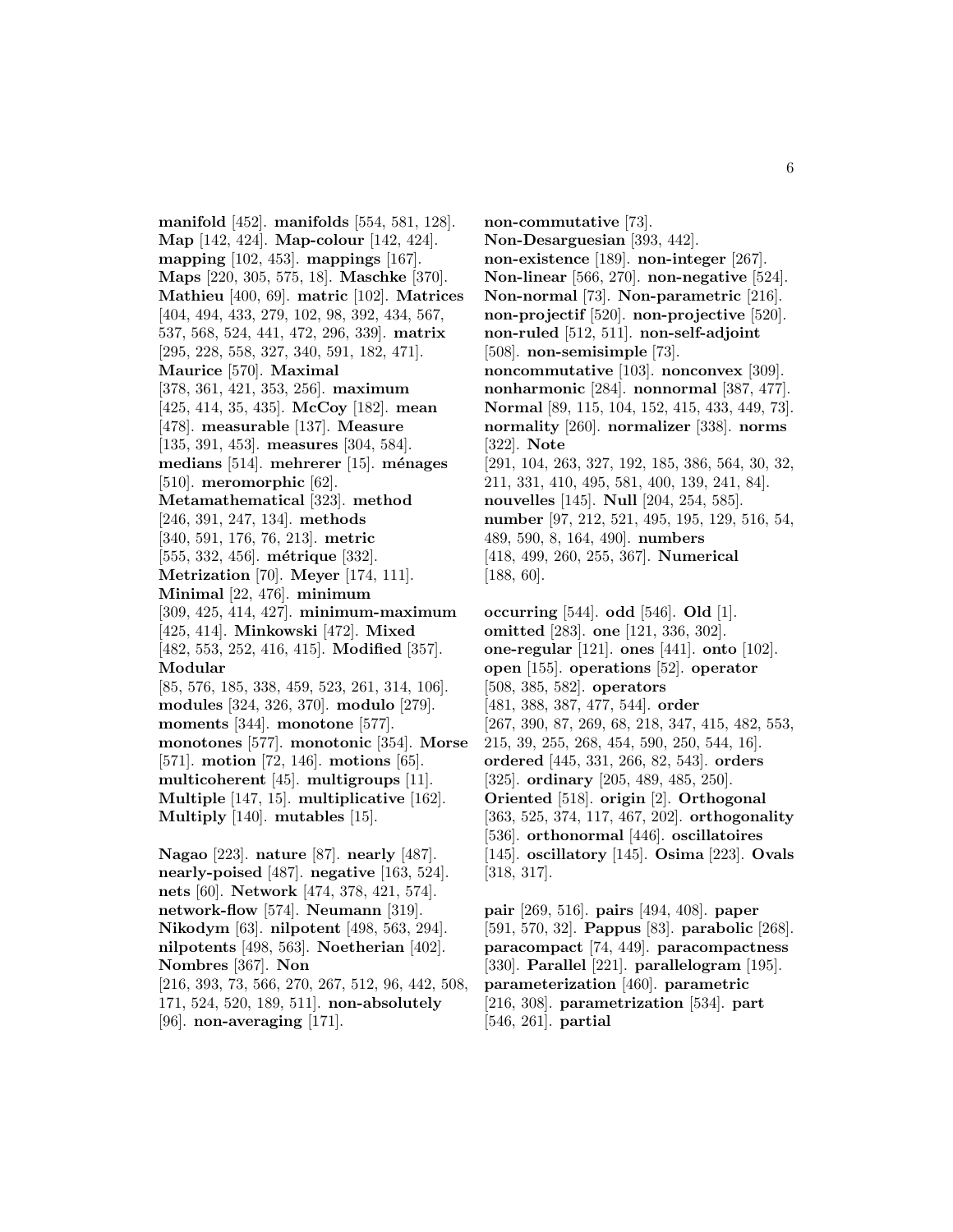[218, 415, 160, 329, 35, 485, 383]. **partially** [266, 312]. **partition** [459]. **Partitioning** [153]. **partitions** [180, 542]. **Pencils** [350, 585]. **perfect** [428, 84]. **period** [429, 67]. **Periodic** [14, 88]. **p´eriodiques** [88]. **periods** [220]. **permutation** [277, 276, 360]. **Perron** [411]. **person** [380]. **perturbation** [270]. **perturbed** [88]. **perturb´es** [88]. **Petrie** [490]. **phenomenon** [259]. **plane** [374, 20, 201, 148, 303, 393, 573, 317]. **planes** [125, 442, 394, 443, 515]. **plethysm** [466]. **plethysms** [467]. **Point** [301, 265, 348, 393, 250, 444]. **Point-finite** [301]. **Points** [210, 195, 137, 489, 201, 349, 299]. **poised** [487]. **polarities** [350, 585]. **polygon** [490]. **polyhedra** [31, 78, 149, 3]. **polyhedral** [398]. **polynomes** [7]. **polynomial** [373, 496, 178, 7, 439, 334]. **polynomials** [249, 417, 419, 57, 207, 158, 418, 554, 323, 322, 549, 157, 484, 405, 219, 368, 525]. **Polytopes** [588, 224]. **positive** [388, 154, 407]. **possible** [134]. **postage** [36]. **postage-stamp** [36]. **poste** [36]. **Postulates** [51, 196]. **potential** [287]. **power** [358, 240, 55, 396, 438, 244]. **Practical** [520]. **Prime** [569, 396, 438, 550, 276, 329, 292, 8, 256, 194]. **prime-number** [8]. **primes** [243]. **primitive** [195]. **principal** [412, 279, 29, 116]. **principle** [529, 435]. **principles** [584]. **probability** [532]. **problem** [425, 414, 252, 415, 381, 421, 253, 572, 354, 508, 492, 383, 268, 23, 422, 136, 109, 330, 250, 36, 100, 582, 43]. **problème** [36, 100, 510, 43]. **problems** [10, 228, 166, 357, 347, 416, 482, 553, 123, 360, 251]. **processes** [491]. **produced** [324]. **product** [509, 472]. **Products** [467, 453, 538, 561, 105, 549, 539]. **progressions** [8]. **projectif** [520]. **projection** [452]. **projective** [126, 442, 393, 394, 443, 515, 520, 350, 317, 14].

**projectivities** [374]. **Proof** [154, 113, 243, 424, 265, 486, 8, 242]. **propagation** [148, 303]. **properties** [59, 96, 300, 358, 79, 392, 567, 573, 441, 457, 3, 46]. **property** [55, 109]. **Pseudo** [315]. **Pseudo-regularity** [315]. **pseudometrics** [167].

**quadratic** [243, 180, 27, 257, 408, 521, 427, 495, 322, 111, 174, 397, 259, 130, 458]. **quadric** [512, 511]. **Quadrics** [587]. **quantization** [147]. **quasi** [356, 357, 583]. **quasi-bounded** [583]. **quasi-linear** [356, 357]. **Quasiconvex** [47]. **quasigroupes** [497]. **quasigroups** [497]. **quaternion** [296, 339]. **Quelques** [116]. **quiet** [148, 303].

**Radiation** [72]. **Radicals** [373]. **Ramanujan** [17]. **random** [475, 35]. **rank** [471]. **ranks** [558]. **real** [545, 27, 296, 339]. **recurrences** [256]. **recursions** [86]. **recursive** [566]. **Reducible** [308]. **reflection** [237, 430]. **reflections** [429, 186]. **regions** [309, 283, 56]. **Regular** [168, 31, 78, 66, 121, 340, 591, 348, 343, 155, 136, 575, 3]. **regularity** [315]. **related** [281, 157, 284]. **relation** [178, 21]. **relations** [274, 273, 260, 300, 485, 543, 536, 45]. **relationships** [355]. **Relative** [401, 323]. **relatively** [292, 194]. **relaxation** [246, 247]. **relevance** [588, 587]. **remark** [536, 110, 165]. **Remarks** [274, 550, 316, 461, 290, 116, 183, 264, 402]. **remarques** [116]. **Representation** [208, 448, 243, 469, 536, 314, 138, 230, 551]. **representations** [85, 521, 498, 563, 37, 184, 326, 185, 133, 590, 33, 261, 308, 75, 396, 438, 16, 363, 498, 563]. **representatives** [474, 492]. **residue** [191, 244]. **residues** [55, 440]. **resolvable** [189]. **Resolvents** [395]. **respect** [384, 527]. **restricted** [383]. **result** [554]. **results** [578, 328, 1]. **Retraceable** [500]. **Riemann**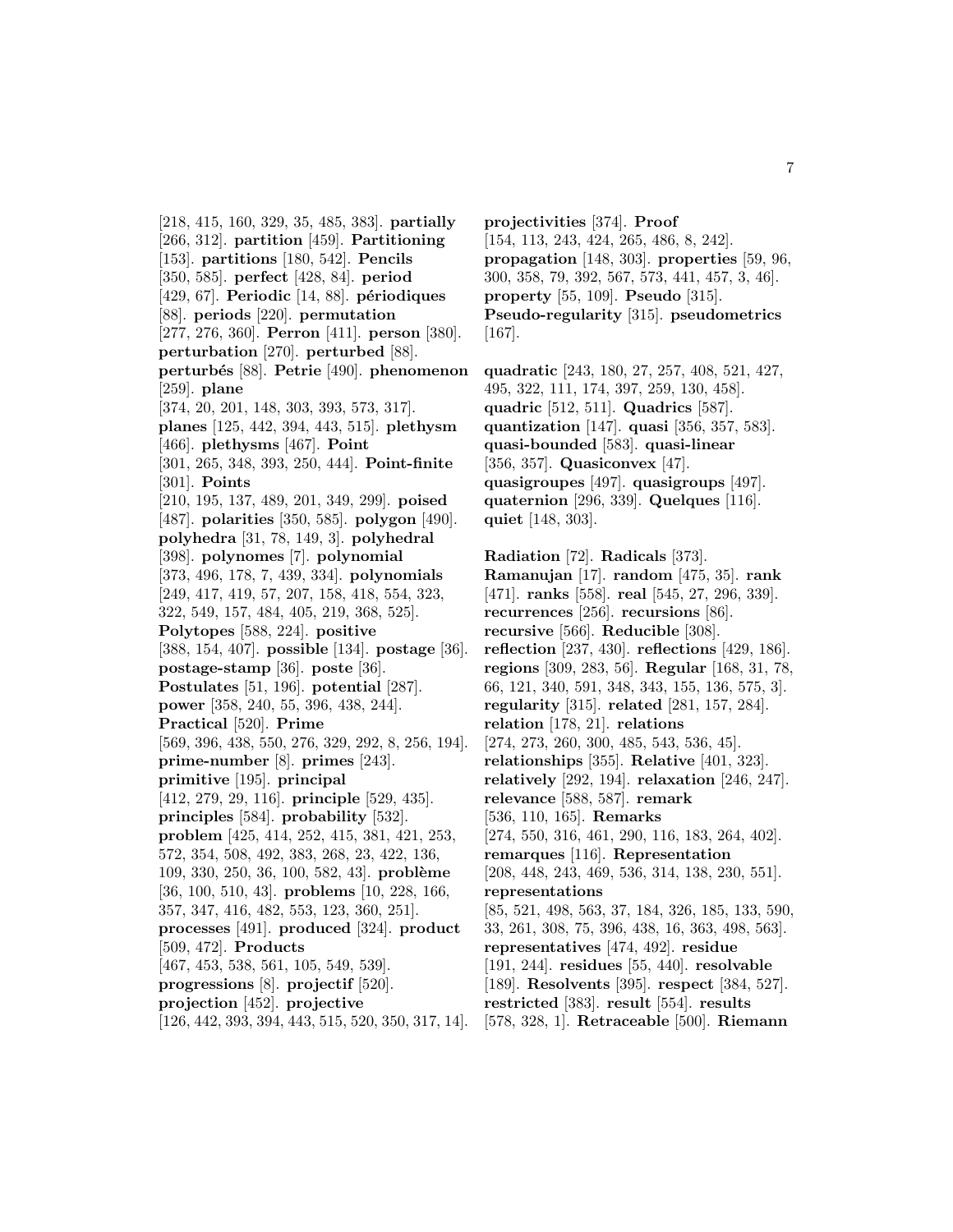[113, 15, 271, 176, 505, 454]. **Riemannian** [289, 320, 152, 581, 202, 231]. **Riemannschen** [15]. **Ring** [245, 404, 52, 279, 294, 7, 369]. **ring-logics** [369]. **rings** [112, 373, 496, 541, 540, 197, 365, 372, 501, 102, 169, 316, 463, 81, 371, 326, 465, 439, 73, 170, 370, 334, 335, 402]. **Robinson** [32]. **Roch** [113]. **rotation** [538]. **Roux** [346]. **ruled** [512, 511].

**samples** [89]. **satisfy** [393]. **satisfying** [21]. **scalaire** [29, 116]. **scalar** [29, 116]. **Schlicht** [483]. **Schoenberg** [154]. **Schottky** [282]. **Schrödinger** [134]. **second** [390, 87, 218, 347, 415, 268]. **second-order** [390]. **sector** [34]. **Selberg** [288]. **selections** [580]. **self** [228, 508, 18, 250]. **self-adjoint** [228, 250]. **self-dual** [18]. **semi** [82, 24, 4, 462]. **semi-continuous** [4]. **semi-lattices** [462]. **semi-ordered** [82]. **semi-simple** [24]. **semicontinuous** [5]. **semigroup** [53]. **semigroups** [135]. **semisimple** [73]. **senary** [428]. **separability** [331]. **separable** [325]. **Separation** [560]. **sequence** [154]. **sequences** [409, 522, 355, 55, 566]. **Series** [549, 205, 410, 503, 509, 199, 358, 240, 248, 360, 139, 423, 483, 272, 487, 312, 284, 204, 254, 525]. **Set** [277, 279, 137, 409, 450, 520]. **Set-transitive** [277]. **Sets** [423, 445, 266, 178, 500, 47, 71, 234, 79, 191, 105, 119, 171, 190, 155, 272, 473, 46]. **seven** [220]. **several** [353, 188]. **shock** [148, 303]. **Short** [52, 424, 265, 242]. **sides** [426, 490]. **Siegel** [193]. **sign** [91]. **simple** [112, 499, 375, 421, 24, 150]. **Simultaneous** [408, 521, 26]. **single** [257]. **singular** [87, 228, 554, 269, 137, 348, 508, 343, 251]. **Sion** [570]. **sixteen** [255]. **sixteenth** [244]. **solution** [348]. **solutions** [390, 218, 156, 129, 22, 145, 293, 88, 341]. **solvable** [562]. **Some** [162, 417, 578, 418, 550, 260, 584, 399, 358, 461, 92, 119, 328, 492, 406, 183, 264, 312, 46,

128, 296, 437, 402, 535, 129, 182, 485, 248, 459, 306, 506, 573, 84, 368, 116]. **sous** [226]. **sous-espaces** [226]. **Souslin** [330]. **space** [167, 331, 366, 68, 375, 555, 518, 94, 349, 513, 355, 29, 202, 231, 289, 389, 350, 99, 120]. **Spaces** [403, 377, 70, 320, 210, 74, 152, 209, 381, 502, 571, 161, 332, 82, 175, 333, 543, 208, 449, 355, 149, 306, 45]. **special** [235, 468, 487]. **spectra** [251]. **Spectral** [507, 387, 477, 228]. **spectrum** [87]. **sphere** [108, 101]. **spheres** [366]. **Spherical** [11, 225]. **Spinor** [94]. **square** [19]. **squared** [84]. **squares** [84]. **Squaring** [19]. **stability** [384]. **Stable** [173, 236]. **stamp** [36]. **Standard** [371]. **Star** [9, 309]. **star-regions** [309]. **statistics** [215]. **Steinitz** [222]. **step** [446]. **Stieltjes** [321, 411, 386]. **stochastic** [558]. **Störmer** [43]. **structure** [464, 589]. **structures** [580]. **study** [36]. **sub** [423]. **sub-series** [423]. **subadditive** [140]. **subalgebras** [469, 143]. **subgraph** [516]. **subgraphs** [557]. **subgroups** [338]. **submanifolds** [518]. **submerged** [20]. **Submethods** [340, 591]. **subsets** [559]. **Subspaces** [320, 555, 461, 120]. **Substitution** [240]. **successive** [578]. **sum** [380, 48, 37]. **Summability** [176, 340, 591, 76, 213, 92]. **sums** [222, 176, 54, 35, 234]. **Supersoluble** [565]. **supremum** [141]. **surface** [588, 587, 575]. **surfaces** [15, 66, 118, 168, 476, 399, 298]. **symmetric** [113, 86, 85, 181, 239, 426, 467, 434, 568, 192, 293, 185, 133, 183, 264, 261, 314, 9, 339]. **symmetries** [225]. **symmetry** [309, 164, 586]. **symplectic** [467]. **synthèse** [99]. **synthesis** [99]. **system** [118]. **syst`emes** [88]. **Systems** [311, 160, 41, 482, 474, 345, 328, 302]. **Szekeres** [577].

**Tauberian** [479, 454]. **Tchebycheff** [23]. **ten** [275]. **Tensor** [561, 166, 203, 252, 177]. **tensors** [152, 416]. **term** [558, 281, 471].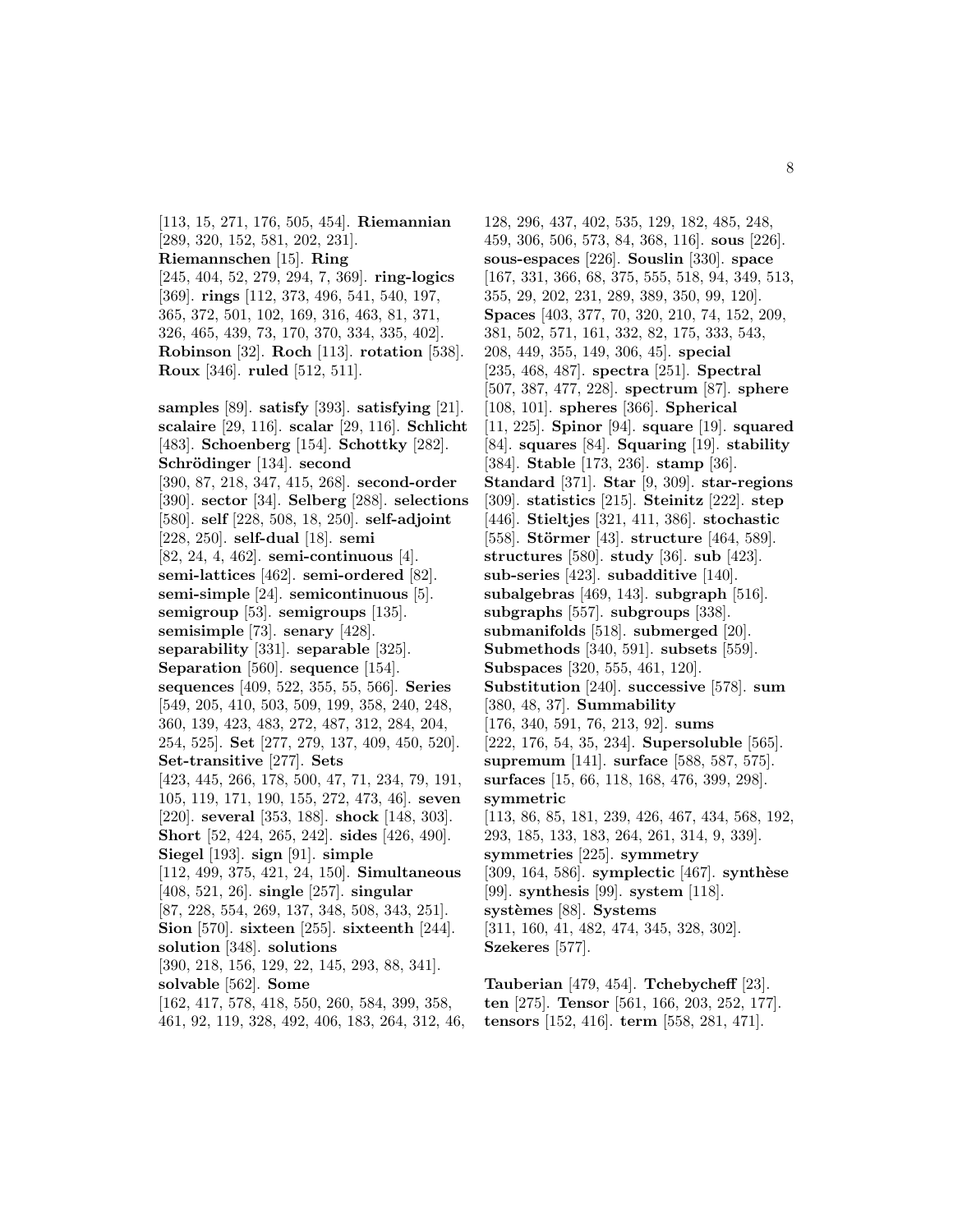**termwise** [298]. **ternary** [427, 111, 174, 397]. **th** [55]. **their** [588, 587, 300, 308]. **theorem** [193, 113, 222, 90, 243, 179, 269, 41, 68, 346, 63, 424, 223, 319, 574, 327, 280, 503, 214, 265, 169, 297, 282, 382, 111, 174, 81, 583, 479, 470, 56, 577, 299, 318, 454, 353, 486, 8, 364, 242, 437, 444, 335]. **théorème** [63, 7, 577]. **theorems** [491, 142, 384, 182, 300, 399, 76, 92, 119, 406, 23, 506, 296]. **theoretic** [59]. **theoretical** [457]. **theory** [115, 15, 507, 287, 278, 12, 532, 216, 387, 477, 542, 80, 177, 7, 248, 227, 103, 536, 73, 138, 230, 544, 219, 42, 369]. **third** [198, 552]. **Three** [31, 66, 121, 297, 220, 149, 575]. **Thue** [90]. **timbres** [36]. **tool** [15]. **topological** [70, 80, 560]. **topologies** [519]. **total** [213]. **totally** [154]. **totatives** [310]. **Touchard** [419, 418, 368]. **transfer** [7]. **transfert** [7]. **transfiniment** [520]. **transfinitely** [520]. **transform** [286, 159]. **transformation** [138, 285, 342, 451, 526]. **transformations** [205, 537, 568, 217, 487, 14, 120]. **transforms** [321, 122, 206, 114, 21, 64, 229, 484, 551, 284]. **transitive** [277]. **Transitivities** [443, 515]. **transitivity** [394]. **Transue** [571]. **transversals** [559]. **triangle** [514, 426]. **trigonometric** [272, 204, 254]. **trigonometrical** [205]. **Two** [78, 316, 290, 158, 429, 168, 380, 426, 475, 509, 250]. **two-dimensional** [158]. **two-person** [380]. **two-point** [250]. **type** [205, 203, 252, 161, 469, 572, 307, 386, 17, 487, 159]. **types** [129, 260, 164]. **Typically** [545]. **Typically-real** [545]. **ultraspherical** [178]. **underlying** [584].

**Unified** [42]. **unimodular** [407]. **Union** [44]. **Uniqueness** [347, 578, 384, 30]. **unit** [113]. **unitaires** [563]. **unitaries** [498]. **Unitary**

[217, 186, 429, 498, 563, 101, 237, 339].

**unity** [313]. **univalent** [283]. **unknown** [336]. **Upper** [426]. **using** [52].

**V** [63, 314]. **value** [228, 166, 252, 357, 347, 412, 508, 251]. **valued** [167, 381, 230, 504]. **values** [478]. **variables** [35, 192, 353, 164, 188]. **variances** [89]. **Variation** [202, 527, 34]. **variational** [253]. **variations** [123]. **varieties** [62]. **various** [260]. **vector** [304, 381, 48, 560, 504, 120]. **vector-valued** [504]. **vectorial** [332]. **vectorial-metric** [332]. **vectorielle** [332]. **vectorielle-m´etrique** [332]. **vectoriels** [226]. **vectors** [222]. **Veränderlichen** [15]. **vertex** [78]. **vertex-regular** [78]. **viewpoint** [95]. **Vitali** [300]. **Vorticity** [58].

**Ward** [411]. **Waring** [193]. **Water** [20]. **Watson** [21]. **waves** [20]. **Weak** [304]. **weakly** [161]. **weakly-compact** [161]. **Wedderburn** [280]. **Weighted** [180, 322]. **Well** [522]. **which** [494, 160, 505, 393, 134]. **whose** [118, 426]. **without** [313]. **Witt** [564]. **Wythoffian** [224].

**Young** [262].

**Zariski** [335]. **Zassenhaus** [470]. **zero** [403, 380]. **zero-sum** [380]. **zeros** [390, 163, 413, 441]. **Zeta** [101].

# **References**

#### **Seifert:1950:ONR**

[1] Herbert Seifert and William Threlfall. Old and new results on knots. Canadian Journal of Mathematics = Journal canadien de mathématiques,  $2(??):1-15$ , ???? 1950. CODEN CJMAAB. ISSN 0008- 414X (print), 1496-4279 (electronic).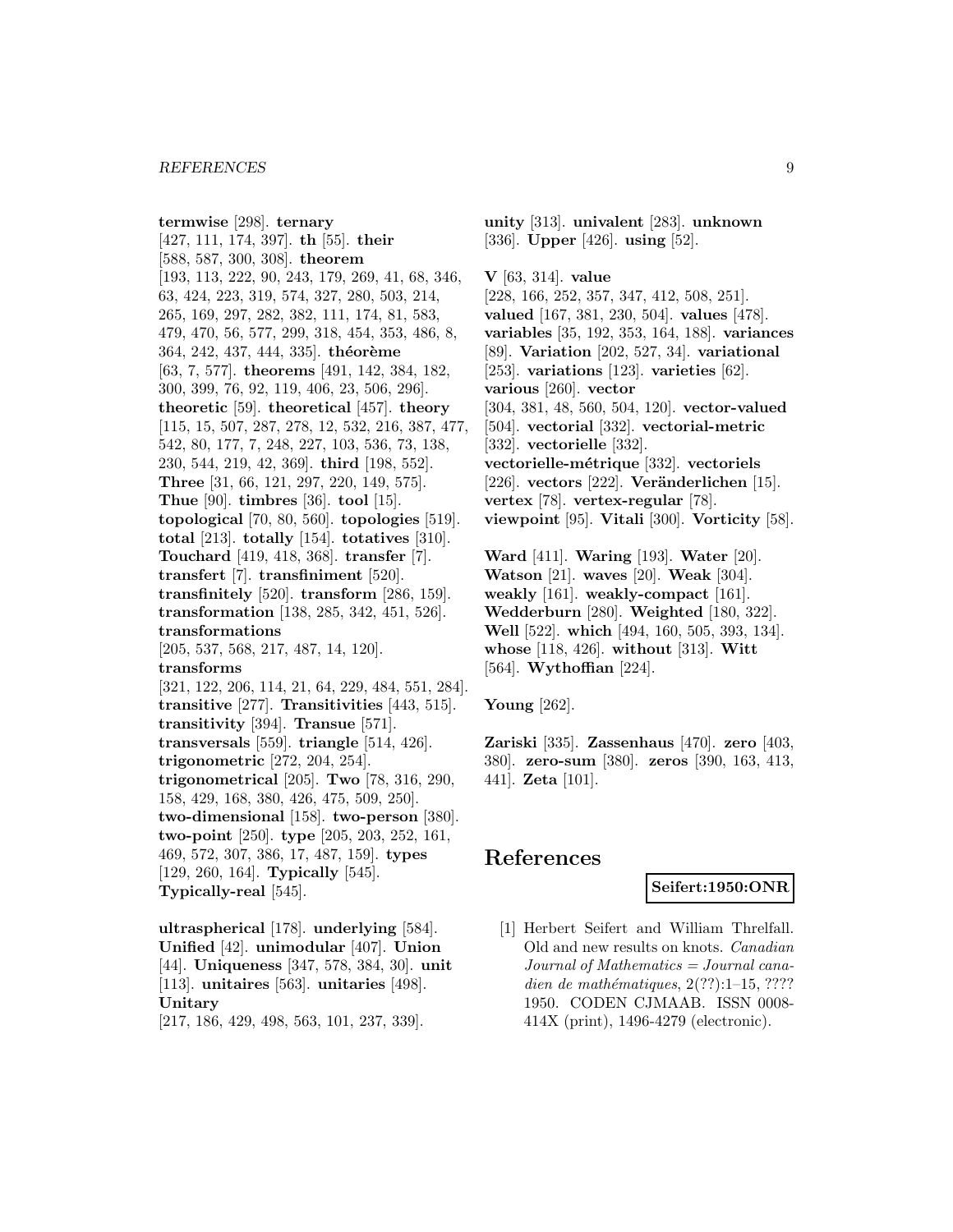#### **Mann:1950:FOI**

[2] H. B. Mann. On the field of origin of an ideal. Canadian Journal of Mathematics  $=$  Journal canadien de mathématiques, 2(??):16–21, ???? 1950. CODEN CJ-MAAB. ISSN 0008-414X (print), 1496- 4279 (electronic).

### **Toth:1950:EPR**

[3] László Fejes Tóth. Extremum properties of the regular polyhedra. Canadian Journal of Mathematics = Journal canadien de mathématiques,  $2(??)$ : 22–31, ???? 1950. CODEN CJ-MAAB. ISSN 0008-414X (print), 1496- 4279 (electronic).

### **Levi:1950:FSC**

[4] F. W. Levi. On frequencies and semicontinuous functions. Canadian Journal of Mathematics  $=$  Journal canadien de mathématiques,  $2(??):32-43, 1950.$ CODEN CJMAAB. ISSN 0008-414X (print), 1496-4279 (electronic).

#### **Levi:1950:FSF**

[5] F. W. Levi. On frequencies and semicontinuous functions. Canadian Journal of Mathematics = Journal canadien de mathématiques, 2(??):32–43, ???? 1950. CODEN CJMAAB. ISSN 0008-414X (print), 1496-4279 (electronic).

#### **Tutte:1950:FLF**

[6] W. T. Tutte. The factorization of locally finite graphs. Canadian Journal of Mathematics = Journal canadien de mathématiques, 2(??):44-49, ???? 1950. CODEN CJMAAB. ISSN 0008-414X (print), 1496-4279 (electronic).

# **Lesieur:1950:TTA**

[7] Léonce Lesieur. Un théorème de transfert d'un anneau abstrait à l'anneau des polynomes. (French) [A theory of the transfer of an abstract ring to a polynomial ring]. Canadian Journal of Mathematics = Journal canadien de mathématiques,  $2(??)$ :50–65, ???? 1950. CODEN CJMAAB. ISSN 0008-414X (print), 1496-4279 (electronic).

# **Selberg:1950:EPP**

[8] Atle Selberg. An elementary proof of the prime-number theorem for arithmetic progressions. Canadian Journal of Mathematics = Journal canadien de mathématiques, 2(??):66–78, ???? 1950. CODEN CJMAAB. ISSN 0008-414X (print), 1496-4279 (electronic).

### **Staal:1950:SDS**

[9] R. A. Staal. Star diagrams and the symmetric group. Canadian Journal of Mathematics = Journal canadien de mathématiques, 2(??):79–92, ???? 1950. CODEN CJMAAB. ISSN 0008-414X (print), 1496-4279 (electronic).

### **Chowla:1950:CP**

[10] S. Chowla and H. J. Ryser. Combinatorial problems. Canadian Journal of Mathematics = Journal canadien de mathématiques, 2(??):93–99, ???? 1950. CODEN CJMAAB. ISSN 0008-414X (print), 1496-4279 (electronic).

#### **Prenowitz:1950:SGM**

[11] Walter Prenowitz. Spherical geometries and multigroups. Canadian Journal of Mathematics = Journal canadien de mathématiques,  $2(??):100-119$ , ???? 1950. CODEN CJMAAB. ISSN 0008- 414X (print), 1496-4279 (electronic).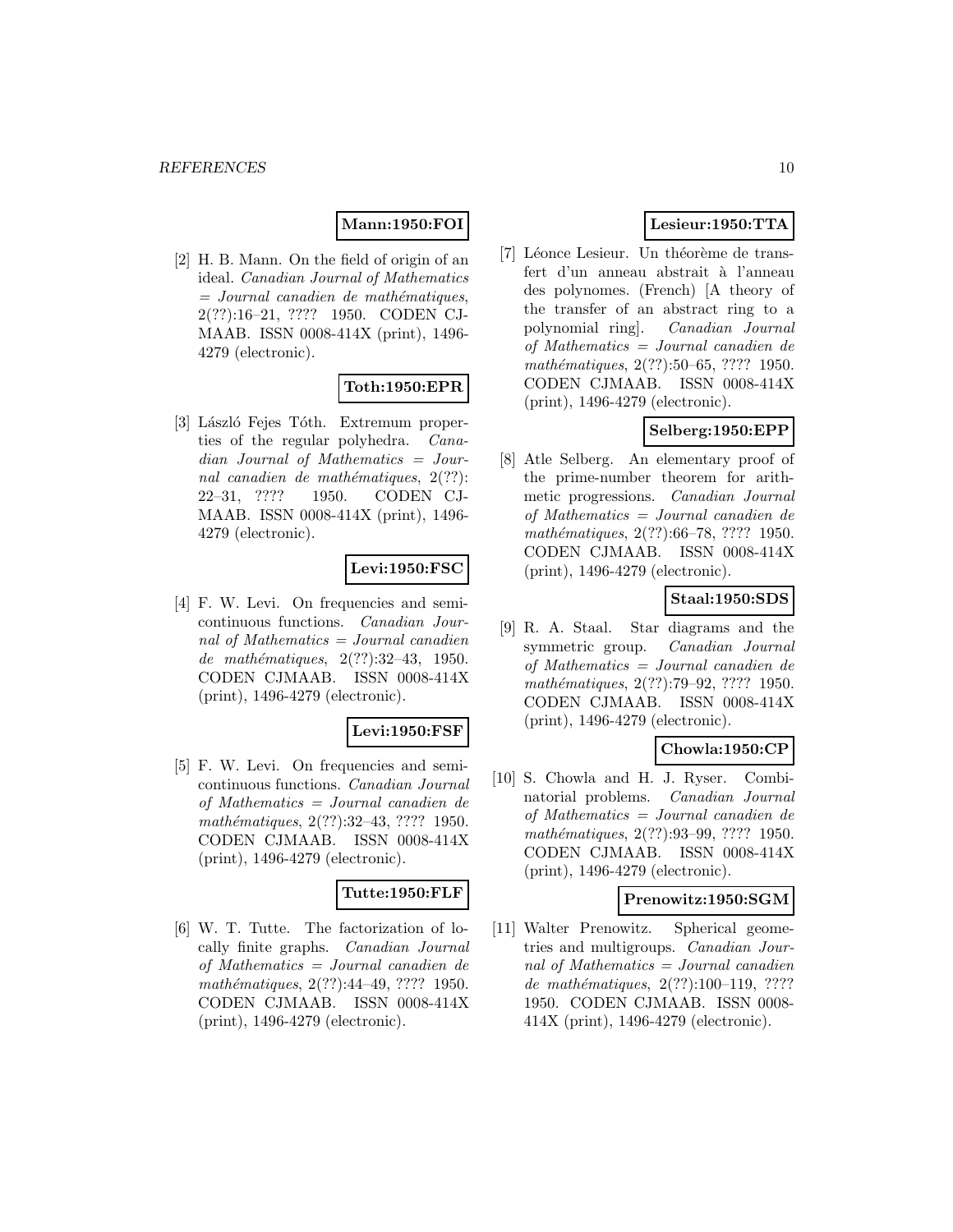#### **Einstein:1950:BIG**

[12] A. Einstein. The Bianchi identities in the generalized theory of gravitation.  $Canadian$  Journal of Mathematics  $=$ Journal canadien de mathématiques, 2 (??):120–128, ???? 1950. CODEN CJ-MAAB. ISSN 0008-414X (print), 1496- 4279 (electronic).

### **Dirac:1950:GHD**

[13] P. A. M. Dirac. Generalized Hamiltonian dynamics. Canadian Journal of Mathematics = Journal canadien de mathématiques, 2(??):129-148, ???? 1950. CODEN CJMAAB. ISSN 0008- 414X (print), 1496-4279 (electronic).

### **Snapper:1950:PLT**

[14] Ernst Snapper. Periodic linear transformations of affine and projective geometries. Canadian Journal of Mathematics  $=$  Journal canadien de mathématiques, 2(??):149–151, ???? 1950. CODEN CJ-MAAB. ISSN 0008-414X (print), 1496- 4279 (electronic).

#### **Behnke:1950:ERF**

[15] Heinrich Behnke and Karl Stein. Elementarfunktionen auf Riemannschen Flächen als Hilfsmittel für die Funktionentheorie mehrerer Veränderlichen. (German) [Elementary functions on Riemann surfaces as a tool for the functional theory of multiple mutables].  $Canadian$  Journal of Mathematics  $=$ Journal canadien de mathématiques, 2 (??):152–165, ???? 1950. CODEN CJ-MAAB. ISSN 0008-414X (print), 1496- 4279 (electronic).

### **Zassenhaus:1950:EDA**

[16] Hans Zassenhaus. An equation for the degrees of the absolutely irreducible representations of a group of finite order. Canadian Journal of Mathematics  $=$  Journal canadien de mathématiques, 2(??):166–167, ???? 1950. CODEN CJ-MAAB. ISSN 0008-414X (print), 1496- 4279 (electronic).

### **Ramanathan:1950:ICR**

[17] K. G. Ramanathan. Identities and congruences of the Ramanujan type. Canadian Journal of Mathematics = Journal canadien de mathématiques,  $2(??)$ : 168–178, ???? 1950. CODEN CJ-MAAB. ISSN 0008-414X (print), 1496- 4279 (electronic).

# **Smith:1950:CSD**

[18] C. A. B. Smith and W. T. Tutte. A class of self-dual maps. Canadian Journal of Mathematics  $=$  Journal canadien de mathématiques, 2(??):179-196, ???? 1950. CODEN CJMAAB. ISSN 0008- 414X (print), 1496-4279 (electronic).

#### **Tutte:1950:SS**

[19] W. T. Tutte. Squaring the square. Canadian Journal of Mathematics = Journal canadien de mathématiques,  $2(??)$ : 197–209, ???? 1950. CODEN CJ-MAAB. ISSN 0008-414X (print), 1496- 4279 (electronic).

### **Heins:1950:WWC**

[20] Albert E. Heins. Water waves over a channel of finite depth with a submerged plane barrier. Canadian Journal of Mathematics  $=$  Journal canadien de mathématiques,  $2(??):210-222, ????$ 1950. CODEN CJMAAB. ISSN 0008- 414X (print), 1496-4279 (electronic).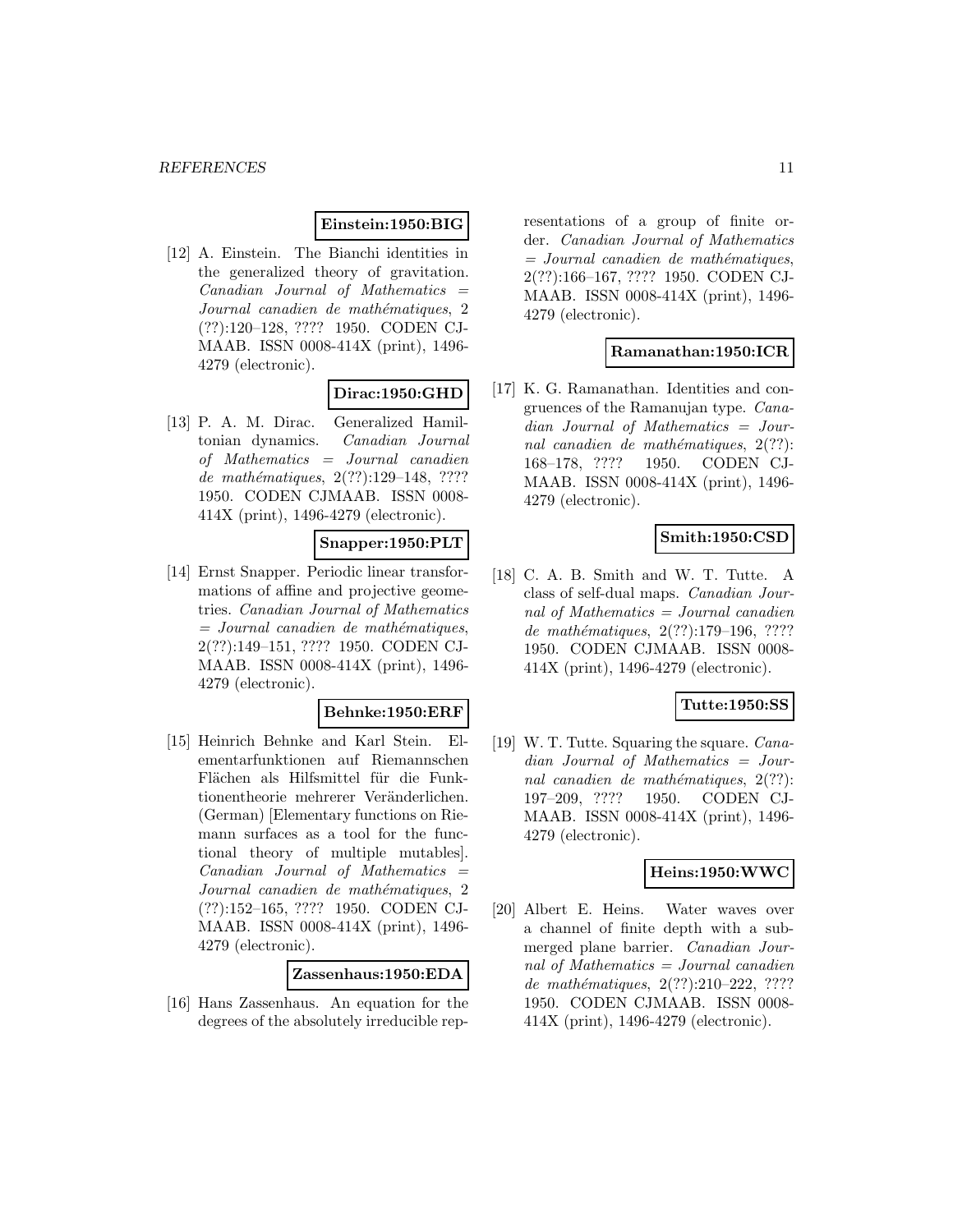### **Goodspeed:1950:RBF**

[21] F. M. Goodspeed. The relation between functions satisfying a certain integral equation and general Watson transforms. Canadian Journal of Mathematics = Journal canadien de mathématiques,  $2(??):223-237, ????$ 1950. CODEN CJMAAB. ISSN 0008- 414X (print), 1496-4279 (electronic).

# **Holzer:1950:MSD**

[22] L. Holzer. Minimal solutions of Diophantine equations. Canadian Journal of Mathematics = Journal canadien de mathématiques, 2(??):238-244, ???? 1950. CODEN CJMAAB. ISSN 0008- 414X (print), 1496-4279 (electronic).

#### **Rademacher:1950:HTC**

[23] Hans Rademacher and I. J. Schoenberg. Helly's theorems on convex domains and Tchebycheff's approximation problem.  $Canadian$  Journal of Mathematics  $=$ Journal canadien de mathématiques, 2 (??):245–256, ???? 1950. CODEN CJ-MAAB. ISSN 0008-414X (print), 1496- 4279 (electronic).

#### **Jacobson:1950:EAS**

[24] N. Jacobson. Enveloping algebras of semi-simple Lie algebras. Canadian Journal of Mathematics = Journal canadien de mathématiques,  $2(??)$ : 257–266, ???? 1950. CODEN CJ-MAAB. ISSN 0008-414X (print), 1496- 4279 (electronic).

#### **Lehmer:1950:AAD**

[25] D. H. Lehmer. Approximations to the area of an n-dimensional ellipsoid.  $Canadian$  Journal of Mathematics  $=$ Journal canadien de mathématiques, 2 (??):267–282, ???? 1950. CODEN CJ-MAAB. ISSN 0008-414X (print), 1496- 4279 (electronic).

#### **Raisbeck:1950:SDA**

[26] Gordon Raisbeck. Simultaneous Diophantine approximation. Canadian Journal of Mathematics = Journal canadien de mathématiques,  $2(??):283-288$ , ???? 1950. CODEN CJMAAB. ISSN 0008-414X (print), 1496-4279 (electronic).

### **Chatland:1950:EAR**

[27] H. Chatland and H. Davenport. Euclid's algorithm in real quadratic fields. Canadian Journal of Mathematics = Journal canadien de mathématiques,  $2(??)$ : 289–296, ???? 1950. CODEN CJ-MAAB. ISSN 0008-414X (print), 1496- 4279 (electronic).

### **James:1950:GII**

[28] R. D. James. A generalized integral. II. Canadian Journal of Mathematics  $=$  Journal canadien de mathématiques, 2(??):297–306, ???? 1950. CODEN CJ-MAAB. ISSN 0008-414X (print), 1496- 4279 (electronic).

#### **Moor:1950:GDS**

[29] Arthur Moór. Généralisation du scalaire de courbure et du scalaire principal d'un espace finslérien à  $n$  dimensions. (French) [Generalization of the scalar curvature and the principal scalar of a Finsler space in  $n$  dimensions]. *Cana*dian Journal of Mathematics = Journal canadien de mathématiques,  $2(??)$ : 307–313, ???? 1950. CODEN CJ-MAAB. ISSN 0008-414X (print), 1496- 4279 (electronic).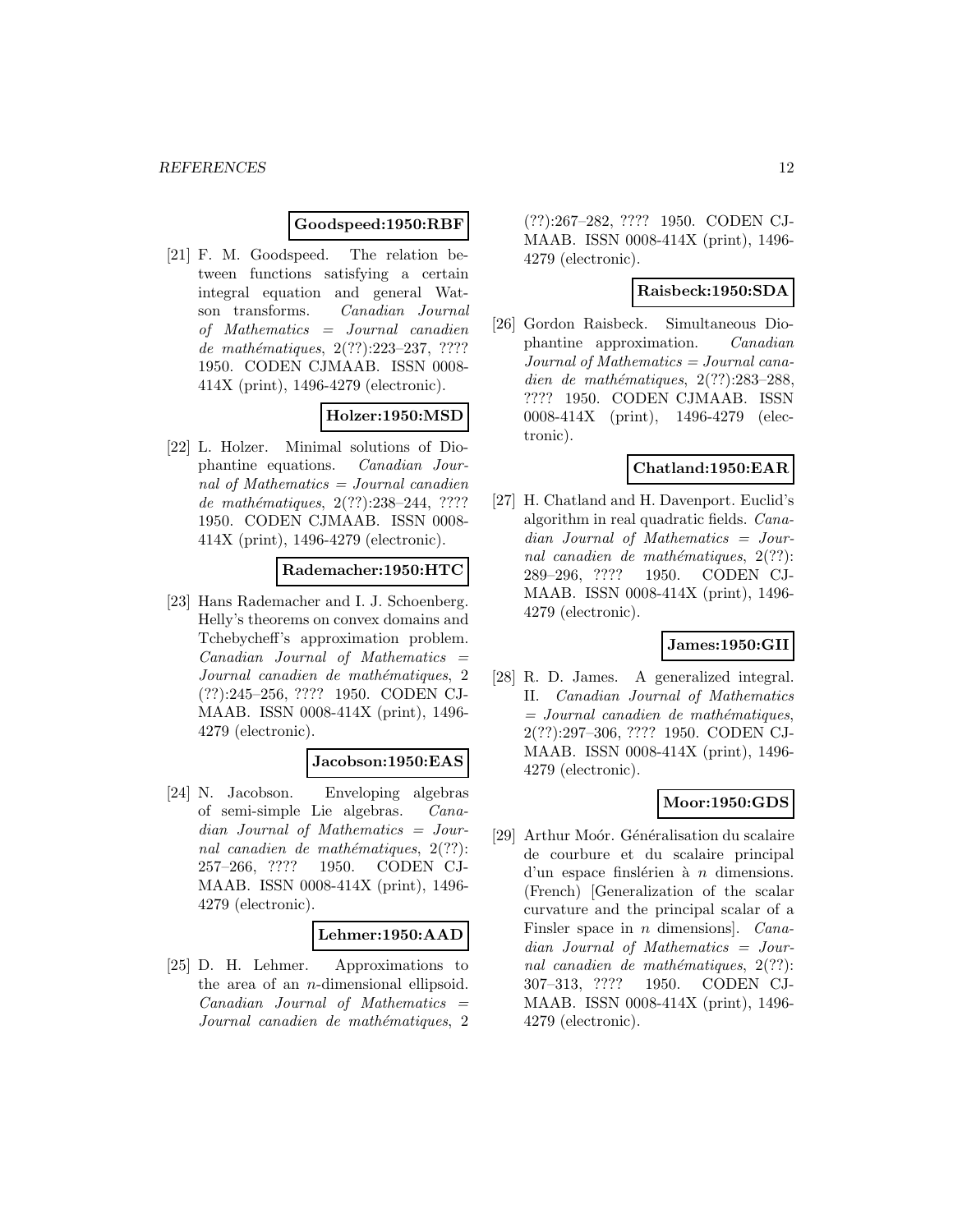### **Sears:1950:NUG**

[30] D. B. Sears. Note on the uniqueness of the Green's functions associated with certain differential equations. Canadian Journal of Mathematics = Journal canadien de mathématiques,  $2(??)$ : 314–325, ???? 1950. CODEN CJ-MAAB. ISSN 0008-414X (print), 1496- 4279 (electronic).

# **ApSimon:1950:TFR**

[31] Hugh ApSimon. Three faciallyregular polyhedra. Canadian Journal of Mathematics = Journal canadien de mathématiques,  $2(??):326-330$ (2 plates), ???? 1950. CODEN CJ-MAAB. ISSN 0008-414X (print), 1496- 4279 (electronic).

### **Todd:1950:NPR**

[32] J. A. Todd. Note on a paper by Robinson. Canadian Journal of Mathematics  $=$  Journal canadien de mathématiques, 2(??):331–333, ???? 1950. CODEN CJ-MAAB. ISSN 0008-414X (print), 1496- 4279 (electronic).

#### **Robinson:1950:IRI**

[33] G. de B. Robinson. Induced representations and invariants. Canadian Journal of Mathematics  $=$  Journal canadien de mathématiques, 2(??):334-343, ???? 1950. CODEN CJMAAB. ISSN 0008- 414X (print), 1496-4279 (electronic).

#### **Morse:1950:FVS**

[34] Marston Morse and William Transue. The Fréchet variation, sector limits, and left decompositions. Canadian Journal of Mathematics = Journal canadien de mathématiques, 2(??):344-374, ???? 1950. CODEN CJMAAB. ISSN 0008- 414X (print), 1496-4279 (electronic).

# **Kac:1950:DMP**

[35] Mark Kac and Harry Pollard. The distribution of the maximum of partial sums of independent random variables. Canadian Journal of Mathematics = Journal canadien de mathématiques,  $2(??)$ : 375–384, ???? 1950. CODEN CJ-MAAB. ISSN 0008-414X (print), 1496- 4279 (electronic).

### **Touchard:1950:CED**

[36] Jacques Touchard. Contribution à l'étude du problème des timbres poste. (French) [Contribution to the study of the postage-stamp problem]. Canadian Journal of Mathematics = Journal canadien de mathématiques,  $2(??)$ : 385–398, ???? 1950. CODEN CJ-MAAB. ISSN 0008-414X (print), 1496- 4279 (electronic).

### **LeVeque:1950:RSC**

[37] W. J. LeVeque. On representations as a sum of consecutive integers. Canadian Journal of Mathematics = Journal canadien de mathématiques,  $2(??)$ : 399–405, ???? 1950. CODEN CJ-MAAB. ISSN 0008-414X (print), 1496- 4279 (electronic).

### **Niven:1950:ICA**

[38] Ivan Niven. The iteration of certain arithmetic functions. Canadian Journal of Mathematics = Journal canadien de mathématiques,  $2(??):406-408$ , ???? 1950. CODEN CJMAAB. ISSN 0008- 414X (print), 1496-4279 (electronic).

### **Isaacs:1950:IFO**

[39] Rufus Isaacs. Iterates of fractional order. Canadian Journal of Mathematics  $=$  Journal canadien de mathématiques,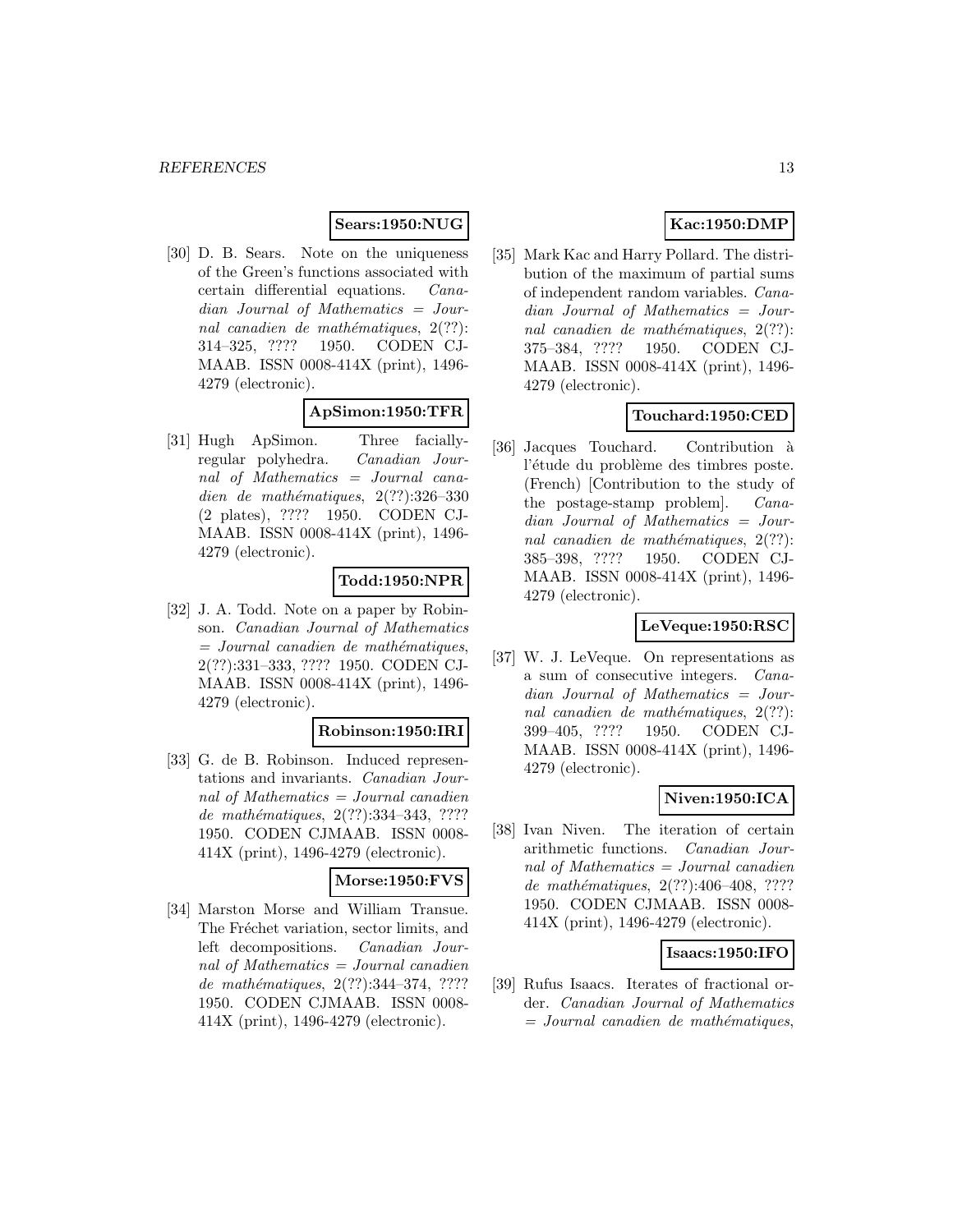2(??):409–416, ???? 1950. CODEN CJ-MAAB. ISSN 0008-414X (print), 1496- 4279 (electronic).

### **Frucht:1950:LGA**

[40] Robert Frucht. Lattices with a given abstract group of automorphisms. Canadian Journal of Mathematics = Journal canadien de mathématiques,  $2(??)$ : 417–419, ???? 1950. CODEN CJ-MAAB. ISSN 0008-414X (print), 1496- 4279 (electronic).

#### **Cramlet:1950:GTJ**

[41] Clyde M. Cramlet. A generalization of a theorem of Jacobi on systems of linear differential equations. Canadian Journal of Mathematics = Journal canadien de mathématiques,  $2(??):420-426, ????$ 1950. CODEN CJMAAB. ISSN 0008- 414X (print), 1496-4279 (electronic).

### **Wyman:1950:UFT**

[42] Max Wyman. Unified field theory.  $Canadian$  Journal of Mathematics  $=$ Journal canadien de mathématiques, 2 (??):427–439, ???? 1950. CODEN CJ-MAAB. ISSN 0008-414X (print), 1496- 4279 (electronic).

#### **deVogelaere:1950:EHP**

[43] René de Vogelaere. Equation de Hill et problème de Störmer. (French) [Hill's equation and Störmer's problem]. Canadian Journal of Mathematics = Journal canadien de mathématiques,  $2(??)$ : 440–456, ???? 1950. CODEN CJ-MAAB. ISSN 0008-414X (print), 1496- 4279 (electronic).

#### **Springer:1950:UCH**

[44] C. E. Springer. Union curves of a hypersurface. Canadian Journal

of Mathematics = Journal canadien de mathématiques, 2(??):457-460, ???? 1950. CODEN CJMAAB. ISSN 0008- 414X (print), 1496-4279 (electronic).

### **Stone:1950:IRM**

[45] A. H. Stone. Incidence relations in multicoherent spaces. II. Canadian Journal of Mathematics = Journal canadien de mathématiques,  $2(??):461-480, ????$ 1950. CODEN CJMAAB. ISSN 0008- 414X (print), 1496-4279 (electronic).

### **Valentine:1950:SPC**

[46] F. A. Valentine. Some properties of C-convex sets. Canadian Journal of Mathematics = Journal canadien de mathématiques, 2(??):481-488, ???? 1950. CODEN CJMAAB. ISSN 0008- 414X (print), 1496-4279 (electronic).

### **Green:1950:QS**

[47] J. W. Green and W. Gustin. Quasiconvex sets. Canadian Journal of Mathematics = Journal canadien de mathématiques,  $2(??):489-507$ , ???? 1950. CODEN CJMAAB. ISSN 0008- 414X (print), 1496-4279 (electronic).

### **Green:1950:VSC**

[48] J. W. Green and W. Gustin. On the vector sum of continua. Canadian Journal of Mathematics = Journal canadien de mathématiques, 2(??):508-512, ???? 1950. CODEN CJMAAB. ISSN 0008- 414X (print), 1496-4279 (electronic).

### **Dirac:1951:HFF**

[49] P. A. M. Dirac. The Hamiltonian form of field dynamics. Canadian Journal of Mathematics = Journal canadien de mathématiques,  $3(??):1-23$ ,  $????$  1951.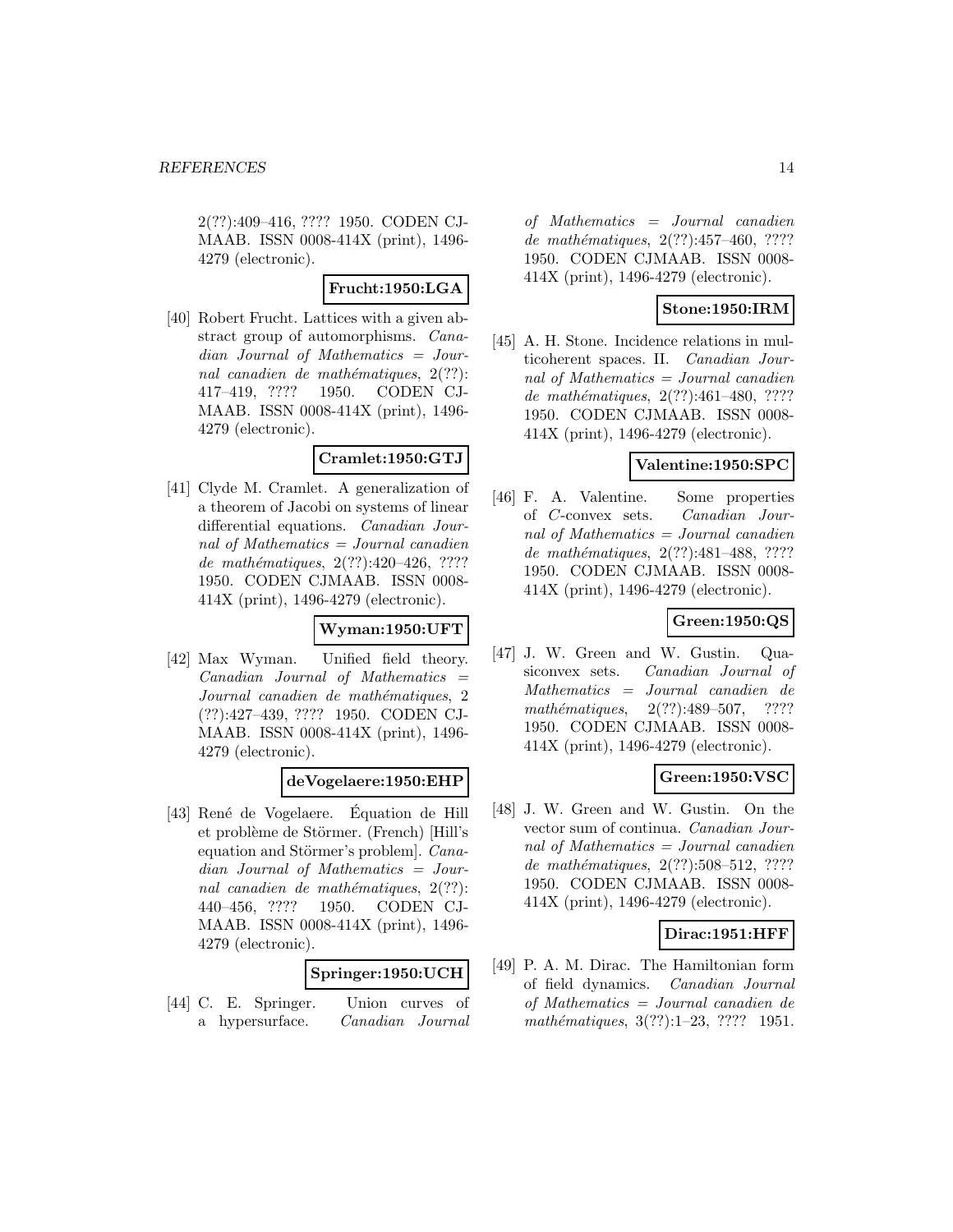#### **Croisot:1951:ALD**

[50] R. Croisot. Axiomatique des lattices distributives. Canadian Journal of Mathematics = Journal canadien de mathématiques, 3(??):24–27, ???? 1951. CODEN CJMAAB. ISSN 0008-414X (print), 1496-4279 (electronic).

# **Sholander:1951:PDL**

[51] Marlow Sholander. Postulates for distributive lattices. Canadian Journal of Mathematics = Journal canadien de mathématiques, 3(??):28–30, ???? 1951. CODEN CJMAAB. ISSN 0008-414X (print), 1496-4279 (electronic).

### **Byrne:1951:SFB**

[52] Lee Byrne. Short formulations of Boolean algebra, using ring operations.  $Canadian$  Journal of Mathematics  $=$ Journal canadien de mathématiques, 3 (??):31–33, ???? 1951. CODEN CJ-MAAB. ISSN 0008-414X (print), 1496- 4279 (electronic).

#### **Lambek:1951:ISG**

[53] J. Lambek. The immersibility of a semigroup into a group. Canadian Journal of Mathematics = Journal canadien de mathématiques, 3(??):34-43, ???? 1951. CODEN CJMAAB. ISSN 0008-414X (print), 1496-4279 (electronic).

#### **Hua:1951:ESA**

[54] Loo-Keng Hua. On exponential sums over an algebraic number field. Canadian Journal of Mathematics = Journal canadien de mathématiques,  $3(??)$ : 44–51, ???? 1951. CODEN CJ-

MAAB. ISSN 0008-414X (print), 1496- 4279 (electronic).

### **Porcelli:1951:PFS**

[55] Pasquale Porcelli and Gordon Pall. A property of Farey sequences, with applications to qth power residues. Canadian Journal of Mathematics = Journal canadien de mathématiques,  $3(??)$ : 52–53, ???? 1951. CODEN CJ-MAAB. ISSN 0008-414X (print), 1496- 4279 (electronic).

### **Macbeath:1951:CTA**

[56] A. M. Macbeath. A compactness theorem for affine equivalence-classes of convex regions. Canadian Journal of Mathematics = Journal canadien de mathématiques, 3(??):54–61, ???? 1951. CODEN CJMAAB. ISSN 0008-414X (print), 1496-4279 (electronic).

### **Burchnall:1951:BP**

[57] J. L. Burchnall. The Bessel polynomials. Canadian Journal of Mathematics  $=$  Journal canadien de mathématiques, 3(??):62–68, ???? 1951. CODEN CJ-MAAB. ISSN 0008-414X (print), 1496- 4279 (electronic).

### **Truesdell:1951:VA**

[58] C. Truesdell. Vorticity averages. Canadian Journal of Mathematics = Journal canadien de mathématiques,  $3(??)$ : 69–86, ???? 1951. CODEN CJ-MAAB. ISSN 0008-414X (print), 1496- 4279 (electronic).

#### **Ellis:1951:ABAa**

[59] David Ellis. Autometrized Boolean algebras. I. Fundamental distance-theoretic properties of B. Canadian Journal of Mathematics = Journal canadien de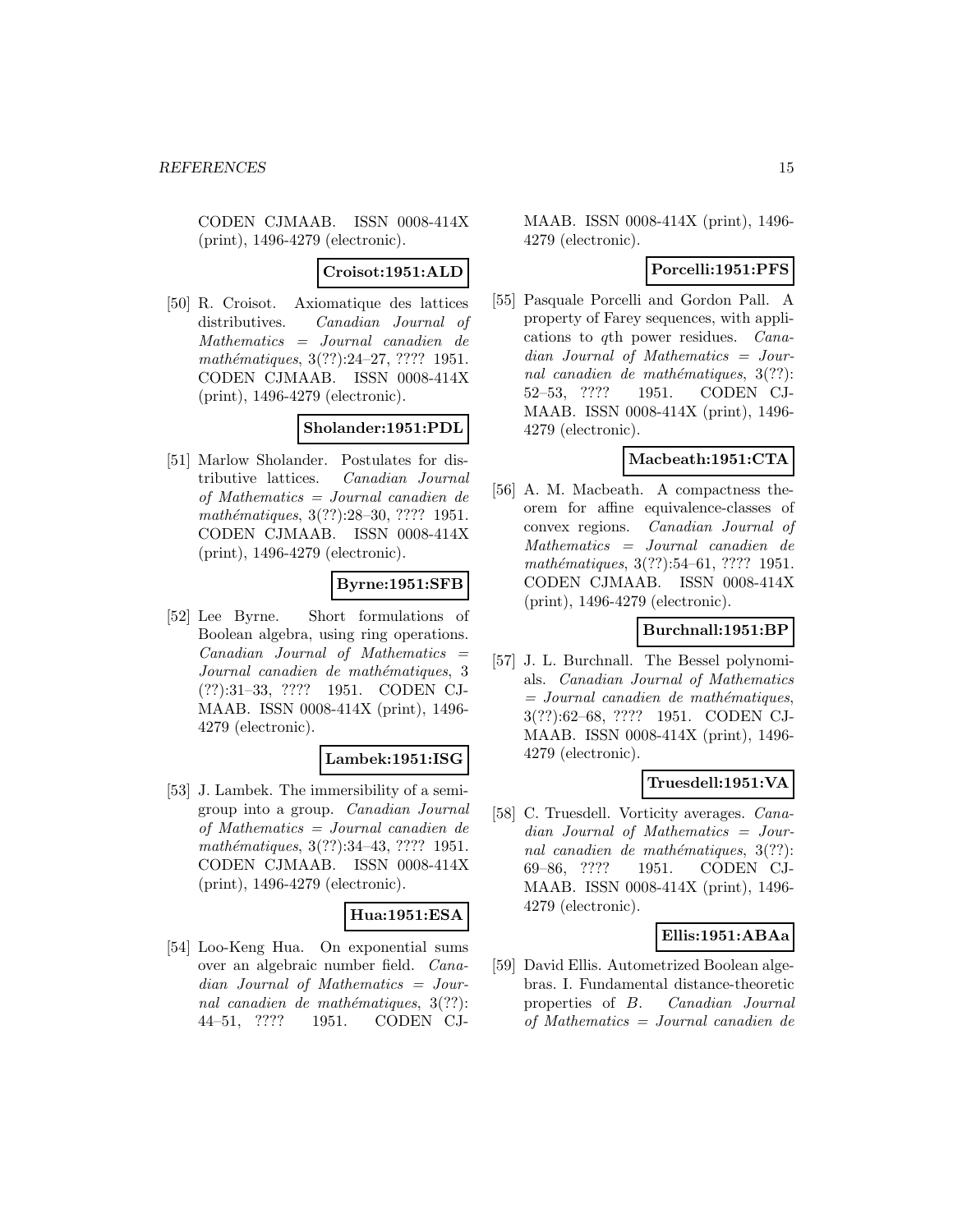mathématiques, 3(??):87–93, ???? 1951. CODEN CJMAAB. ISSN 0008-414X (print), 1496-4279 (electronic).

**Bruck:1951:FNN**

[60] R. H. Bruck. Finite nets, I. Numerical invariants. Canadian Journal of Mathematics = Journal canadien de mathématiques,  $3(??):94-107, ????$ 1951. CODEN CJMAAB. ISSN 0008- 414X (print), 1496-4279 (electronic).

# **Heins:1951:E**

[61] Albert E. Heins. Errata. Canadian Journal of Mathematics  $=$  Journal canadien de mathématiques, 3(??):107, ???? 1951. CODEN CJMAAB. ISSN 0008-414X (print), 1496-4279 (electronic).

# **Kodaira:1951:GFM**

[62] Kunihiko Kodaira. Green's forms and meromorphic functions on compact analytic varieties. Canadian Journal of Mathematics = Journal canadien de mathématiques, 3(??):108-128, ???? 1951. CODEN CJMAAB. ISSN 0008- 414X (print), 1496-4279 (electronic).

### **Dieudonne:1951:TLN**

[63] Jean Dieudonné. Sur le théorème de Lebesgue–Nikodym. V. (French) [On the Lebesgue–Nikodym theorem. V]. Canadian Journal of Mathematics = Journal canadien de mathématiques,  $3(??)$ : 129–139, ???? 1951. CODEN CJ-MAAB. ISSN 0008-414X (print), 1496- 4279 (electronic).

#### **Lukacs:1951:CFT**

[64] Eugene Lukacs and Otto Szász. Certain Fourier transforms of distributions.  $Canadian$  Journal of Mathematics  $=$ Journal canadien de mathématiques, 3

(??):140–144, ???? 1951. CODEN CJ-MAAB. ISSN 0008-414X (print), 1496- 4279 (electronic).

# **Ellis:1951:ABAb**

[65] David Ellis. Autometrized Boolean algebras. II. The group of motions of B. Canadian Journal of Mathematics  $=$  Journal canadien de mathématiques, 3(??):145–147, ???? 1951. CODEN CJ-MAAB. ISSN 0008-414X (print), 1496- 4279 (electronic).

### **DuVal:1951:RSG**

[66] Patrick Du Val. On regular surfaces of genus three. Canadian Journal of Mathematics = Journal canadien de mathématiques,  $3(??):148-154, ????$ 1951. CODEN CJMAAB. ISSN 0008- 414X (print), 1496-4279 (electronic).

# **Hutcherson:1951:CIP**

[67] W. R. Hutcherson. A cyclic involution of period eleven. Canadian Journal of Mathematics = Journal canadien de mathématiques, 3(??):155–158, ???? 1951. CODEN CJMAAB. ISSN 0008- 414X (print), 1496-4279 (electronic).

### **Derry:1951:DTC**

[68] Douglas Derry. The duality theorem for curves of order n in n-space. Canadian Journal of Mathematics = Journal canadien de mathématiques,  $3(??)$ : 159–163, ???? 1951. CODEN CJ-MAAB. ISSN 0008-414X (print), 1496- 4279 (electronic).

### **Stanton:1951:MG**

[69] R. G. Stanton. The Mathieu groups.  $Canadian$  Journal of Mathematics  $=$ Journal canadien de mathématiques, 3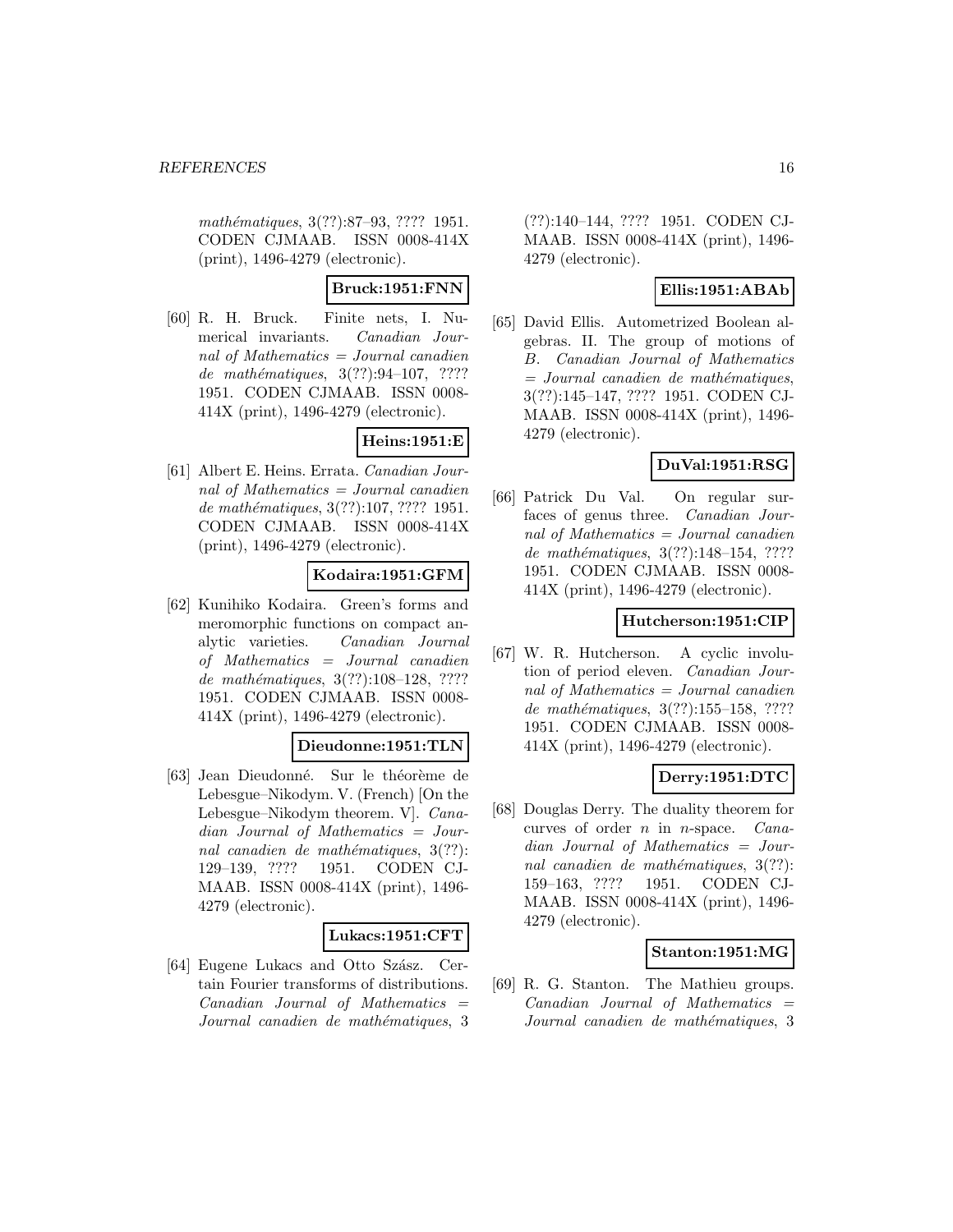(??):164–174, ???? 1951. CODEN CJ-MAAB. ISSN 0008-414X (print), 1496- 4279 (electronic).

# **Bing:1951:MTS**

[70] R. H. Bing. Metrization of topological spaces. Canadian Journal of Mathematics = Journal canadien de mathématiques, 3(??):175–186, ???? 1951. CODEN CJMAAB. ISSN 0008- 414X (print), 1496-4279 (electronic).

# **Kelly:1951:DS**

[71] L. M. Kelly. Distance sets. Canadian Journal of Mathematics = Journal canadien de mathématiques,  $3(??)$ : 187–194, ???? 1951. CODEN CJ-MAAB. ISSN 0008-414X (print), 1496- 4279 (electronic).

# **Infeld:1951:RGE**

[72] L. Infeld and A. E. Scheidegger. Radiation and gravitational equations of motion. Canadian Journal of Mathematics  $=$  Journal canadien de mathématiques, 3(??):195–207, ???? 1951. CODEN CJ-MAAB. ISSN 0008-414X (print), 1496- 4279 (electronic).

# **Nakayama:1951:NNG**

[73] Tadasi Nakayama. Non-normal Galois theory for non-commutative and non-semisimple rings. Canadian Journal of Mathematics = Journal canadien de mathématiques,  $3(??):208-218$ , ???? 1951. CODEN CJMAAB. ISSN 0008- 414X (print), 1496-4279 (electronic).

### **Dowker:1951:CPS**

[74] C. H. Dowker. On countably paracompact spaces. Canadian Journal of Mathematics = Journal canadien de mathématiques,  $3(??):219-224$ , ????

1951. CODEN CJMAAB. ISSN 0008- 414X (print), 1496-4279 (electronic).

### **Steinberg:1951:R**

[75] Robert Steinberg. The representations of  $GL(3,q)$ ,  $GL(4,q)$ ,  $PGL(3,q)$ , and  $PGL(4, q)$ . *Canadian Journal* of Mathematics = Journal canadien de mathématiques,  $3(??):225-235, ????$ 1951. CODEN CJMAAB. ISSN 0008- 414X (print), 1496-4279 (electronic).

# **Lorentz:1951:DTM**

[76] G. G. Lorentz. Direct theorems on methods of summability. II. Canadian Journal of Mathematics = Journal canadien de mathématiques, 3(??):236-256, ???? 1951. CODEN CJMAAB. ISSN 0008- 414X (print), 1496-4279 (electronic).

# **Heilbronn:1951:EAC**

[77] H. Heilbronn. On Euclid's algorithm in cyclic fields. Canadian Journal of Mathematics = Journal canadien de mathématiques, 3(??):257-268, ???? 1951. CODEN CJMAAB. ISSN 0008- 414X (print), 1496-4279 (electronic).

### **ApSimon:1951:TVR**

[78] Hugh ApSimon. Two vertex-regular polyhedra. Canadian Journal of Mathematics = Journal canadien de  $mathématiques, 3(??):269-271, ????$ 1951. CODEN CJMAAB. ISSN 0008- 414X (print), 1496-4279 (electronic).

# **Klee:1951:CIP**

[79] V. L. Klee, Jr. On certain intersection properties of convex sets. Canadian Journal of Mathematics = Journal canadien de mathématiques,  $3(??)$ : 272–275, ???? 1951. CODEN CJ-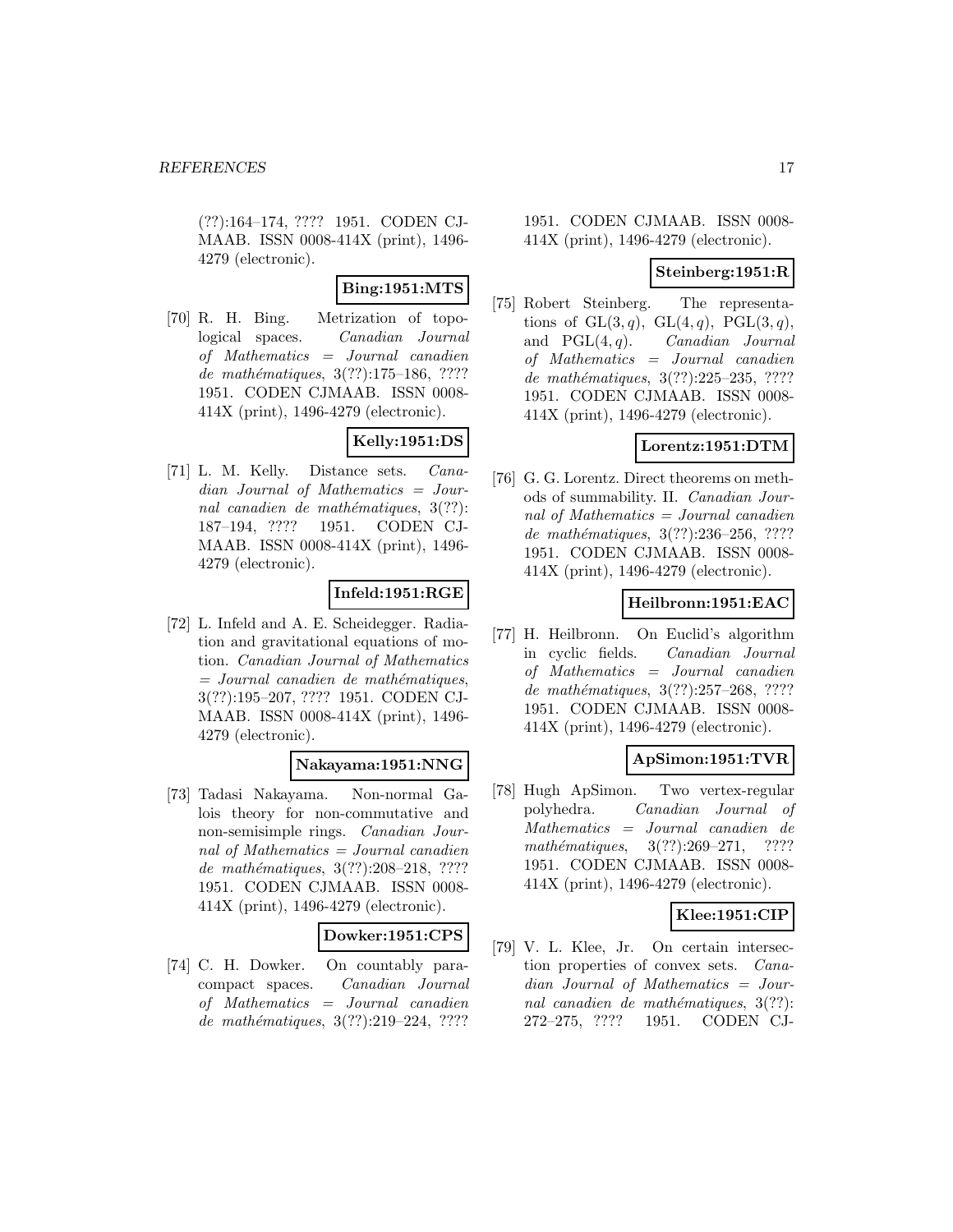**Jenkins:1951:TTF**

[80] James A. Jenkins. On the topological theory of functions. Canadian Journal of Mathematics = Journal canadien de mathématiques,  $3(??):276-289, ????$ 1951. CODEN CJMAAB. ISSN 0008- 414X (print), 1496-4279 (electronic).

### **Kaplansky:1951:TDR**

[81] Irving Kaplansky. A theorem on division rings. Canadian Journal of Mathematics  $= Journal\,c$  canadien de mathématiques, 3 (??):290–292, ???? 1951. CODEN CJ-MAAB. ISSN 0008-414X (print), 1496- 4279 (electronic).

# **Halperin:1951:DSO**

[82] Israel Halperin and Hidegoro Nakano. Discrete semi-ordered linear spaces. Canadian Journal of Mathematics = Journal canadien de mathématiques, 3 (??):293–298, ???? 1951. CODEN CJ-MAAB. ISSN 0008-414X (print), 1496- 4279 (electronic).

# **Berman:1951:GPC**

[83] Gerald Berman. A generalization of the Pappus configuration. Canadian Journal of Mathematics  $=$  Journal canadien de mathématiques,  $3(??):299-303$ , ???? 1951. CODEN CJMAAB. ISSN 0008- 414X (print), 1496-4279 (electronic).

### **Willcocks:1951:NSP**

[84] T. H. Willcocks. A note on some perfect squared squares. Canadian Journal of Mathematics = Journal canadien de mathématiques, 3(??):304-308, ???? 1951. CODEN CJMAAB. ISSN 0008- 414X (print), 1496-4279 (electronic).

# **Chung:1951:MRS**

[85] J. H. Chung. Modular representations of the symmetric group. Canadian Journal of Mathematics = Journal canadien de mathématiques, 3(??):309–327, ????? 1951. CODEN CJMAAB. ISSN 0008- 414X (print), 1496-4279 (electronic).

# **Chowla:1951:RCS**

[86] S. Chowla, I. N. Herstein, and W. K. Moore. On recursions connected with symmetric groups. I. Canadian Journal of Mathematics  $=$  Journal canadien de mathématiques, 3(??):328-334, ???? 1951. CODEN CJMAAB. ISSN 0008- 414X (print), 1496-4279 (electronic).

#### **Coddington:1951:NSS**

[87] E. A. Coddington and N. Levinson. On the nature of the spectrum of singular second order linear differential equations. Canadian Journal of Mathematics  $= Journal\,c$  canadien de mathématiques, 3 (??):335–338, ???? 1951. CODEN CJ-MAAB. ISSN 0008-414X (print), 1496- 4279 (electronic).

# **Reeb:1951:SPC**

[88] Georges Reeb. Sur les solutions périodiques de certains systèmes différentiels perturb´es. (French) [On the periodic solutions of certain perturbed differential equations]. Canadian Journal of Mathematics = Journal canadien de mathématiques, 3(??):339-362, ???? 1951. CODEN CJMAAB. ISSN 0008- 414X (print), 1496-4279 (electronic).

### **Fraser:1951:NSL**

[89] D. A. S. Fraser. Normal samples with linear constraints and given variances.  $Canadian$  Journal of Mathematics  $=$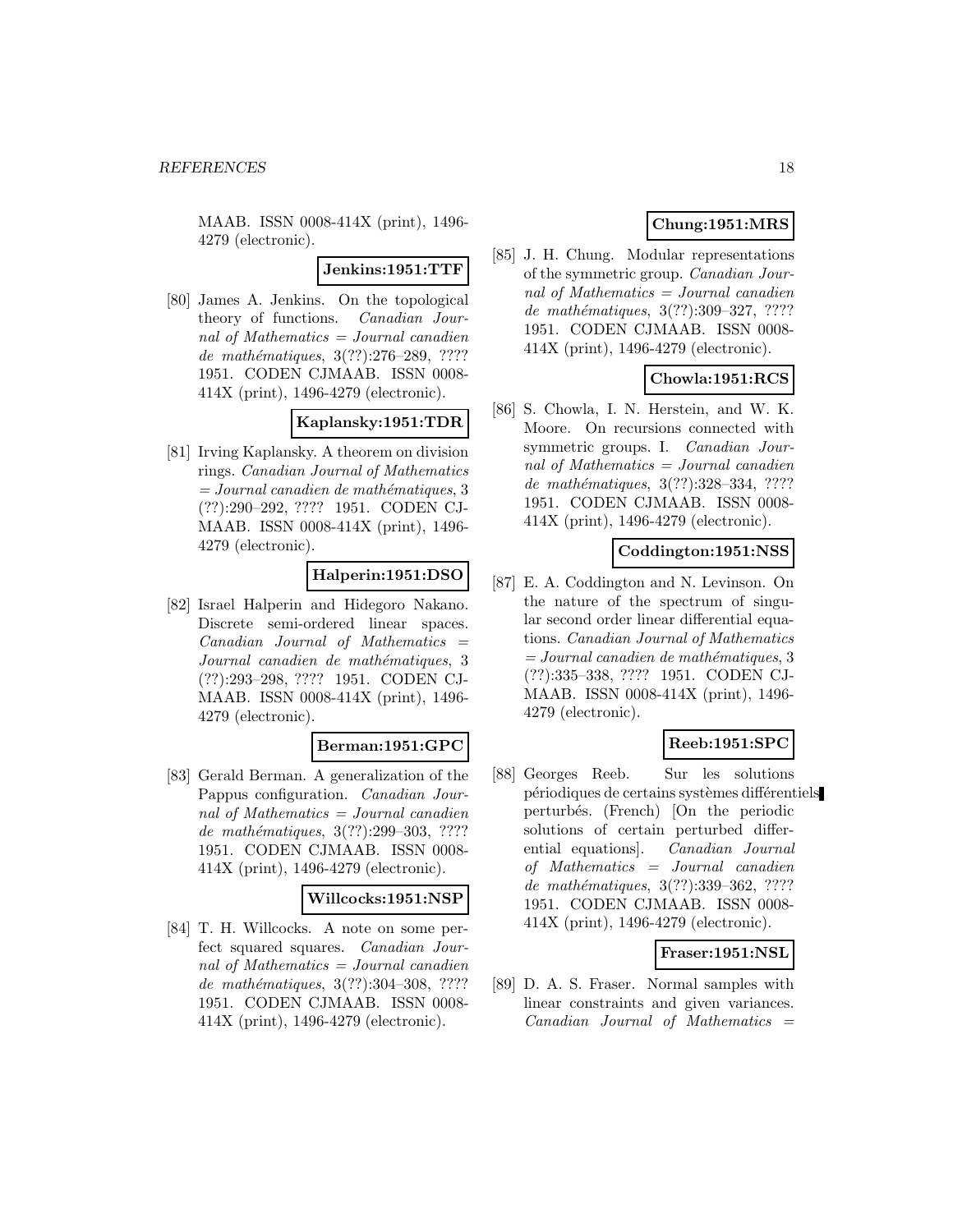Journal canadien de mathématiques, 3 (??):363–366, ???? 1951. CODEN CJ-MAAB. ISSN 0008-414X (print), 1496- 4279 (electronic).

### **Brauer:1951:TAT**

[90] Alfred Brauer and R. L. Reynolds. On a theorem of Aubry–Thue. Canadian Journal of Mathematics = Journal canadien de mathématiques,  $3(??)$ : 367–374, ???? 1951. CODEN CJ-MAAB. ISSN 0008-414X (print), 1496- 4279 (electronic).

### **Erdos:1951:CSC**

[91] Paul Erdős and Harold N. Shapiro. On the changes of sign of a certain error function. Canadian Journal of Mathematics = Journal canadien de mathématiques,  $3(??)$ :375-385, ???? 1951. CODEN CJMAAB. ISSN 0008- 414X (print), 1496-4279 (electronic).

#### **Macphail:1951:STA**

[92] M. S. Macphail. Some theorems on absolute summability. Canadian Journal of Mathematics  $=$  Journal canadien de mathématiques, 3(??):386-390, ???? 1951. CODEN CJMAAB. ISSN 0008- 414X (print), 1496-4279 (electronic).

### **Coxeter:1951:EF**

[93] H. S. M. Coxeter. Extreme forms. Canadian Journal of Mathematics = Journal canadien de mathématiques,  $3(??)$ : 391–441, ???? 1951. CODEN CJ-MAAB. ISSN 0008-414X (print), 1496- 4279 (electronic).

### **Hlavaty:1951:SSL**

[94] Václav Hlavatý. Spinor space and line geometry. I. Canadian Journal of Mathematics = Journal canadien

de mathématiques, 3(??):442-459, ???? 1951. CODEN CJMAAB. ISSN 0008- 414X (print), 1496-4279 (electronic).

### **Bochner:1951:NVD**

[95] S. Bochner. A new viewpoint in differential geometry. Canadian Journal of Mathematics = Journal canadien de mathématiques,  $3(??):460-470, ????$ 1951. CODEN CJMAAB. ISSN 0008- 414X (print), 1496-4279 (electronic).

# **Ellis:1951:DPA**

[96] H. W. Ellis. Darboux properties and applications to non-absolutely convergent integrals. Canadian Journal of Mathematics = Journal canadien de mathématiques, 3(??):471-485, ???? 1951. CODEN CJMAAB. ISSN 0008- 414X (print), 1496-4279 (electronic).

# **Ankeny:1951:CNC**

[97] N. C. Ankeny and S. Chowla. The class number of the cyclotomic field. *Cana*dian Journal of Mathematics = Journal canadien de mathématiques,  $3(??)$ : 486–494, ???? 1951. CODEN CJ-MAAB. ISSN 0008-414X (print), 1496- 4279 (electronic).

### **Hall:1951:CIM**

[98] Marshall Hall and H. J. Ryser. Cyclic incidence matrices. Canadian Journal of Mathematics = Journal canadien de mathématiques,  $3(??):495-502$ , ???? 1951. CODEN CJMAAB. ISSN 0008- 414X (print), 1496-4279 (electronic).

#### **Schwartz:1951:ASH**

[99] Laurent Schwartz. Analyse et synthèse harmoniques dans les espaces de distributions. (French) [Harmonic analysis and synthesis in distribution space].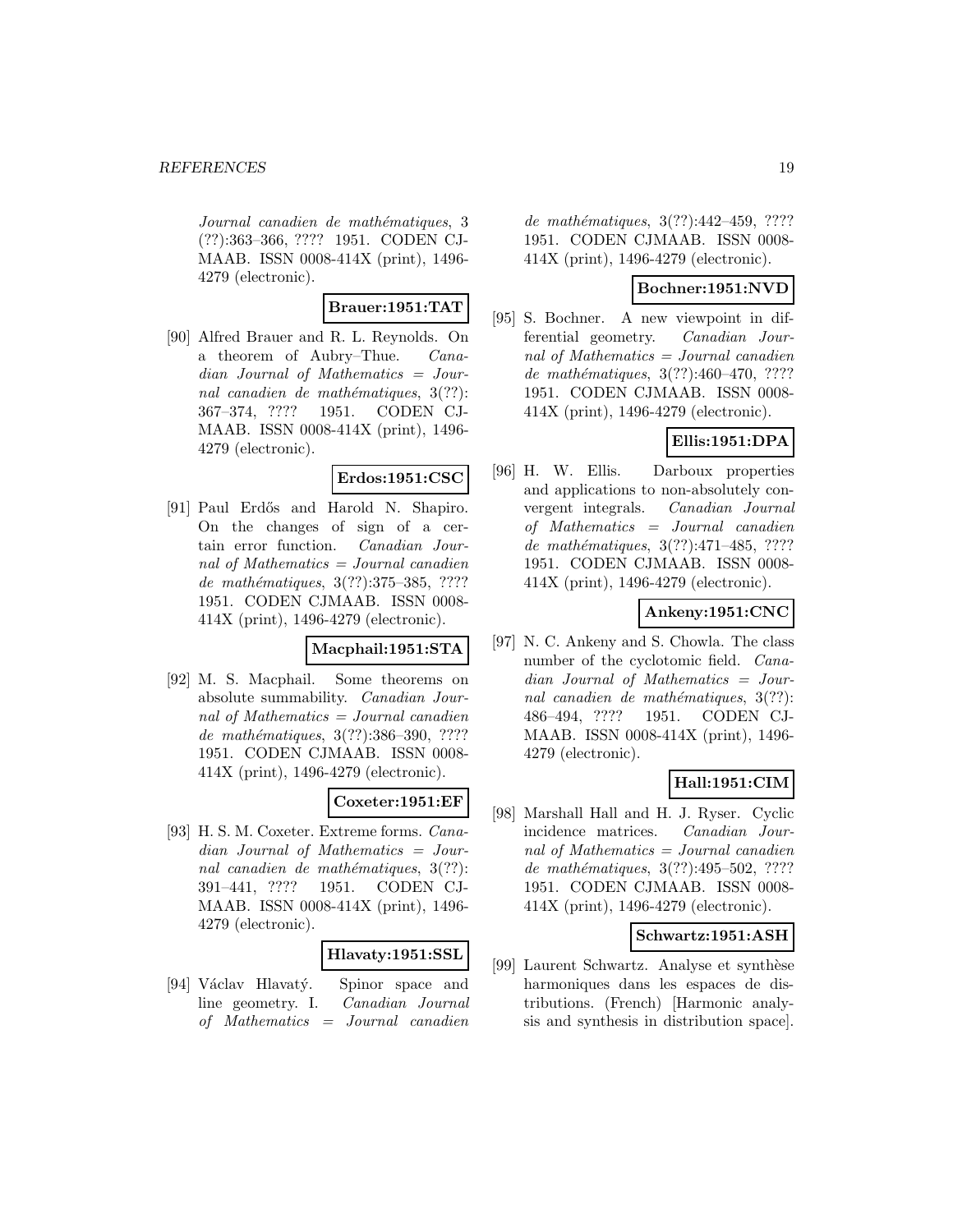$Canadian$  Journal of Mathematics  $=$ Journal canadien de mathématiques, 3 (??):503–512, ???? 1951. CODEN CJ-MAAB. ISSN 0008-414X (print), 1496- 4279 (electronic).

### **Touchard:1952:PCF**

[100] Jacques Touchard. Sur un problème de configurations et sur les fractions continues. (French) [On a configuration problem and on continued fractions].  $Canadian$  Journal of Mathematics  $=$ Journal canadien de mathématiques, 4 (??):2–25, ???? 1952. CODEN CJ-MAAB. ISSN 0008-414X (print), 1496- 4279 (electronic).

### **Minakshisundaram:1952:ZFU**

[101] S. Minakshisundaram. Zeta functions on the unitary sphere. Canadian Journal of Mathematics = Journal canadien de mathématiques, 4(??):26–30, ???? 1952. CODEN CJMAAB. ISSN 0008-414X (print), 1496-4279 (electronic).

#### **Goldhaber:1952:HMC**

[102] J. K. Goldhaber. The homomorphic mapping of certain matric algebras onto rings of diagonal matrices. Canadian Journal of Mathematics = Journal canadien de mathématiques,  $4(??)$ : 31–42, ???? 1952. CODEN CJ-MAAB. ISSN 0008-414X (print), 1496- 4279 (electronic).

#### **Murdoch:1952:CNI**

[103] D. C. Murdoch. Contributions to noncommutative ideal theory. Canadian Journal of Mathematics = Journal canadien de mathématiques,  $4(??)$ : 43–57, ???? 1952. CODEN CJ-MAAB. ISSN 0008-414X (print), 1496- 4279 (electronic).

#### **Davenport:1952:NND**

[104] H. Davenport and P. Erdős. Note on normal decimals. Canadian Journal of Mathematics = Journal canadien de mathématiques, 4(??):58–63, ???? 1952. CODEN CJMAAB. ISSN 0008-414X (print), 1496-4279 (electronic).

# **Mann:1952:PSG**

[105] Henry B. Mann. On products of sets of group elements. Canadian Journal of Mathematics = Journal canadien de mathématiques, 4(??):64–66, ???? 1952. CODEN CJMAAB. ISSN 0008-414X (print), 1496-4279 (electronic).

#### **Simons:1952:FCM**

[106] William H. Simons. The Fourier coefficients of the modular function  $\lambda(\tau)$ .  $Canadian$  Journal of Mathematics  $=$ Journal canadien de mathématiques, 4 (??):67–80, ???? 1952. CODEN CJ-MAAB. ISSN 0008-414X (print), 1496- 4279 (electronic).

### **Gans:1952:AEG**

[107] David Gans. Axioms for elliptic geometry. Canadian Journal of Mathematics  $=$  Journal canadien de mathématiques, 4(??):81–92, ???? 1952. CODEN CJ-MAAB. ISSN 0008-414X (print), 1496- 4279 (electronic).

### **Feld:1952:GLE**

[108] J. M. Feld. On the geometry of lineal elements on a sphere, Euclidean kinematics, and elliptic geometry. Canadian Journal of Mathematics = Journal canadien de mathématiques,  $4(??)$ : 93–110, ???? 1952. CODEN CJ-MAAB. ISSN 0008-414X (print), 1496- 4279 (electronic).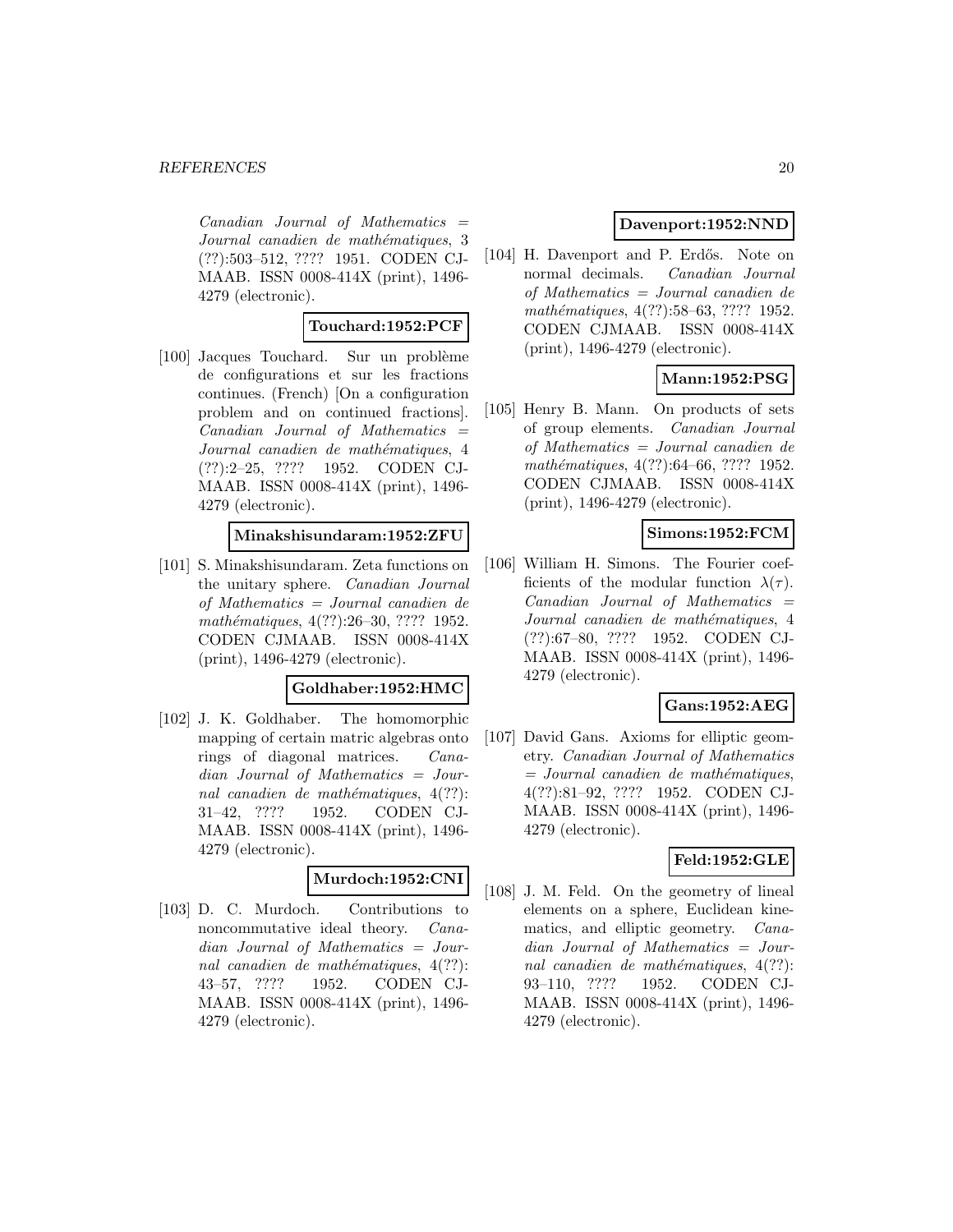### **Rothberger:1952:PPH**

[109] Fritz Rothberger. On the property C and a problem of Hausdorff. Canadian Journal of Mathematics = Journal canadien de mathématiques,  $4(??):111-116$ , ???? 1952. CODEN CJMAAB. ISSN 0008- 414X (print), 1496-4279 (electronic).

### **Rothberger:1952:RED**

[110] Fritz Rothberger. A remark on the existence of a denumerable base for a family of functions. Canadian Journal of Mathematics  $=$  Journal canadien de mathématiques,  $4(??):117-119$ , ???? 1952. CODEN CJMAAB. ISSN 0008- 414X (print), 1496-4279 (electronic).

### **Jones:1952:EMT**

[111] Burton W. Jones. An extension of Meyer's theorem on indefinite ternary quadratic forms. Canadian Journal of Mathematics = Journal canadien de mathématiques,  $4(??):120-128$ , ???? 1952. CODEN CJMAAB. ISSN 0008- 414X (print), 1496-4279 (electronic). See correction [174].

#### **Albert:1952:SAR**

[112] A. A. Albert. On simple alternative rings. Canadian Journal of Mathematics  $= Journal\,canadien\,de\,math>$ (??):129–135, ???? 1952. CODEN CJ-MAAB. ISSN 0008-414X (print), 1496- 4279 (electronic).

#### **Beatty:1952:SPR**

[113] S. Beatty and N. D. Lane. A symmetric proof of the Riemann–Roch theorem, and a new form of the unit theorem. Canadian Journal of Mathematics  $=$  Journal canadien de mathématiques,

4(??):136–148, ???? 1952. CODEN CJ-MAAB. ISSN 0008-414X (print), 1496- 4279 (electronic).

#### **Fox:1952:IT**

[114] Charles Fox. Iterated transforms. *Cana*dian Journal of Mathematics = Journal canadien de mathématiques,  $4(??)$ : 149–161, ???? 1952. CODEN CJ-MAAB. ISSN 0008-414X (print), 1496- 4279 (electronic).

# **Ayoub:1952:TNC**

[115] Christine Williams Ayoub. A theory of normal chains. Canadian Journal of Mathematics = Journal canadien de mathématiques, 4(??):162-188, ???? 1952. CODEN CJMAAB. ISSN 0008- 414X (print), 1496-4279 (electronic).

### **Moor:1952:QRG**

[116] Arthur Moór. Quelques remarques sur la généralisation du scalaire de courbure et du scalaire principal. (French) [Some remarks on the generalization of the scalar curvature and the principal scalar].  $Canadian$  Journal of Mathematics  $=$ Journal canadien de mathématiques, 4 (??):189–197, ???? 1952. CODEN CJ-MAAB. ISSN 0008-414X (print), 1496- 4279 (electronic).

# **Graves:1952:CCO**

[117] Ross E. Graves. A closure criterion for orthogonal functions. Canadian Journal of Mathematics = Journal canadien de mathématiques, 4(??):198–203, ???? 1952. CODEN CJMAAB. ISSN 0008- 414X (print), 1496-4279 (electronic).

### **DuVal:1952:SWC**

[118] Patrick Du Val. On surfaces whose canonical system is hyperelliptic. Cana-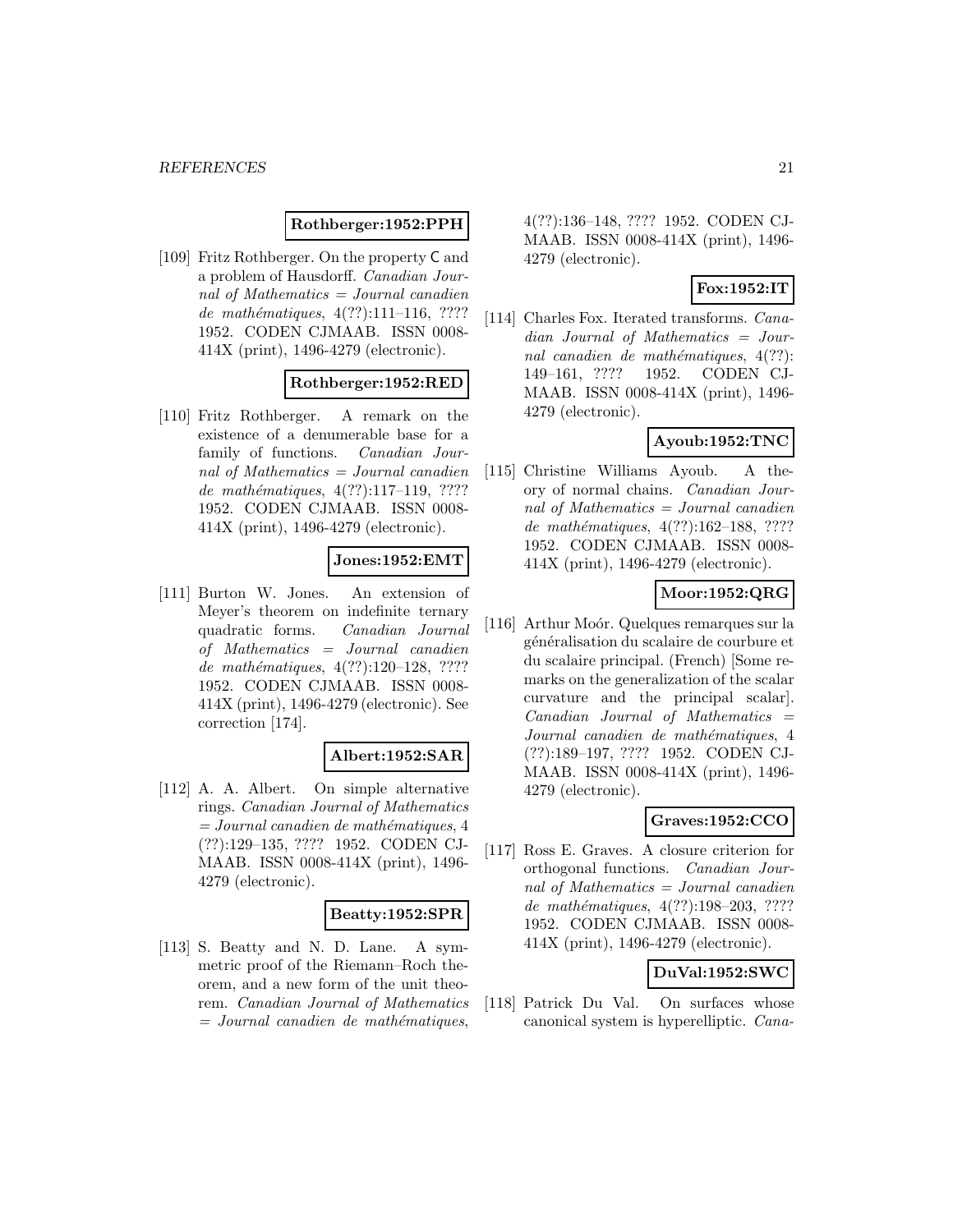dian Journal of Mathematics = Journal canadien de mathématiques,  $4(??)$ : 204–221, ???? 1952. CODEN CJ-MAAB. ISSN 0008-414X (print), 1496- 4279 (electronic).

### **Mann:1952:STD**

[119] Henry B. Mann. Some theorems on difference sets. Canadian Journal of Mathematics = Journal canadien de mathématiques,  $4(??):222-226, ????$ 1952. CODEN CJMAAB. ISSN 0008- 414X (print), 1496-4279 (electronic).

### **Thrall:1952:GCB**

[120] R. M. Thrall. On a Galois connection between algebras of linear transformations and lattices of subspaces of a vector space. Canadian Journal of Mathematics = Journal canadien de mathématiques, 4(??):227–239, ???? 1952. CODEN CJMAAB. ISSN 0008- 414X (print), 1496-4279 (electronic).

### **Frucht:1952:ORG**

[121] Robert Frucht. A one-regular graph of degree three. Canadian Journal of Mathematics = Journal canadien de mathématiques,  $4(??):240-247, ????$ 1952. CODEN CJMAAB. ISSN 0008- 414X (print), 1496-4279 (electronic).

### **Duff:1952:EFT**

[122] G. F. D. Duff. F-equation Fourier transforms. Canadian Journal of Mathematics = Journal canadien de mathématiques,  $4(??):248-256$ , ???? 1952. CODEN CJMAAB. ISSN 0008- 414X (print), 1496-4279 (electronic).

### **Karush:1952:IPC**

[123] William Karush. Isoperimetric problems in the calculus of variations. Cana-

dian Journal of Mathematics = Journal canadien de mathématiques,  $4(??)$ : 257–280, ???? 1952. CODEN CJ-MAAB. ISSN 0008-414X (print), 1496- 4279 (electronic).

### **Karush:1952:IEA**

[124] William Karush. The index of an extremal arc. Canadian Journal of Mathematics = Journal canadien de  $mathématiques, \quad 4(??):281-294, \quad ????$ 1952. CODEN CJMAAB. ISSN 0008- 414X (print), 1496-4279 (electronic).

### **Hoffman:1952:CAP**

[125] A. J. Hoffman. Cyclic affine planes.  $Canadian$  Journal of Mathematics  $=$ Journal canadien de mathématiques, 4 (??):295–301, ???? 1952. CODEN CJ-MAAB. ISSN 0008-414X (print), 1496- 4279 (electronic).

### **Berman:1952:FPG**

[126] Gerald Berman. Finite projective geometries. Canadian Journal of Mathematics = Journal canadien de  $mathématiques, 4(??):302-313, ????$ 1952. CODEN CJMAAB. ISSN 0008- 414X (print), 1496-4279 (electronic).

### **Tutte:1952:FG**

[127] W. T. Tutte. The factors of graphs.  $Canadian$  Journal of Mathematics  $=$ Journal canadien de mathématiques, 4 (??):314–328, ???? 1952. CODEN CJ-MAAB. ISSN 0008-414X (print), 1496- 4279 (electronic).

#### **White:1952:SCG**

[128] Paul A. White. Some characterizations of generalized manifolds with boundaries. Canadian Journal of Mathematics  $=$  Journal canadien de mathématiques,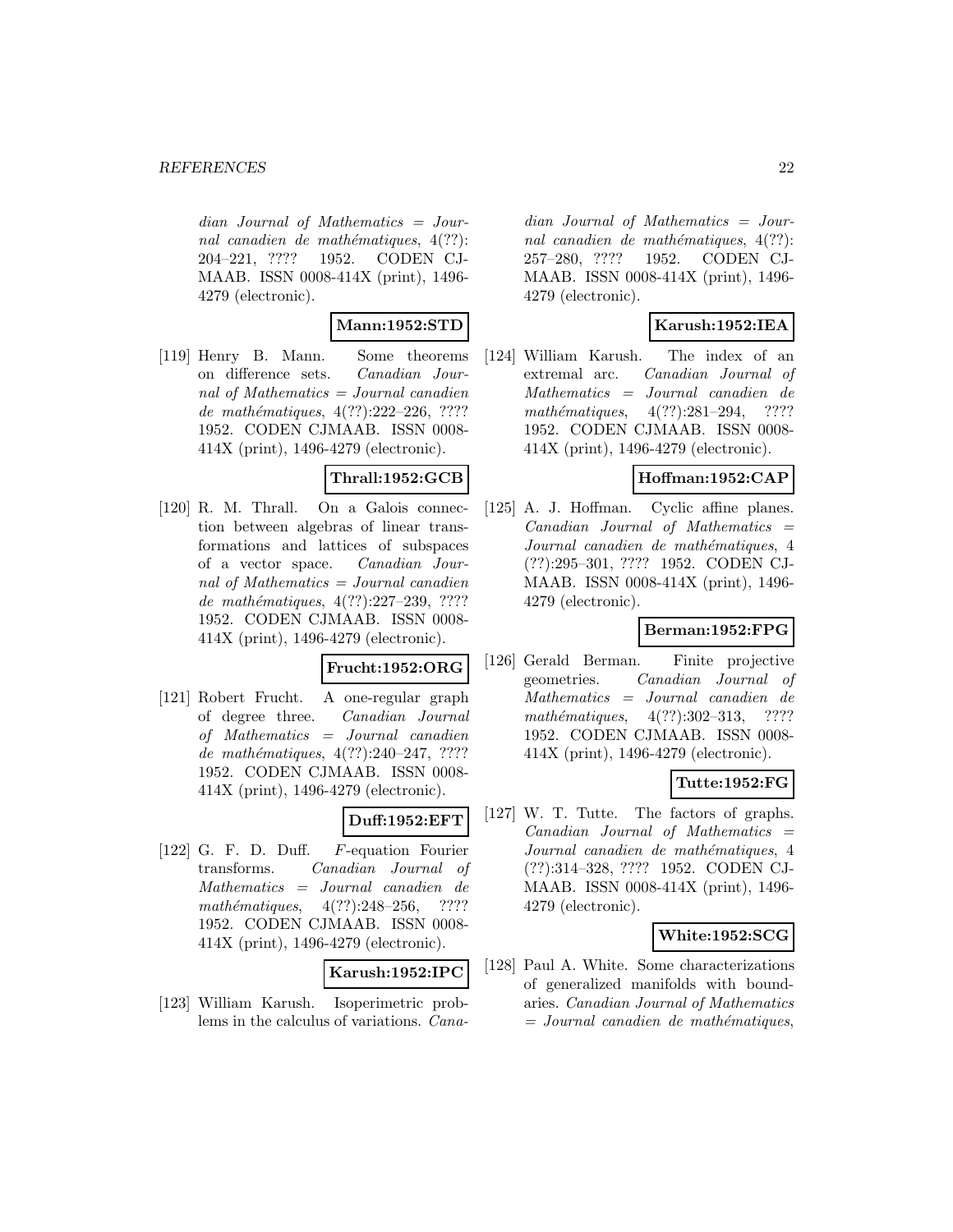4(??):329–342, ???? 1952. CODEN CJ-MAAB. ISSN 0008-414X (print), 1496- 4279 (electronic).

#### **Faircloth:1952:NSS**

[129] Olin B. Faircloth. On the number of solutions of some general types of equations in a finite field. Canadian Journal of Mathematics = Journal canadien de mathématiques, 4(??):343-351, ???? 1952. CODEN CJMAAB. ISSN 0008- 414X (print), 1496-4279 (electronic).

#### **Ramanathan:1952:AQF**

[130] K. G. Ramanathan. Abelian quadratic forms. Canadian Journal of Mathemat $ics = Journal\,canadien\,de\,math>$ 4(??):352–368, ???? 1952. CODEN CJ-MAAB. ISSN 0008-414X (print), 1496- 4279 (electronic).

### **Haimo:1952:GCC**

[131] Franklin Haimo. Groups with a certain condition on conjugates. Canadian Journal of Mathematics = Journal canadien de mathématiques,  $4(??)$ : 369–372, ???? 1952. CODEN CJ-MAAB. ISSN 0008-414X (print), 1496- 4279 (electronic).

#### **Robinson:1952:CJH**

[132] G. de B. Robinson. On a conjecture by J. H. Chung. Canadian Journal of Mathematics  $=$  Journal canadien de mathématiques, 4(??):373-380, ???? 1952. CODEN CJMAAB. ISSN 0008- 414X (print), 1496-4279 (electronic).

#### **Osima:1952:IRS**

[133] Masaru Osima. On the irreducible representations of the symmetric group.  $Canadian$  Journal of Mathematics  $=$ Journal canadien de mathématiques, 4 (??):381–384, ???? 1952. CODEN CJ-MAAB. ISSN 0008-414X (print), 1496- 4279 (electronic).

### **Stevenson:1952:PFD**

[134] A. F. Stevenson and W. A. Bassali. On the possible forms of differential equation which can be factorized by the Schrödinger–Infeld method. Canadian Journal of Mathematics = Journal canadien de mathématiques,  $4(??)$ : 385–395, ???? 1952. CODEN CJ-MAAB. ISSN 0008-414X (print), 1496- 4279 (electronic).

### **Gelbaum:1952:MS**

[135] B. R. Gelbaum and G. K. Kalisch. Measure in semigroups. *Canadian Jour*nal of Mathematics = Journal canadien de mathématiques, 4(??):396-406, ???? 1952. CODEN CJMAAB. ISSN 0008- 414X (print), 1496-4279 (electronic).

#### **Robertson:1952:CPF**

[136] M. S. Robertson. A coefficient problem for functions regular in an annulus. Canadian Journal of Mathematics  $=$  Journal canadien de mathématiques, 4(??):407–423, ???? 1952. CODEN CJ-MAAB. ISSN 0008-414X (print), 1496- 4279 (electronic).

### **Glover:1952:AFI**

[137] I. E. Glover. Analytic functions with an irregular linearly measurable set of singular points. Canadian Journal of Mathematics  $=$  Journal canadien de mathématiques, 4(??):424-435, ???? 1952. CODEN CJMAAB. ISSN 0008- 414X (print), 1496-4279 (electronic).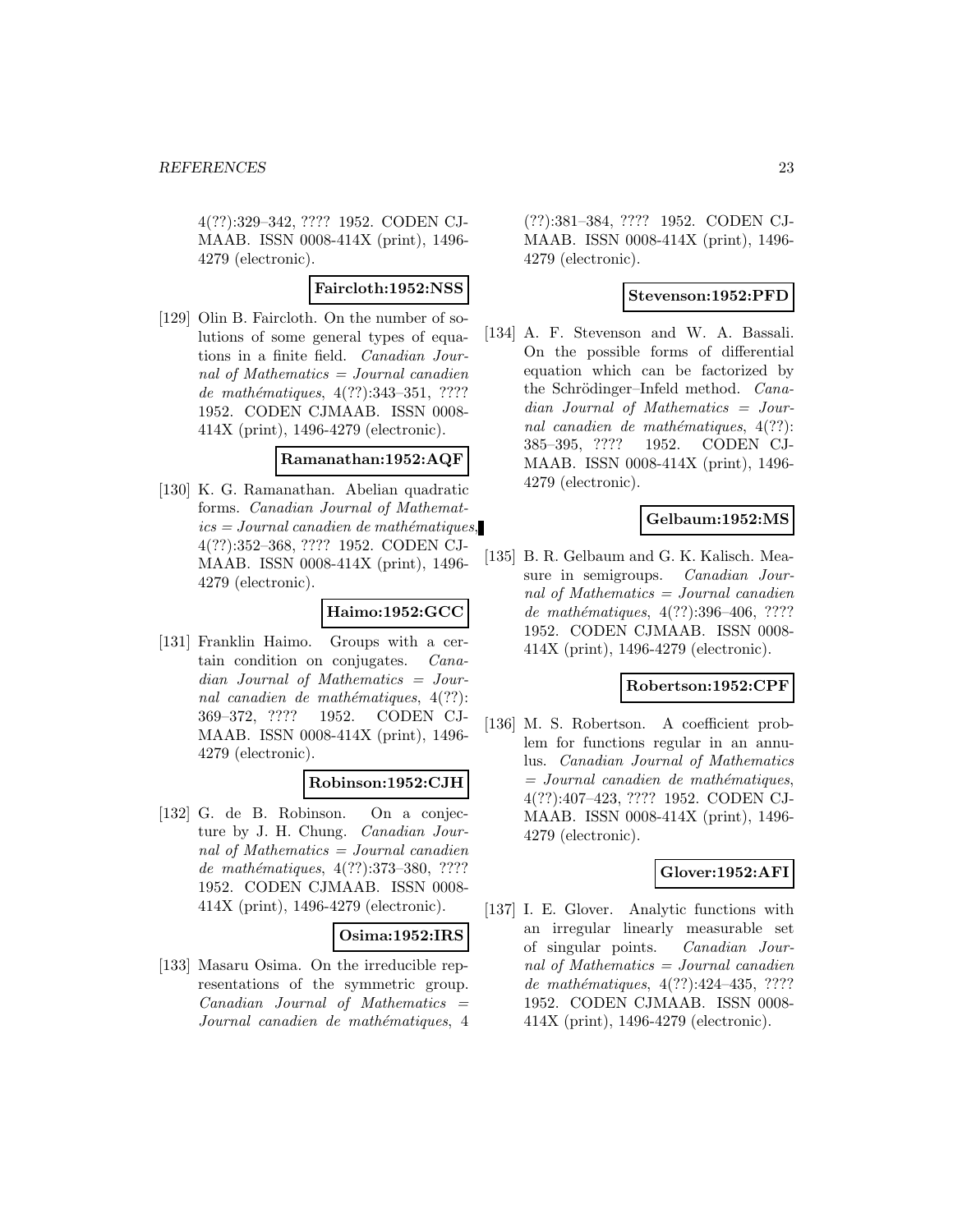### **Rooney:1952:NRI**

[138] P. G. Rooney. A new representation and inversion theory for the Laplace transformation. Canadian Journal of Mathematics = Journal canadien de mathématiques, 4(??):436-444, ???? 1952. CODEN CJMAAB. ISSN 0008- 414X (print), 1496-4279 (electronic).

### **Petersen:1952:NDS**

[139] G. M. Petersen. A note on divergent series. Canadian Journal of Mathematics  $=$  Journal canadien de mathématiques, 4(??):445–454, ???? 1952. CODEN CJ-MAAB. ISSN 0008-414X (print), 1496- 4279 (electronic).

### **Lorentz:1952:MSF**

[140] G. G. Lorentz. Multiply subadditive functions. Canadian Journal of Mathematics = Journal canadien de mathématiques,  $4(??):455-462, ????$ 1952. CODEN CJMAAB. ISSN 0008- 414X (print), 1496-4279 (electronic).

#### **Halperin:1952:SFA**

[141] Israel Halperin. The supremum of a family of additive functions. Canadian Journal of Mathematics = Journal canadien de mathématiques, 4(??):463-479, ???? 1952. CODEN CJMAAB. ISSN 0008- 414X (print), 1496-4279 (electronic).

### **Dirac:1952:MCT**

[142] G. A. Dirac. Map-colour theorems.  $Canadian$  Journal of Mathematics  $=$ Journal canadien de mathématiques, 4 (??):480–490, ???? 1952. CODEN CJ-MAAB. ISSN 0008-414X (print), 1496- 4279 (electronic).

# **Zemmer:1952:SFD**

[143] Joseph L. Zemmer, Jr. On the subalgebras of finite division algebras. Canadian Journal of Mathematics = Journal canadien de mathématiques,  $4(??)$ : 491–503, ???? 1952. CODEN CJ-MAAB. ISSN 0008-414X (print), 1496- 4279 (electronic).

# **Duncan:1952:DLA**

[144] D. G. Duncan. On D. E. Littlewood's algebra of S-functions. Canadian Journal of Mathematics = Journal canadien de mathématiques,  $4(??):504-512, ????$ 1952. CODEN CJMAAB. ISSN 0008- 414X (print), 1496-4279 (electronic).

### **Matte:1953:NSO**

[145] Alphonse Matte. Sur de nouvelles solutions oscillatoires de équations de la gravitation. (French) [On new oscillatory solutions of the gravitational equations]. Canadian Journal of Mathematics = Journal canadien de mathématiques,  $5(??):1-16$ , ???? 1953. CODEN CJMAAB. ISSN 0008-414X (print), 1496-4279 (electronic).

### **Infeld:1953:CCE**

[146] L. Infeld. The coordinate conditions and the equations of motion. Canadian Journal of Mathematics  $=$  Journal canadien de mathématiques,  $5(??):17-25$ , ???? 1953. CODEN CJMAAB. ISSN 0008- 414X (print), 1496-4279 (electronic).

### **Scheidegger:1953:MQ**

[147] A. E. Scheidegger. Multiple quantization. Canadian Journal of Mathematics  $=$  Journal canadien de mathématiques, 5(??):26–36, ???? 1953. CODEN CJ-MAAB. ISSN 0008-414X (print), 1496- 4279 (electronic).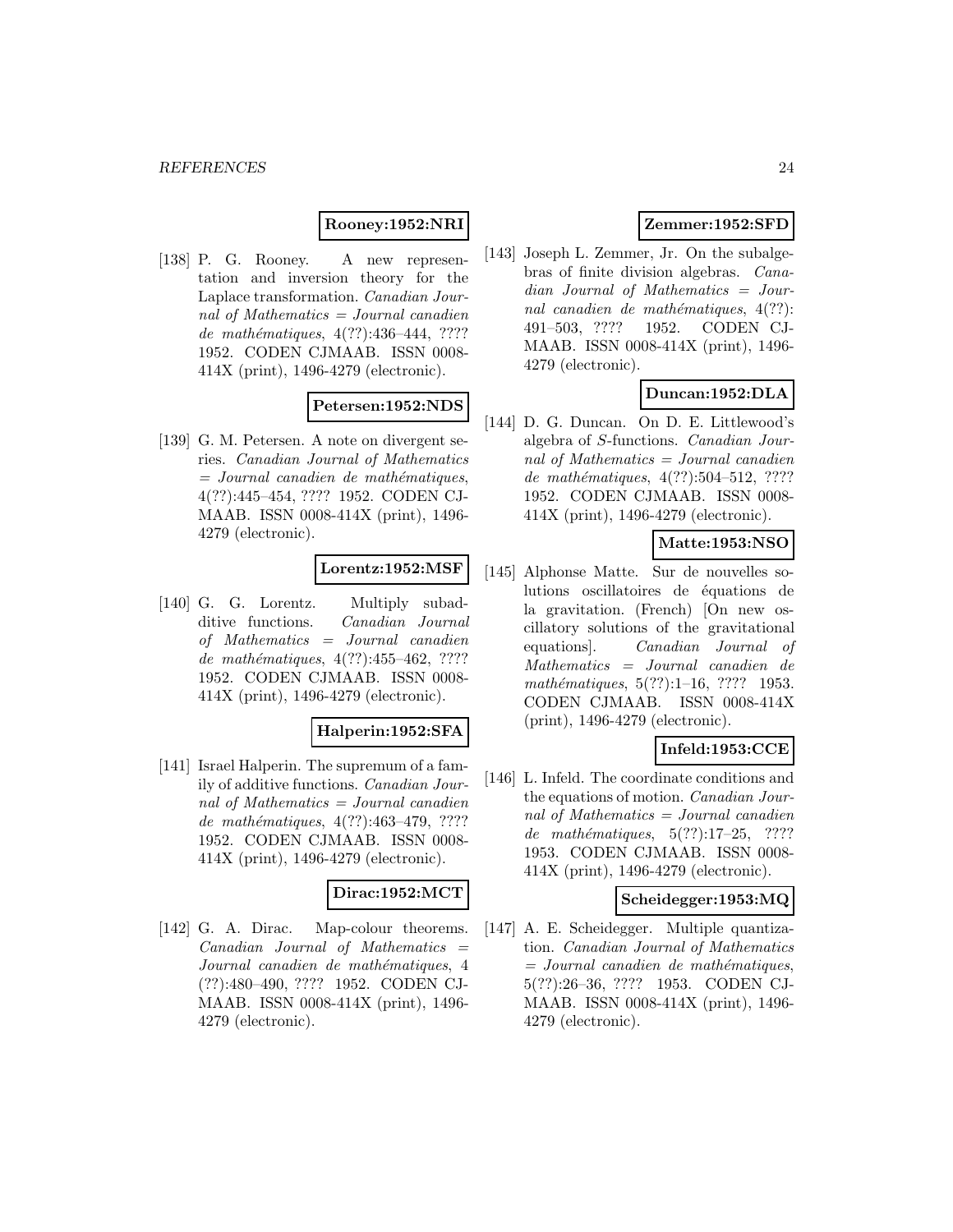### **Martin:1953:PPS**

[148] M. H. Martin. The propagation of a plane shock into a quiet atmosphere.  $Canadian$  Journal of Mathematics  $=$ Journal canadien de mathématiques, 5 (??):37–39, ???? 1953. CODEN CJ-MAAB. ISSN 0008-414X (print), 1496- 4279 (electronic).

# **Roeser:1953:CPT**

[149] Ernst Roeser. Corresponding polyhedra in the three spaces of constant curvature. Canadian Journal of Mathematics  $=$  Journal canadien de mathématiques, 5(??):40–45, ???? 1953. CODEN CJ-MAAB. ISSN 0008-414X (print), 1496- 4279 (electronic).

### **Synge:1953:SBF**

[150] J. L. Synge. A simple bounding formula for integrals. Canadian Journal of Mathematics = Journal canadien de mathématiques, 5(??):46–52, ???? 1953. CODEN CJMAAB. ISSN 0008-414X (print), 1496-4279 (electronic).

### **Hawley:1953:CHC**

[151] N. S. Hawley. Constant holomorphic curvature. Canadian Journal of Mathematics = Journal canadien de mathématiques, 5(??):53–56, ???? 1953. CODEN CJMAAB. ISSN 0008-414X (print), 1496-4279 (electronic).

#### **Duff:1953:HTN**

[152] G. F. D. Duff. Harmonic p-tensors on normal hyperbolic Riemannian spaces.  $Canadian$  Journal of Mathematics  $=$ Journal canadien de mathématiques, 5 (??):57–80, ???? 1953. CODEN CJ-MAAB. ISSN 0008-414X (print), 1496- 4279 (electronic).

# **Gustin:1953:PAI**

[153] William Gustin. Partitioning an arithmetic interval. Canadian Journal of Mathematics = Journal canadien de mathématiques, 5(??):81–85, ???? 1953. CODEN CJMAAB. ISSN 0008-414X (print), 1496-4279 (electronic).

# **Edrei:1953:PCS**

[154] Albert Edrei. Proof of a conjecture of Schoenberg on the generating function of a totally positive sequence. Canadian Journal of Mathematics = Journal canadien de mathématiques,  $5(??)$ : 86–94, ???? 1953. CODEN CJ-MAAB. ISSN 0008-414X (print), 1496- 4279 (electronic).

# **Pierce:1953:BAR**

[155] R. S. Pierce. The Boolean algebra of regular open sets. Canadian Journal of Mathematics = Journal canadien de mathématiques,  $5(??):95-100$ , ???? 1953. CODEN CJMAAB. ISSN 0008- 414X (print), 1496-4279 (electronic).

### **Ewing:1953:CSF**

[156] G. M. Ewing and W. R. Utz. Continuous solutions of the functional equation  $f^{n}(x) = f(x)$ . Canadian Journal of Mathematics  $=$  Journal canadien de mathématiques,  $5(??):101-103$ , ???? 1953. CODEN CJMAAB. ISSN 0008- 414X (print), 1496-4279 (electronic).

#### **Rainville:1953:GFB**

[157] E. D. Rainville. Generating functions for Bessel and related polynomials. Canadian Journal of Mathematics = Journal canadien de mathématiques,  $5(??)$ : 104–106, ???? 1953. CODEN CJ-MAAB. ISSN 0008-414X (print), 1496- 4279 (electronic).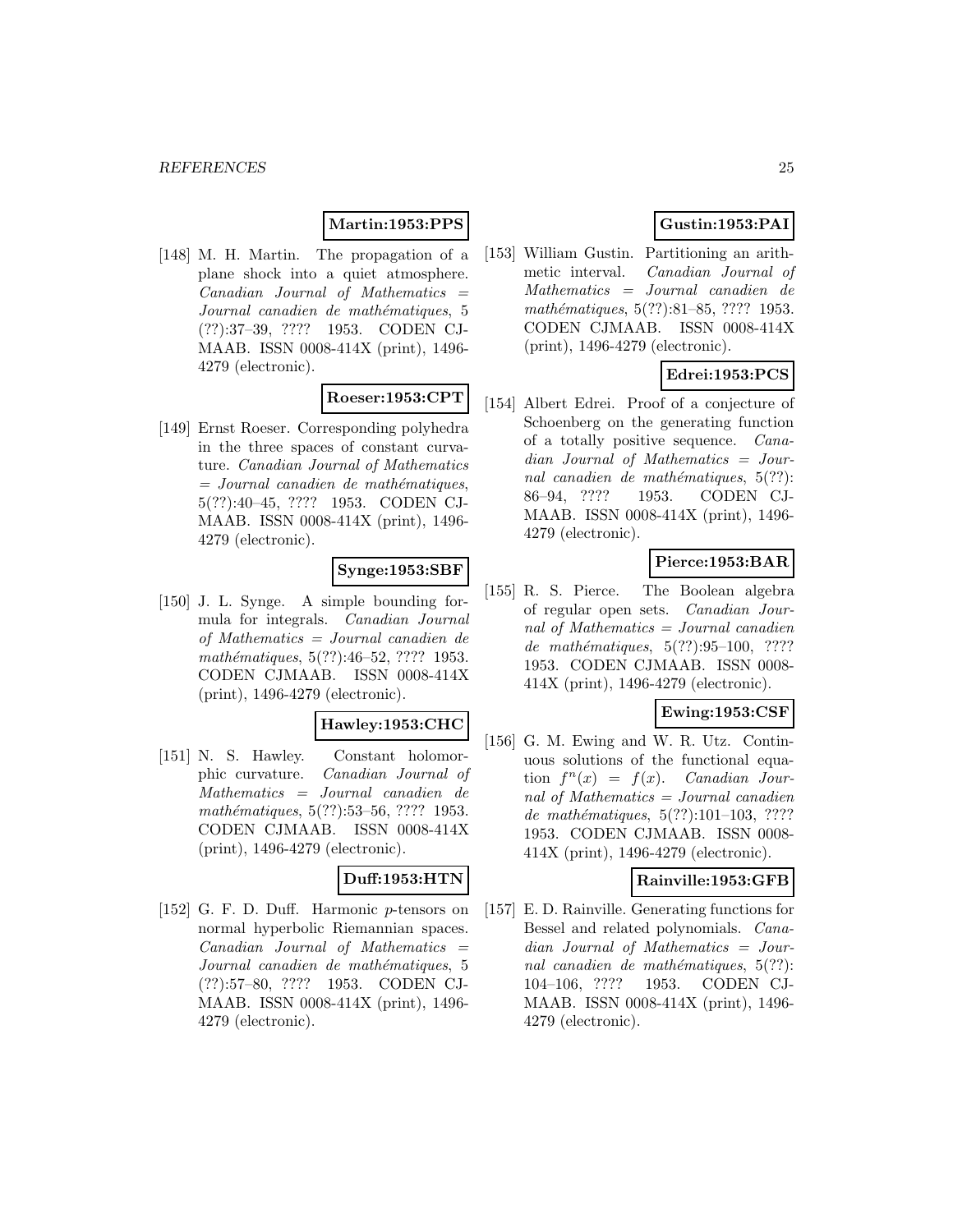### **Butzer:1953:TDB**

[158] P. L. Butzer. On two-dimensional Bernstein polynomials. Canadian Journal of Mathematics = Journal canadien de mathématiques,  $5(??):107-113$ , ???? 1953. CODEN CJMAAB. ISSN 0008- 414X (print), 1496-4279 (electronic).

#### **Sumner:1953:CTA**

[159] D. B. Sumner. A convolution transform admitting an inversion formula of integro-differential type. Canadian Journal of Mathematics = Journal canadien de mathématiques,  $5(??)$ : 114–117, ???? 1953. CODEN CJ-MAAB. ISSN 0008-414X (print), 1496- 4279 (electronic).

#### **Hirschman:1953:SPD**

[160] I. I. Hirschman, Jr. Systems of partial differential equations which generalize the heat equation. Canadian Journal of Mathematics = Journal canadien de mathématiques,  $5(??):118-128$ , ???? 1953. CODEN CJMAAB. ISSN 0008- 414X (print), 1496-4279 (electronic).

### **Grothendieck:1953:ALF**

[161] A. Grothendieck. Sur les applications linéaires faiblement compactes d'espaces du type  $C(K)$ . (French) [On the applications of linear weakly-compact spaces of the type  $C(K)$ . *Canadian Jour*nal of Mathematics = Journal canadien de mathématiques,  $5(??):129-173, ????$ 1953. CODEN CJMAAB. ISSN 0008- 414X (print), 1496-4279 (electronic).

#### **Bourgin:1953:SMF**

[162] D. G. Bourgin. Some multiplicative functionals. Canadian Journal of Mathematics = Journal canadien

de mathématiques,  $5(??):174-178$ , ???? 1953. CODEN CJMAAB. ISSN 0008- 414X (print), 1496-4279 (electronic).

#### **Boas:1953:IFN**

[163] R. P. Boas, Jr. Integral functions with negative zeros. Canadian Journal of Mathematics = Journal canadien de mathématiques,  $5(??):179-184$ , ???? 1953. CODEN CJMAAB. ISSN 0008- 414X (print), 1496-4279 (electronic).

# **Slepian:1953:NST**

[164] David Slepian. On the number of symmetry types of Boolean functions of n variables. Canadian Journal of Mathematics = Journal canadien de mathématiques, 5(??):185-193, ???? 1953. CODEN CJMAAB. ISSN 0008- 414X (print), 1496-4279 (electronic).

# **Rudin:1953:RCG**

[165] Walter Rudin. A remark concerning Graves' closure criterion. Canadian Journal of Mathematics = Journal canadien de mathématiques,  $5(??)$ : 194–195, ???? 1953. CODEN CJ-MAAB. ISSN 0008-414X (print), 1496- 4279 (electronic).

### **Duff:1953:BVP**

[166] G. F. D. Duff. Boundary value problems associated with the tensor Laplace equation. Canadian Journal of Mathematics  $=$  Journal canadien de mathématiques, 5(??):196–210, ???? 1953. CODEN CJ-MAAB. ISSN 0008-414X (print), 1496- 4279 (electronic).

### **Arens:1953:ECP**

[167] Richard Arens. Extension of coverings, of pseudometrics, and of linearspace-valued mappings. Canadian Jour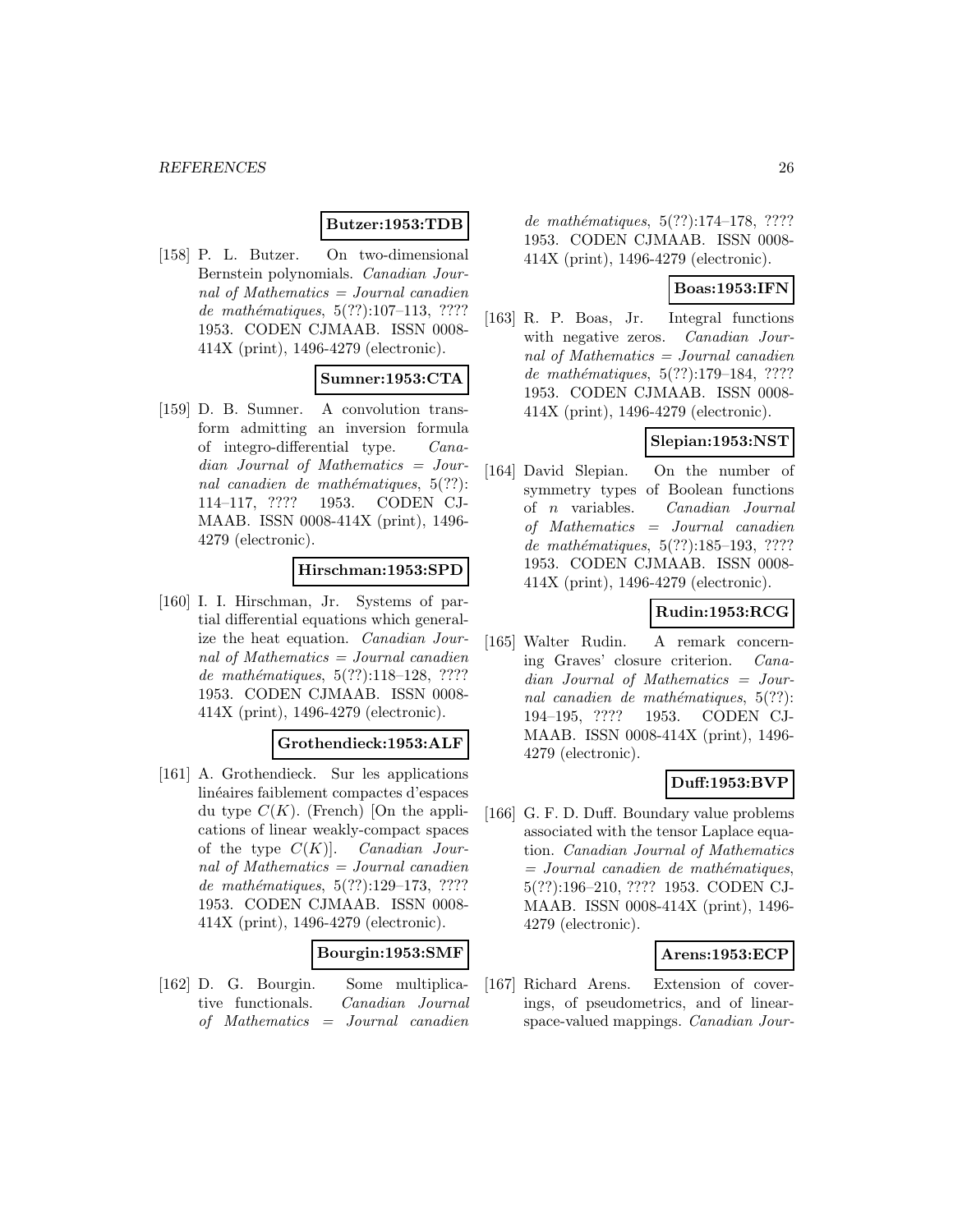nal of Mathematics  $=$  Journal canadien de mathématiques,  $5(??):211-215$ , ???? 1953. CODEN CJMAAB. ISSN 0008- 414X (print), 1496-4279 (electronic).

### **DuVal:1953:RSG**

[168] Patrick Du Val. Regular surfaces of genus two. I. Canadian Journal of Mathematics = Journal canadien de mathématiques,  $5(??):216-237, ????$ 1953. CODEN CJMAAB. ISSN 0008- 414X (print), 1496-4279 (electronic).

### **Herstein:1953:TR**

[169] I. N. Herstein. A theorem on rings. Canadian Journal of Mathematics = Journal canadien de mathématiques, 5 (??):238–241, ???? 1953. CODEN CJ-MAAB. ISSN 0008-414X (print), 1496- 4279 (electronic).

### **Nakayama:1953:CCD**

[170] Tadasi Nakayama. On the commutativity of certain division rings. Canadian Journal of Mathematics = Journal canadien de mathématiques,  $5(??)$ : 242–244, ???? 1953. CODEN CJ-MAAB. ISSN 0008-414X (print), 1496- 4279 (electronic).

# **Moser:1953:NAS**

[171] Leo Moser. On non-averaging sets of integers. Canadian Journal of Mathematics = Journal canadien de mathématiques,  $5(??):245-252$ , ???? 1953. CODEN CJMAAB. ISSN 0008- 414X (print), 1496-4279 (electronic).

#### **Churchhouse:1953:CI**

[172] R. F. Churchhouse. A criterion for irrationality. Canadian Journal of Mathematics = Journal canadien de mathématiques,  $5(??):253-260$ , ????

1953. CODEN CJMAAB. ISSN 0008- 414X (print), 1496-4279 (electronic).

#### **Cohn:1953:SL**

[173] Harvey Cohn. Stable lattices. Canadian Journal of Mathematics = Journal canadien de mathématiques,  $5(??)$ : 261–270, ???? 1953. CODEN CJ-MAAB. ISSN 0008-414X (print), 1496- 4279 (electronic).

### **Jones:1953:CEM**

[174] B. W. Jones. Correction to "An extension of Meyer's theorem on indefinite ternary quadratic forms". Canadian Journal of Mathematics = Journal canadien de mathématiques,  $5(??)$ : 271–272, ???? 1953. CODEN CJ-MAAB. ISSN 0008-414X (print), 1496- 4279 (electronic). See [111].

### **Halperin:1953:FS**

[175] Israel Halperin. Function spaces. Canadian Journal of Mathematics = Journal canadien de mathématiques,  $5(??)$ : 273–288, ???? 1953. CODEN CJ-MAAB. ISSN 0008-414X (print), 1496- 4279 (electronic).

# **Hill:1953:SMD**

[176] J. D. Hill. Summability methods defined by Riemann sums. Canadian Journal of Mathematics = Journal canadien de mathématiques, 5(??):289–296, ???? 1953. CODEN CJMAAB. ISSN 0008- 414X (print), 1496-4279 (electronic).

### **Lamson:1953:CTE**

[177] K. W. Lamson. On the curvature tensor of Einstein's generalized theory of gravitation. Canadian Journal of Mathematics = Journal canadien de mathématiques,  $5(??):297-300$ , ????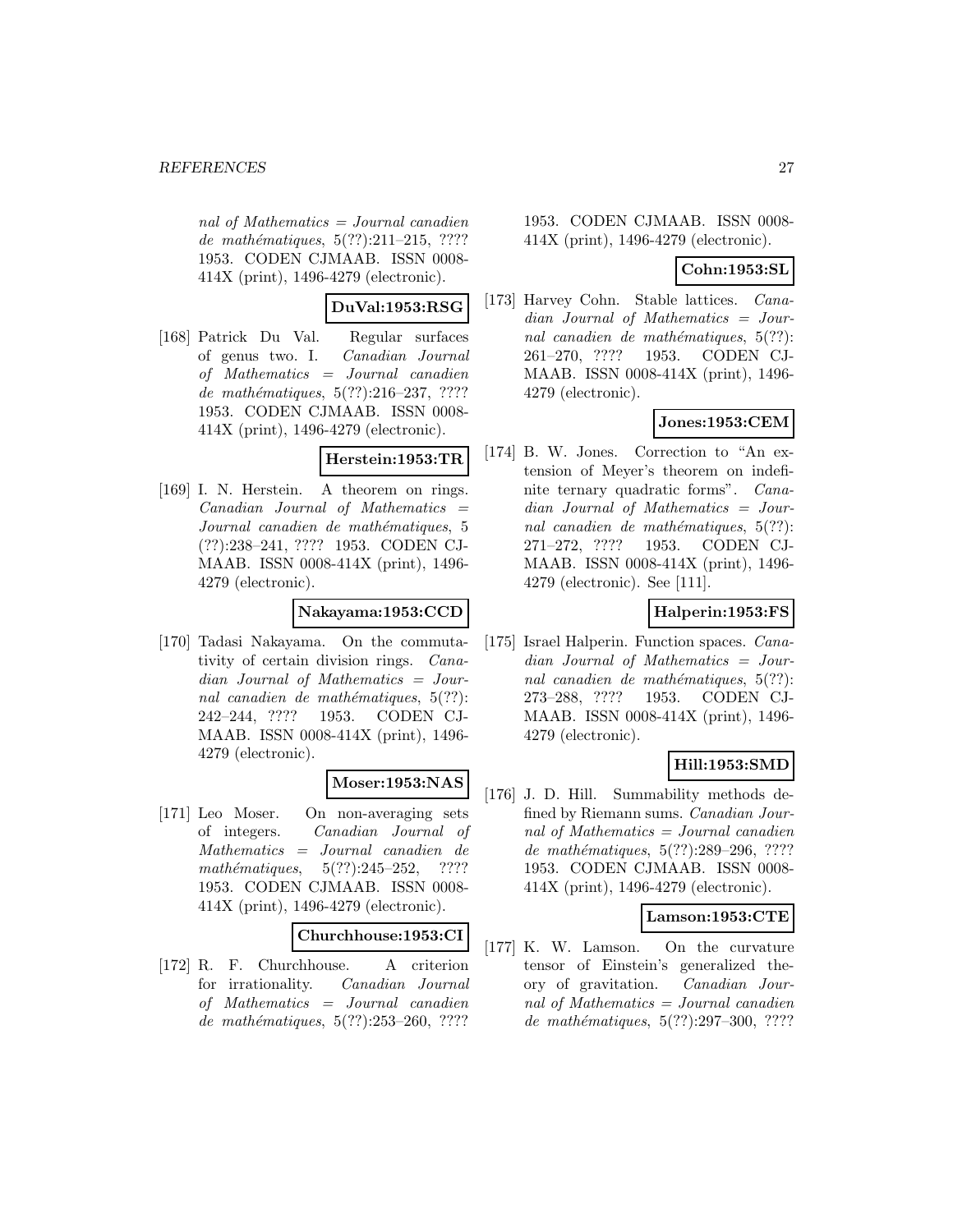#### **Brafman:1953:RBU**

[178] Fred Brafman. A relation between ultraspherical and Jacobi polynomial sets.  $Canadian$  Journal of Mathematics  $=$ Journal canadien de mathématiques, 5 (??):301–305, ???? 1953. CODEN CJ-MAAB. ISSN 0008-414X (print), 1496- 4279 (electronic).

# **Carlitz:1953:TG**

[179] Leonard Carlitz. A theorem of Glaisher.  $Canadian$  Journal of Mathematics  $=$ Journal canadien de mathématiques, 5 (??):306–316, ???? 1953. CODEN CJ-MAAB. ISSN 0008-414X (print), 1496- 4279 (electronic).

### **Carlitz:1953:WQP**

[180] Leonard Carlitz. Weighted quadratic partitions over a finite field. Canadian Journal of Mathematics = Journal canadien de mathématiques,  $5(??)$ : 317–323, ???? 1953. CODEN CJ-MAAB. ISSN 0008-414X (print), 1496- 4279 (electronic).

#### **Elliott:1953:ASD**

[181] J. G. Elliott. Autometrization and the symmetric difference. Canadian Journal of Mathematics = Journal canadien de mathématiques,  $5(??):324-331, ????$ 1953. CODEN CJMAAB. ISSN 0008- 414X (print), 1496-4279 (electronic).

#### **Goldhaber:1953:SMT**

[182] J. K. Goldhaber and G. Whaples. On some matrix theorems of Frobenius and McCoy. Canadian Journal of Mathematics = Journal canadien de mathématiques,  $5(??):332-335, ????$ 

1953. CODEN CJMAAB. ISSN 0008- 414X (print), 1496-4279 (electronic).

#### **Osima:1953:SRC**

[183] Masaru Osima. Some remarks on the characters of the symmetric group.  $Canadian$  Journal of Mathematics  $=$ Journal canadien de mathématiques, 5 (??):336–343, ???? 1953. CODEN CJ-MAAB. ISSN 0008-414X (print), 1496- 4279 (electronic).

### **Maranda:1953:AIR**

[184] Jean-Marie Maranda. On **B**-adic integral representations of finite groups.  $Canadian$  Journal of Mathematics  $=$ Journal canadien de mathématiques, 5 (??):344–355, ???? 1953. CODEN CJ-MAAB. ISSN 0008-414X (print), 1496- 4279 (electronic).

# **Nagao:1953:NMR**

[185] Hirosi Nagao. Note on the modular representations of symmetric groups. Canadian Journal of Mathematics = Journal canadien de mathématiques,  $5(??)$ : 356–363, ???? 1953. CODEN CJ-MAAB. ISSN 0008-414X (print), 1496- 4279 (electronic).

### **Shephard:1953:UGG**

[186] G. C. Shephard. Unitary groups generated by reflections. Canadian Journal of Mathematics = Journal canadien de mathématiques, 5(??):364-383, ???? 1953. CODEN CJMAAB. ISSN 0008- 414X (print), 1496-4279 (electronic).

#### **Coxeter:1953:EDF**

[187] H. S. M. Coxeter and J. A. Todd. An extreme duodenary form. Canadian Journal of Mathematics = Journal canadien de mathématiques, 5(??):384-392, ????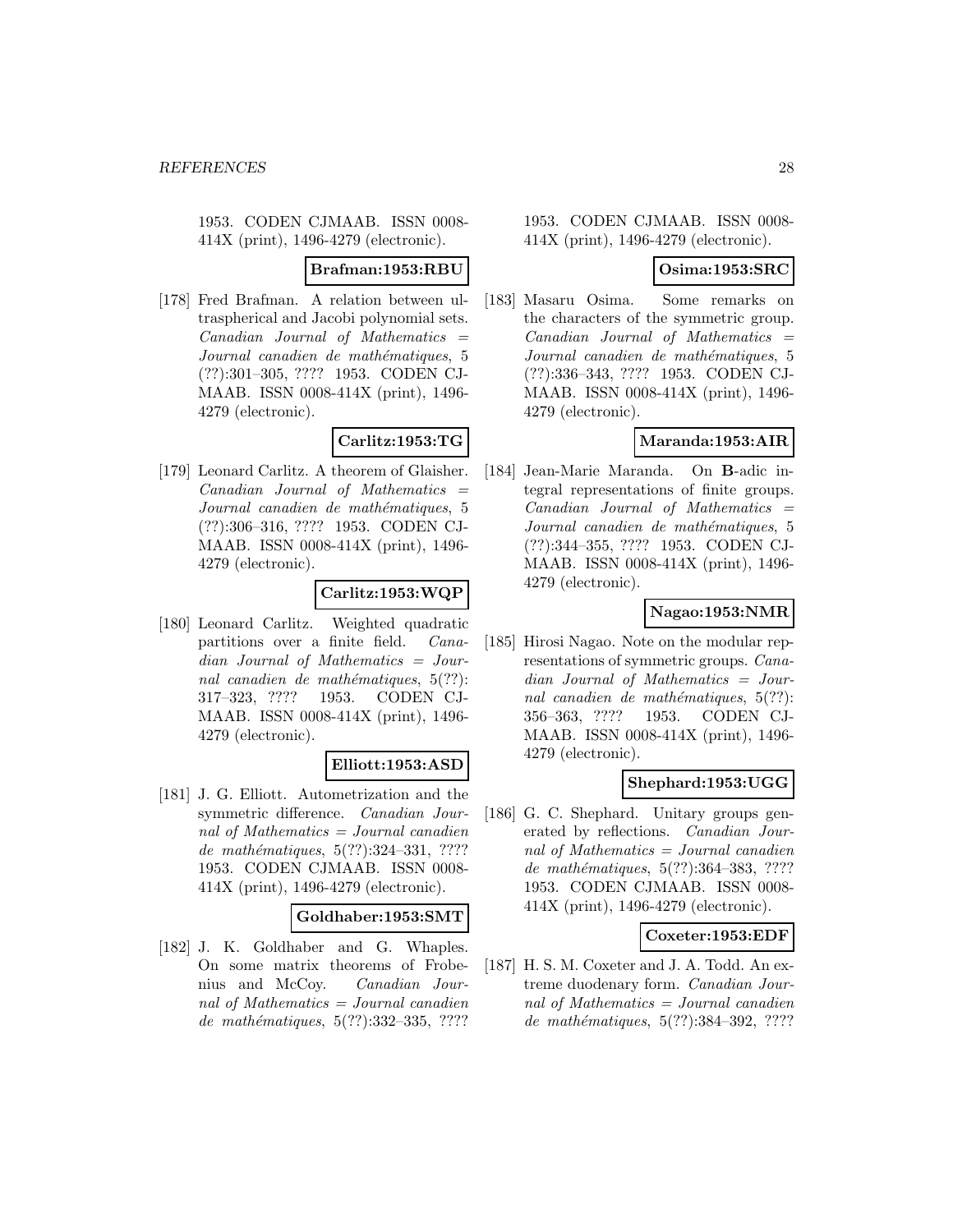**Tyler:1953:NIF**

[188] G. W. Tyler. Numerical integration of functions of several variables. Canadian Journal of Mathematics = Journal canadien de mathématiques,  $5(??)$ : 393–412, ???? 1953. CODEN CJ-MAAB. ISSN 0008-414X (print), 1496- 4279 (electronic).

### **Shrikhande:1953:NEC**

[189] S. S. Shrikhande. The non-existence of certain affine resolvable balanced incomplete block designs. Canadian Journal of Mathematics = Journal canadien de mathématiques,  $5(??):413-420$ , ???? 1953. CODEN CJMAAB. ISSN 0008- 414X (print), 1496-4279 (electronic).

### **Ostrom:1953:CDS**

[190] T. G. Ostrom. Concerning difference sets. Canadian Journal of Mathematics  $=$  Journal canadien de mathématiques, 5(??):421–424, ???? 1953. CODEN CJ-MAAB. ISSN 0008-414X (print), 1496- 4279 (electronic).

#### **Lehmer:1953:RDS**

[191] Emma Lehmer. On residue difference sets. Canadian Journal of Mathematics  $=$  Journal canadien de mathématiques, 5(??):425–432, ???? 1953. CODEN CJ-MAAB. ISSN 0008-414X (print), 1496- 4279 (electronic).

### **Mordell:1953:NLS**

[192] L. J. Mordell. Note on the linear symmetric congruence in n variables. Canadian Journal of Mathematics = Journal canadien de mathématiques,  $5(??)$ :

433–438, ???? 1953. CODEN CJ-MAAB. ISSN 0008-414X (print), 1496- 4279 (electronic).

### **Ayoub:1953:WST**

[193] R. G. Ayoub. On the Waring–Siegel theorem. Canadian Journal of Mathematics  $= Journal\,canadien\,de\,math>$ (??):439–450, ???? 1953. CODEN CJ-MAAB. ISSN 0008-414X (print), 1496- 4279 (electronic).

# **Watson:1953:IRP**

[194] G. L. Watson. On integers n relatively prime to  $[\alpha n]$ . *Canadian Jour*nal of Mathematics = Journal canadien de mathématiques,  $5(??):451-455, ????$ 1953. CODEN CJMAAB. ISSN 0008- 414X (print), 1496-4279 (electronic).

### **Estermann:1953:NPL**

[195] Theodor Estermann. On the number of primitive lattice points in a parallelogram. Canadian Journal of Mathematics  $= Journal\,canadien\,de\,math>$ (??):456–459, ???? 1953. CODEN CJ-MAAB. ISSN 0008-414X (print), 1496- 4279 (electronic).

### **Sholander:1953:PBA**

[196] Marlow Sholander. Postulates for Boolean algebras. Canadian Journal of Mathematics = Journal canadien de mathématiques,  $5(??):460-464, ????$ 1953. CODEN CJMAAB. ISSN 0008- 414X (print), 1496-4279 (electronic).

### **Copeland:1953:CIB**

[197] A. H. Copeland, Sr. and Frank Harary. A characterization of implicative Boolean rings. Canadian Journal of Mathematics = Journal canadien de mathématiques,  $5(??):465-469, ????$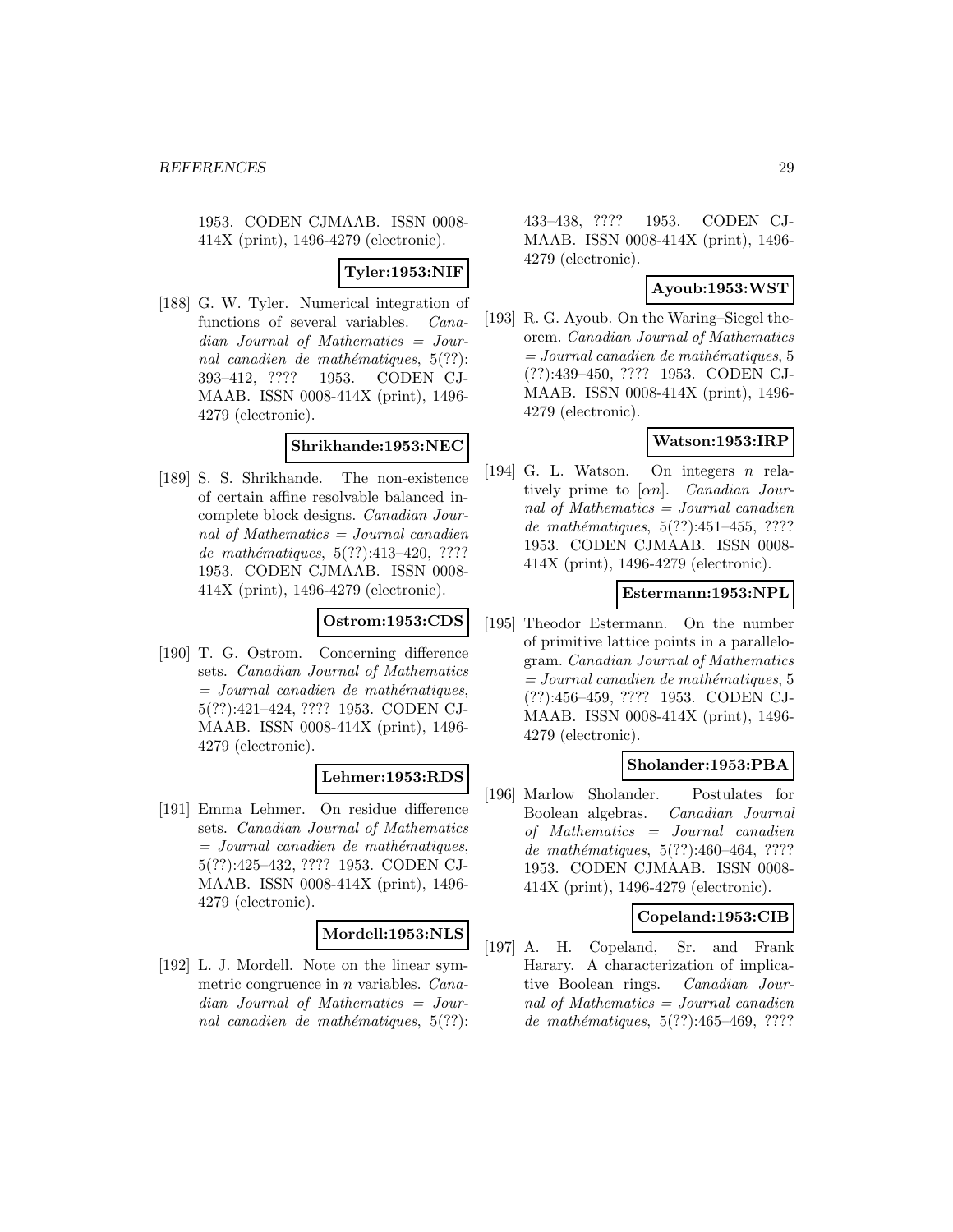### **Goldberg:1953:ELA**

[198] S. I. Goldberg. Extensions of Lie algebras and the third cohomology group.  $Canadian$  Journal of Mathematics  $=$ Journal canadien de mathématiques, 5 (??):470–476, ???? 1953. CODEN CJ-MAAB. ISSN 0008-414X (print), 1496- 4279 (electronic).

# **Higman:1953:FSF**

[199] D. G. Higman. Focal series in finite groups. Canadian Journal of Mathematics = Journal canadien de mathématiques,  $5(??):477-497$ , ???? 1953. CODEN CJMAAB. ISSN 0008- 414X (print), 1496-4279 (electronic).

# **Haimo:1953:CG**

[200] Franklin Haimo. The  $FC$ -chain of a group. Canadian Journal of Mathematics = Journal canadien de mathématiques,  $5(??):498-511$ , ???? 1953. CODEN CJMAAB. ISSN 0008- 414X (print), 1496-4279 (electronic).

#### **Lane:1953:DPC**

[201] N. D. Lane and Peter Scherk. Differentiable points in the conformal plane. Canadian Journal of Mathematics = Journal canadien de mathématiques, 5 (??):512–518, ???? 1953. CODEN CJ-MAAB. ISSN 0008-414X (print), 1496- 4279 (electronic).

#### **Pan:1953:VCC**

[202] T. K. Pan. Variation of congruences of curves of an orthogonal ennuple in a Riemannian space. Canadian Journal of Mathematics = Journal canadien de mathématiques,  $5(??):519-523, ????$ 

#### 1953. CODEN CJMAAB. ISSN 0008- 414X (print), 1496-4279 (electronic).

### **Duff:1953:TEE**

[203] G. F. D. Duff. A tensor equation of elliptic type. Canadian Journal of Mathematics = Journal canadien de mathématiques,  $5(??):524-535, ????$ 1953. CODEN CJMAAB. ISSN 0008- 414X (print), 1496-4279 (electronic).

### **Walmsley:1953:NTS**

[204] Charles Walmsley. Null trigonometric series in differential equations. Canadian Journal of Mathematics = Journal canadien de mathématiques,  $5(??)$ : 536–543, ???? 1953. CODEN CJ-MAAB. ISSN 0008-414X (print), 1496- 4279 (electronic). See correction [254].

### **Agarwal:1953:GTB**

[205] R. P. Agarwal. General transformations of bilateral cognate trigonometrical series of ordinary hypergeometric type. Canadian Journal of Mathematics  $=$  Journal canadien de mathématiques, 5(??):544–553, ???? 1953. CODEN CJ-MAAB. ISSN 0008-414X (print), 1496- 4279 (electronic).

### **Dyson:1953:FTD**

[206] F. J. Dyson. Fourier transforms of distribution functions. Canadian Journal of Mathematics = Journal canadien de mathématiques,  $5(??):554-558$ , ???? 1953. CODEN CJMAAB. ISSN 0008- 414X (print), 1496-4279 (electronic).

#### **Butzer:1953:LCB**

[207] P. L. Butzer. Linear combinations of Bernstein polynomials. Canadian Journal of Mathematics = Journal canadien de mathématiques,  $5(??)$ :559–567, ????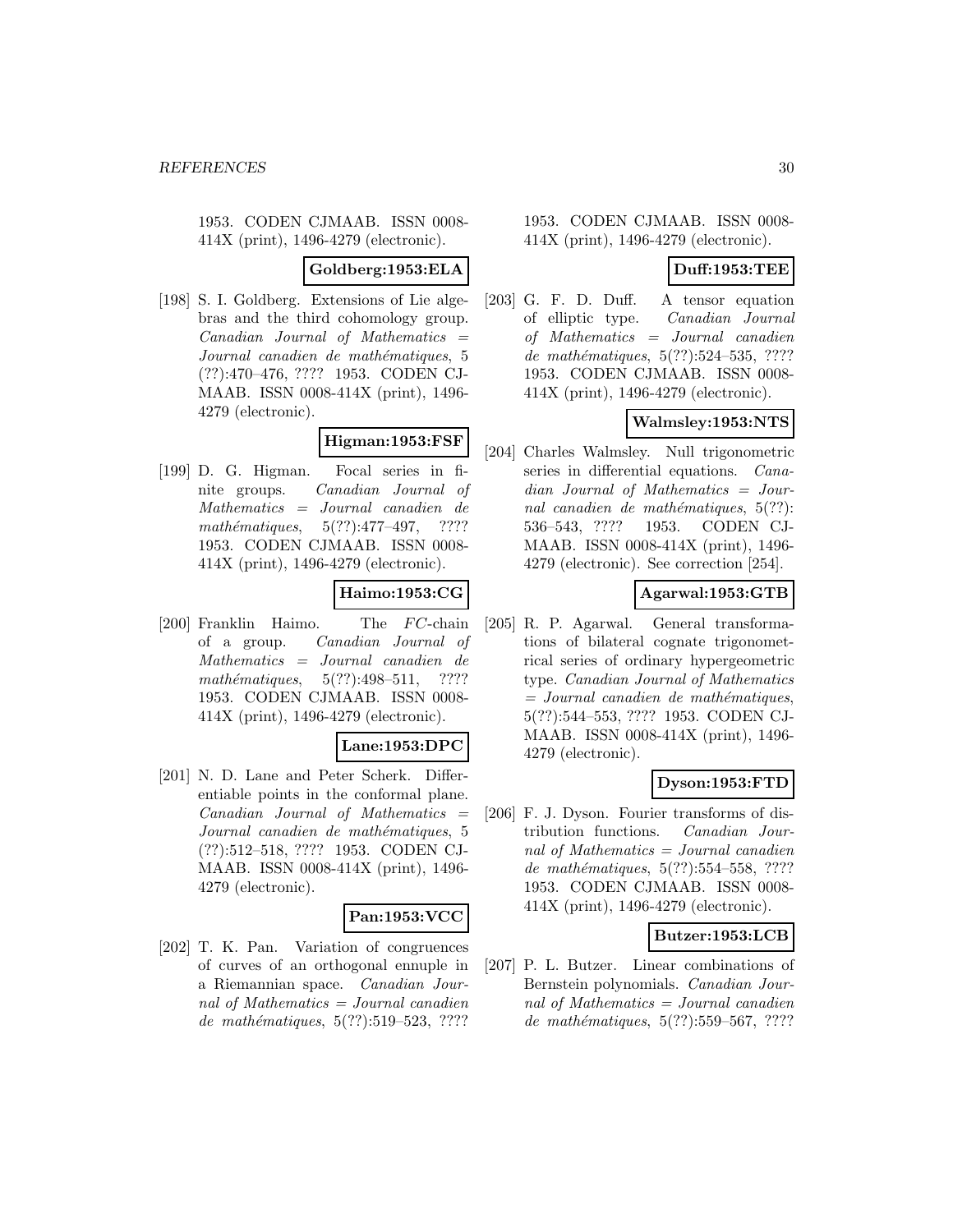#### **Lorentz:1953:RLF**

[208] G. G. Lorentz and D. G. Wertheim. Representation of linear functionals on Köthe spaces. Canadian Journal of Mathematics  $=$  Journal canadien de mathématiques,  $5(??):568-575, ????$ 1953. CODEN CJMAAB. ISSN 0008- 414X (print), 1496-4279 (electronic).

# **Ellis:1953:FSD**

[209] H. W. Ellis and Israel Halperin. Function spaces determined by a levelling length function. Canadian Journal of Mathematics = Journal canadien de mathématiques,  $5(??)$ :576–592, ???? 1953. CODEN CJMAAB. ISSN 0008- 414X (print), 1496-4279 (electronic).

#### **Brouwer:1954:PS**

[210] L. E. J. Brouwer. Points and spaces.  $Canadian$  Journal of Mathematics  $=$ Journal canadien de mathématiques, 6 (??):1–17, ???? 1954. CODEN CJ-MAAB. ISSN 0008-414X (print), 1496- 4279 (electronic).

#### **vanderPol:1954:NGF**

[211] B. van der Pol. Note on the gamma function. Canadian Journal of Mathematics  $=$  Journal canadien de mathématiques, 6(??):18–22, ???? 1954. CODEN CJ-MAAB. ISSN 0008-414X (print), 1496- 4279 (electronic).

#### **Carlitz:1954:FFC**

[212] Leonard Carlitz. The first factor of the class number of a cyclic field. Canadian Journal of Mathematics = Journal canadien de mathématiques,  $6(??)$ :

23–26, ???? 1954. CODEN CJ-MAAB. ISSN 0008-414X (print), 1496- 4279 (electronic).

### **Lorentz:1954:CCT**

[213] G. G. Lorentz and A. Robinson. Coreconsistency and total inclusion for methods of summability. Canadian Journal of Mathematics = Journal canadien de mathématiques, 6(??):27–34, ???? 1954. CODEN CJMAAB. ISSN 0008-414X (print), 1496-4279 (electronic).

### **Hall:1954:ETB**

[214] Marshall Hall, Jr. and W. S. Connor. An embedding theorem for balanced incomplete block designs. Canadian Journal of Mathematics = Journal canadien de mathématiques, 6(??):35–41, ???? 1954. CODEN CJMAAB. ISSN 0008-414X (print), 1496-4279 (electronic).

### **Fraser:1954:COS**

[215] D. A. S. Fraser. Completeness of order statistics. Canadian Journal of Mathematics = Journal canadien de mathématiques, 6(??):42–45, ???? 1954. CODEN CJMAAB. ISSN 0008-414X (print), 1496-4279 (electronic).

### **Fraser:1954:NPT**

[216] D. A. S. Fraser. Non-parametric theory. Canadian Journal of Mathematics  $=$  Journal canadien de mathématiques, 6(??):46–68, ???? 1954. CODEN CJ-MAAB. ISSN 0008-414X (print), 1496- 4279 (electronic).

#### **Mitchell:1954:UT**

[217] B. E. Mitchell. Unitary transformations. Canadian Journal of Mathematics  $=$  Journal canadien de mathématiques,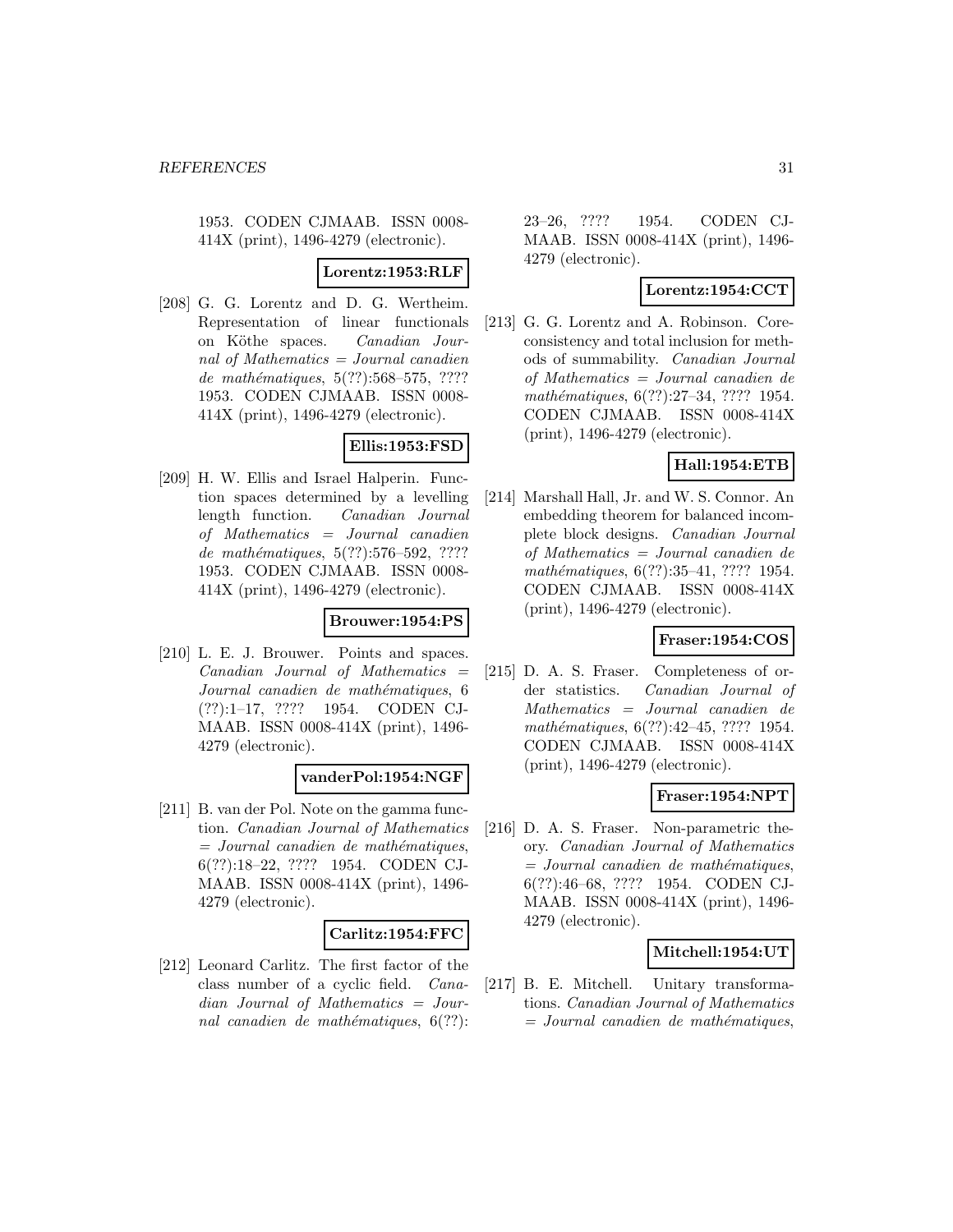6(??):69–72, ???? 1954. CODEN CJ-MAAB. ISSN 0008-414X (print), 1496- 4279 (electronic).

# **Duff:1954:LPD**

[218] G. F. D. Duff. On linear partial differential equations of the second order having geodesic solutions. Canadian Journal of Mathematics = Journal canadien de mathématiques, 6(??):73–79, ???? 1954. CODEN CJMAAB. ISSN 0008-414X (print), 1496-4279 (electronic).

### **Tutte:1954:CTC**

[219] W. T. Tutte. A contribution to the theory of chromatic polynomials. Canadian Journal of Mathematics = Journal canadien de mathématiques,  $6(??)$ : 80–91, ???? 1954. CODEN CJ-MAAB. ISSN 0008-414X (print), 1496- 4279 (electronic).

#### **Hutcherson:1954:MCA**

[220] W. R. Hutcherson and S. T. Gormsen. Maps of certain algebraic curves invariant under cyclic involutions of periods three, five, and seven. Canadian Journal of Mathematics = Journal canadien de mathématiques, 6(??):92–98, ???? 1954. CODEN CJMAAB. ISSN 0008-414X (print), 1496-4279 (electronic).

### **Henderson:1954:PC**

[221] G. P. Henderson. Parallel curves. Canadian Journal of Mathematics = Journal canadien de mathématiques,  $6(??)$ : 99–107, ???? 1954. CODEN CJ-MAAB. ISSN 0008-414X (print), 1496- 4279 (electronic).

#### **Behrend:1954:SGT**

[222] F. A. Behrend. The Steinitz–Gross theorem on sums of vectors. Canadian Journal of Mathematics  $=$  Journal canadien de mathématiques,  $6(??):108-124, ????$ 1954. CODEN CJMAAB. ISSN 0008- 414X (print), 1496-4279 (electronic).

# **Frame:1954:TON**

[223] J. S. Frame and G. de B. Robinson. On a theorem of Osima and Nagao. Canadian Journal of Mathematics = Journal canadien de mathématiques,  $6(??)$ : 125–127, ???? 1954. CODEN CJ-MAAB. ISSN 0008-414X (print), 1496- 4279 (electronic).

### **Shephard:1954:CWP**

[224] G. C. Shephard. A construction for Wythoffian polytopes. Canadian Journal of Mathematics = Journal canadien de mathématiques,  $6(??):128-134, ????$ 1954. CODEN CJMAAB. ISSN 0008- 414X (print), 1496-4279 (electronic).

### **Meyer:1954:SSH**

[225] Burnett Meyer. On the symmetries of spherical harmonics. Canadian Journal of Mathematics = Journal canadien de mathématiques,  $6(??):135-157, ????$ 1954. CODEN CJMAAB. ISSN 0008- 414X (print), 1496-4279 (electronic).

### **Grothendieck:1954:CSE**

[226] A. Grothendieck. Sur certains sousespaces vectoriels de  $L^p$ . Canadian Journal of Mathematics = Journal canadien de mathématiques,  $6(??):158-160, ????$ 1954. CODEN CJMAAB. ISSN 0008- 414X (print), 1496-4279 (electronic).

#### **McShane:1954:TC**

[227] E. J. McShane. A theory of convergence.  $Canadian$  Journal of Mathematics  $=$ Journal canadien de mathématiques, 6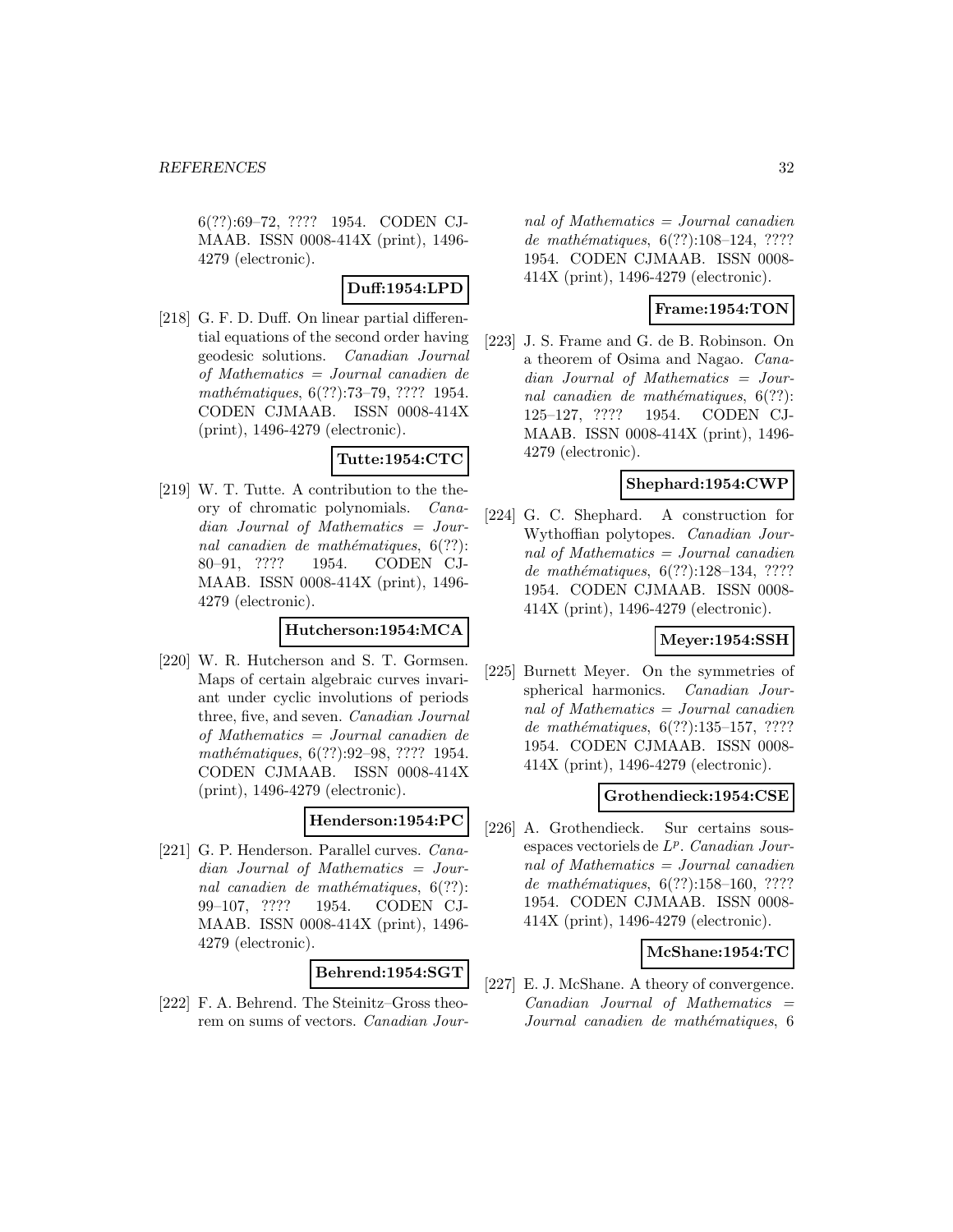(??):161–168, ???? 1954. CODEN CJ-MAAB. ISSN 0008-414X (print), 1496- 4279 (electronic).

#### **Coddington:1954:SMG**

[228] E. A. Coddington. The spectral matrix and Green's function for singular selfadjoint boundary value problems. Canadian Journal of Mathematics = Journal canadien de mathématiques,  $6(??)$ : 169–185, ???? 1954. CODEN CJ-MAAB. ISSN 0008-414X (print), 1496- 4279 (electronic).

#### **Lukacs:1954:CFT**

[229] Eugene Lukacs and Otto Szász. Certain Fourier transforms of distributions.  $Canadian$  Journal of Mathematics  $=$ Journal canadien de mathématiques, 6 (??):186–189, ???? 1954. CODEN CJ-MAAB. ISSN 0008-414X (print), 1496- 4279 (electronic).

#### **Rooney:1954:IRT**

[230] P. G. Rooney. An inversion and representation theory for the Laplace integral of abstractly-valued functions. Canadian Journal of Mathematics = Journal canadien de mathématiques,  $6(??)$ : 190–209, ???? 1954. CODEN CJ-MAAB. ISSN 0008-414X (print), 1496- 4279 (electronic).

### **Pan:1954:GFC**

[231] T. K. Pan. On a generalization of the first curvature of a curve in a hypersurface of a Riemannian space. Canadian Journal of Mathematics = Journal canadien de mathématiques,  $6(??)$ : 210–216, ???? 1954. CODEN CJ-MAAB. ISSN 0008-414X (print), 1496- 4279 (electronic). See correction [289].

# **Nordhaus:1954:BG**

[232] E. A. Nordhaus and L. Lapidus. Brouwerian geometry. Canadian Journal of Mathematics = Journal canadien de mathématiques,  $6(??):217-229, ????$ 1954. CODEN CJMAAB. ISSN 0008- 414X (print), 1496-4279 (electronic).

### **Scherk:1954:CAG**

[233] Peter Scherk and J. H. B. Kemperman. Complexes in Abelian groups. Canadian Journal of Mathematics = Journal canadien de mathématiques,  $6(??)$ : 230–237, ???? 1954. CODEN CJ-MAAB. ISSN 0008-414X (print), 1496- 4279 (electronic).

### **Kemperman:1954:SSI**

[234] J. H. B. Kemperman and Peter Scherk. On sums of sets of integers. Canadian Journal of Mathematics = Journal canadien de mathématiques,  $6(??)$ : 238–252, ???? 1954. CODEN CJ-MAAB. ISSN 0008-414X (print), 1496- 4279 (electronic).

### **Cohn:1954:HIS**

[235] P. M. Cohn. On homomorphic images of special Jordan algebras. Canadian Journal of Mathematics = Journal canadien de mathématiques,  $6(??):253-264, ????$ 1954. CODEN CJMAAB. ISSN 0008- 414X (print), 1496-4279 (electronic).

#### **Cohn:1954:SL**

[236] Harvey Cohn. Stable lattices. Canadian Journal of Mathematics = Journal canadien de mathématiques,  $6(??)$ : 265–273, ???? 1954. CODEN CJ-MAAB. ISSN 0008-414X (print), 1496- 4279 (electronic).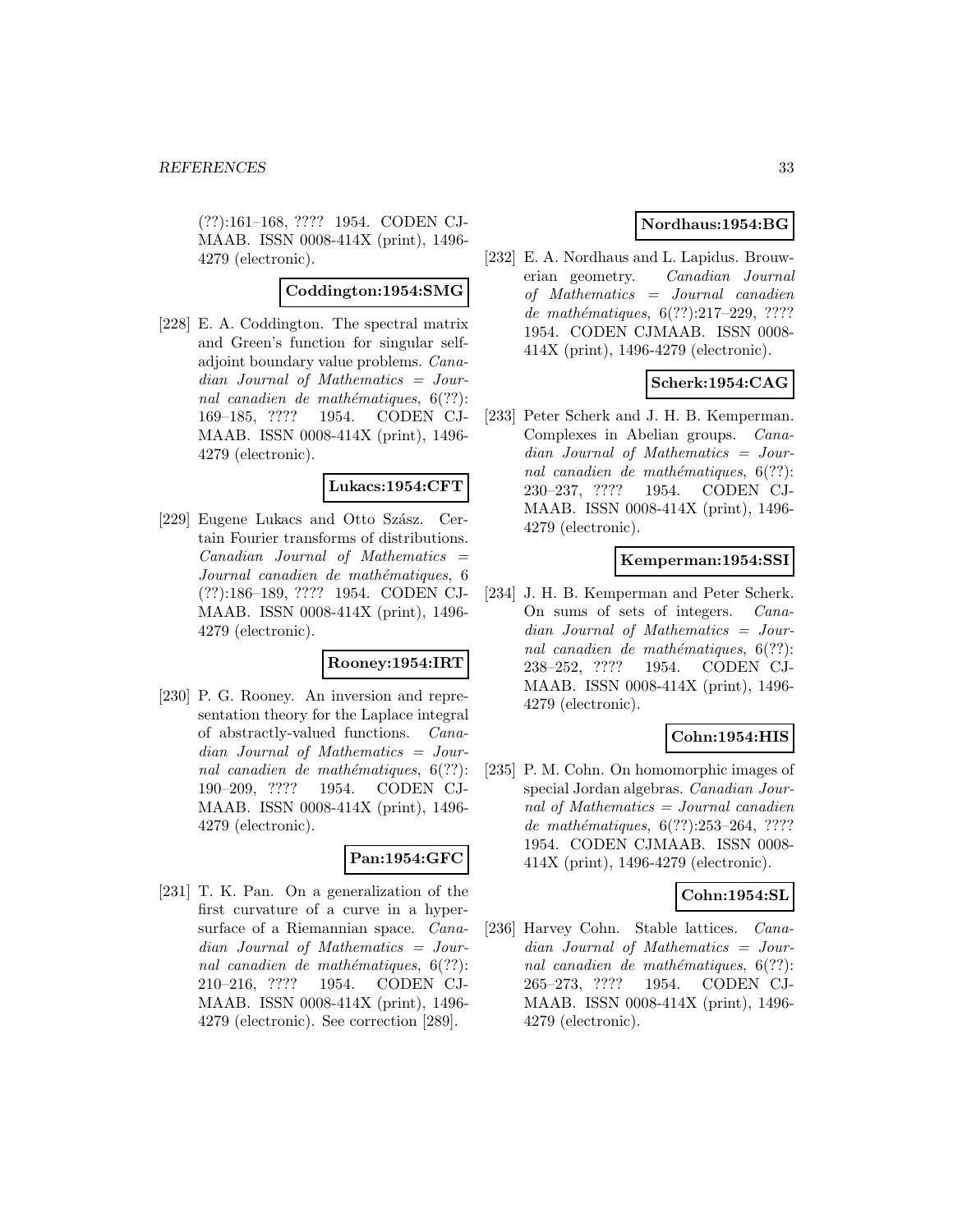# **Shephard:1954:FUR**

[237] G. C. Shephard and J. A. Todd. Finite unitary reflection groups. Canadian Journal of Mathematics = Journal canadien de mathématiques,  $6(??)$ : 274–304, ???? 1954. CODEN CJ-MAAB. ISSN 0008-414X (print), 1496- 4279 (electronic).

### **Dieudonne:1954:IEE**

[238] Jean Dieudonné. Les isomorphismes exceptionnels entre les groupes classiques finis. Canadian Journal of Mathematics  $=$  Journal canadien de mathématiques, 6(??):305–315, ???? 1954. CODEN CJ-MAAB. ISSN 0008-414X (print), 1496- 4279 (electronic).

# **Frame:1954:HGS**

[239] J. S. Frame, G. de B. Robinson, and R. M. Thrall. The hook graphs of the symmetric group. Canadian Journal of Mathematics = Journal canadien de mathématiques,  $6(??):316-324, ????$ 1954. CODEN CJMAAB. ISSN 0008- 414X (print), 1496-4279 (electronic).

### **Jennings:1954:SGF**

[240] S. A. Jennings. Substitution groups of formal power series. Canadian Journal of Mathematics = Journal canadien de mathématiques,  $6(??):325-340, ????$ 1954. CODEN CJMAAB. ISSN 0008- 414X (print), 1496-4279 (electronic).

# **Sprott:1954:NBI**

[241] D. A. Sprott. A note on balanced incomplete block designs. Canadian Journal of Mathematics = Journal canadien de mathématiques,  $6(??):341-346, ????$ 1954. CODEN CJMAAB. ISSN 0008- 414X (print), 1496-4279 (electronic).

# **Tutte:1954:SPF**

[242] W. T. Tutte. A short proof of the factor theorem for finite graphs. Canadian Journal of Mathematics = Journal canadien de mathématiques,  $6(??)$ : 347–352, ???? 1954. CODEN CJ-MAAB. ISSN 0008-414X (print), 1496- 4279 (electronic).

# **Briggs:1954:EPT**

[243] W. E. Briggs. An elementary proof of a theorem about the representation of primes by quadratic forms. Canadian Journal of Mathematics = Journal canadien de mathématiques,  $6(??)$ : 353–363, ???? 1954. CODEN CJ-MAAB. ISSN 0008-414X (print), 1496- 4279 (electronic).

### **Whiteman:1954:SPR**

[244] A. L. Whiteman. The sixteenth power residue character of 2. Canadian Journal of Mathematics  $=$  Journal canadien de mathématiques, 6(??):364-373, ???? 1954. CODEN CJMAAB. ISSN 0008- 414X (print), 1496-4279 (electronic).

#### **Kaplansky:1954:RIB**

[245] Irving Kaplansky. Ring isomorphisms of Banach algebras. Canadian Journal of Mathematics = Journal canadien de mathématiques,  $6(??):374-381, ????$ 1954. CODEN CJMAAB. ISSN 0008- 414X (print), 1496-4279 (electronic).

#### **Agmon:1954:RML**

[246] Shmuel Agmon. The relaxation method for linear inequalities. Canadian Journal of Mathematics = Journal canadien de mathématiques, 6(3):382-392, ???? 1954. CODEN CJMAAB. ISSN 0008- 414X (print), 1496-4279 (electronic).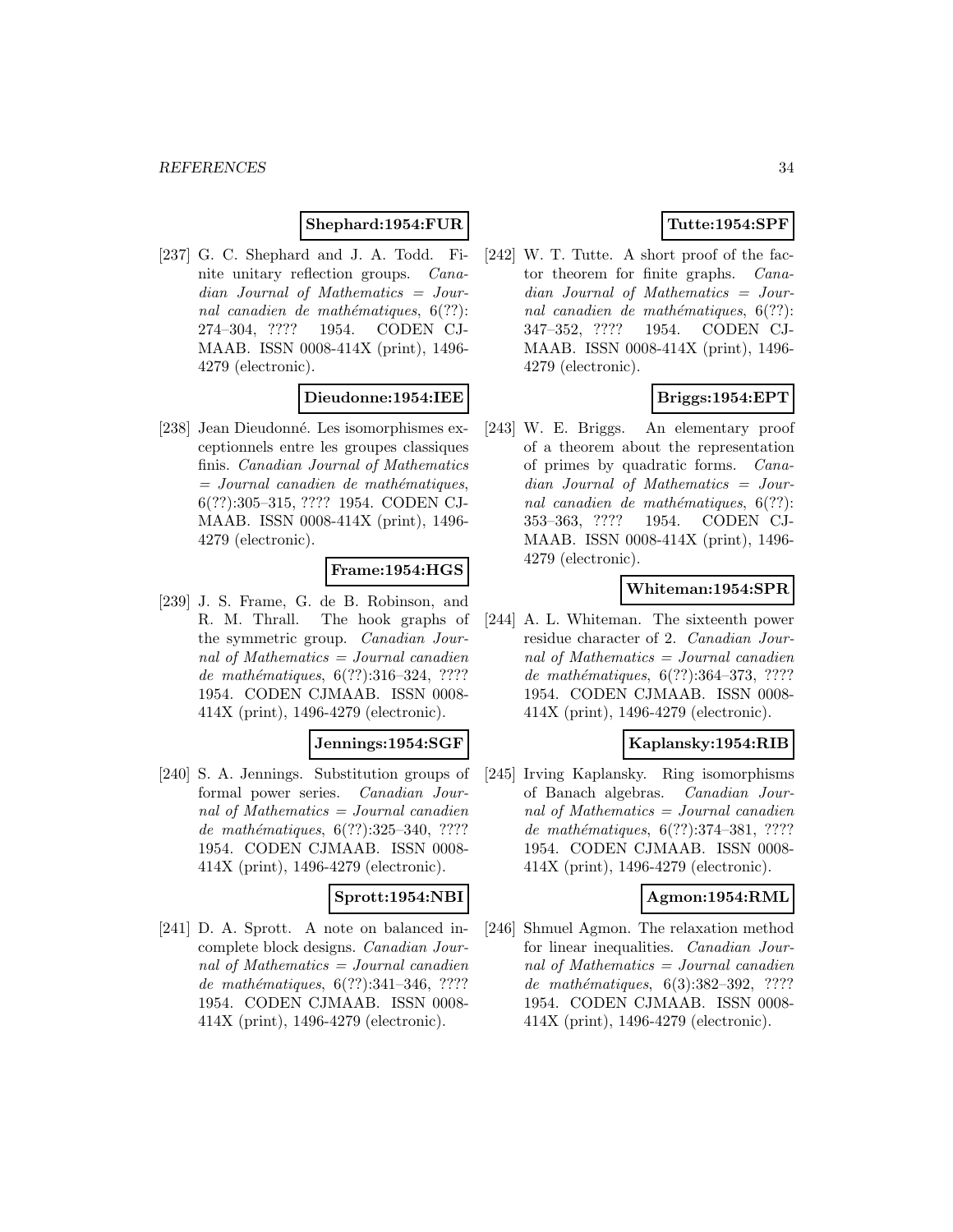### **Motzkin:1954:RML**

[247] T. S. Motzkin and I. J. Schoenberg. The relaxation method for linear inequalities. Canadian Journal of Mathematics  $=$  Journal canadien de mathématiques, 6(3):393–404, ???? 1954. CODEN CJ-MAAB. ISSN 0008-414X (print), 1496- 4279 (electronic).

### **Macphail:1954:SRD**

[248] M. S. Macphail. On some recent developments in the theory of series. Canadian Journal of Mathematics = Journal canadien de mathématiques,  $6(??)$ : 405–409, ???? 1954. CODEN CJ-MAAB. ISSN 0008-414X (print), 1496- 4279 (electronic).

### **Agarwal:1954:BP**

[249] R. P. Agarwal. On Bessel polynomials. Canadian Journal of Mathematics  $=$  Journal canadien de mathématiques, 6(??):410–415, ???? 1954. CODEN CJ-MAAB. ISSN 0008-414X (print), 1496- 4279 (electronic).

#### **Sternberg:1954:TPB**

[250] H. M. Sternberg and R. L. Sternberg. A two-point boundary problem for ordinary self-adjoint differential equations of fourth order. Canadian Journal of Mathematics = Journal canadien de mathématiques,  $6(??):416-419, ????$ 1954. CODEN CJMAAB. ISSN 0008- 414X (print), 1496-4279 (electronic).

#### **Putnam:1954:CSS**

[251] C. R. Putnam. On the continuous spectra of singular boundary value problems. Canadian Journal of Mathematics  $=$  Journal canadien de mathématiques,

6(??):420–426, ???? 1954. CODEN CJ-MAAB. ISSN 0008-414X (print), 1496- 4279 (electronic).

### **Duff:1954:TBV**

[252] G. F. D. Duff. A tensor boundary value problem of mixed type. Canadian Journal of Mathematics = Journal canadien de mathématiques,  $6(??):427-440$ , ???? 1954. CODEN CJMAAB. ISSN 0008- 414X (print), 1496-4279 (electronic).

### **Garabedian:1954:DIV**

[253] P. R. Garabedian and M. Schiffer. On a double integral variational problem.  $Canadian$  Journal of Mathematics  $=$ Journal canadien de mathématiques, 6 (??):441–446, ???? 1954. CODEN CJ-MAAB. ISSN 0008-414X (print), 1496- 4279 (electronic).

### **Walmsley:1954:CNT**

[254] Charles Walmsley. Correction to "Null trigonometric series in differential equations". Canadian Journal of Mathematics = Journal canadien de mathématiques, 6(??):447-448, ???? 1954. CODEN CJMAAB. ISSN 0008- 414X (print), 1496-4279 (electronic). See [204].

#### **Lehmer:1954:CNO**

[255] Emma Lehmer. On the cyclotomic numbers of order sixteen. Canadian Journal of Mathematics = Journal canadien de mathématiques, 6(??):449-454, ???? 1954. CODEN CJMAAB. ISSN 0008- 414X (print), 1496-4279 (electronic).

### **Ward:1954:MPD**

[256] Morgan Ward. The maximal prime divisors of linear recurrences. *Cana*dian Journal of Mathematics = Jour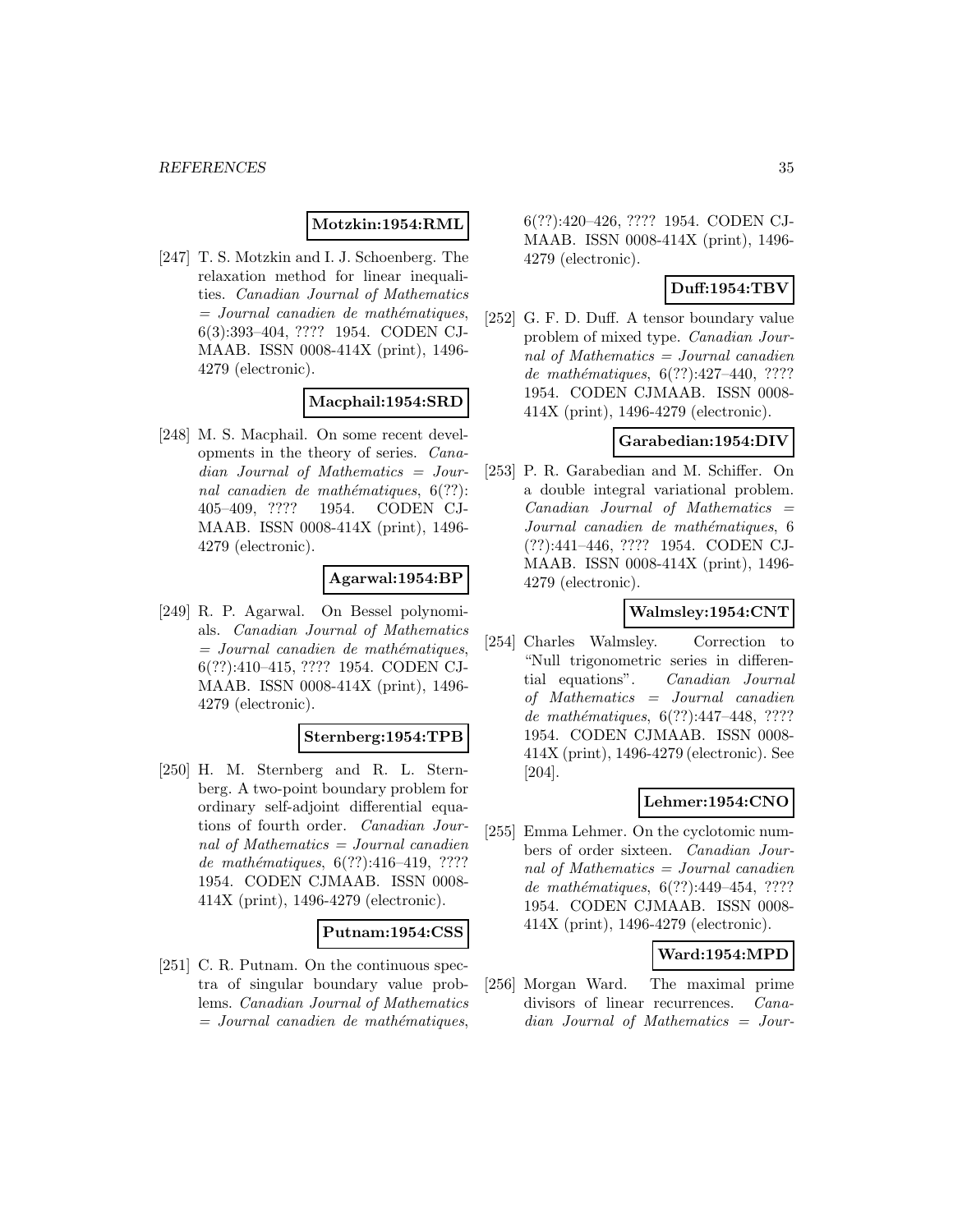nal canadien de mathématiques,  $6(??)$ : 455–462, ???? 1954. CODEN CJ-MAAB. ISSN 0008-414X (print), 1496- 4279 (electronic).

### **Chowla:1954:DBQ**

[257] S. Chowla and W. E. Briggs. On discriminants of binary quadratic forms with a single class in each genus. *Cana*dian Journal of Mathematics = Journal canadien de mathématiques,  $6(??)$ : 463–470, ???? 1954. CODEN CJ-MAAB. ISSN 0008-414X (print), 1496- 4279 (electronic).

# **Butts:1954:IC**

[258] Hubert Butts, Marshall Hall, Jr., and H. B. Mann. On integral closure. Canadian Journal of Mathematics = Journal canadien de mathématiques,  $6(??)$ : 471–473, ???? 1954. CODEN CJ-MAAB. ISSN 0008-414X (print), 1496- 4279 (electronic).

### **Mann:1954:EPC**

[259] H. B. Mann. On an exceptional phenomenon in certain quadratic extensions. Canadian Journal of Mathematics  $= Journal\,c$  canadien de mathématiques, 6 (??):474–476, ???? 1954. CODEN CJ-MAAB. ISSN 0008-414X (print), 1496- 4279 (electronic).

#### **Hanson:1954:SRB**

[260] H. A. Hanson. Some relations between various types of normality of numbers.  $Canadian$  Journal of Mathematics  $=$ Journal canadien de mathématiques, 6 (??):477–485, ???? 1954. CODEN CJ-MAAB. ISSN 0008-414X (print), 1496- 4279 (electronic).

### **Robinson:1954:MRS**

[261] G. de B. Robinson. On the modular representations of the symmetric group Part IV. Canadian Journal of Mathematics = Journal canadien de mathématiques, 6(??):486-497, ???? 1954. CODEN CJMAAB. ISSN 0008- 414X (print), 1496-4279 (electronic).

# **Burrow:1954:GYD**

[262] M. D. Burrow. A generalization of the Young diagram. Canadian Journal of Mathematics  $=$  Journal canadien de mathématiques,  $6(??):498-508$ , ???? 1954. CODEN CJMAAB. ISSN 0008- 414X (print), 1496-4279 (electronic).

### **Duncan:1954:NAF**

[263] D. G. Duncan. Note on the algebra of S-functions. Canadian Journal of Mathematics = Journal canadien de mathématiques,  $6(??):509-510, ????$ 1954. CODEN CJMAAB. ISSN 0008- 414X (print), 1496-4279 (electronic).

### **Osima:1954:SRC**

[264] Masaru Osima. Some remarks on the characters of the symmetric group. II.  $Canadian$  Journal of Mathematics  $=$ Journal canadien de mathématiques, 6 (??):511–521, ???? 1954. CODEN CJ-MAAB. ISSN 0008-414X (print), 1496- 4279 (electronic).

#### **Hamilton:1954:SPC**

[265] O. H. Hamilton. A short proof of the Cartwright–Littlewood fixed point theorem. Canadian Journal of Mathematics  $=$  Journal canadien de mathématiques, 6(??):522–524, ???? 1954. CODEN CJ-MAAB. ISSN 0008-414X (print), 1496- 4279 (electronic).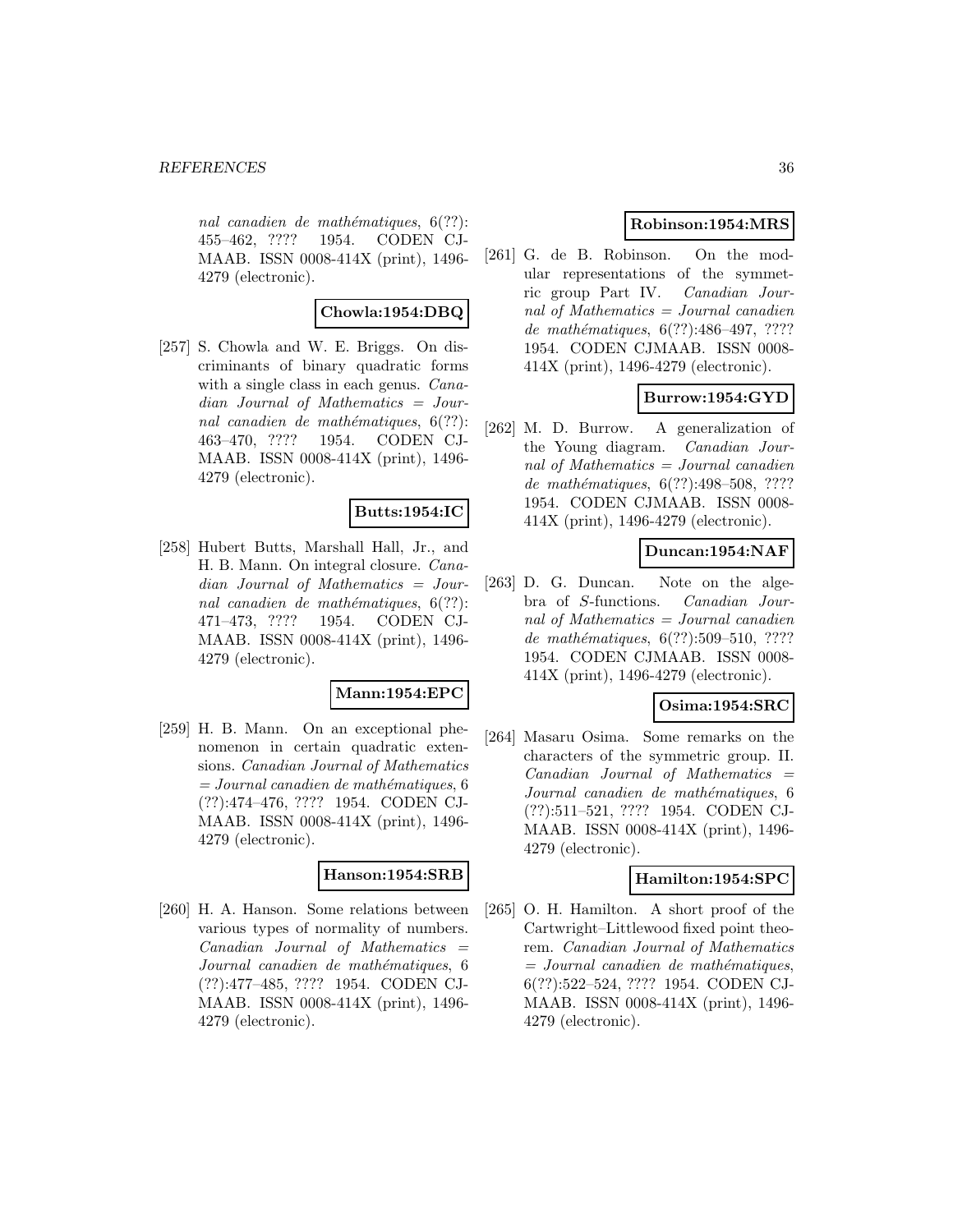### **Botts:1954:LEP**

[266] Truman Botts. On lattice embeddings for partially ordered sets. Canadian Journal of Mathematics = Journal canadien de mathématiques,  $6(??)$ : 525–528, ???? 1954. CODEN CJ-MAAB. ISSN 0008-414X (print), 1496- 4279 (electronic).

### **Barrett:1954:DEN**

[267] J. H. Barrett. Differential equations of non-integer order. Canadian Journal of Mathematics = Journal canadien de mathématiques,  $6(??):529-541, ????$ 1954. CODEN CJMAAB. ISSN 0008- 414X (print), 1496-4279 (electronic).

### **Protter:1954:CPH**

[268] M. H. Protter. The Cauchy problem for a hyperbolic second order equation with data on the parabolic line. *Cana*dian Journal of Mathematics = Journal canadien de mathématiques,  $6(??)$ : 542–553, ???? 1954. CODEN CJ-MAAB. ISSN 0008-414X (print), 1496- 4279 (electronic).

#### **Conte:1954:ETP**

[269] S. D. Conte and W. C. Sangren. An expansion theorem for a pair of singular first order equations. Canadian Journal of Mathematics  $=$  Journal canadien de mathématiques,  $6(??):554–560, ????$ 1954. CODEN CJMAAB. ISSN 0008- 414X (print), 1496-4279 (electronic).

#### **Atkinson:1954:LPN**

[270] F. V. Atkinson. On linear perturbation of non-linear differential equations.  $Canadian$  Journal of Mathematics  $=$ Journal canadien de mathématiques, 6

(??):561–571, ???? 1954. CODEN CJ-MAAB. ISSN 0008-414X (print), 1496- 4279 (electronic).

#### **Butzer:1954:RDI**

[271] P. L. Butzer and W. Kozakiewicz. On the Riemann derivatives for integrable functions. Canadian Journal of Mathematics = Journal canadien de mathématiques,  $6(??):572-581, ????$ 1954. CODEN CJMAAB. ISSN 0008- 414X (print), 1496-4279 (electronic).

### **Shapiro:1954:LCS**

[272] V. L. Shapiro. Logarithmic capacity of sets and double trigonometric series. Canadian Journal of Mathematics  $=$  Journal canadien de mathématiques, 6(??):582–592, ???? 1954. CODEN CJ-MAAB. ISSN 0008-414X (print), 1496- 4279 (electronic).

#### **Greenwood:1955:CRC**

[273] R. E. Greenwood and A. M. Gleason. Combinatorial relations and chromatic graphs. Canadian Journal of Mathematics = Journal canadien de mathématiques, 7(??):1–7, ???? 1955. CODEN CJMAAB. ISSN 0008-414X (print), 1496-4279 (electronic).

#### **Frucht:1955:RFG**

[274] Robert Frucht. Remarks on finite groups defined by generating relations.  $Canadian$  Journal of Mathematics  $=$ Journal canadien de mathématiques, 7 (??):8–17, ???? 1955. CODEN CJ-MAAB. ISSN 0008-414X (print), 1496- 4279 (electronic).

#### **Coxeter:1955:LGG**

[275] H. S. M. Coxeter. On Laves' graph of girth ten. Canadian Journal of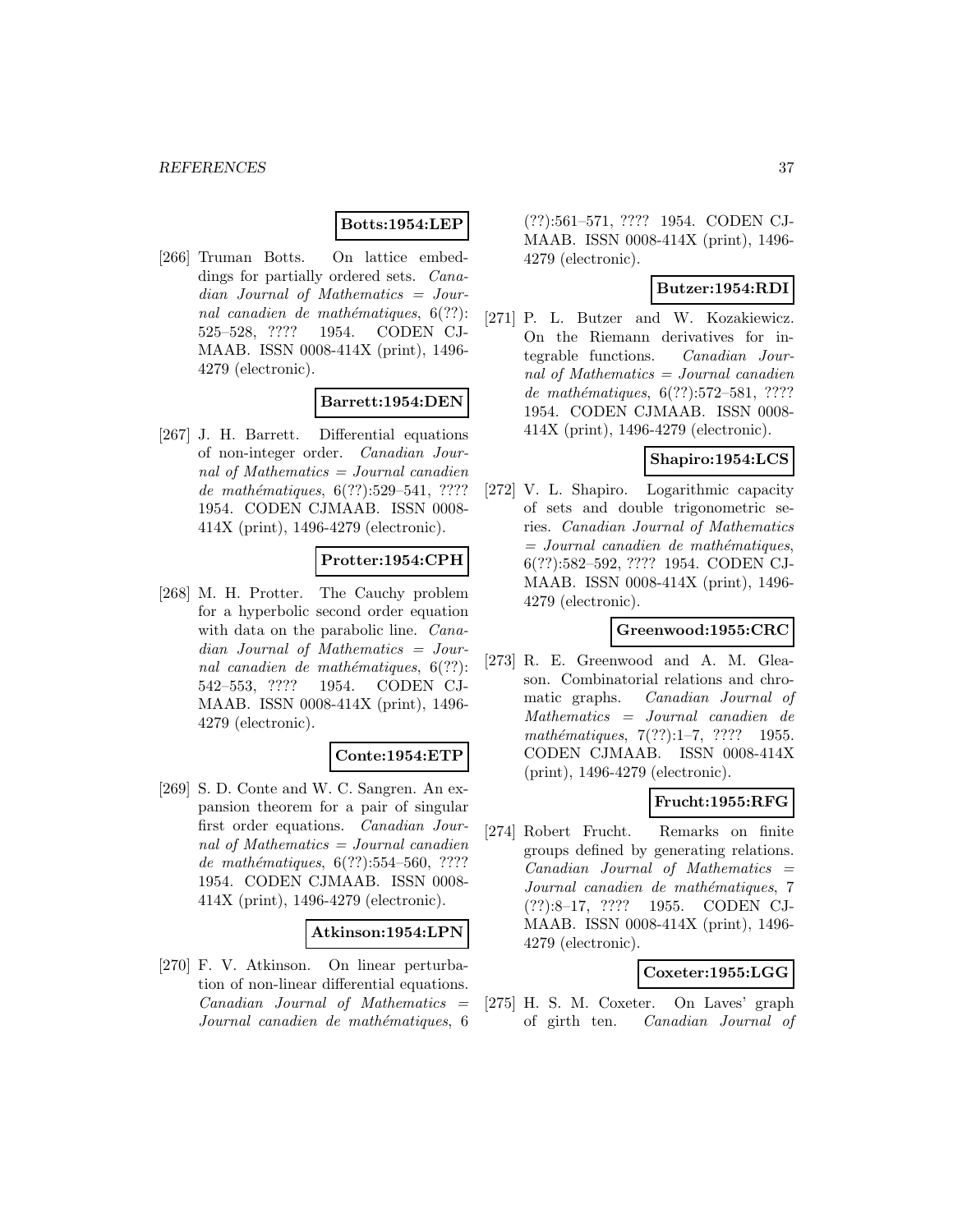Mathematics = Journal canadien de mathématiques, 7(??):18–23, ???? 1955. CODEN CJMAAB. ISSN 0008-414X (print), 1496-4279 (electronic).

# **Fryer:1955:CPG**

[276] K. D. Fryer. A class of permutation groups of prime degree. Canadian Journal of Mathematics  $=$  Journal canadien de mathématiques,  $7(??):24-34$ , ???? 1955. CODEN CJMAAB. ISSN 0008- 414X (print), 1496-4279 (electronic).

#### **Beaumont:1955:STP**

[277] R. A. Beaumont and R. P. Peterson. Settransitive permutation groups. Canadian Journal of Mathematics = Journal canadien de mathématiques,  $7(??)$ : 35–42, ???? 1955. CODEN CJ-MAAB. ISSN 0008-414X (print), 1496- 4279 (electronic).

#### **Eilenberg:1955:HTA**

[278] Samuel Eilenberg and Saunders MacLane. On the homology theory of abelian groups. Canadian Journal of Mathemat $ics = Journal canadien de mathématiques, \n\begin{bmatrix}\n283 \\
18\n\end{bmatrix}$  A. W. Goodman and E. Reich. On 7(??):43–53, ???? 1955. CODEN CJ-MAAB. ISSN 0008-414X (print), 1496- 4279 (electronic).

### **Fuller:1955:CSM**

[279] L. E. Fuller. A canonical set for matrices over a principal ideal ring modulo m. Canadian Journal of Mathematics  $=$  Journal canadien de mathématiques, 7(??):54–59, ???? 1955. CODEN CJ-MAAB. ISSN 0008-414X (print), 1496- 4279 (electronic).

#### **Goheen:1955:WT**

[280] Harry Goheen. The Wedderburn theorem. Canadian Journal of Mathematics  $=$  Journal canadien de mathématiques, 7(??):60–62, ???? 1955. CODEN CJ-MAAB. ISSN 0008-414X (print), 1496- 4279 (electronic).

### **Erdos:1955:EDF**

[281] Paul Erdős and H. N. Shapiro. The existence of a distribution function for an error term related to the Euler function. Canadian Journal of Mathematics  $=$  Journal canadien de mathématiques, 7(??):63–75, ???? 1955. CODEN CJ-MAAB. ISSN 0008-414X (print), 1496- 4279 (electronic).

### **Jenkins:1955:EBS**

[282] J. A. Jenkins. On explicit bounds in Schottky's theorem. Canadian Journal of Mathematics = Journal canadien de mathématiques, 7(??):76–82, ???? 1955. CODEN CJMAAB. ISSN 0008-414X (print), 1496-4279 (electronic).

#### **Goodman:1955:ROU**

regions omitted by univalent functions. II. Canadian Journal of Mathematics  $=$  Journal canadien de mathématiques, 7(??):83–88, ???? 1955. CODEN CJ-MAAB. ISSN 0008-414X (print), 1496- 4279 (electronic).

#### **Sumner:1955:CTR**

[284] D. B. Sumner. Convolution transforms related to nonharmonic Fourier series.  $Canadian$  Journal of Mathematics  $=$ Journal canadien de mathématiques, 7 (??):89–100, ???? 1955. CODEN CJ-MAAB. ISSN 0008-414X (print), 1496- 4279 (electronic).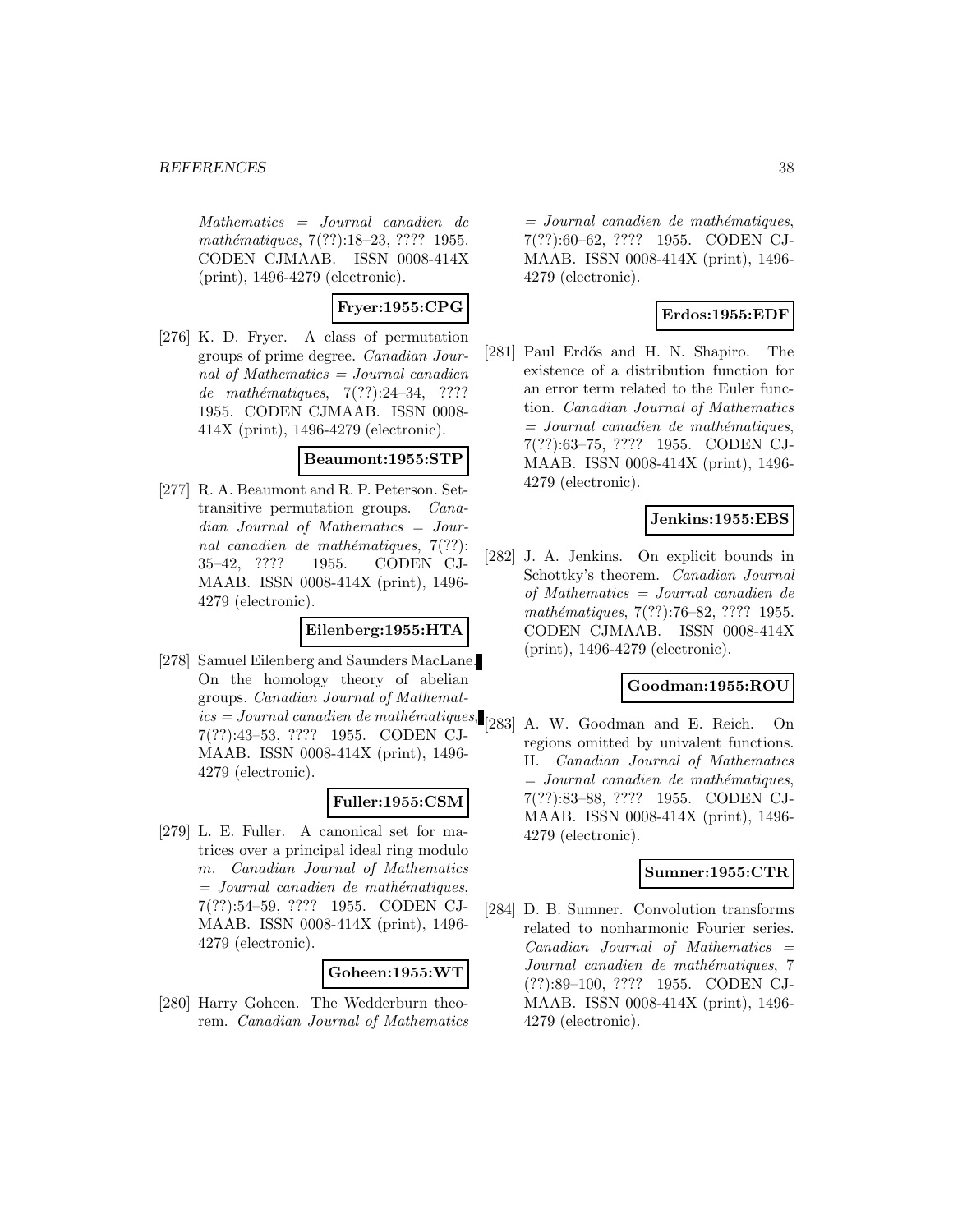### **Rooney:1955:IFL**

[285] P. G. Rooney. On an inversion formula for the Laplace transformation. Canadian Journal of Mathematics = Journal canadien de mathématiques,  $7(??)$ : 101–115, ???? 1955. CODEN CJ-MAAB. ISSN 0008-414X (print), 1496- 4279 (electronic).

### **Hull:1955:ABI**

[286] T. E. Hull and C. Froese. Asymptotic behaviour of the inverse of a Laplace transform. Canadian Journal of Mathematics = Journal canadien de mathématiques,  $7(??):116-125, ????$ 1955. CODEN CJMAAB. ISSN 0008- 414X (print), 1496-4279 (electronic).

### **Duff:1955:PTC**

[287] G. F. D. Duff. On the potential theory of coclosed harmonic forms. Canadian Journal of Mathematics = Journal canadien de mathématiques,  $7(??)$ : 126–137, ???? 1955. CODEN CJ-MAAB. ISSN 0008-414X (print), 1496- 4279 (electronic).

#### **Ayoub:1955:SLA**

[288] R. G. Ayoub. On Selberg's lemma for algebraic fields. Canadian Journal of Mathematics = Journal canadien de mathématiques, 7(??):138-143, ???? 1955. CODEN CJMAAB. ISSN 0008- 414X (print), 1496-4279 (electronic).

### **Pan:1955:CGF**

[289] T. K. Pan. Correction to "On a generalization of the first curvature of a curve in a hypersurface of a Riemannian space".  $Canadian$  Journal of Mathematics  $=$ Journal canadien de mathématiques, 7

(??):144, ???? 1955. CODEN CJ-MAAB. ISSN 0008-414X (print), 1496- 4279 (electronic). See [231].

### **Kneser:1955:TRE**

[290] Martin Kneser. Two remarks on extreme forms. Canadian Journal of Mathematics = Journal canadien de mathématiques, 7(??):145–149, ???? 1955. CODEN CJMAAB. ISSN 0008- 414X (print), 1496-4279 (electronic).

### **Barnes:1955:NEF**

[291] E. S. Barnes. Note on extreme forms.  $Canadian$  Journal of Mathematics  $=$ Journal canadien de mathématiques, 7 (??):150–154, ???? 1955. CODEN CJ-MAAB. ISSN 0008-414X (print), 1496- 4279 (electronic).

# **Lambek:1955:IRP**

[292] Joachim Lambek and Leo Moser. On integers n relatively prime to  $f(n)$ . Canadian Journal of Mathematics = Journal canadien de mathématiques,  $7(??)$ : 155–158, ???? 1955. CODEN CJ-MAAB. ISSN 0008-414X (print), 1496- 4279 (electronic).

### **Moser:1955:SSG**

[293] Leo Moser and Max Wyman. On solutions of  $xspd = 1$  in symmetric groups.  $Canadian$  Journal of Mathematics  $=$ Journal canadien de mathématiques, 7 (??):159–168, ???? 1955. CODEN CJ-MAAB. ISSN 0008-414X (print), 1496- 4279 (electronic).

#### **Jennings:1955:GRC**

[294] S. A. Jennings. The group ring of a class of infinite nilpotent groups. Canadian Journal of Mathematics = Journal canadien de mathématiques,  $7(??)$ :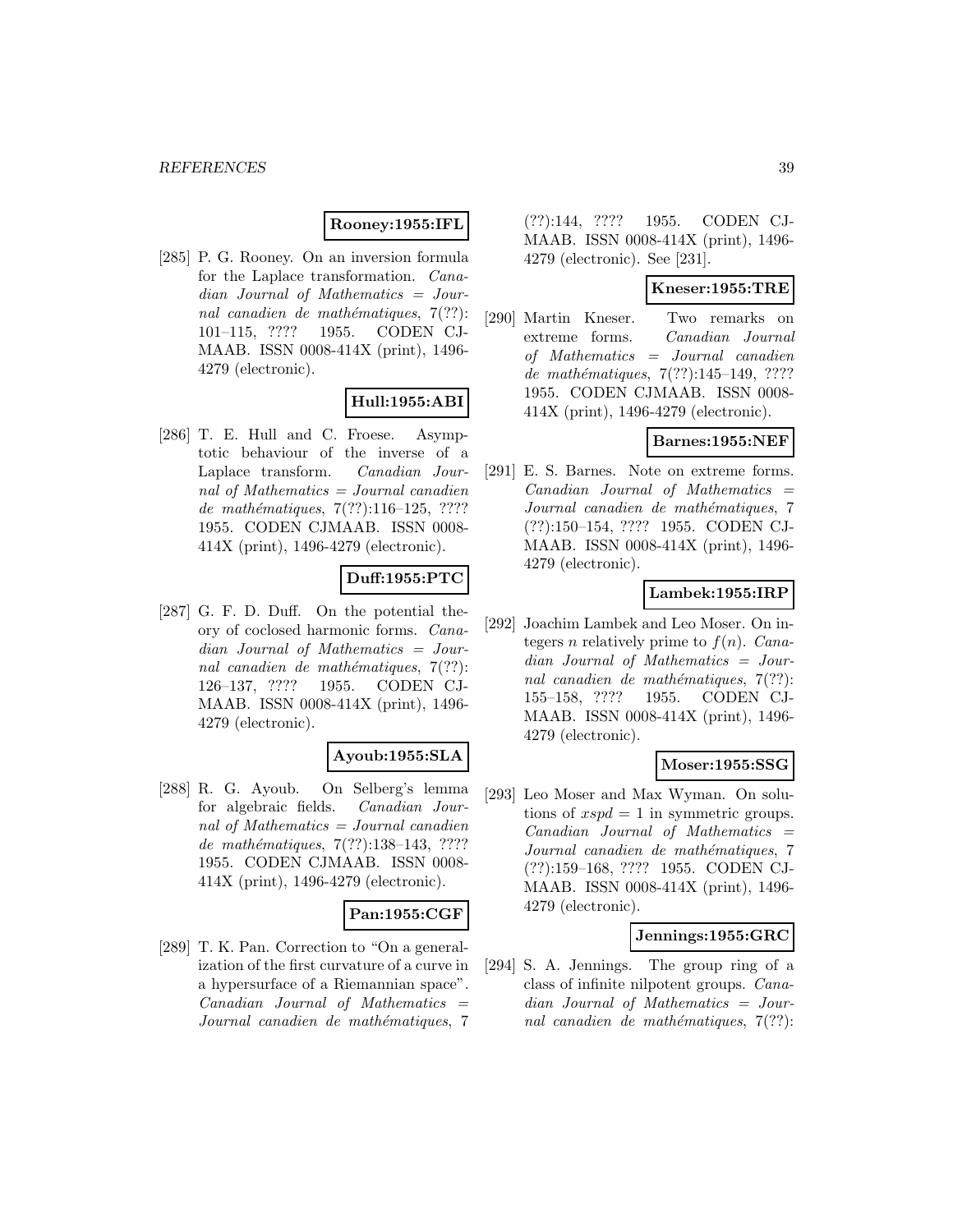169–187, ???? 1955. CODEN CJ-MAAB. ISSN 0008-414X (print), 1496- 4279 (electronic).

**Brown:1955:GMA**

[295] W. P. Brown. Generalized matrix algebras. Canadian Journal of Mathematics  $=$  Journal canadien de mathématiques, 7(??):188–190, ???? 1955. CODEN CJ-MAAB. ISSN 0008-414X (print), 1496- 4279 (electronic).

# **Wiegmann:1955:STM**

[296] N. A. Wiegmann. Some theorems on matrices with real quaternion elements.  $Canadian$  Journal of Mathematics  $=$ Journal canadien de mathématiques, 7 (??):191–201, ???? 1955. CODEN CJ-MAAB. ISSN 0008-414X (print), 1496- 4279 (electronic).

### **Herstein:1955:TCT**

[297] I. N. Herstein. A theorem concerning three fields. Canadian Journal of Mathematics = Journal canadien de mathématiques,  $7(??):202-203$ , ???? 1955. CODEN CJMAAB. ISSN 0008- 414X (print), 1496-4279 (electronic).

#### **Morelock:1955:AST**

[298] J. C. Morelock and N. C. Perry. On algebraic surfaces termwise invariant under cyclic collineations. Canadian Journal of Mathematics = Journal canadien de mathématiques,  $7(??):204-207, ????$ 1955. CODEN CJMAAB. ISSN 0008- 414X (print), 1496-4279 (electronic).

#### **Montgomery:1955:TFP**

[299] Deane Montgomery and Hans Samelson. A theorem on fixed points of involutions in Ssp3. Canadian Journal of Mathematics  $=$  Journal canadien

de mathématiques,  $7(??):208-220$ , ???? 1955. CODEN CJMAAB. ISSN 0008- 414X (print), 1496-4279 (electronic).

### **Hayes:1955:FIC**

[300] C. A. Hayes, Jr. and C. Y. Pauc. Full individual and class differentiation theorems in their relations to halo and Vitali properties. Canadian Journal of Mathematics = Journal canadien de mathématiques, 7(??):221-274, ???? 1955. CODEN CJMAAB. ISSN 0008- 414X (print), 1496-4279 (electronic).

### **Michael:1955:PFL**

[301] Ernest Michael. Point-finite and locally finite coverings. Canadian Journal of Mathematics = Journal canadien de mathématiques, 7(??):275-279, ???? 1955. CODEN CJMAAB. ISSN 0008- 414X (print), 1496-4279 (electronic).

### **Putnam:1955:DSO**

[302] C. R. Putnam. On dynamical systems with one degree of freedom. *Cana*dian Journal of Mathematics = Journal canadien de mathématiques,  $7(??)$ : 280–283, ???? 1955. CODEN CJ-MAAB. ISSN 0008-414X (print), 1496- 4279 (electronic).

#### **Martin:1955:PPS**

[303] M. H. Martin. The propagation of a plane shock into a quiet atmosphere. II. Canadian Journal of Mathematics  $=$  Journal canadien de mathématiques, 7(??):284–288, ???? 1955. CODEN CJ-MAAB. ISSN 0008-414X (print), 1496- 4279 (electronic).

### **Bartle:1955:WCV**

[304] R. G. Bartle, N. Dunford, and J. Schwartz. Weak compactness and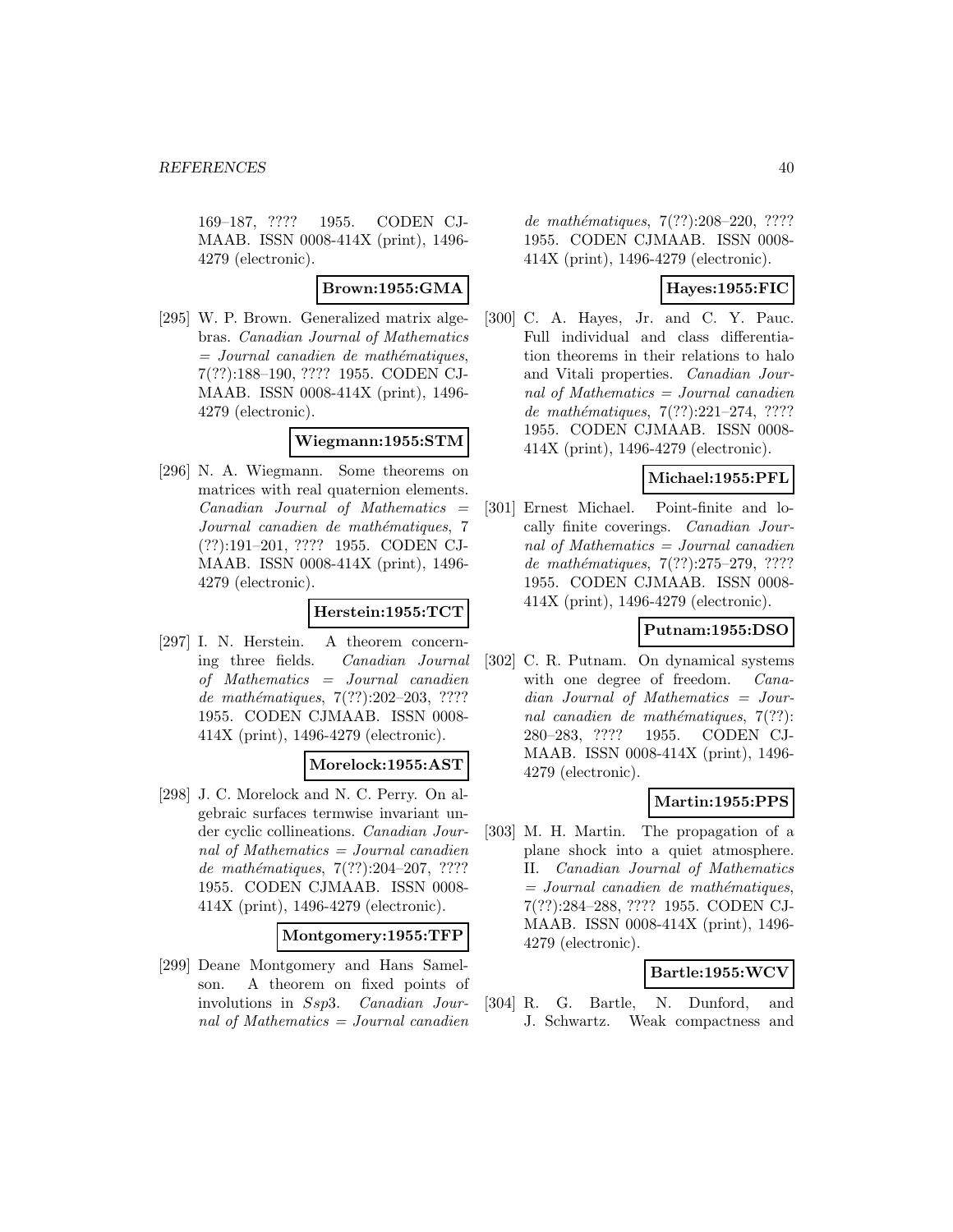vector measures. Canadian Journal of Mathematics = Journal canadien de mathématiques, 7(??):289–305, ???? 1955. CODEN CJMAAB. ISSN 0008- 414X (print), 1496-4279 (electronic).

### **Helfenstein:1955:CML**

[305] H. G. Helfenstein. Conformal maps with least distortion. Canadian Journal of Mathematics = Journal canadien de mathématiques, 7(??):306-313, ???? 1955. CODEN CJMAAB. ISSN 0008- 414X (print), 1496-4279 (electronic).

### **Rooney:1955:ASS**

[306] P. G. Rooney. An application of some spaces of Lorentz. Canadian Journal of Mathematics = Journal canadien de mathématiques, 7(??):314-321, ???? 1955. CODEN CJMAAB. ISSN 0008- 414X (print), 1496-4279 (electronic).

### **Kadison:1955:IFI**

[307] R. V. Kadison. Isomorphisms of factors of infinite type. Canadian Journal of Mathematics = Journal canadien de mathématiques, 7(??):322-327, ???? 1955. CODEN CJMAAB. ISSN 0008- 414X (print), 1496-4279 (electronic).

### **Rosenthall:1955:RDE**

[308] E. Rosenthall. Reducible diophantine equations and their parametric representations. Canadian Journal of Mathematics = Journal canadien de mathématiques, 7(??):328-336, ???? 1955. CODEN CJMAAB. ISSN 0008- 414X (print), 1496-4279 (electronic).

#### **Bambah:1955:IMN**

[309] R. P. Bambah and K. Rogers. An inhomogeneous minimum for nonconvex star-regions with hexagonal symmetry.

 $Canadian$  Journal of Mathematics  $=$ Journal canadien de mathématiques, 7 (??):337–346, ???? 1955. CODEN CJ-MAAB. ISSN 0008-414X (print), 1496- 4279 (electronic).

### **Lehmer:1955:DT**

[310] D. H. Lehmer. The distribution of totatives. Canadian Journal of Mathematics  $=$  Journal canadien de mathématiques, 7(??):347–357, ???? 1955. CODEN CJ-MAAB. ISSN 0008-414X (print), 1496- 4279 (electronic).

### **Butson:1955:SLC**

[311] A. T. Butson and B. M. Stewart. Systems of linear congruences. Canadian Journal of Mathematics = Journal canadien de mathématiques,  $7(??)$ : 358–368, ???? 1955. CODEN CJ-MAAB. ISSN 0008-414X (print), 1496- 4279 (electronic).

# **Sprott:1955:SSP**

[312] D. A. Sprott. Some series of partially balanced incomplete block designs.  $Canadian$  Journal of Mathematics  $=$ Journal canadien de mathématiques, 7 (??):369–381, ???? 1955. CODEN CJ-MAAB. ISSN 0008-414X (print), 1496- 4279 (electronic).

### **Thrall:1955:CAU**

[313] R. M. Thrall. A class of algebras without unity element. Canadian Journal of Mathematics = Journal canadien de mathématiques, 7(??):382-390, ???? 1955. CODEN CJMAAB. ISSN 0008- 414X (print), 1496-4279 (electronic).

#### **Robinson:1955:MRS**

[314] G. de B. Robinson. On the modular representation of the symmetric group.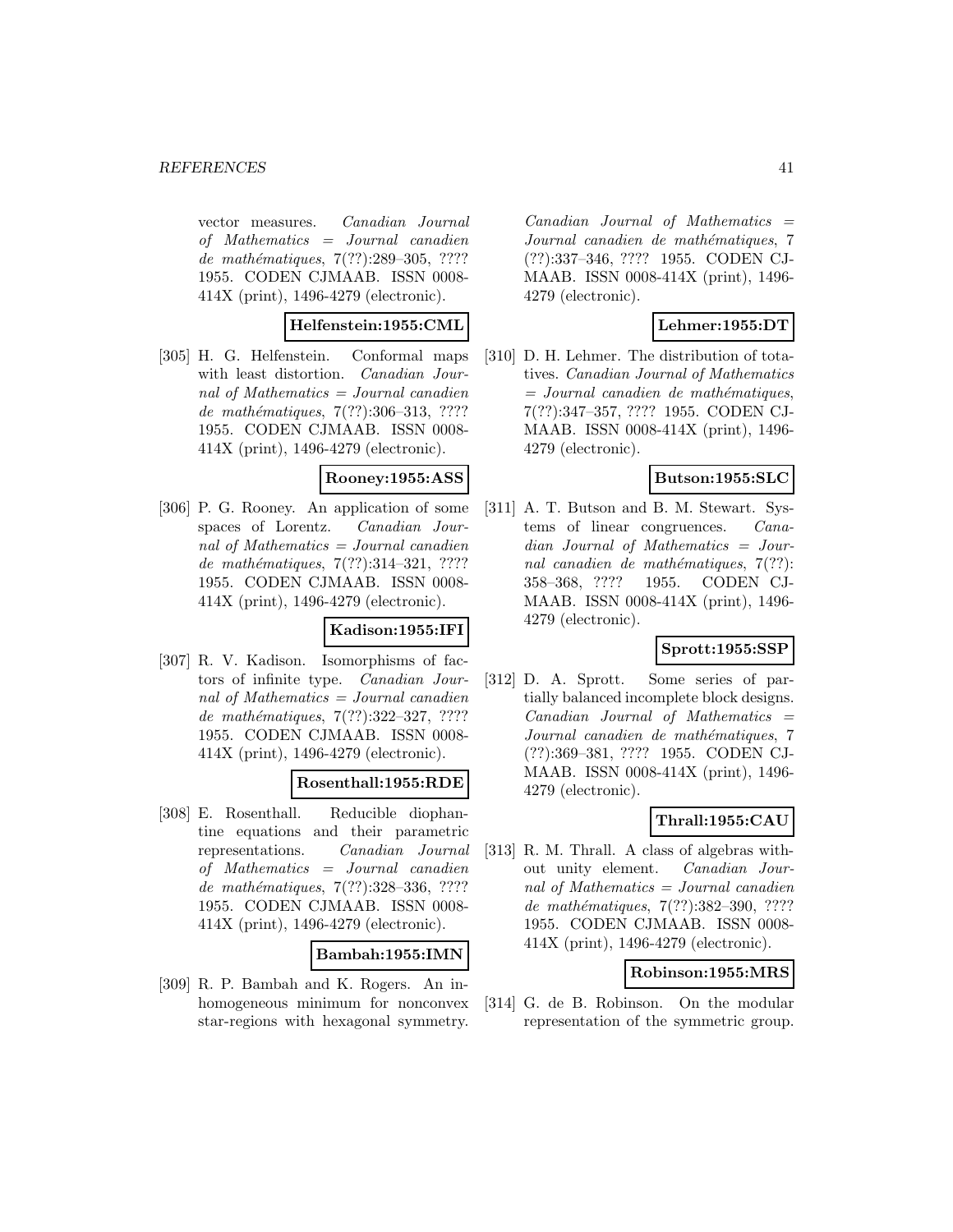V. Canadian Journal of Mathematics  $=$ Journal canadien de mathématiques, 7 (??):391–400, ???? 1955. CODEN CJ-MAAB. ISSN 0008-414X (print), 1496- 4279 (electronic).

### **Divinsky:1955:PR**

[315] Nathan Divinsky. Pseudo-regularity.  $Canadian$  Journal of Mathematics  $=$ Journal canadien de mathématiques, 7 (??):401–410, ???? 1955. CODEN CJ-MAAB. ISSN 0008-414X (print), 1496- 4279 (electronic).

#### **Herstein:1955:TRC**

[316] I. N. Herstein. Two remarks on the commutativity of rings. Canadian Journal of Mathematics = Journal canadien de mathématiques, 7(??):411-413, ???? 1955. CODEN CJMAAB. ISSN 0008- 414X (print), 1496-4279 (electronic).

### **Segre:1955:OFP**

[317] Beniamino Segre. Ovals in a finite projective plane. Canadian Journal of Mathematics = Journal canadien de mathématiques, 7(??):414-416, ???? 1955. CODEN CJMAAB. ISSN 0008- 414X (print), 1496-4279 (electronic).

# **Ostrom:1955:ODD**

[318] T. G. Ostrom. Ovals, dualities, and Desargues's theorem. Canadian Journal of Mathematics  $=$  Journal canadien de mathématiques,  $7(??):417-431, ????$ 1955. CODEN CJMAAB. ISSN 0008- 414X (print), 1496-4279 (electronic).

#### **Fryer:1955:CTJ**

[319] K. D. Fryer and Israel Halperin. On the coordinatization theorem of J. von Neumann. Canadian Journal of Mathematics = Journal canadien

de mathématiques, 7(??):432-444, ???? 1955. CODEN CJMAAB. ISSN 0008- 414X (print), 1496-4279 (electronic).

### **Blum:1955:SRS**

[320] Richard Blum. Subspaces of Riemannian spaces. Canadian Journal of Mathematics = Journal canadien de mathématiques, 7(??):445-452, ???? 1955. CODEN CJMAAB. ISSN 0008- 414X (print), 1496-4279 (electronic).

### **Calderon:1955:FST**

[321] A. P. Calderón and A. Devinatz. On Fourier–Stieltjes transforms. Canadian Journal of Mathematics = Journal canadien de mathématiques,  $7(??)$ : 453–461, ???? 1955. CODEN CJ-MAAB. ISSN 0008-414X (print), 1496- 4279 (electronic).

# **Hirschman:1955:WQN**

[322] I. I. Hirschman, Jr. Weighted quadratic norms and Legendre polynomials. Canadian Journal of Mathematics = Journal canadien de mathématiques,  $7(??)$ : 462–482, ???? 1955. CODEN CJ-MAAB. ISSN 0008-414X (print), 1496- 4279 (electronic).

### **Gilmore:1955:MCR**

[323] P. C. Gilmore and A. Robinson. Metamathematical considerations on the relative irreducibility of polynomials. Canadian Journal of Mathematics = Journal canadien de mathématiques,  $7(??)$ : 483–489, ???? 1955. CODEN CJ-MAAB. ISSN 0008-414X (print), 1496- 4279 (electronic).

#### **Higman:1955:IPM**

[324] D. G. Higman. Induced and produced modules. Canadian Journal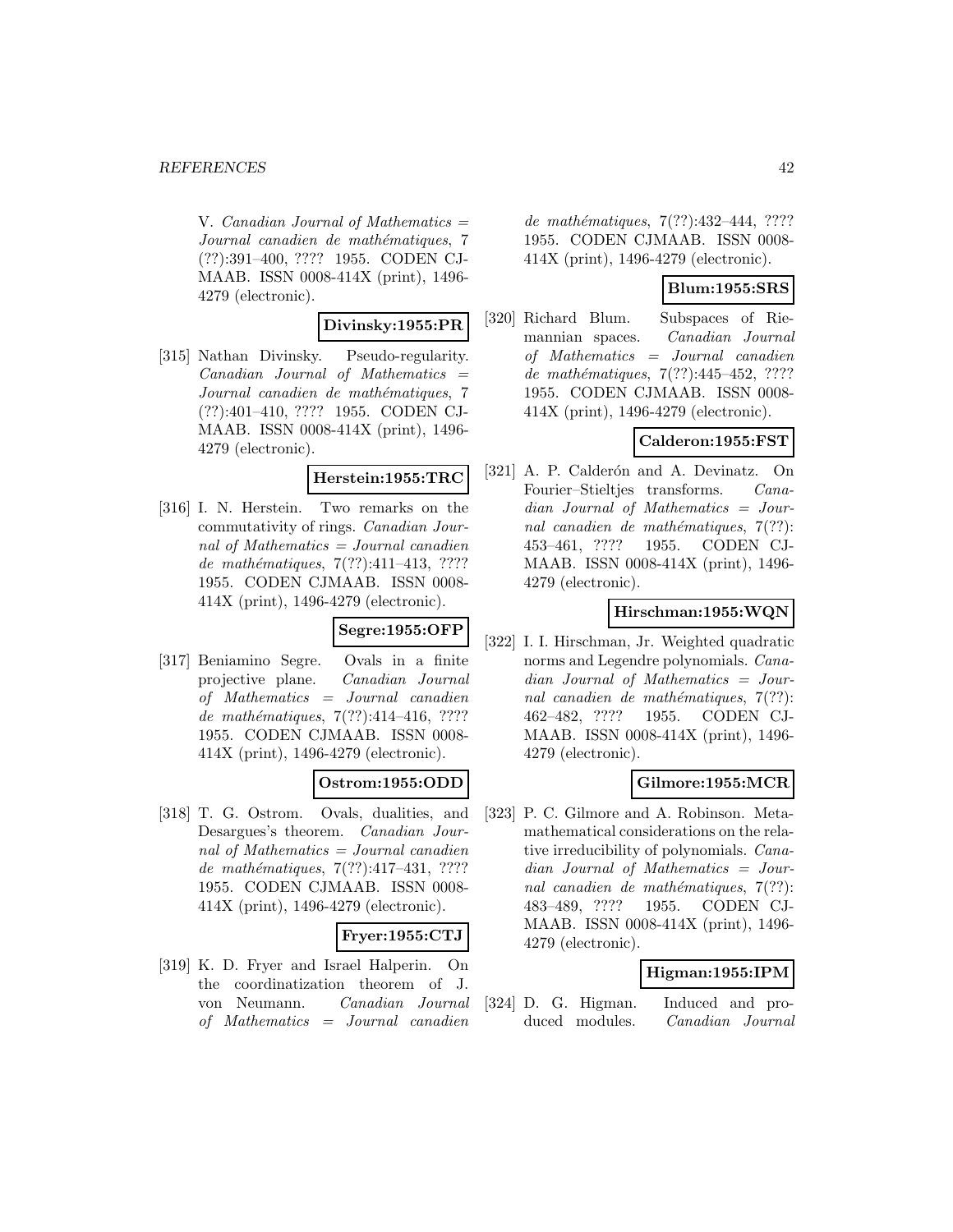of Mathematics = Journal canadien de mathématiques, 7(??):490–508, ???? 1955. CODEN CJMAAB. ISSN 0008- 414X (print), 1496-4279 (electronic).

### **Higman:1955:OSA**

[325] D. G. Higman. On orders in separable algebras. Canadian Journal of Mathematics = Journal canadien de mathématiques, 7(??):509–515, ???? 1955. CODEN CJMAAB. ISSN 0008- 414X (print), 1496-4279 (electronic).

### **Maranda:1955:ERF**

[326] J.-M. Maranda. On the equivalence of representations of finite groups by groups of automorphisms of modules over Dedekind rings. Canadian Journal of Mathematics = Journal canadien de mathématiques,  $7(??)$ :516–526, ???? 1955. CODEN CJMAAB. ISSN 0008- 414X (print), 1496-4279 (electronic).

#### **Goddard:1955:NMT**

[327] L. S. Goddard. Note on a matrix theorem of A. Brauer and its extension. Canadian Journal of Mathematics = Journal canadien de mathématiques, 7 (??):527–530, ???? 1955. CODEN CJ-MAAB. ISSN 0008-414X (print), 1496- 4279 (electronic).

### **Marcus:1955:SRA**

[328] M. Marcus. Some results on the asymptotic behavior of linear systems. Canadian Journal of Mathematics = Journal canadien de mathématiques,  $7(??)$ : 531–538, ???? 1955. CODEN CJ-MAAB. ISSN 0008-414X (print), 1496- 4279 (electronic).

# **Jaeger:1955:PDE**

[329] Arno Jaeger. On partial differential equations in a field of prime characteristic. Canadian Journal of Mathematics  $=$  Journal canadien de mathématiques, 7(??):539–542, ???? 1955. CODEN CJ-MAAB. ISSN 0008-414X (print), 1496- 4279 (electronic).

### **Rudin:1955:CPS**

[330] Mary Ellen Rudin. Countable paracompactness and Souslin's problem. Canadian Journal of Mathematics = Journal canadien de mathématiques,  $7(??)$ : 543–547, ???? 1955. CODEN CJ-MAAB. ISSN 0008-414X (print), 1496- 4279 (electronic).

# **Ball:1955:NSO**

[331] B. J. Ball. A note on the separability of an ordered space. Canadian Journal of Mathematics = Journal canadien de mathématiques, 7(??):548–551, ???? 1955. CODEN CJMAAB. ISSN 0008- 414X (print), 1496-4279 (electronic).

### **Grothendieck:1955:CVM**

[332] A. Grothendieck. Une caractérisation vectorielle-métrique des espaces  $L^1$ . (French) [A vectorial-metric characterization of  $L^1$  spaces]. Canadian Journal of Mathematics = Journal canadien de mathématiques,  $7(??)$ :552–561, ???? 1955. CODEN CJMAAB. ISSN 0008- 414X (print), 1496-4279 (electronic).

### **Koszul:1955:FHC**

[333] J. L. Koszul. Sur la forme hermitienne canonique des espaces homogènes complexes. (French) [On the canonical Hermitian form of homogeneous complex spaces]. Canadian Journal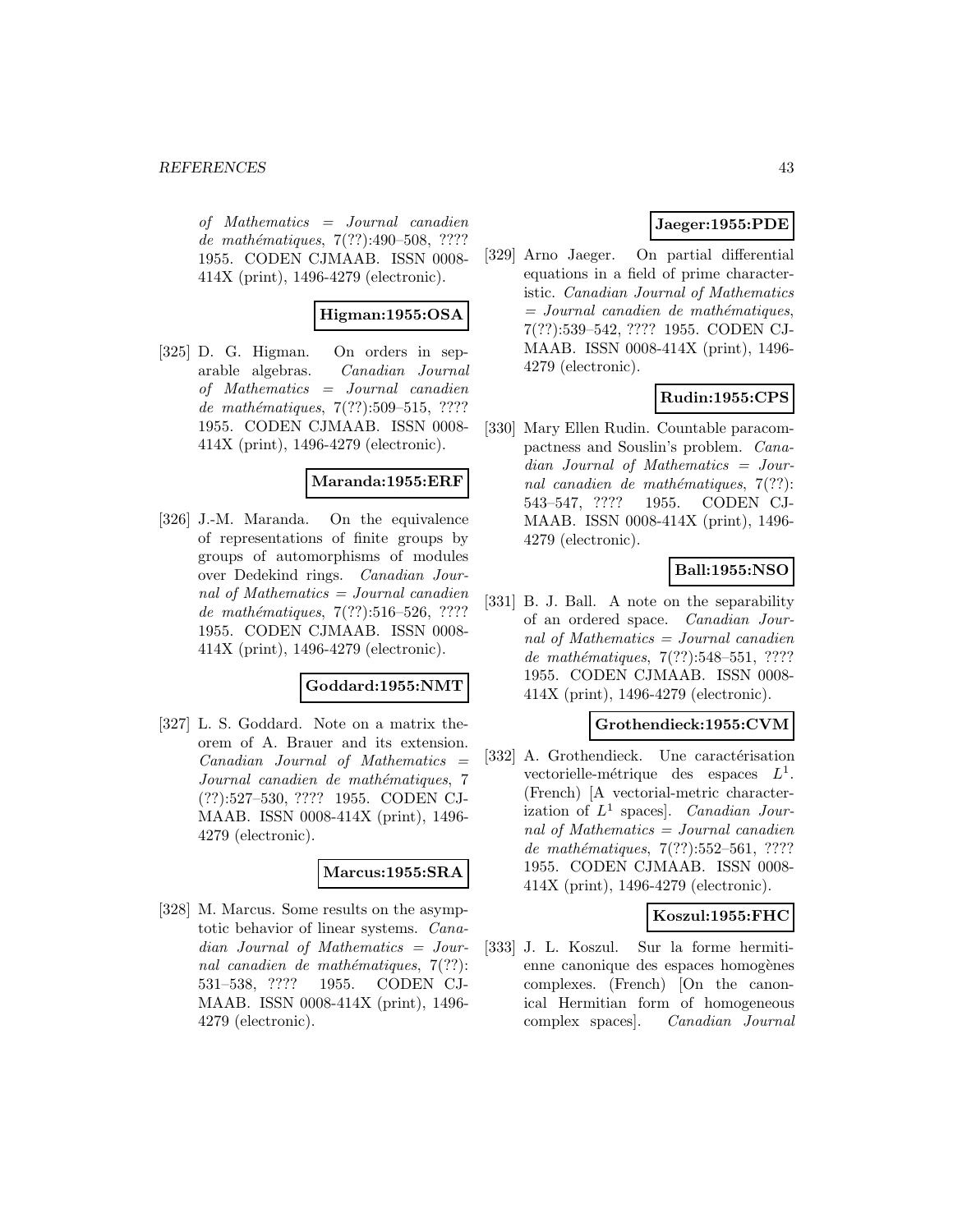of Mathematics = Journal canadien de mathématiques, 7(??):562–576, ???? 1955. CODEN CJMAAB. ISSN 0008- 414X (print), 1496-4279 (electronic).

### **Yoshida:1956:PER**

[334] Michio Yoshida. On polynomial extensions of rings. Canadian Journal of Mathematics = Journal canadien de mathématiques,  $8(??):1-2$ , ???? 1956. CODEN CJMAAB. ISSN 0008-414X (print), 1496-4279 (electronic).

#### **Yoshida:1956:TZR**

[335] Michio Yoshida. A theorem on Zariski rings. Canadian Journal of Mathematics  $=$  Journal canadien de mathématiques, 8(??):3–4, ???? 1956. CODEN CJ-MAAB. ISSN 0008-414X (print), 1496- 4279 (electronic).

#### **Mills:1956:CDE**

[336] W. H. Mills. Certain Diophantine equations linear in one unknown. Canadian Journal of Mathematics = Journal canadien de mathématiques,  $8(??):5-12, ????$ 1956. CODEN CJMAAB. ISSN 0008- 414X (print), 1496-4279 (electronic).

### **Tutte:1956:CAG**

[337] W. T. Tutte. A class of Abelian groups.  $Canadian$  Journal of Mathematics  $=$ Journal canadien de mathématiques, 8 (??):13–28, ???? 1956. CODEN CJ-MAAB. ISSN 0008-414X (print), 1496- 4279 (electronic).

#### **Newman:1956:NCM**

[338] Morris Newman. The normalizer of certain modular subgroups. Canadian Journal of Mathematics = Journal canadien de mathématiques,  $8(??)$ :

29–31, ???? 1956. CODEN CJ-MAAB. ISSN 0008-414X (print), 1496- 4279 (electronic).

### **Wiegmann:1956:USM**

[339] N. A. Wiegmann. On unitary and symmetric matrices with real quaternion elements. Canadian Journal of Mathematics = Journal canadien de mathématiques, 8(??):32–39, ???? 1956. CODEN CJMAAB. ISSN 0008-414X (print), 1496-4279 (electronic).

### **Goffman:1956:SRM**

[340] Casper Goffman and G. M. Petersen. Submethods of regular matrix summability methods. Canadian Journal of Mathematics = Journal canadien de mathématiques, 8(??):40–46, ???? 1956. CODEN CJMAAB. ISSN 0008-414X (print), 1496-4279 (electronic). See correction [591].

### **Thron:1956:ESF**

[341] W. J. Thron. Entire solutions of the functional equation  $f(f(z)) = g(z)$ . Canadian Journal of Mathematics = Journal canadien de mathématiques, 8 (??):47–48, ???? 1956. CODEN CJ-MAAB. ISSN 0008-414X (print), 1496- 4279 (electronic).

### **Rooney:1956:IFL**

[342] P. G. Rooney. On an inversion formula for the Laplace transformation. II. Canadian Journal of Mathematics  $=$  Journal canadien de mathématiques, 8(??):49–52, ???? 1956. CODEN CJ-MAAB. ISSN 0008-414X (print), 1496- 4279 (electronic).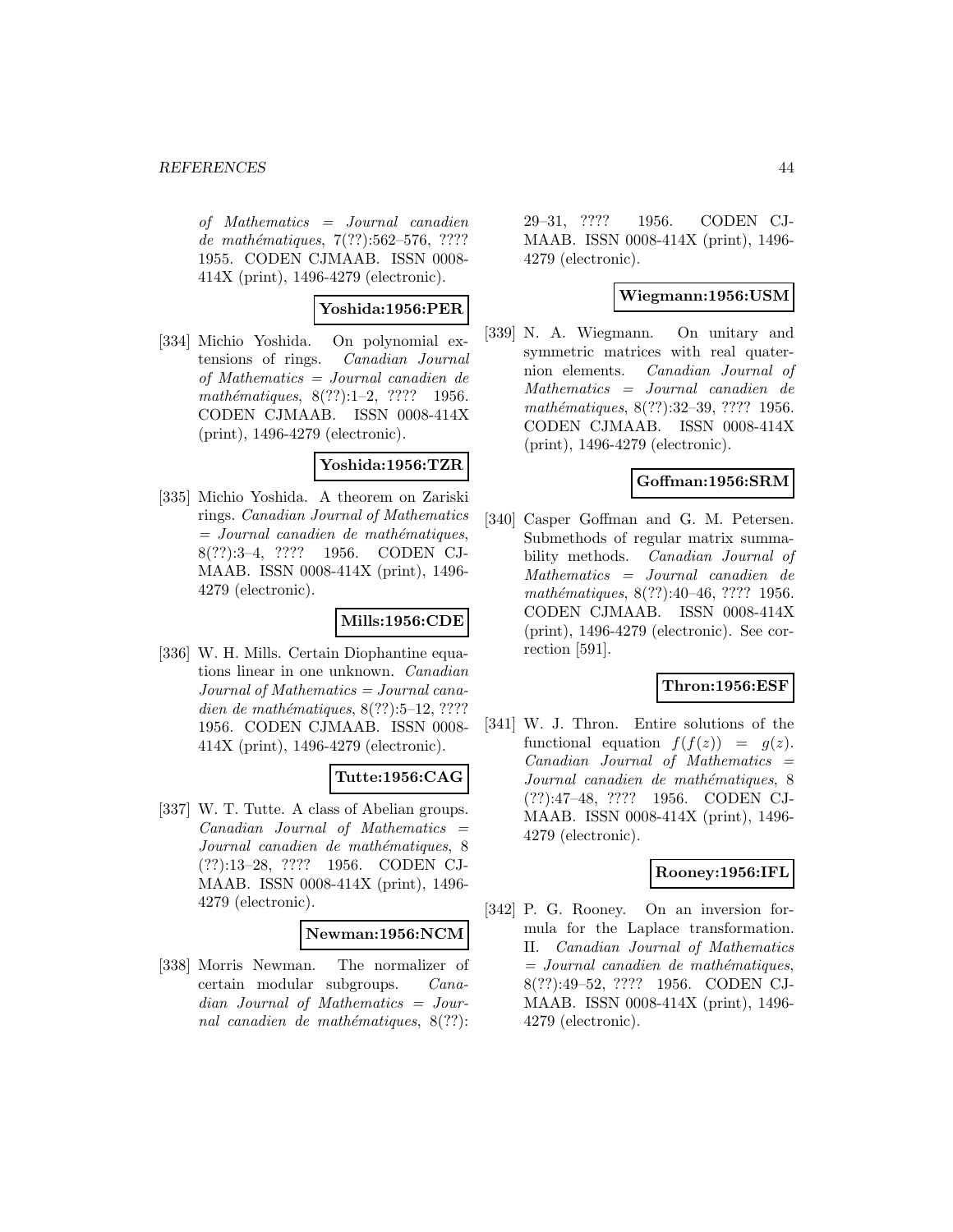### **Martin:1956:RSF**

[343] A. D. Martin. A regular singular functional. Canadian Journal of Mathematics = Journal canadien de mathématiques, 8(??):53–68, ???? 1956. CODEN CJMAAB. ISSN 0008-414X (print), 1496-4279 (electronic).

#### **Shapiro:1956:CEM**

[344] J. M. Shapiro. A condition for existence of moments of infinitely divisible distributions. Canadian Journal of Mathematics = Journal canadien de mathématiques, 8(??):69–71, ???? 1956. CODEN CJMAAB. ISSN 0008-414X (print), 1496-4279 (electronic).

#### **Hartman:1956:DDS**

[345] Philip Hartman and Aurel Wintner. On disconjugate differential systems. Canadian Journal of Mathematics = Journal canadien de mathématiques,  $8(??)$ : 72–81, ???? 1956. CODEN CJ-MAAB. ISSN 0008-414X (print), 1496- 4279 (electronic).

#### **Diaz:1956:TR**

[346] J. B. Diaz and G. S. S. Ludford. On a theorem of Le Roux. Canadian Journal of Mathematics = Journal canadien de mathématiques, 8(??):82–85, ???? 1956. CODEN CJMAAB. ISSN 0008-414X (print), 1496-4279 (electronic).

#### **Duff:1956:UBV**

[347] G. F. D. Duff. Uniqueness in boundary value problems for the second order hyperbolic equation. Canadian Journal of Mathematics = Journal canadien de mathématiques, 8(??):86–96, ???? 1956. CODEN CJMAAB. ISSN 0008-414X (print), 1496-4279 (electronic).

# **Kazarinoff:1956:ASD**

[348] N. D. Kazarinoff and R. McKelvey. Asymptotic solution of differential equations in a domain containing a regular singular point. Canadian Journal of Mathematics = Journal canadien de mathématiques,  $8(??):97-104$ , ???? 1956. CODEN CJMAAB. ISSN 0008- 414X (print), 1496-4279 (electronic).

# **Lane:1956:DPA**

[349] N. D. Lane and F. A. Sherk. Differentiable points of arcs in conformal 3-space. Canadian Journal of Mathematics = Journal canadien de mathématiques,  $8(??):105-118$ , ???? 1956. CODEN CJMAAB. ISSN 0008- 414X (print), 1496-4279 (electronic).

# **Schuster:1956:PPP**

[350] Seymour Schuster. Pencils of polarities in projective space. Canadian Journal of Mathematics = Journal canadien de mathématiques, 8(??):119-144, ???? 1956. CODEN CJMAAB. ISSN 0008- 414X (print), 1496-4279 (electronic).

#### **Kobayashi:1956:CC**

[351] Shôshichi Kobayashi. On connections of Cartan. Canadian Journal of Mathematics = Journal canadien de mathématiques,  $8(??):145-156, ????$ 1956. CODEN CJMAAB. ISSN 0008- 414X (print), 1496-4279 (electronic).

### **Smith:1956:GIH**

[352] K. T. Smith. A generalization of an inequality of Hardy and Littlewood. Canadian Journal of Mathematics = Journal canadien de mathématiques,  $8(??)$ : 157–170, ???? 1956. CODEN CJ-MAAB. ISSN 0008-414X (print), 1496- 4279 (electronic).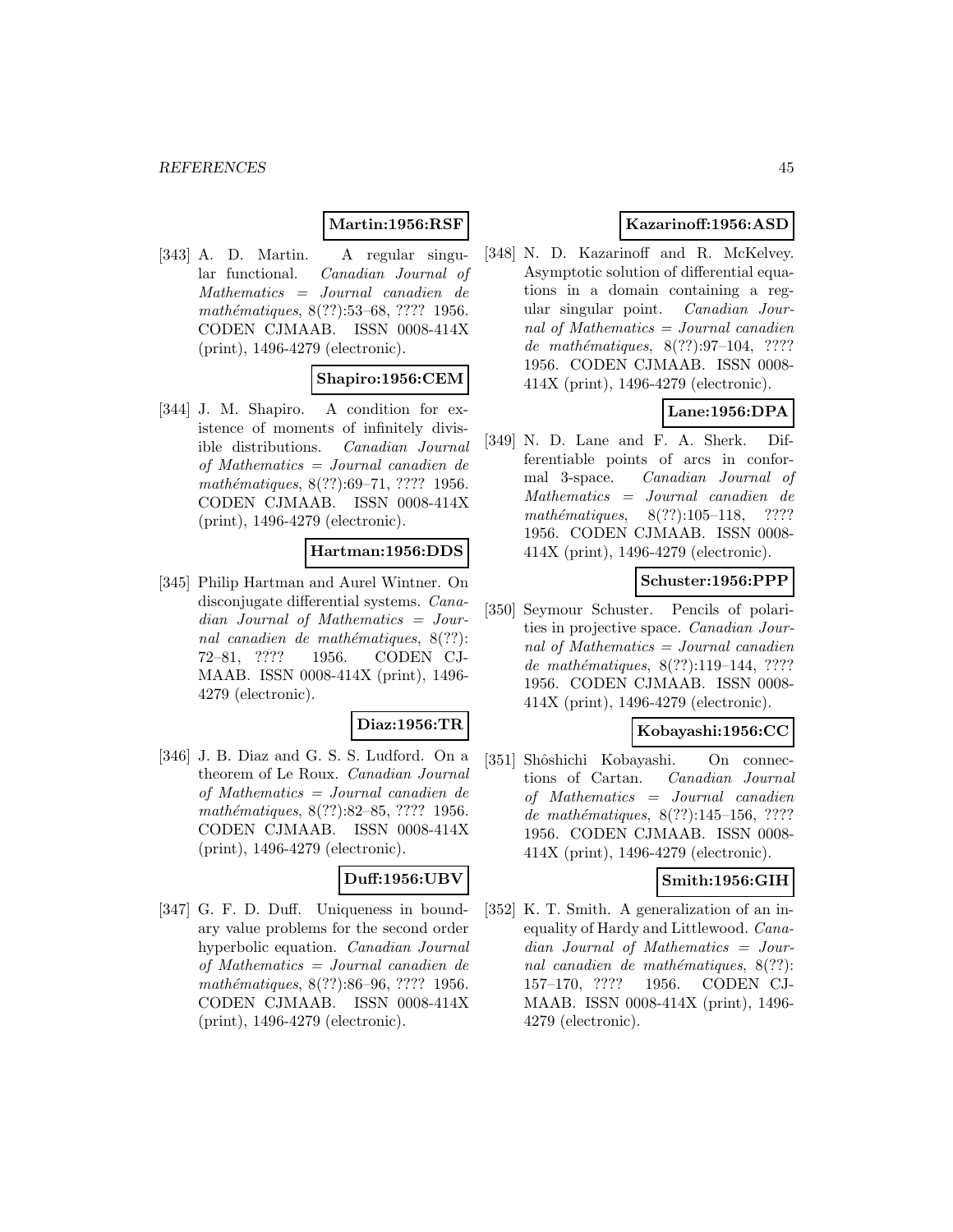### **Rauch:1956:HAF**

[353] H. E. Rauch. Harmonic and analytic functions of several variables and the maximal theorem of Hardy and Littlewood. Canadian Journal of Mathematics = Journal canadien de mathématiques,  $8(??):171-183$ , ???? 1956. CODEN CJMAAB. ISSN 0008- 414X (print), 1496-4279 (electronic).

# **Jurkat:1956:EPF**

[354] W. B. Jurkat. An extension problem for functions with monotonic derivatives. Canadian Journal of Mathematics  $=$  Journal canadien de mathématiques, 8(??):184–191, ???? 1956. CODEN CJ-MAAB. ISSN 0008-414X (print), 1496- 4279 (electronic).

# **McArthur:1956:RAC**

[355] C. W. McArthur. On relationships amongst certain spaces of sequences in an arbitrary Banach space. Canadian Journal of Mathematics = Journal canadien de mathématiques,  $8(??)$ : 192–197, ???? 1956. CODEN CJ-MAAB. ISSN 0008-414X (print), 1496- 4279 (electronic).

### **Bellman:1956:QLE**

[356] Richard Bellman. On a quasilinear equation. Canadian Journal of Mathematics = Journal canadien de mathématiques,  $8(??):198-202, ????$ 1956. CODEN CJMAAB. ISSN 0008- 414X (print), 1496-4279 (electronic).

#### **Duff:1956:MBV**

[357] G. F. D. Duff. Modified boundary value problems for a quasi-linear elliptic equation. Canadian Journal of Mathematics  $=$  Journal canadien de mathématiques,

8(??):203–219, ???? 1956. CODEN CJ-MAAB. ISSN 0008-414X (print), 1496- 4279 (electronic).

### **Hull:1956:SAP**

[358] T. E. Hull. Some algebraic properties of asymptotic power series. Canadian Journal of Mathematics = Journal canadien de mathématiques,  $8(??)$ : 220–224, ???? 1956. CODEN CJ-MAAB. ISSN 0008-414X (print), 1496- 4279 (electronic).

### **Moser:1956:AE**

[359] Leo Moser and Max Wyman. Asymptotic expansions. Canadian Journal of Mathematics = Journal canadien de mathématiques, 8(??):225-233, ???? 1956. CODEN CJMAAB. ISSN 0008- 414X (print), 1496-4279 (electronic).

### **Mendelsohn:1956:ASC**

[360] N. S. Mendelsohn. The asymptoic series for a certain class of permutation problems. Canadian Journal of Mathematics  $=$  Journal canadien de mathématiques, 8(??):234–244, ???? 1956. CODEN CJ-MAAB. ISSN 0008-414X (print), 1496- 4279 (electronic).

### **Ryser:1956:MDC**

[361] H. J. Ryser. Maximal determinants in combinatorial investigations. Canadian Journal of Mathematics = Journal canadien de mathématiques,  $8(??)$ : 245–249, ???? 1956. CODEN CJ-MAAB. ISSN 0008-414X (print), 1496- 4279 (electronic).

#### **Kokoris:1956:CAA**

[362] L. A. Kokoris. On a class of almost alternative algebras. Canadian Journal of Mathematics = Journal canadien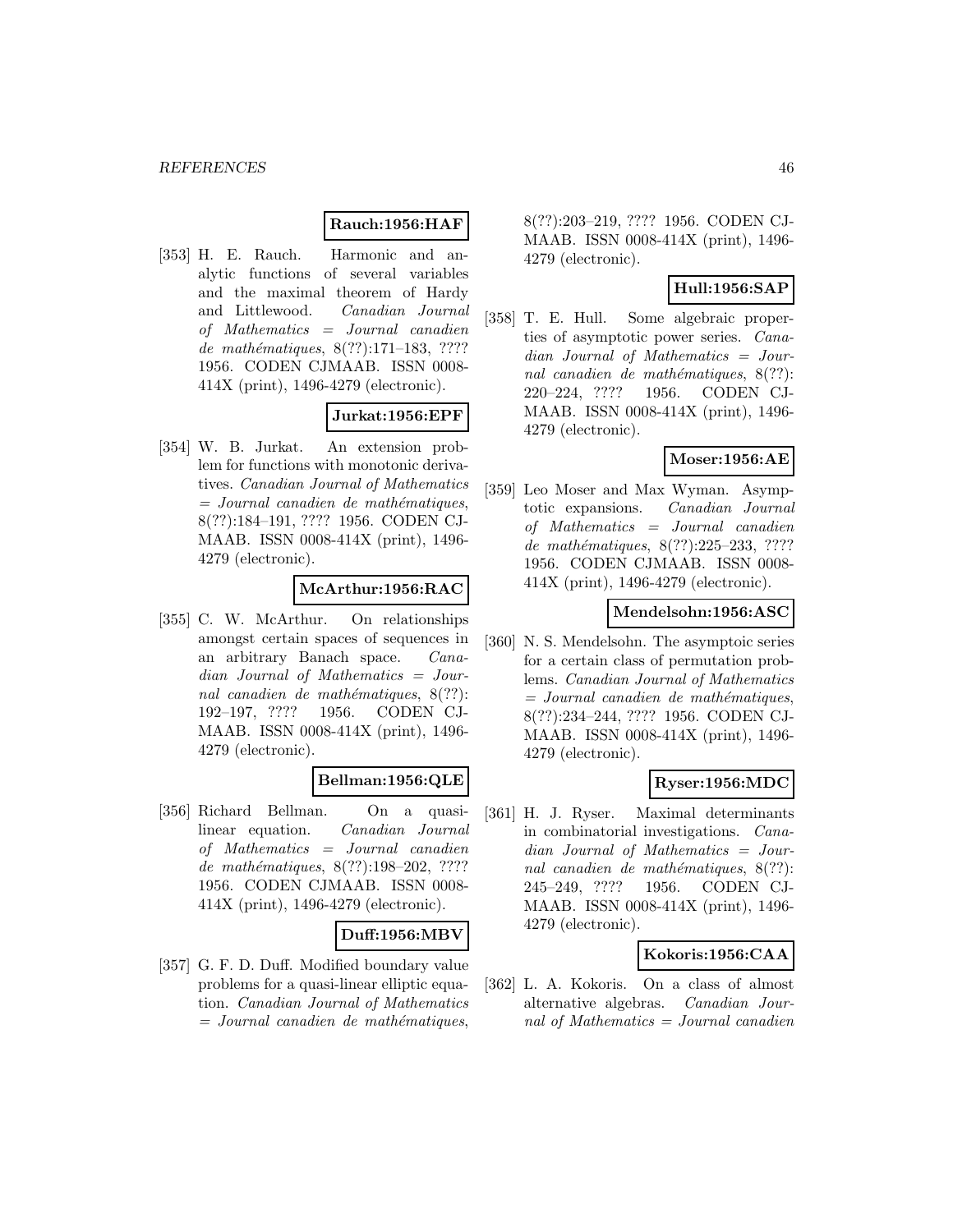de mathématiques, 8(??):250–255, ???? 1956. CODEN CJMAAB. ISSN 0008- 414X (print), 1496-4279 (electronic).

### **deGroot:1956:OIR**

[363] J. de Groot. Orthogonal isomorphic representations of free groups. Canadian Journal of Mathematics = Journal canadien de mathématiques,  $8(??)$ : 256–262, ???? 1956. CODEN CJ-MAAB. ISSN 0008-414X (print), 1496- 4279 (electronic).

# **Tobin:1956:TBH**

[364] Seán Tobin. On a theorem of Baer and Higman. Canadian Journal of Mathematics = Journal canadien de mathématiques,  $8(??):263-270$ , ???? 1956. CODEN CJMAAB. ISSN 0008- 414X (print), 1496-4279 (electronic).

# **Curtis:1956:CRE**

[365] C. W. Curtis. On commuting rings of endomorphisms. Canadian Journal of Mathematics = Journal canadien de mathématiques,  $8(??):271-292$ , ???? 1956. CODEN CJMAAB. ISSN 0008- 414X (print), 1496-4279 (electronic).

#### **Barnes:1956:CSS**

[366] E. S. Barnes. The covering of space by spheres. Canadian Journal of Mathematics = Journal canadien de mathématiques,  $8(??):293-304$ , ???? 1956. CODEN CJMAAB. ISSN 0008- 414X (print), 1496-4279 (electronic).

#### **Touchard:1956:NEN**

[367] Jacques Touchard. Nombres exponentiels et nombres de Bernoulli. (French) [Exponential numbers and Bernoulli numbers]. Canadian Journal of Mathematics = Journal canadien

de mathématiques, 8(??):305-320, ???? 1956. CODEN CJMAAB. ISSN 0008- 414X (print), 1496-4279 (electronic).

# **Wyman:1956:SPT**

[368] Max Wyman and Leo Moser. On some polynomials of Touchard. Canadian Journal of Mathematics = Journal canadien de mathématiques,  $8(??)$ : 321–322, ???? 1956. CODEN CJ-MAAB. ISSN 0008-414X (print), 1496- 4279 (electronic).

# **Yaqub:1956:TRL**

[369] Adil Yaqub. On the theory of ring-logics.  $Canadian$  Journal of Mathematics  $=$ Journal canadien de mathématiques, 8 (??):323–328, ???? 1956. CODEN CJ-MAAB. ISSN 0008-414X (print), 1496- 4279 (electronic).

### **Reiner:1956:MMD**

[370] Irving Reiner. Maschke modules over Dedekind rings. Canadian Journal of Mathematics = Journal canadien de mathématiques, 8(??):329-334, ???? 1956. CODEN CJMAAB. ISSN 0008- 414X (print), 1496-4279 (electronic).

### **Kleinfeld:1956:SAR**

[371] Erwin Kleinfeld. Standard and accessible rings. Canadian Journal of Mathematics = Journal canadien de mathématiques, 8(??):335-340, ???? 1956. CODEN CJMAAB. ISSN 0008- 414X (print), 1496-4279 (electronic).

### **Drazin:1956:ADR**

[372] M. P. Drazin. Algebraic and diagonable rings. Canadian Journal of Mathematics  $= Journal\,c$  canadien de mathématiques, 8 (??):341–354, ???? 1956. CODEN CJ-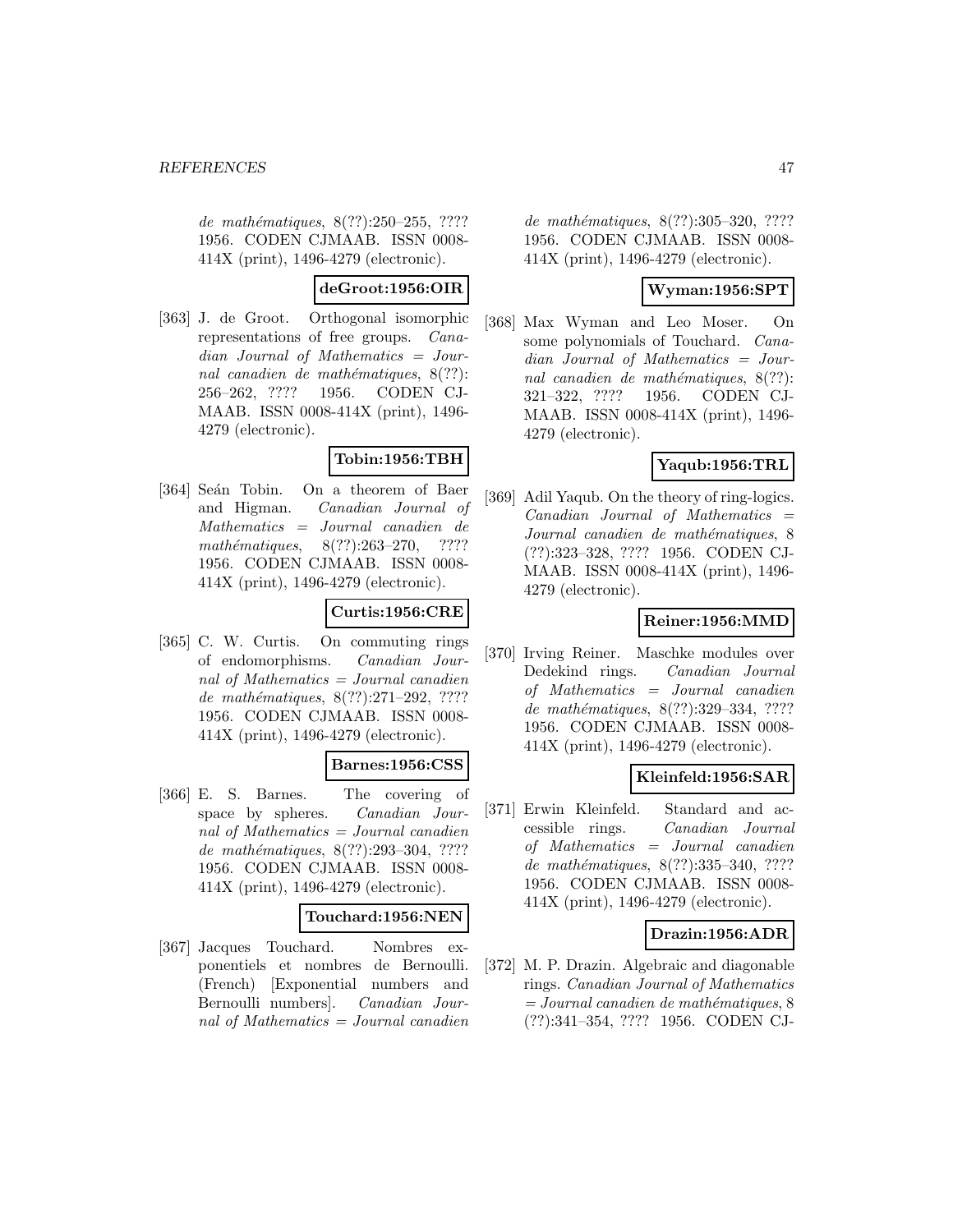#### **Amitsur:1956:RPR**

[373] S. A. Amitsur. Radicals of polynomial rings. Canadian Journal of Mathematics  $= Journal\,c$  canadien de mathématiques, 8 (??):355–361, ???? 1956. CODEN CJ-MAAB. ISSN 0008-414X (print), 1496- 4279 (electronic).

# **Edge:1956:COP**

[374] W. L. Edge. Conics and orthogonal projectivities in a finite plane. Canadian Journal of Mathematics = Journal canadien de mathématiques,  $8(??)$ : 362–382, ???? 1956. CODEN CJ-MAAB. ISSN 0008-414X (print), 1496- 4279 (electronic).

# **Derry:1956:CHS**

[375] Douglas Derry. Convex hulls of simple space curves. Canadian Journal of Mathematics = Journal canadien de mathématiques, 8(??):383-388, ???? 1956. CODEN CJMAAB. ISSN 0008- 414X (print), 1496-4279 (electronic).

### **Handest:1956:CHG**

[376] Frans Handest. Constructions in hyperbolic geometry. Canadian Journal of Mathematics = Journal canadien de mathématiques, 8(??):389-394, ???? 1956. CODEN CJMAAB. ISSN 0008- 414X (print), 1496-4279 (electronic).

#### **Banaschewski:1956:LCE**

[377] Bernhard Banaschewski. Local connectedness of extension spaces. Canadian Journal of Mathematics = Journal canadien de mathématiques,  $8(??)$ : 395–398, ???? 1956. CODEN CJ-

MAAB. ISSN 0008-414X (print), 1496- 4279 (electronic).

### **Ford:1956:MFT**

[378] L. R. Ford, Jr. and D. R. Fulkerson. Maximal flow through a network. Canadian Journal of Mathematics = Journal canadien de mathématiques,  $8(??)$ : 399–404, ???? 1956. CODEN CJ-MAAB. ISSN 0008-414X (print), 1496- 4279 (electronic).

# **Gilbert:1956:ELG**

[379] E. N. Gilbert. Enumeration of labelled graphs. Canadian Journal of Mathematics = Journal canadien de mathématiques, 8(??):405-411, ???? 1956. CODEN CJMAAB. ISSN 0008- 414X (print), 1496-4279 (electronic).

### **Dulmage:1956:CIZ**

[380] A. L. Dulmage and J. E. L. Peck. Certain infinite zero-sum two-person games.  $Canadian$  Journal of Mathematics  $=$ Journal canadien de mathématiques, 8 (??):412–416, ???? 1956. CODEN CJ-MAAB. ISSN 0008-414X (print), 1496- 4279 (electronic).

# **Ellis:1956:BPV**

[381] H. W. Ellis. On the basis problem for vector valued function spaces. Canadian Journal of Mathematics = Journal canadien de mathématiques,  $8(??)$ : 417–422, ???? 1956. CODEN CJ-MAAB. ISSN 0008-414X (print), 1496- 4279 (electronic).

#### **Jenkins:1956:EBL**

[382] J. A. Jenkins. On explicit bounds in Landau's theorem. Canadian Journal of Mathematics = Journal canadien de mathématiques,  $8(??):423-425$ , ????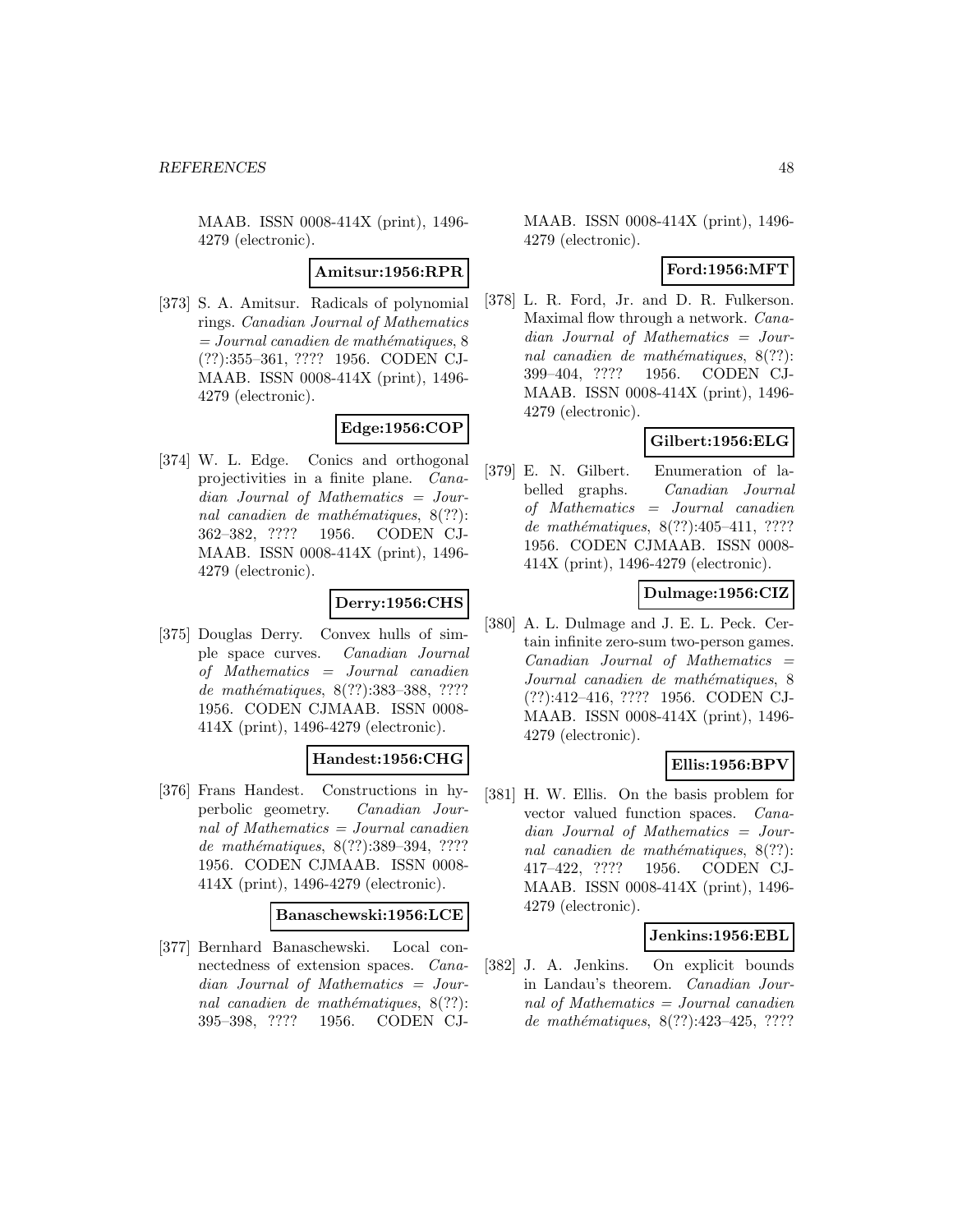### **Miles:1956:CPL**

[383] E. P. Miles, Jr. and Ernest Williams. The Cauchy problem for linear partial differential equations with restricted boundary conditions. Canadian Journal of Mathematics = Journal canadien de mathématiques, 8(??):426-431, ???? 1956. CODEN CJMAAB. ISSN 0008- 414X (print), 1496-4279 (electronic).

#### **Ericksen:1956:IHC**

[384] J. L. Ericksen and R. A. Toupin. Implications of Hadamard's conditions for elastic stability with respect to uniqueness theorems. Canadian Journal of Mathematics = Journal canadien de mathématiques,  $8(??):432-436, ????$ 1956. CODEN CJMAAB. ISSN 0008- 414X (print), 1496-4279 (electronic).

#### **Sumner:1956:GAO**

[385] D. B. Sumner. A generalized averaging operator. Canadian Journal of Mathematics = Journal canadien de mathématiques,  $8(??):437-446$ , ???? 1956. CODEN CJMAAB. ISSN 0008- 414X (print), 1496-4279 (electronic).

### **Porcelli:1956:NST**

[386] Pasquale Porcelli. Note on a Stieltjes type of inversion. Canadian Journal of Mathematics = Journal canadien de mathématiques, 8(??):447-448, ???? 1956. CODEN CJMAAB. ISSN 0008- 414X (print), 1496-4279 (electronic).

### **Gonshor:1956:STC**

[387] Harry Gonshor. Spectral theory for a class of nonnormal operators. Canadian Journal of Mathematics = Jour-

nal canadien de mathématiques,  $8(??)$ : 449–461, ???? 1956. CODEN CJ-MAAB. ISSN 0008-414X (print), 1496- 4279 (electronic).

# **Dye:1956:GPO**

[388] H. A. Dye and R. S. Phillips. Groups of positive operators. Canadian Journal of Mathematics = Journal canadien de mathématiques, 8(??):462-486, ???? 1956. CODEN CJMAAB. ISSN 0008- 414X (print), 1496-4279 (electronic).

# **Rund:1956:HFS**

[389] Hanno Rund. Hypersurfaces of a Finsler space. Canadian Journal of Mathematics = Journal canadien de mathématiques, 8(??):487–503, ???? 1956. CODEN CJMAAB. ISSN 0008- 414X (print), 1496-4279 (electronic).

### **Beesack:1956:ZSS**

[390] P. R. Beesack and Binyamin Schwarz. On the zeros of solutions of secondorder linear differential equations. Canadian Journal of Mathematics = Journal canadien de mathématiques,  $8(??)$ : 504–515, ???? 1956. CODEN CJ-MAAB. ISSN 0008-414X (print), 1496- 4279 (electronic).

#### **Leblanc:1956:EMM**

[391] L. Leblanc and G. E. Fox. On the extension of measure by the method of Borel.  $Canadian$  Journal of Mathematics  $=$ Journal canadien de mathématiques, 8 (??):516–523, ???? 1956. CODEN CJ-MAAB. ISSN 0008-414X (print), 1496- 4279 (electronic).

### **Marcus:1956:EPH**

[392] M. Marcus and J. L. McGregor. Extremal properties of Hermitian matri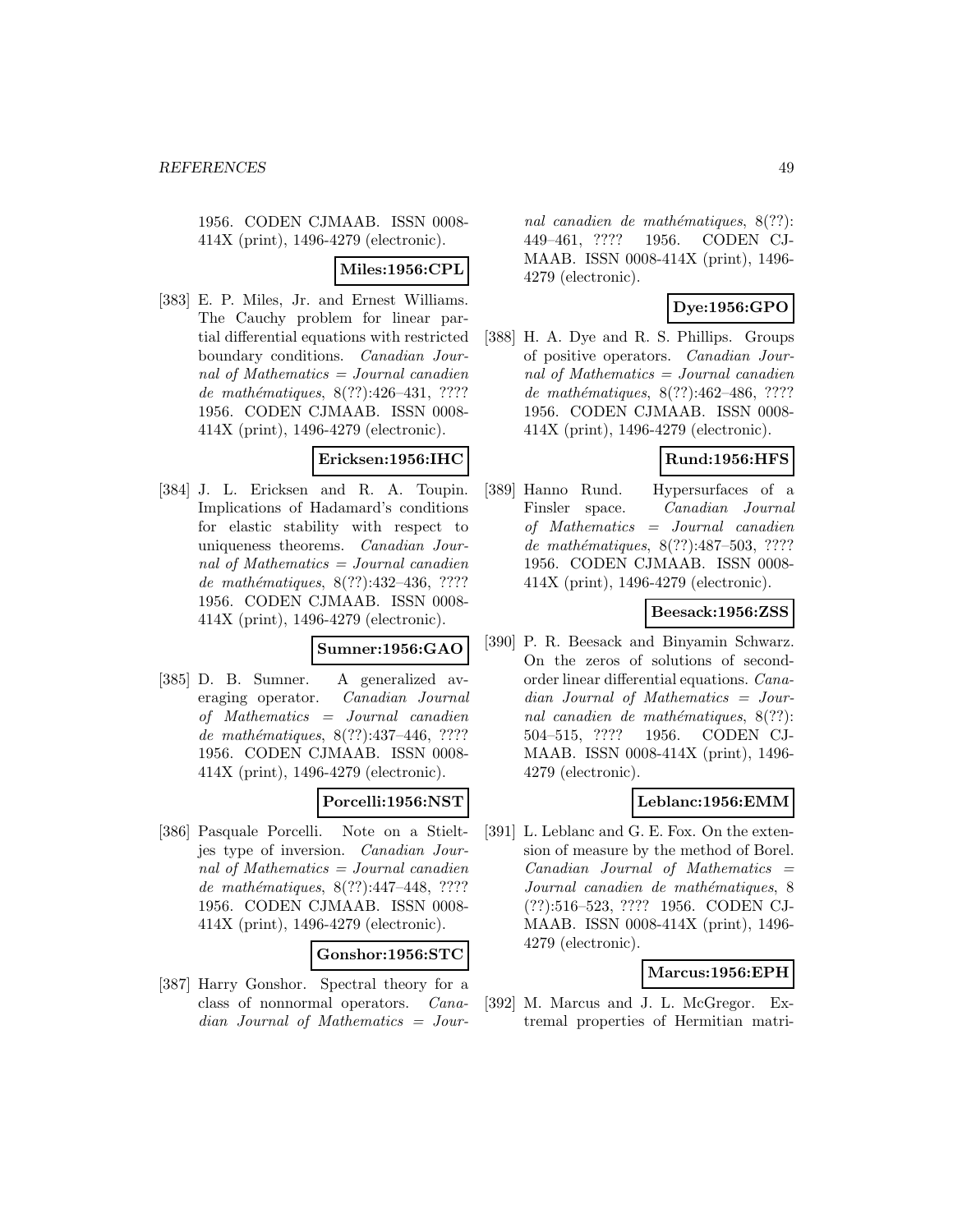ces. Canadian Journal of Mathematics  $=$  Journal canadien de mathématiques, 8(??):524–531, ???? 1956. CODEN CJ-MAAB. ISSN 0008-414X (print), 1496- 4279 (electronic).

### **Mendelsohn:1956:NDP**

[393] N. S. Mendelsohn. Non-Desarguesian projective plane geometries which satisfy the harmonic point axiom. Canadian Journal of Mathematics = Journal canadien de mathématiques,  $8(??)$ : 532–562, ???? 1956. CODEN CJ-MAAB. ISSN 0008-414X (print), 1496- 4279 (electronic).

### **Ostrom:1956:DTF**

[394] T. G. Ostrom. Double transitivity in finite projective planes. Canadian Journal of Mathematics = Journal canadien de mathématiques, 8(??):563-567, ???? 1956. CODEN CJMAAB. ISSN 0008- 414X (print), 1496-4279 (electronic).

#### **Carlitz:1956:RCL**

[395] L. Carlitz. Resolvents of certain linear groups in a finite field. Canadian Journal of Mathematics = Journal canadien de mathématiques, 8(??):568–579, ???? 1956. CODEN CJMAAB. ISSN 0008- 414X (print), 1496-4279 (electronic).

#### **Steinberg:1956:PPR**

[396] Robert Steinberg. Prime power representations of finite linear groups. Canadian Journal of Mathematics = Journal canadien de mathématiques,  $8(??)$ : 580–591, ???? 1956. CODEN CJ-MAAB. ISSN 0008-414X (print), 1496- 4279 (electronic).

### **Jones:1956:ITQ**

[397] B. W. Jones and G. L. Watson. On indefinite ternary quadratic forms. Canadian Journal of Mathematics = Journal canadien de mathématiques,  $8(??)$ : 592–608, ???? 1956. CODEN CJ-MAAB. ISSN 0008-414X (print), 1496- 4279 (electronic).

### **Mirkil:1957:NCP**

[398] H. Mirkil. New characterizations of polyhedral cones. Canadian Journal of Mathematics = Journal canadien de mathématiques,  $9(??):1-4$ , ???? 1957. CODEN CJMAAB. ISSN 0008-414X (print), 1496-4279 (electronic).

### **Hsiung:1957:SGT**

[399] Chuan-Chih Hsiung. Some global theorems on hyper-surfaces. Canadian Journal of Mathematics = Journal canadien de mathématiques,  $9(??):5-14, ????$ 1957. CODEN CJMAAB. ISSN 0008- 414X (print), 1496-4279 (electronic).

### **Paige:1957:NMG**

[400] Lowell J. Paige. A note on the Mathieu groups. Canadian Journal of Mathematics = Journal canadien de mathématiques, 9(??):15–18, ???? 1957. CODEN CJMAAB. ISSN 0008-414X (print), 1496-4279 (electronic).

### **Higman:1957:RC**

[401] D. G. Higman. Relative cohomology.  $Canadian$  Journal of Mathematics  $=$ Journal canadien de mathématiques, 9 (??):19–34, ???? 1957. CODEN CJ-MAAB. ISSN 0008-414X (print), 1496- 4279 (electronic).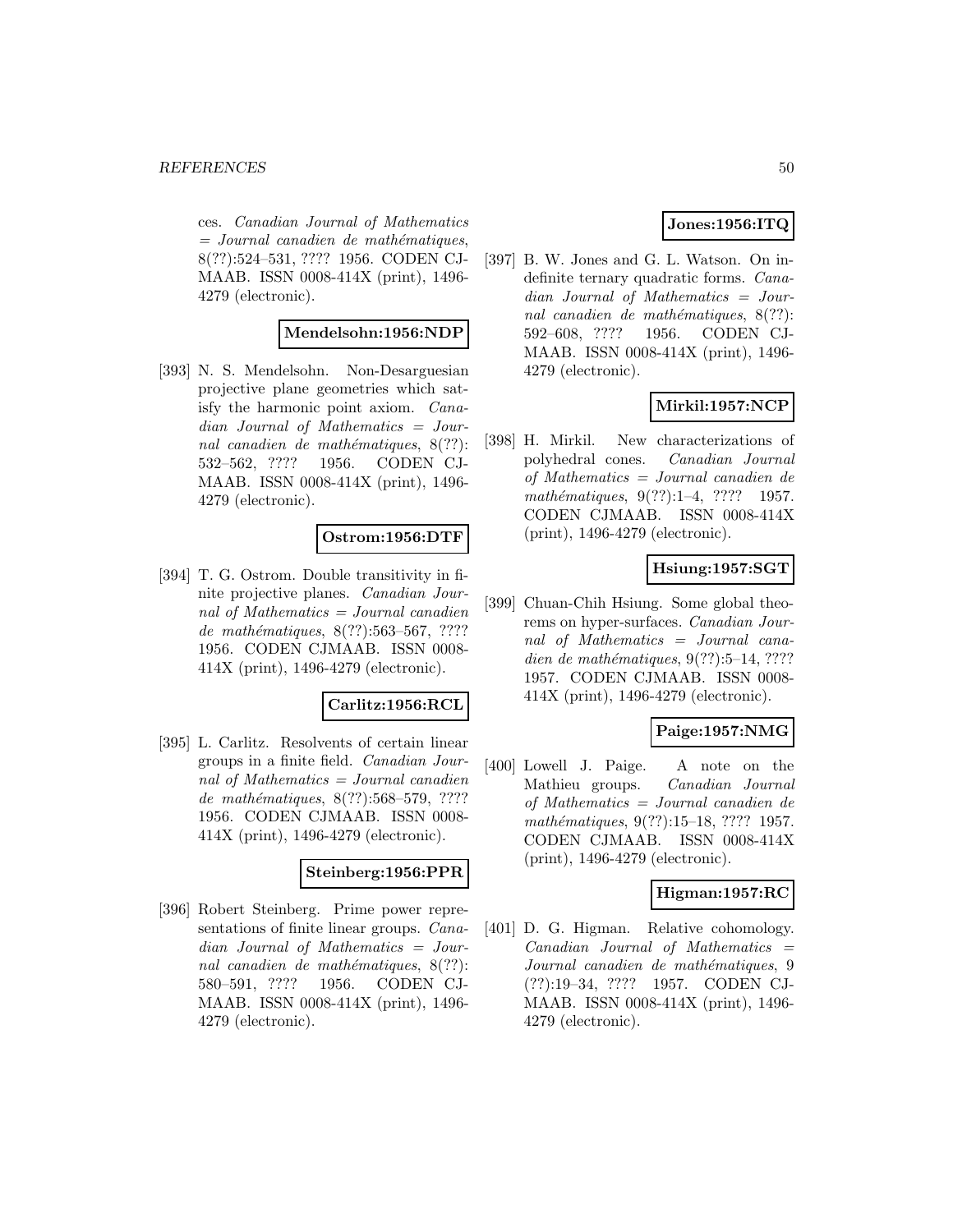#### **Yoshida:1957:SRN**

[402] Michio Yoshida. Some remarks on Noetherian rings. Canadian Journal of Mathematics = Journal canadien de mathématiques, 9(??):35–37, ???? 1957. CODEN CJMAAB. ISSN 0008-414X (print), 1496-4279 (electronic).

#### **Banaschewski:1957:SDZ**

[403] Bernhard Banaschewski. Spaces of dimension zero. Canadian Journal of Mathematics = Journal canadien de mathématiques, 9(??):38–46, ???? 1957. CODEN CJMAAB. ISSN 0008-414X (print), 1496-4279 (electronic).

#### **Butson:1957:MEB**

[404] A. T. Butson. Matrices with elements in a Boolean ring. Canadian Journal of Mathematics = Journal canadien de mathématiques, 9(??):47–59, ???? 1957. CODEN CJMAAB. ISSN 0008-414X (print), 1496-4279 (electronic).

#### **Schneider:1957:CP**

[405] Hans Schneider. Characteristic polynomials. Canadian Journal of Mathemat $ics = Journal\,c$  and  $i$ emathématiques, 9(??):60–67, ???? 1957. CODEN CJ-MAAB. ISSN 0008-414X (print), 1496- 4279 (electronic).

#### **Newman:1957:STA**

[406] Morris Newman. Some theorems about  $psbr(n)$ . Canadian Journal of Mathematics = Journal canadien de mathématiques, 9(??):68–70, ???? 1957. CODEN CJMAAB. ISSN 0008-414X (print), 1496-4279 (electronic).

### **Newman:1957:CPD**

[407] Morris Newman and Olga Taussky. Classes of positive definite unimodular circulants. Canadian Journal of Mathematics = Journal canadien de mathématiques, 9(??):71–73, ???? 1957. CODEN CJMAAB. ISSN 0008-414X (print), 1496-4279 (electronic).

### **Cohen:1957:SPL**

[408] Eckford Cohen. Simultaneous pairs of linear and quadratic equations in a Galois field. Canadian Journal of Mathematics = Journal canadien de mathématiques, 9(??):74–78, ???? 1957. CODEN CJMAAB. ISSN 0008-414X (print), 1496-4279 (electronic).

### **Jerison:1957:SAG**

[409] Meyer Jerison. The set of all generalized limits of bounded sequences.  $Canadian$  Journal of Mathematics  $=$ Journal canadien de mathématiques, 9 (??):79–89, ???? 1957. CODEN CJ-MAAB. ISSN 0008-414X (print), 1496- 4279 (electronic).

### **Davis:1957:NAS**

[410] Harry F. Davis. A note on asymptotic series. Canadian Journal of Mathematics = Journal canadien de mathématiques, 9(??):90–95, ???? 1957. CODEN CJMAAB. ISSN 0008-414X (print), 1496-4279 (electronic).

#### **Henstock:1957:WPS**

[411] Ralph Henstock. On Ward's Perron– Stieltjes integral. Canadian Journal of Mathematics = Journal canadien de mathématiques,  $9(??):96-109, ????$ 1957. CODEN CJMAAB. ISSN 0008- 414X (print), 1496-4279 (electronic).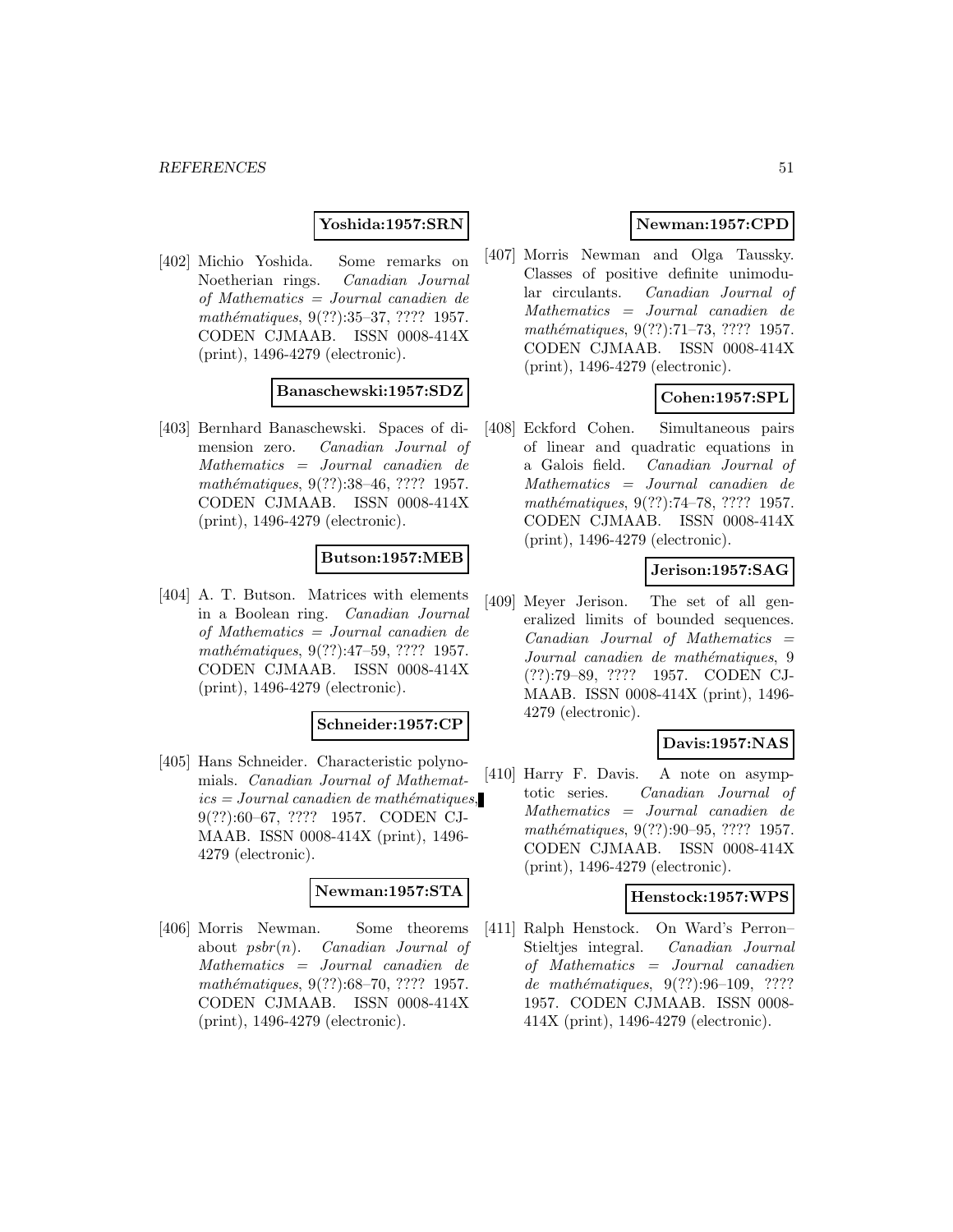# **Fox:1957:GCP**

[412] Charles Fox. A generalization of the Cauchy principal value. Canadian Journal of Mathematics  $=$  Journal canadien de mathématiques,  $9(??):110-117, ????$ 1957. CODEN CJMAAB. ISSN 0008- 414X (print), 1496-4279 (electronic).

### **Kreyszig:1957:ZFI**

[413] Erwin Kreyszig. On the zeros of the Fresnel integrals. Canadian Journal of Mathematics = Journal canadien de mathématiques,  $9(??):118-131, ????$ 1957. CODEN CJMAAB. ISSN 0008- 414X (print), 1496-4279 (electronic).

#### **Carter:1957:MMP**

[414] D. S. Carter. A minimum-maximum problem for differential expressions.  $Canadian$  Journal of Mathematics  $=$ Journal canadien de mathématiques, 9 (??):132–140, ???? 1957. CODEN CJ-MAAB. ISSN 0008-414X (print), 1496- 4279 (electronic).

#### **Duff:1957:MPN**

[415] G. F. D. Duff. A mixed problem for normal hyperbolic linear partial differential equations of second order. Canadian Journal of Mathematics = Journal canadien de mathématiques,  $9(??)$ : 141–160, ???? 1957. CODEN CJ-MAAB. ISSN 0008-414X (print), 1496- 4279 (electronic).

### **Duff:1957:HMP**

[416] G. F. D. Duff. Hyperbolic mixed problems for harmonic tensors. Canadian Journal of Mathematics = Journal canadien de mathématiques,  $9(??)$ : 161–179, ???? 1957. CODEN CJ-MAAB. ISSN 0008-414X (print), 1496- 4279 (electronic).

# **Brafman:1957:SGF**

[417] Fred Brafman. Some generating functions for Laguerre and Hermite polynomials. Canadian Journal of Mathematics = Journal canadien de mathématiques,  $9(??):180-187$ , ???? 1957. CODEN CJMAAB. ISSN 0008- 414X (print), 1496-4279 (electronic).

# **Carlitz:1957:SPT**

[418] Leonard Carlitz. Some polynomials of Touchard connected with the Bernoulli numbers. Canadian Journal of Mathematics = Journal canadien de mathématiques, 9(??):188-190, ???? 1957. CODEN CJMAAB. ISSN 0008- 414X (print), 1496-4279 (electronic).

# **Brafman:1957:TP**

[419] Fred Brafman. On Touchard polynomials. Canadian Journal of Mathematics  $=$  Journal canadien de mathématiques, 9(??):191–193, ???? 1957. CODEN CJ-MAAB. ISSN 0008-414X (print), 1496- 4279 (electronic).

#### **Moser:1957:AEI**

[420] Leo Moser and Max Wyman. Asymptotic expansions. II. Canadian Journal of Mathematics = Journal canadien de mathématiques,  $9(??):194-209, ????$ 1957. CODEN CJMAAB. ISSN 0008- 414X (print), 1496-4279 (electronic).

# **Ford:1957:SAF**

[421] L. R. Ford, Jr. and D. R. Fulkerson. A simple algorithm for finding maximal network flows and an application to the Hitchcock problem. Canadian Journal of Mathematics = Journal canadien de mathématiques, 9(??):210-218, ???? 1957. CODEN CJMAAB. ISSN 0008- 414X (print), 1496-4279 (electronic).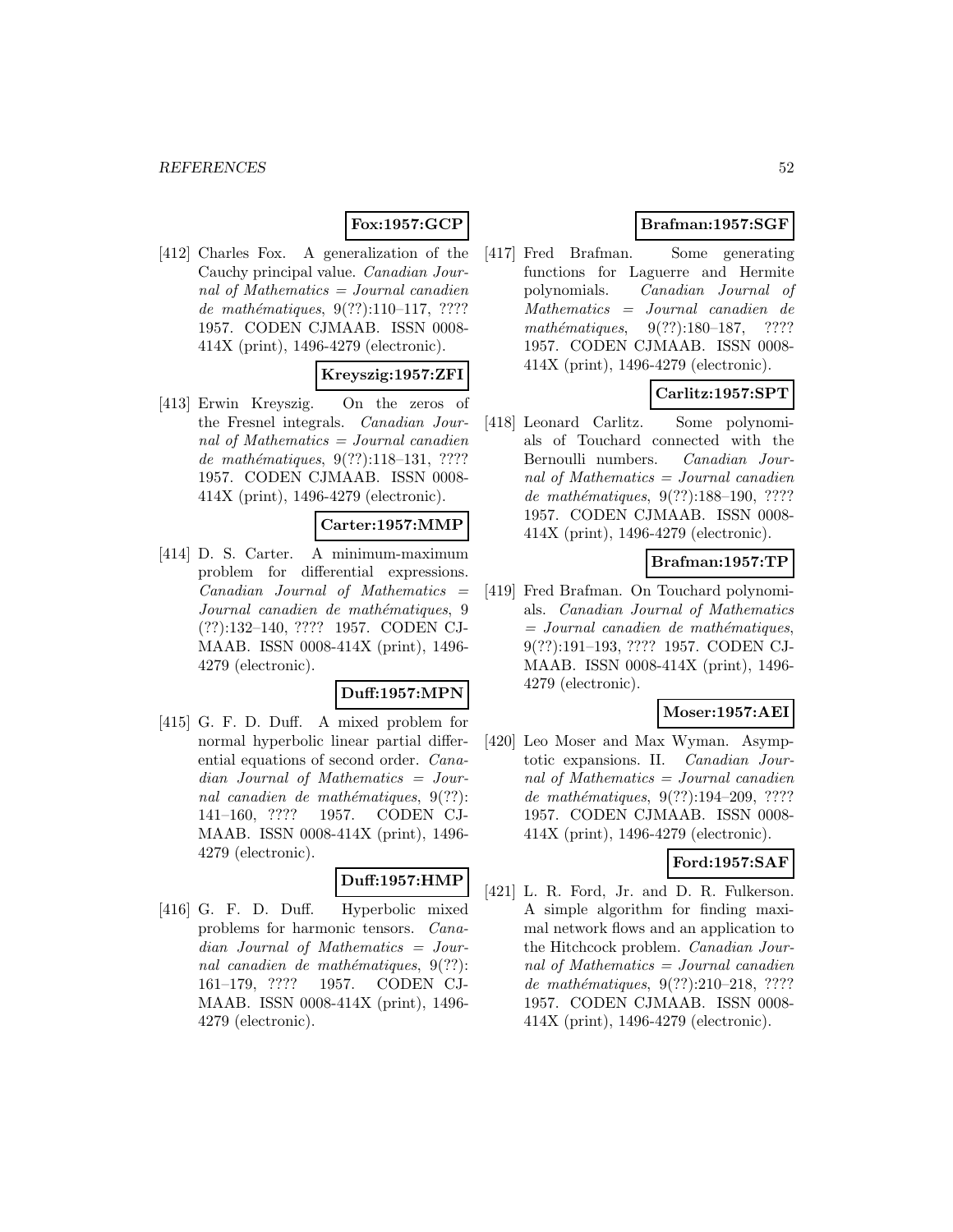### **Roberts:1957:DP**

[422] J. B. Roberts. On a Diophantine problem. Canadian Journal of Mathematics  $=$  Journal canadien de mathématiques, 9(??):219–222, ???? 1957. CODEN CJ-MAAB. ISSN 0008-414X (print), 1496- 4279 (electronic).

### **Petersen:1957:SSS**

[423] G. M. Petersen. Sets and sub-series.  $Canadian$  Journal of Mathematics  $=$ Journal canadien de mathématiques, 9 (??):223–224, ???? 1957. CODEN CJ-MAAB. ISSN 0008-414X (print), 1496- 4279 (electronic).

#### **Dirac:1957:SPM**

[424] G. A. Dirac. Short proof of a mapcolour theorem. Canadian Journal of Mathematics = Journal canadien de mathématiques, 9(??):225-226, ???? 1957. CODEN CJMAAB. ISSN 0008- 414X (print), 1496-4279 (electronic).

#### **Carter:1957:CMM**

[425] D. S. Carter. Correction to a minimum-maximum problem for differential expressions. Canadian Journal of Mathematics = Journal canadien de  $mathématiques, 9(??):226, ???? 1957.$ CODEN CJMAAB. ISSN 0008-414X (print), 1496-4279 (electronic).

### **Frucht:1957:ULB**

[426] Robert Frucht. Upper and lower bounds for the area of a triangle for whose sides two symmetric functions are known.  $Canadian$  Journal of Mathematics  $=$ Journal canadien de mathématiques, 9 (??):227–231, ???? 1957. CODEN CJ-MAAB. ISSN 0008-414X (print), 1496- 4279 (electronic).

### **Dempster:1957:MDT**

[427] A. P. Dempster. The minimum of a definite ternary quadratic form. Canadian Journal of Mathematics = Journal canadien de mathématiques,  $9(??)$ : 232–234, ???? 1957. CODEN CJ-MAAB. ISSN 0008-414X (print), 1496- 4279 (electronic).

### **Barnes:1957:PES**

[428] E. S. Barnes. The perfect and extreme senary forms. Canadian Journal of Mathematics  $=$  Journal canadien de mathématiques, 9(??):235-242, ???? 1957. CODEN CJMAAB. ISSN 0008- 414X (print), 1496-4279 (electronic).

#### **Coxeter:1957:GGU**

[429] H. S. M. Coxeter. Groups generated by unitary reflections of period two. Canadian Journal of Mathematics = Journal canadien de mathématiques,  $9(??)$ : 243–272, ???? 1957. CODEN CJ-MAAB. ISSN 0008-414X (print), 1496- 4279 (electronic).

#### **Shephard:1957:ADR**

[430] G. C. Shephard. Abstract definitions for reflection groups. Canadian Journal of Mathematics = Journal canadien de mathématiques, 9(??):273-276, ???? 1957. CODEN CJMAAB. ISSN 0008- 414X (print), 1496-4279 (electronic).

#### **Rankin:1957:DAH**

[431] R. A. Rankin. Diophantine approximation and horocyclic groups. Canadian Journal of Mathematics = Journal canadien de mathématiques,  $9(??)$ : 277–290, ???? 1957. CODEN CJ-MAAB. ISSN 0008-414X (print), 1496- 4279 (electronic).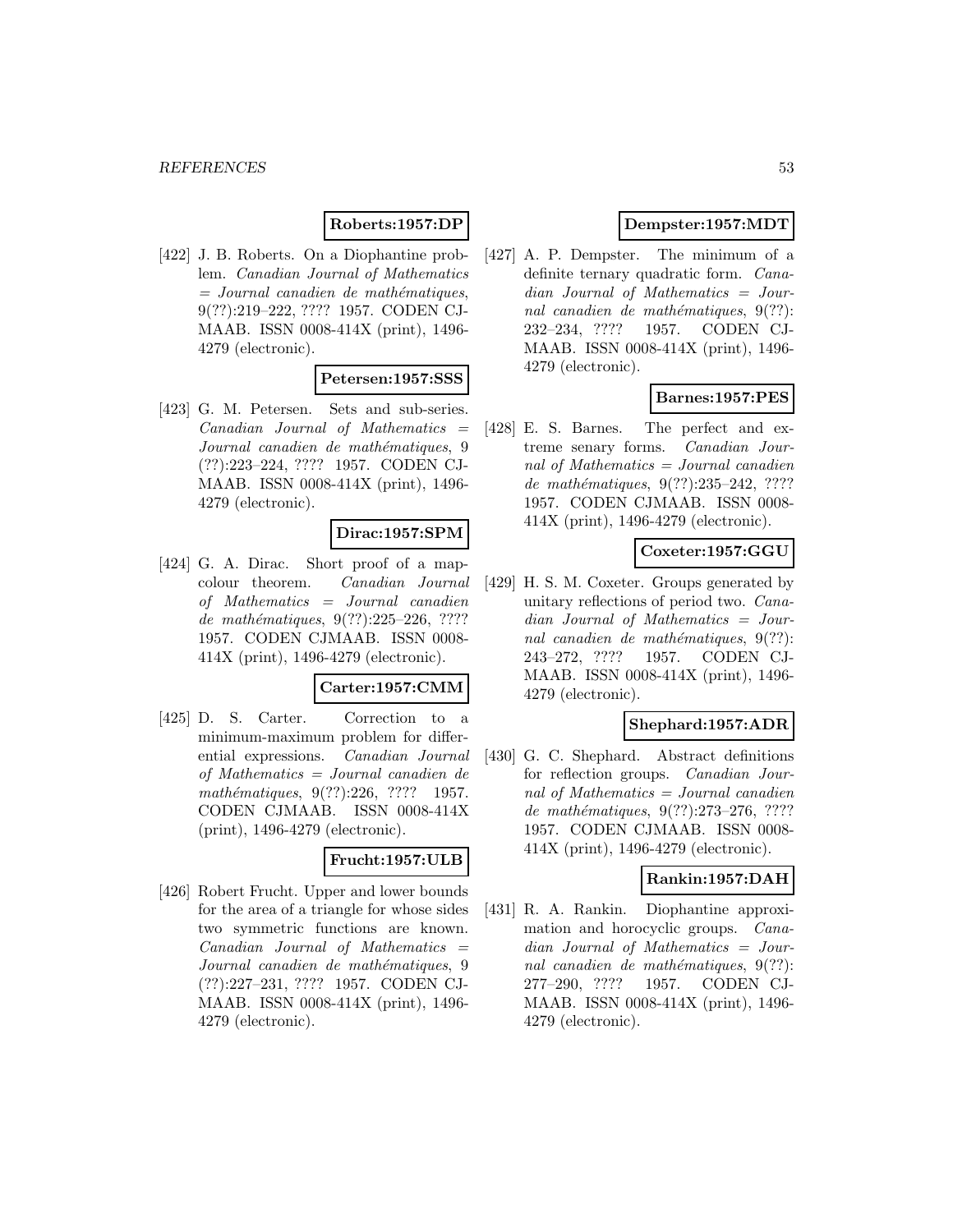### **deGroot:1957:EAG**

[432] J. de Groot. Equivalent abelian groups.  $Canadian$  Journal of Mathematics  $=$ Journal canadien de mathématiques, 9 (??):291–297, ???? 1957. CODEN CJ-MAAB. ISSN 0008-414X (print), 1496- 4279 (electronic).

# **Fan:1957:ICH**

[433] Ky Fan and Gordon Pall. Imbedding conditions for Hermitian and normal matrices. Canadian Journal of Mathematics = Journal canadien de mathématiques, 9(??):298-304, ???? 1957. CODEN CJMAAB. ISSN 0008- 414X (print), 1496-4279 (electronic).

# **Marcus:1957:ISF**

[434] M. Marcus and L. Lopes. Inequalities for symmetric functions and Hermitian matrices. Canadian Journal of Mathematics = Journal canadien de mathématiques, 9(??):305-312, ???? 1957. CODEN CJMAAB. ISSN 0008- 414X (print), 1496-4279 (electronic).

#### **Marcus:1957:MPK**

[435] M. Marcus and B. N. Moyls. On the maximum principle of Ky fan. Canadian Journal of Mathematics = Journal canadien de mathématiques,  $9(??)$ : 313–320, ???? 1957. CODEN CJ-MAAB. ISSN 0008-414X (print), 1496- 4279 (electronic).

#### **Sade:1957:GAP**

[436] A. Sade. Groupoïdes automorphes par le groupe cyclique. (French) [Automorphic groupoids by the cyclic group]. Canadian Journal of Mathematics = Journal canadien de mathématiques,  $9(??)$ :

321–335, ???? 1957. CODEN CJ-MAAB. ISSN 0008-414X (print), 1496- 4279 (electronic).

### **Wiegmann:1957:SGB**

[437] N. A. Wiegmann. Some generalizations of Burnside's theorem. Canadian Journal of Mathematics = Journal canadien de mathématiques, 9(??):336-346, ???? 1957. CODEN CJMAAB. ISSN 0008- 414X (print), 1496-4279 (electronic).

### **Steinberg:1957:PPR**

[438] Robert Steinberg. Prime power representations of finite linear groups. II.  $Canadian$  Journal of Mathematics  $=$ Journal canadien de mathématiques, 9 (??):347–351, ???? 1957. CODEN CJ-MAAB. ISSN 0008-414X (print), 1496- 4279 (electronic).

### **McCoy:1957:CCI**

[439] N. H. McCoy. Certain classes of ideals in polynomial rings. Canadian Journal of Mathematics = Journal canadien de mathématiques, 9(??):352-362, ???? 1957. CODEN CJMAAB. ISSN 0008- 414X (print), 1496-4279 (electronic).

### **Roberts:1957:BCR**

[440] J. B. Roberts. On binomial coefficient residues. Canadian Journal of Mathematics = Journal canadien de mathématiques, 9(??):363-370, ???? 1957. CODEN CJMAAB. ISSN 0008- 414X (print), 1496-4279 (electronic).

### **Ryser:1957:CPM**

[441] H. J. Ryser. Combinatorial properties of matrices of zeros and ones. Canadian Journal of Mathematics = Journal canadien de mathématiques,  $9(??)$ :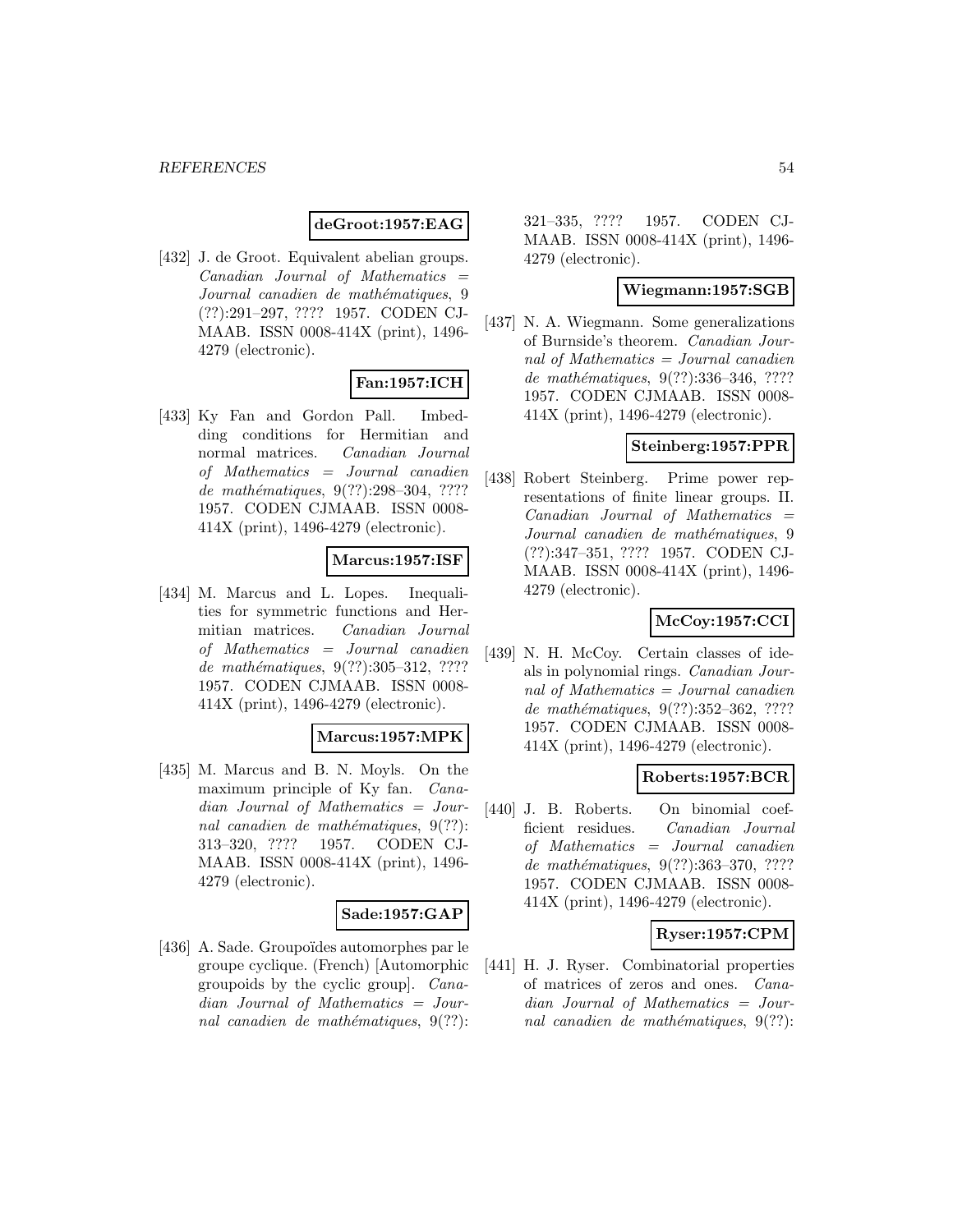371–377, ???? 1957. CODEN CJ-MAAB. ISSN 0008-414X (print), 1496- 4279 (electronic).

# **Hughes:1957:CND**

[442] D. R. Hughes. A class of non-Desarguesian projective planes. Canadian Journal of Mathematics = Journal canadien de mathématiques,  $9(??)$ : 378–388, ???? 1957. CODEN CJ-MAAB. ISSN 0008-414X (print), 1496- 4279 (electronic).

### **Ostrom:1957:TPP**

[443] T. G. Ostrom. Transitivities in projective planes. Canadian Journal of Mathematics = Journal canadien de mathématiques, 9(??):389–399, ???? 1957. CODEN CJMAAB. ISSN 0008- 414X (print), 1496-4279 (electronic). See correction [515].

### **Wolk:1957:DCF**

[444] E. S. Wolk. Dedekind completeness and a fixed-point theorem. Canadian Journal of Mathematics = Journal canadien de mathématiques,  $9(??):400-405, ????$ 1957. CODEN CJMAAB. ISSN 0008- 414X (print), 1496-4279 (electronic).

### **Aissen:1957:COS**

[445] M. I. Aissen. Cyclically ordered sets.  $Canadian$  Journal of Mathematics  $=$ Journal canadien de mathématiques, 9 (??):406–412, ???? 1957. CODEN CJ-MAAB. ISSN 0008-414X (print), 1496- 4279 (electronic).

#### **Price:1957:CGO**

[446] J. J. Price. Certain groups of orthonormal step functions. Canadian Journal of Mathematics = Journal canadien de mathématiques,  $9(??):413-425$ , ????

1957. CODEN CJMAAB. ISSN 0008- 414X (print), 1496-4279 (electronic).

# **Rudin:1957:CIA**

[447] Walter Rudin. The closed ideals in an algebra of analytic functions. Canadian Journal of Mathematics = Journal canadien de mathématiques,  $9(??)$ : 426–434, ???? 1957. CODEN CJ-MAAB. ISSN 0008-414X (print), 1496- 4279 (electronic).

# **Schatz:1957:RBA**

[448] J. A. Schatz. Representation of Banach algebras with an involution. Canadian Journal of Mathematics = Journal canadien de mathématiques,  $9(??)$ : 435–442, ???? 1957. CODEN CJ-MAAB. ISSN 0008-414X (print), 1496- 4279 (electronic).

### **Mansfield:1957:CPN**

[449] M. J. Mansfield. On countably paracompact normal spaces. Canadian Journal of Mathematics = Journal canadien de mathématiques, 9(??):443-449, ???? 1957. CODEN CJMAAB. ISSN 0008- 414X (print), 1496-4279 (electronic).

# **Peck:1957:GCS**

[450] J. E. L. Peck and A. L. Dulmage. Games on a compact set. Canadian Journal of Mathematics = Journal canadien de mathématiques, 9(??):450-458, ???? 1957. CODEN CJMAAB. ISSN 0008- 414X (print), 1496-4279 (electronic).

### **Rooney:1957:IGT**

[451] P. G. Rooney. On the inversion of the Gauss transformation. Canadian Journal of Mathematics = Journal canadien de mathématiques, 9(??):459-464, ????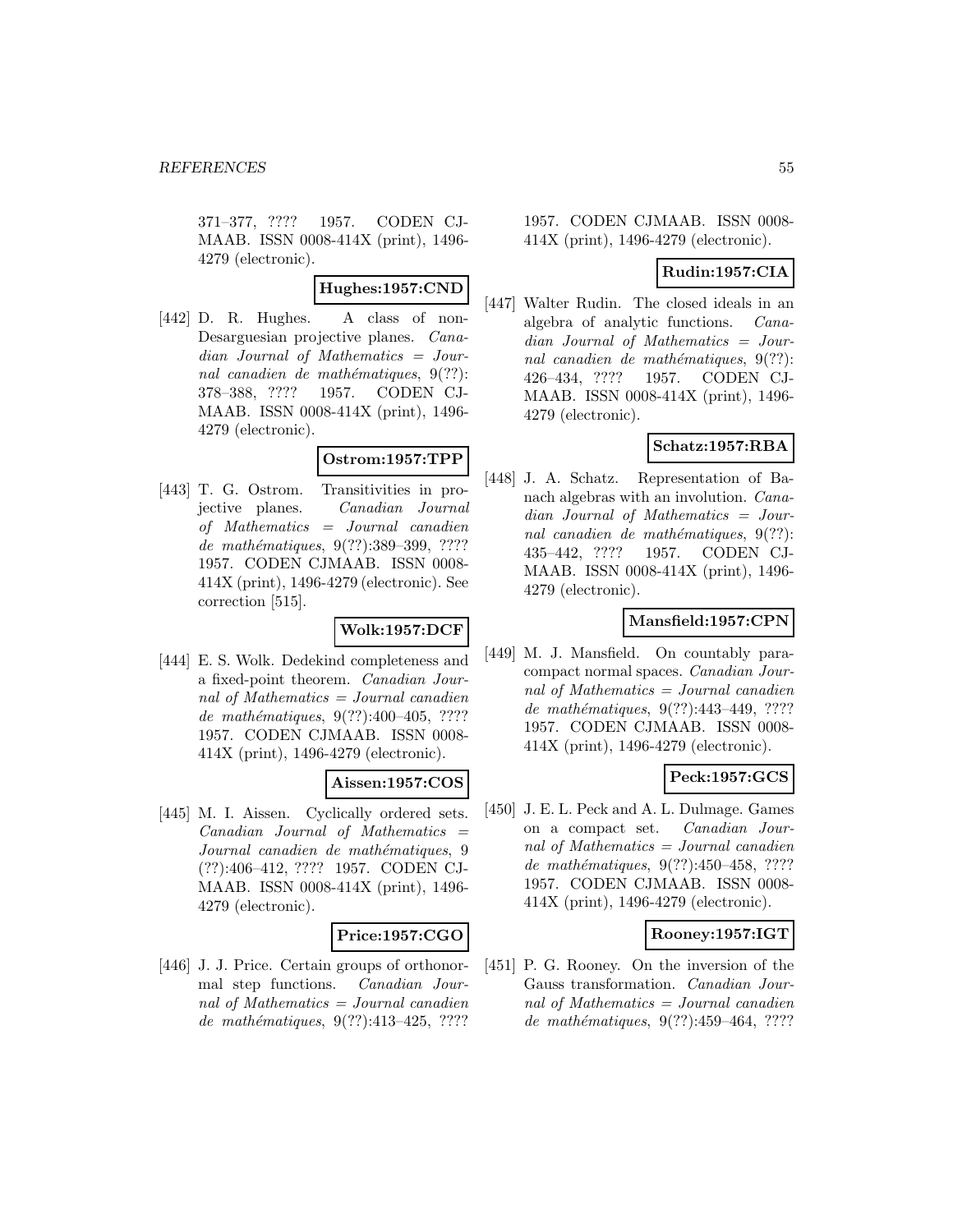**Gordon:1957:PLF**

[452] H. Gordon and E. R. Lorch. The projection of a linear functional on the manifold of integrals. Canadian Journal of Mathematics = Journal canadien de mathématiques,  $9(??):465-474, ????$ 1957. CODEN CJMAAB. ISSN 0008- 414X (print), 1496-4279 (electronic).

# **Morse:1957:PML**

[453] Marston Morse and William Transue. Products of a C-measure and a locally integrable mapping. Canadian Journal of Mathematics = Journal canadien de mathématiques,  $9(??):475-486, ????$ 1957. CODEN CJMAAB. ISSN 0008- 414X (print), 1496-4279 (electronic).

# **Rajagopal:1957:TTR**

[454] C. T. Rajagopal. A Tauberian theorem for the Riemann–Liouville integral of integer order. Canadian Journal of Mathematics = Journal canadien de mathématiques, 9(??):487-499, ???? 1957. CODEN CJMAAB. ISSN 0008- 414X (print), 1496-4279 (electronic).

### **Kreyszig:1957:CFF**

[455] Erwin Kreyszig. On the complementary functions of the Fresnel integrals. Canadian Journal of Mathematics = Journal canadien de mathématiques,  $9(??)$ : 500–510, ???? 1957. CODEN CJ-MAAB. ISSN 0008-414X (print), 1496- 4279 (electronic).

### **deGroot:1957:MCD**

[456] J. de Groot. On a metric that characterizes dimension. Canadian Journal of Mathematics  $=$  Journal canadien de mathématiques,  $9(??):511-514$ , ???? 1957. CODEN CJMAAB. ISSN 0008- 414X (print), 1496-4279 (electronic).

#### **Sabidussi:1957:GGG**

[457] Gert Sabidussi. Graphs with given group and given graph-theoretical properties.  $Canadian$  Journal of Mathematics  $=$ Journal canadien de mathématiques, 9 (??):515–525, ???? 1957. CODEN CJ-MAAB. ISSN 0008-414X (print), 1496- 4279 (electronic).

### **Watson:1957:EQF**

[458] G. L. Watson. The equivalence of quadratic forms. Canadian Journal of Mathematics = Journal canadien de mathématiques, 9(??):526–548, ???? 1957. CODEN CJMAAB. ISSN 0008- 414X (print), 1496-4279 (electronic).

### **Newman:1957:CCM**

[459] Morris Newman. Congruences for the coefficients of modular forms and some new congruences for the partition function. Canadian Journal of Mathematics  $=$  Journal canadien de mathématiques, 9(??):549–552, ???? 1957. CODEN CJ-MAAB. ISSN 0008-414X (print), 1496- 4279 (electronic).

### **Pearl:1957:CP**

[460] M. H. Pearl. On Cayley's parameterization. Canadian Journal of Mathematics  $=$  Journal canadien de mathématiques, 9(??):553–562, ???? 1957. CODEN CJ-MAAB. ISSN 0008-414X (print), 1496- 4279 (electronic).

### **Isbell:1957:SRC**

[461] J. R. Isbell. Some remarks concerning categories and subspaces. Canadian Journal of Mathematics = Jour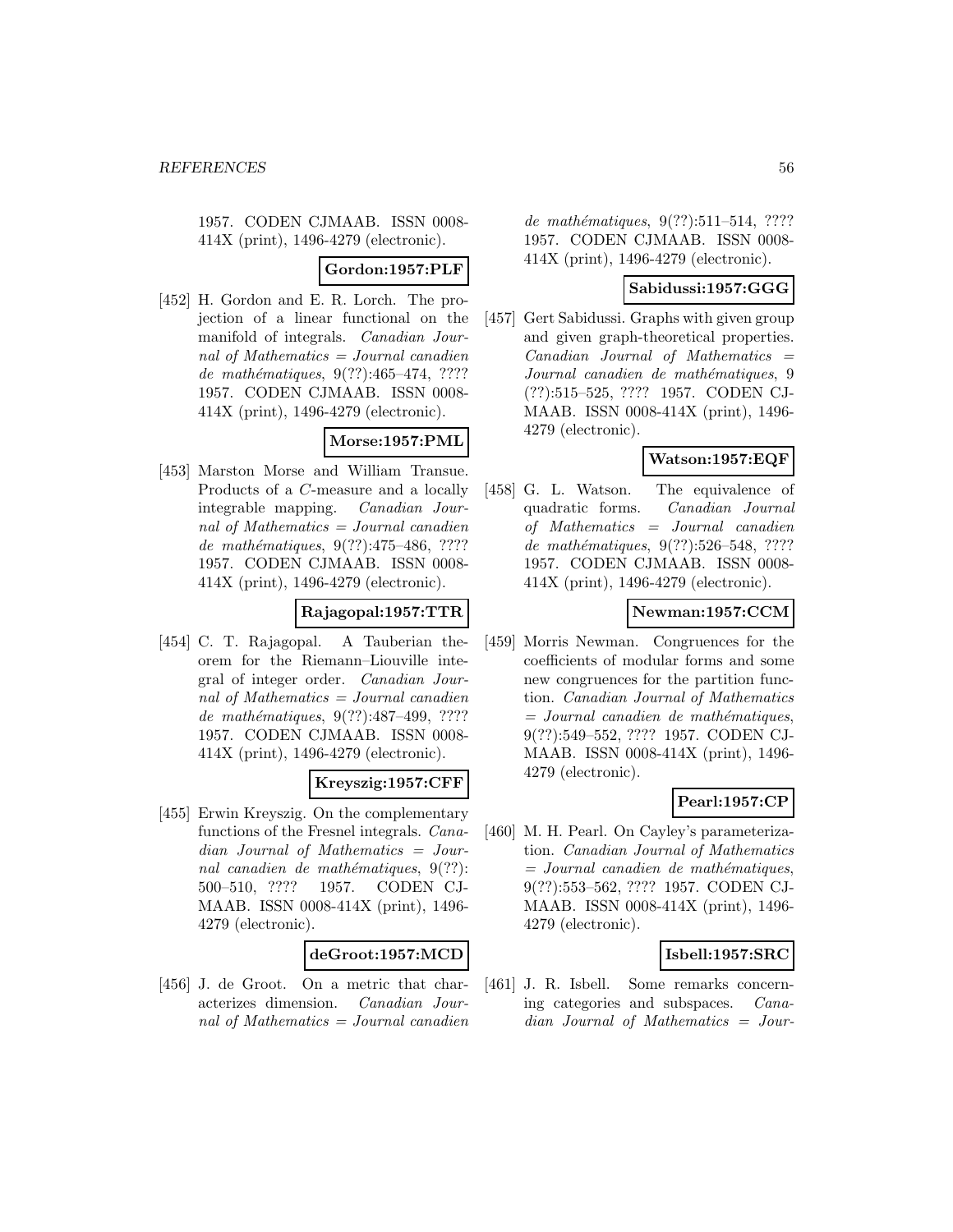nal canadien de mathématiques,  $9(??)$ : 563–577, ???? 1957. CODEN CJ-MAAB. ISSN 0008-414X (print), 1496- 4279 (electronic).

#### **Ward:1957:CSL**

[462] L. E. Ward, Jr. Completeness in semi-lattices. Canadian Journal of Mathematics = Journal canadien de mathématiques,  $9(??):578-582$ , ???? 1957. CODEN CJMAAB. ISSN 0008- 414X (print), 1496-4279 (electronic).

#### **Herstein:1957:CCR**

[463] I. N. Herstein. A condition for the commutativity of rings. Canadian Journal of Mathematics = Journal canadien de mathématiques,  $9(??)$ :583-586, ???? 1957. CODEN CJMAAB. ISSN 0008- 414X (print), 1496-4279 (electronic).

### **Feit:1957:SFG**

[464] Walter Feit. On the structure of Frobenius groups. Canadian Journal of Mathematics = Journal canadien de mathématiques, 9(??):587–596, ???? 1957. CODEN CJMAAB. ISSN 0008- 414X (print), 1496-4279 (electronic).

### **Maranda:1957:FR**

[465] J.-M. Maranda. Factorization rings. Canadian Journal of Mathematics = Journal canadien de mathématiques, 9 (??):597–623, ???? 1957. CODEN CJ-MAAB. ISSN 0008-414X (print), 1496- 4279 (electronic).

#### **Littlewood:1958:IPF**

[466] D. E. Littlewood. The inner plethysm of S-functions. Canadian Journal of Mathematics = Journal canadien de mathématiques,  $10(??):1-16, ????$  1958.

CODEN CJMAAB. ISSN 0008-414X (print), 1496-4279 (electronic).

### **Littlewood:1958:PPC**

[467] D. E. Littlewood. Products and plethysms of characters with orthogonal, symplectic and symmetric groups.  $Canadian$  Journal of Mathematics  $=$ Journal canadien de mathématiques, 10 (??):17–32, ???? 1958. CODEN CJ-MAAB. ISSN 0008-414X (print), 1496- 4279 (electronic).

### **Davis:1958:SFL**

[468] Robert L. Davis. A special formula for the Lie character. Canadian Journal of Mathematics = Journal canadien de mathématiques,  $10(??):33-38$ , ???? 1958. CODEN CJMAAB. ISSN 0008- 414X (print), 1496-4279 (electronic).

### **Jans:1958:RTA**

[469] J. P. Jans. The representation type of algebras and subalgebras. Canadian Journal of Mathematics = Journal canadien de mathématiques,  $10(??):39-44, ????$ 1958. CODEN CJMAAB. ISSN 0008- 414X (print), 1496-4279 (electronic).

### **Lambek:1958:GTZ**

[470] Joachim Lambek. Goursat's theorem and the Zassenhaus lemma. Canadian Journal of Mathematics = Journal canadien de mathématiques,  $10(??)$ : 45–56, ???? 1958. CODEN CJ-MAAB. ISSN 0008-414X (print), 1496- 4279 (electronic).

### **Ryser:1958:TRM**

[471] H. J. Ryser. The term rank of a matrix. Canadian Journal of Mathematics  $=$  Journal canadien de mathématiques,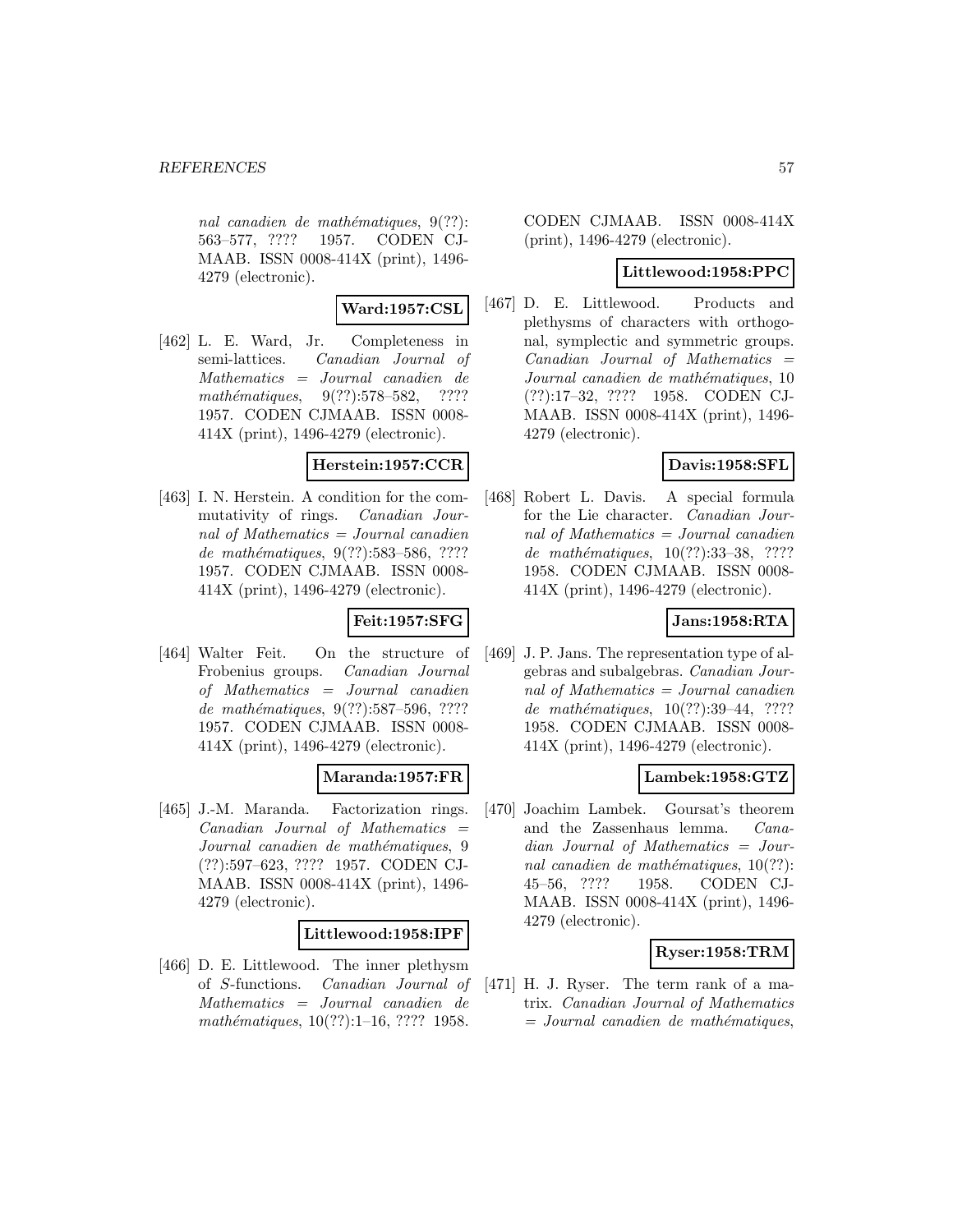10(??):57–65, ???? 1958. CODEN CJ-MAAB. ISSN 0008-414X (print), 1496- 4279 (electronic).

# **Vartak:1958:HMI**

[472] Manohar N. Vartak. On the Hasse– Minkowski invariant of the Kronecker product of matrices. Canadian Journal of Mathematics  $=$  Journal canadien de mathématiques,  $10(??):66-72, ????$ 1958. CODEN CJMAAB. ISSN 0008- 414X (print), 1496-4279 (electronic).

### **Stanton:1958:FDS**

[473] R. G. Stanton and D. A. Sprott. A family of difference sets. Canadian Journal of Mathematics = Journal canadien de mathématiques,  $10(??):73-77, ????$ 1958. CODEN CJMAAB. ISSN 0008- 414X (print), 1496-4279 (electronic).

### **Ford:1958:NFS**

[474] L. R. Ford, Jr. and D. R. Fulkerson. Network flow and systems of representatives. Canadian Journal of Mathematics  $=$  Journal canadien de mathématiques, 10(??):78–84, ???? 1958. CODEN CJ-MAAB. ISSN 0008-414X (print), 1496- 4279 (electronic).

### **Handscomb:1958:RDT**

[475] D. C. Handscomb. On the random disorientation of two cubes. *Cana*dian Journal of Mathematics = Journal canadien de mathématiques,  $10(??)$ : 85–88, ???? 1958. CODEN CJ-MAAB. ISSN 0008-414X (print), 1496- 4279 (electronic).

### **Helfenstein:1958:GGM**

[476] H. G. Helfenstein. Geodesic groups of minimal surfaces. Canadian Journal of Mathematics = Journal canadien

de mathématiques, 10(??):89-96, ???? 1958. CODEN CJMAAB. ISSN 0008- 414X (print), 1496-4279 (electronic).

### **Gonshor:1958:STC**

[477] Harry Gonshor. Spectral theory for a class of nonnormal operators. II. Canadian Journal of Mathematics = Journal canadien de mathématiques,  $10(??)$ : 97–102, ???? 1958. CODEN CJ-MAAB. ISSN 0008-414X (print), 1496- 4279 (electronic).

### **Schmidt:1958:CMV**

[478] Wolfgang Schmidt. On the convergence of mean values over lattices. Canadian Journal of Mathematics = Journal canadien de mathématiques,  $10(??)$ : 103–110, ???? 1958. CODEN CJ-MAAB. ISSN 0008-414X (print), 1496- 4279 (electronic).

### **Keogh:1958:GTT**

[479] F. R. Keogh and G. M. Petersen. A generalized Tauberian theorem. Canadian Journal of Mathematics = Journal canadien de mathématiques,  $10(??)$ : 111–114, ???? 1958. CODEN CJ-MAAB. ISSN 0008-414X (print), 1496- 4279 (electronic).

### **Kober:1958:EBI**

[480] H. Kober. On the existence of the Burkill integral. Canadian Journal of Mathematics = Journal canadien  $de \ mathématiques, 10(??):115–121, ????$ 1958. CODEN CJMAAB. ISSN 0008- 414X (print), 1496-4279 (electronic).

### **Boas:1958:GAO**

[481] R. P. Boas, Jr. On generalized averaging operators. Canadian Journal of Mathematics = Journal canadien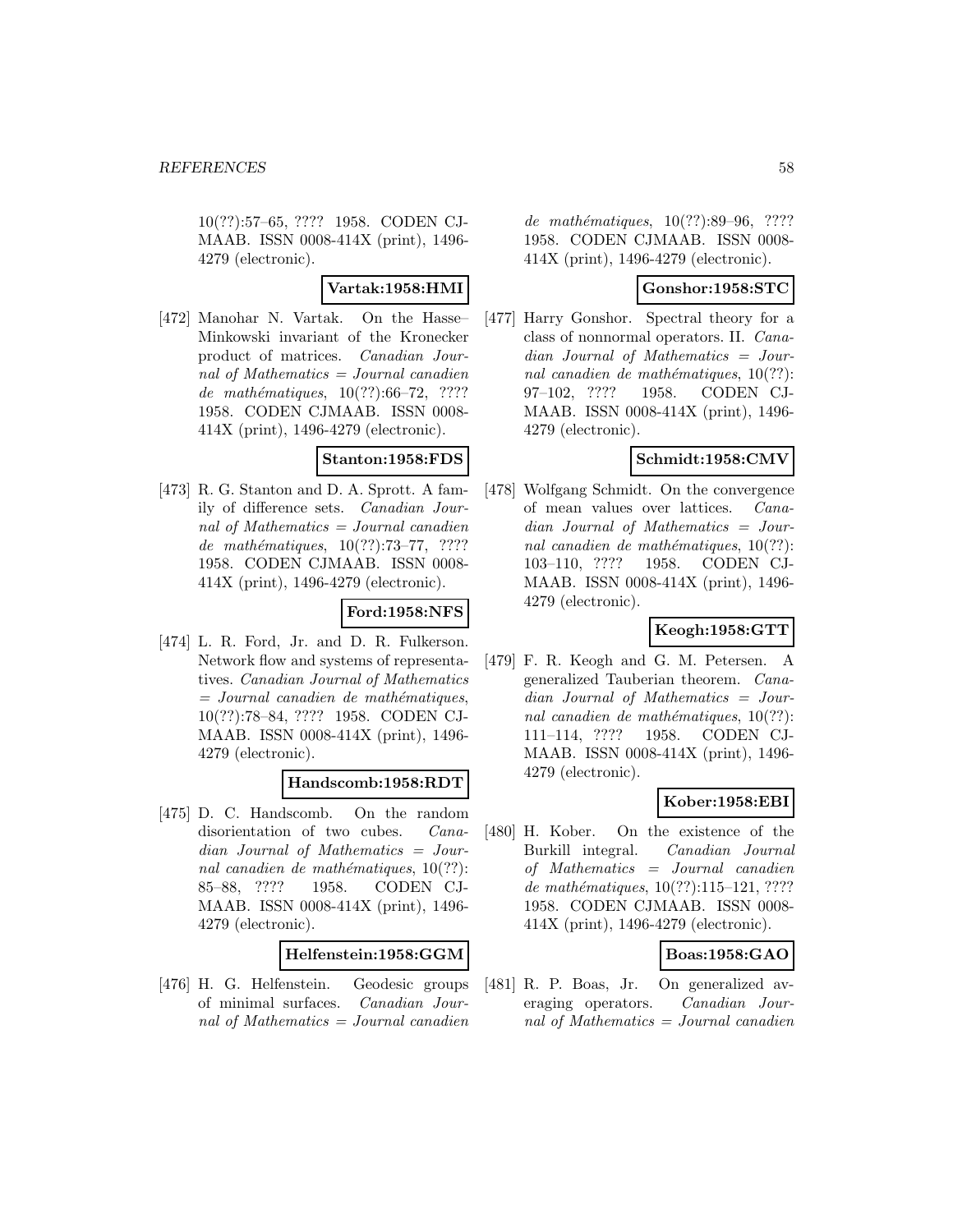de mathématiques,  $10(??):122-126, ????$ 1958. CODEN CJMAAB. ISSN 0008- 414X (print), 1496-4279 (electronic).

# **Duff:1958:MPL**

[482] G. F. D. Duff. Mixed problems for linear systems of first order equations. Canadian Journal of Mathematics = Journal canadien de mathématiques,  $10(??)$ : 127–160, ???? 1958. CODEN CJ-MAAB. ISSN 0008-414X (print), 1496- 4279 (electronic).

### **Robertson:1958:SDS**

[483] M. S. Robertson. Schlicht Dirichlet series. Canadian Journal of Mathematics  $=$  Journal canadien de mathématiques, 10(??):161–176, ???? 1958. CODEN CJ-MAAB. ISSN 0008-414X (print), 1496- 4279 (electronic).

### **Rooney:1958:LTG**

[484] P. G. Rooney. Laplace transforms and generalized Laguerre polynomials.  $Canadian$  Journal of Mathematics  $=$ Journal canadien de mathématiques, 10 (??):177–182, ???? 1958. CODEN CJ-MAAB. ISSN 0008-414X (print), 1496- 4279 (electronic).

### **Kreyszig:1958:SRB**

[485] Erwin Kreyszig. On some relations between partial and ordinary differential equations. Canadian Journal of Mathematics = Journal canadien de mathématiques,  $10(??):183-190, ????$ 1958. CODEN CJMAAB. ISSN 0008- 414X (print), 1496-4279 (electronic).

### **Roberts:1958:NPT**

[486] J. B. Roberts. A new proof of a theorem of Lehmer. Canadian Journal of Mathematics = Journal canadien de mathématiques,  $10(??):191-194, ????$ 1958. CODEN CJMAAB. ISSN 0008- 414X (print), 1496-4279 (electronic).

# **Shukla:1958:CTN**

[487] H. S. Shukla. Certain transformations of nearly-poised bilateral hypergeometric series of special type. Canadian Journal of Mathematics = Journal canadien de mathématiques, 10(??):195-201, ???? 1958. CODEN CJMAAB. ISSN 0008- 414X (print), 1496-4279 (electronic).

# **Golomb:1958:CFC**

[488] S. W. Golomb, Basil Gordon, and L. R. Welch. Comma-free codes. Canadian Journal of Mathematics = Journal canadien de mathématiques,  $10(??)$ : 202–209, ???? 1958. CODEN CJ-MAAB. ISSN 0008-414X (print), 1496- 4279 (electronic).

# **Kelly:1958:NOL**

[489] L. M. Kelly and W. O. J. Moser. On the number of ordinary lines determined by *n* points. *Canadian Jour*nal of Mathematics = Journal canadien de mathématiques,  $10(??):210-219, ????$ 1958. CODEN CJMAAB. ISSN 0008- 414X (print), 1496-4279 (electronic).

### **Steinberg:1958:NSP**

[490] Robert Steinberg. On the number of sides of a Petrie polygon. Canadian Journal of Mathematics = Journal canadien de mathématiques,  $10(??)$ : 220–221, ???? 1958. CODEN CJ-MAAB. ISSN 0008-414X (print), 1496- 4279 (electronic).

### **Blum:1958:CLT**

[491] J. R. Blum, H. Chernoff, M. Rosenblatt, and H. Teicher. Central limit theorems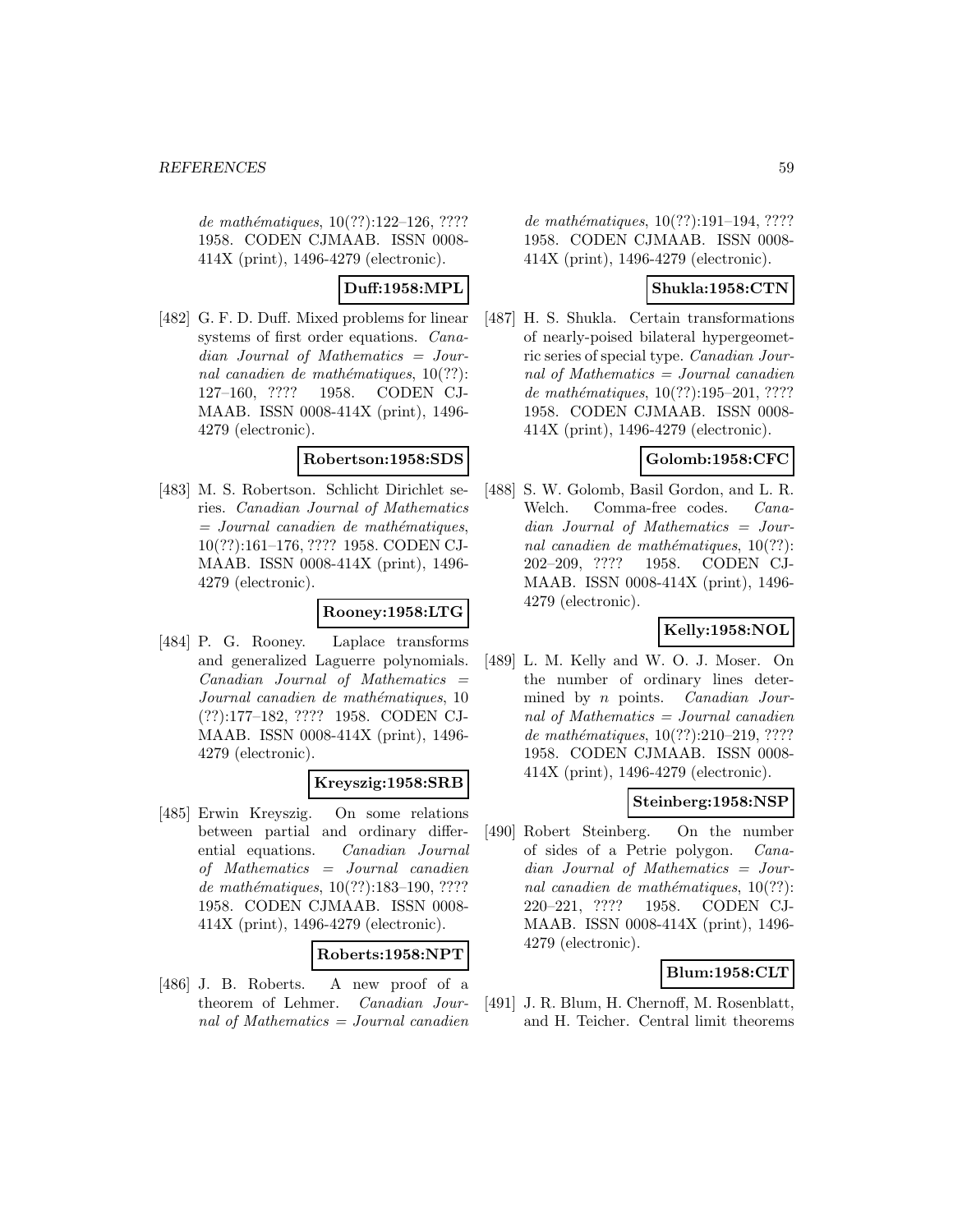for interchangeable processes. Canadian Journal of Mathematics = Journal canadien de mathématiques,  $10(??)$ : 222–229, ???? 1958. CODEN CJ-MAAB. ISSN 0008-414X (print), 1496- 4279 (electronic).

#### **Mendelsohn:1958:SGP**

[492] N. S. Mendelsohn and A. L. Dulmage. Some generalizations of the problem of distinct representatives. Canadian Journal of Mathematics = Journal canadien de mathématiques,  $10(??):230-241, ????$ 1958. CODEN CJMAAB. ISSN 0008- 414X (print), 1496-4279 (electronic).

#### **Wallace:1958:AAC**

[493] A. H. Wallace. Algebraic approximation of curves. Canadian Journal of Mathematics = Journal canadien de mathématiques,  $10(??):242-278, ????$ 1958. CODEN CJMAAB. ISSN 0008- 414X (print), 1496-4279 (electronic).

#### **Chang:1958:CPM**

[494] Bomshik Chang, S. A. Jennings, and Rimhak Ree. On certain pairs of matrices which generate free groups. Canadian Journal of Mathematics = Journal canadien de mathématiques,  $10(??)$ : 279–284, ???? 1958. CODEN CJ-MAAB. ISSN 0008-414X (print), 1496- 4279 (electronic).

#### **Dubois:1958:NDA**

[495] D. W. Dubois and A. Steger. A note on division algorithms in imaginary quadratic number fields. Canadian Journal of Mathematics = Journal canadien de mathématiques,  $10(??)$ : 285–286, ???? 1958. CODEN CJ-MAAB. ISSN 0008-414X (print), 1496- 4279 (electronic).

### **Auslander:1958:DIP**

[496] Maurice Auslander and Alex Rosenberg. Dimension of ideals in polynomial rings.  $Canadian$  Journal of Mathematics  $=$ Journal canadien de mathématiques, 10 (??):287–293, ???? 1958. CODEN CJ-MAAB. ISSN 0008-414X (print), 1496- 4279 (electronic).

### **Sade:1958:GAP**

[497] A. Sade. Groupoïdes automorphes par le groupe géométrique et quasigroupes "endo". (French) [Automorphic groupoids from the geometric group and "endo" quasigroups]. Canadian Journal of Mathematics = Journal canadien de mathématiques, 10(??):294-320, ???? 1958. CODEN CJMAAB. ISSN 0008- 414X (print), 1496-4279 (electronic).

#### **Dixmier:1958:RUG**

[498] Jacques Dixmier. Sur les représentations unitaries des groupes de Lie nilpotents. III. (French) [On the unitary representations of nilpotent Lie groups. III]. Canadian Journal of Mathematics = Journal canadien de mathématiques,  $10(??)$ : 321–348, ???? 1958. CODEN CJ-MAAB. ISSN 0008-414X (print), 1496- 4279 (electronic).

#### **Coleman:1958:BNS**

[499] A. J. Coleman. The Betti numbers of the simple Lie groups. Canadian Journal of Mathematics = Journal canadien de mathématiques,  $10(??):349-356, ????$ 1958. CODEN CJMAAB. ISSN 0008- 414X (print), 1496-4279 (electronic).

#### **Dekker:1958:RS**

[500] J. C. E. Dekker and J. Myhill. Retraceable sets. Canadian Journal of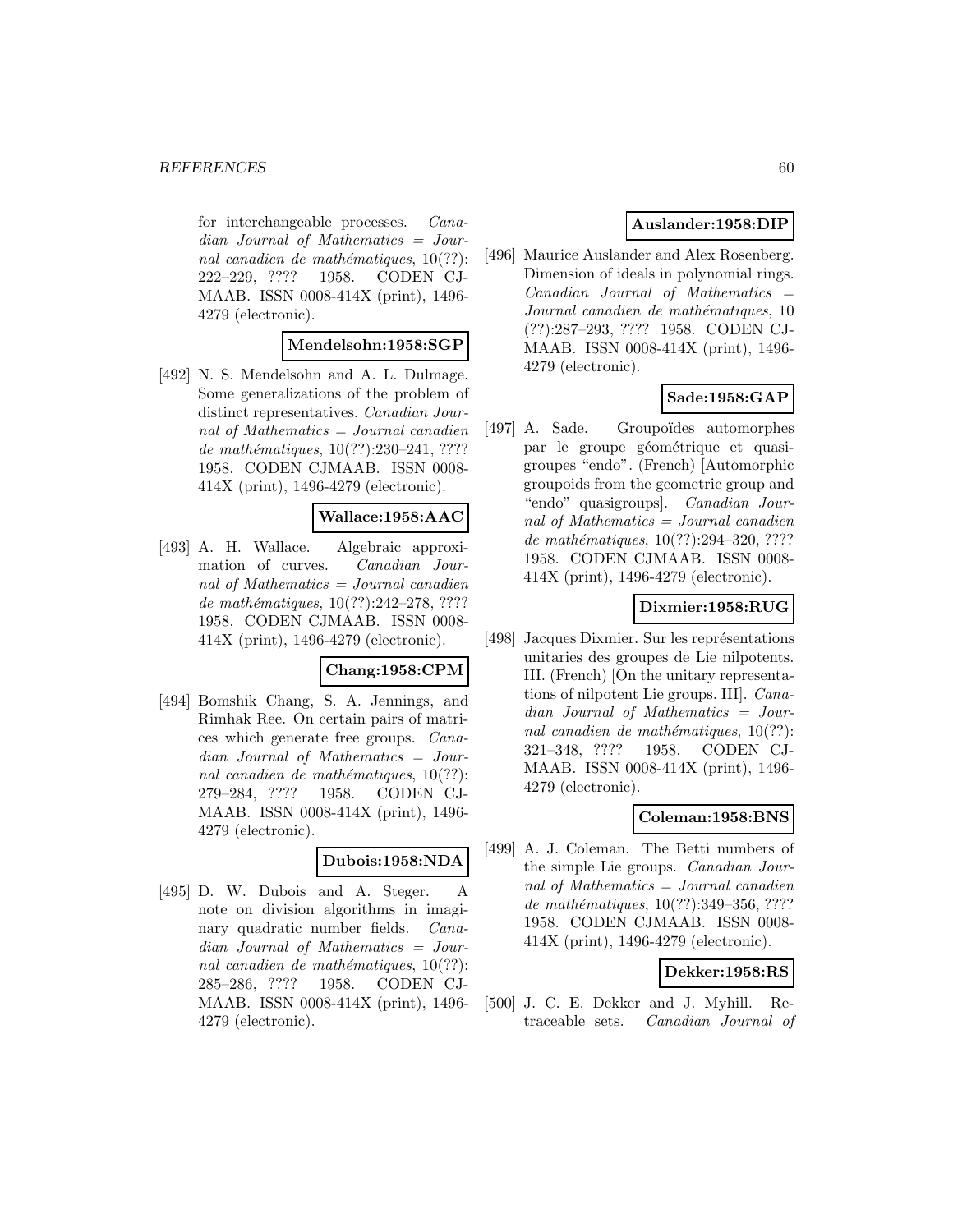Mathematics = Journal canadien de mathématiques,  $10(??):357-373$ , ???? 1958. CODEN CJMAAB. ISSN 0008- 414X (print), 1496-4279 (electronic).

### **Faith:1958:CDR**

[501] Carl C. Faith. On conjugates in division rings. Canadian Journal of Mathematics  $=$  Journal canadien de mathématiques, 10(??):374–380, ???? 1958. CODEN CJ-MAAB. ISSN 0008-414X (print), 1496- 4279 (electronic).

### **Ellis:1958:CS**

[502] H. W. Ellis. On the  $MT^*$ - and  $\lambda$ conjugates of  $L^{\lambda}$  spaces. *Canadian Jour*nal of Mathematics = Journal canadien de mathématiques,  $10(??):381-391, ????$ 1958. CODEN CJMAAB. ISSN 0008- 414X (print), 1496-4279 (electronic).

### **Gosselin:1958:CTD**

[503] Richard P. Gosselin. A convergence theorem for double  $L^2$  Fourier series. Canadian Journal of Mathematics = Journal canadien de mathématiques,  $10(??)$ : 392–398, ???? 1958. CODEN CJ-MAAB. ISSN 0008-414X (print), 1496- 4279 (electronic).

### **Snow:1958:IVV**

[504] D. O. Snow. On integration of vectorvalued functions. Canadian Journal of Mathematics = Journal canadien de mathématiques,  $10(??):399-412, ????$ 1958. CODEN CJMAAB. ISSN 0008- 414X (print), 1496-4279 (electronic).

#### **Kassimatis:1958:FWG**

[505] C. Kassimatis. Functions which have generalized Riemann derivatives. Canadian Journal of Mathematics = Journal canadien de mathématiques,  $10(??)$ :

413–420, ???? 1958. CODEN CJ-MAAB. ISSN 0008-414X (print), 1496- 4279 (electronic).

### **Rooney:1958:STD**

[506] P. G. Rooney. On some theorems of Doetsch. Canadian Journal of Mathematics = Journal canadien de mathématiques,  $10(??):421-430$ , ???? 1958. CODEN CJMAAB. ISSN 0008- 414X (print), 1496-4279 (electronic).

# **Brauer:1958:STD**

[507] Fred Brauer. Spectral theory for the differential equation  $Lu = \lambda Mu$ . Canadian Journal of Mathematics = Journal canadien de mathématiques,  $10(??)$ : 431–446, ???? 1958. CODEN CJ-MAAB. ISSN 0008-414X (print), 1496- 4279 (electronic).

# **Kemp:1958:SBV**

[508] R. R. D. Kemp. A singular boundary value problem for a non-self-adjoint differential operator. Canadian Journal of Mathematics = Journal canadien de mathématiques,  $10(??):447-462, ????$ 1958. CODEN CJMAAB. ISSN 0008- 414X (print), 1496-4279 (electronic).

### **Henrici:1958:PTK**

[509] Peter Henrici. On the product of two Kummer series. Canadian Journal of Mathematics = Journal canadien de mathématiques,  $10(??)$ :463-467, ???? 1958. CODEN CJMAAB. ISSN 0008- 414X (print), 1496-4279 (electronic).

### **Wyman:1958:PM**

[510] Max Wyman and Leo Moser. On the problème des ménages. Canadian Journal of Mathematics = Journal canadien de mathématiques,  $10(??):468-480, ????$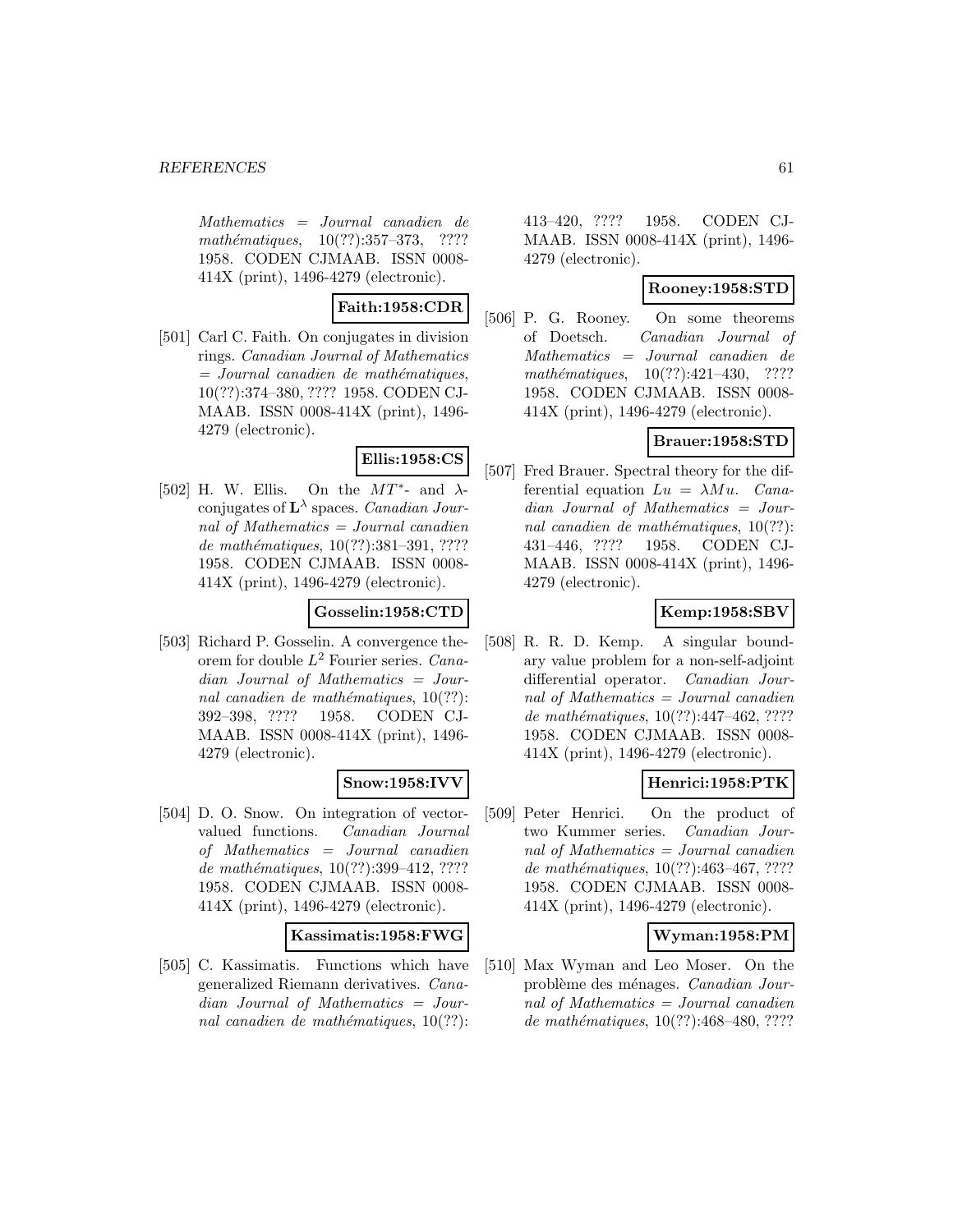### **Tutte:1958:CNR**

[511] W. T. Tutte. The chords of the non-ruled quadric in  $PG(3, 3)$ . Canadian Journal of Mathematics = Journal canadien de mathématiques,  $10(??)$ : 481–483, ???? 1958. CODEN CJ-MAAB. ISSN 0008-414X (print), 1496- 4279 (electronic).

### **Coxeter:1958:CNR**

[512] H. S. M. Coxeter. The chords of the non-ruled quadric in  $PG(3, 3)$ . Canadian Journal of Mathematics = Journal canadien de mathématiques,  $10(??)$ : 484–488, ???? 1958. CODEN CJ-MAAB. ISSN 0008-414X (print), 1496- 4279 (electronic).

#### **Mandan:1958:CEE**

[513] Sahib Ram Mandan. An S-configuration in Euclidean and elliptic n-space. Canadian Journal of Mathematics = Journal canadien de mathématiques,  $10(??)$ : 489–501, ???? 1958. CODEN CJ-MAAB. ISSN 0008-414X (print), 1496- 4279 (electronic).

### **Bottema:1958:MTH**

[514] O. Bottema. On the medians of a triangle in hyperbolic geometry. Canadian Journal of Mathematics = Journal canadien de mathématiques,  $10(??)$ : 502–506, ???? 1958. CODEN CJ-MAAB. ISSN 0008-414X (print), 1496- 4279 (electronic).

#### **Ostrom:1958:CTP**

[515] T. G. Ostrom. Correction to "Transitivities in projective planes". Canadian Journal of Mathematics = Jour-

nal canadien de mathématiques,  $10(??)$ : 507–512, ???? 1958. CODEN CJ-MAAB. ISSN 0008-414X (print), 1496- 4279 (electronic). See [443].

### **Harary:1958:NDG**

[516] Frank Harary. On the number of dissimilar graphs between a given graphsubgraph pair. Canadian Journal of Mathematics = Journal canadien de mathématiques,  $10(??):513-516$ , ???? 1958. CODEN CJMAAB. ISSN 0008- 414X (print), 1496-4279 (electronic).

#### **Dulmage:1958:CBG**

[517] A. L. Dulmage and N. S. Mendelsohn. Coverings of bipartite graphs. Canadian Journal of Mathematics = Journal canadien de mathématiques,  $10(??)$ : 517–534, ???? 1958. CODEN CJ-MAAB. ISSN 0008-414X (print), 1496- 4279 (electronic).

### **Englefield:1958:OFS**

[518] M. J. Englefield. Oriented flat submanifolds in an affine space. Canadian Journal of Mathematics = Journal canadien de mathématiques,  $10(??):535-546, ????$ 1958. CODEN CJMAAB. ISSN 0008- 414X (print), 1496-4279 (electronic).

#### **Hartmanis:1958:LT**

[519] Juris Hartmanis. On the lattice of topologies. Canadian Journal of Mathematics = Journal canadien de mathématiques,  $10(??):547-553$ , ???? 1958. CODEN CJMAAB. ISSN 0008- 414X (print), 1496-4279 (electronic).

#### **Rothberger:1958:EEE**

[520] F. Rothberger. Exemple effectif d'un ensemble transfiniment non-projectif.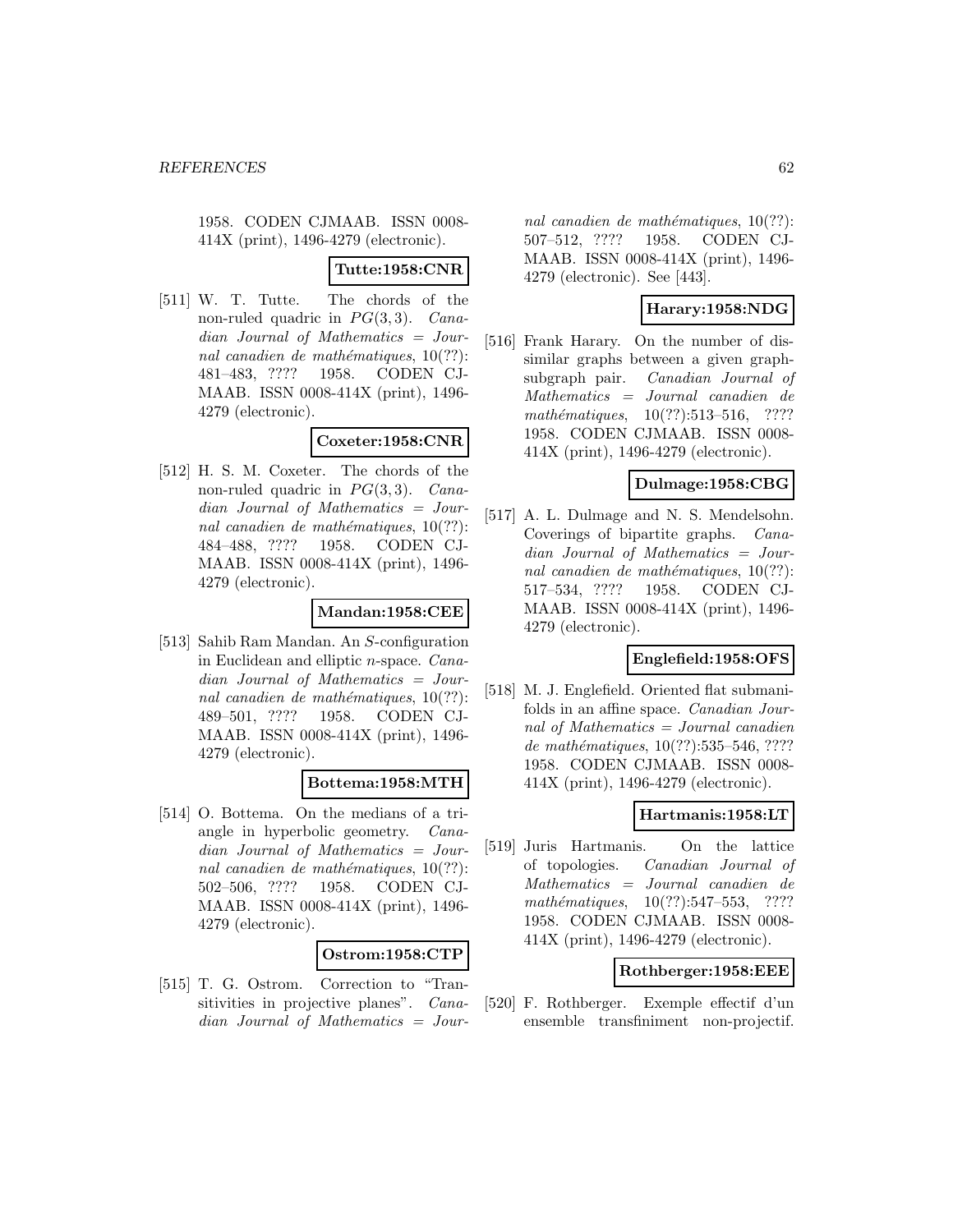(French) [Practical example of a transfinitely non-projective set]. Canadian Journal of Mathematics = Journal canadien de mathématiques,  $10(??)$ : 554–560, ???? 1958. CODEN CJ-MAAB. ISSN 0008-414X (print), 1496- 4279 (electronic).

### **Cohen:1958:CRA**

[521] Eckford Cohen. Congruence representations in algebraic number fields. II. simultaneous linear and quadratic congruences. Canadian Journal of Mathematics = Journal canadien de mathématiques,  $10(??):561-571$ , ???? 1958. CODEN CJMAAB. ISSN 0008- 414X (print), 1496-4279 (electronic).

### **Keogh:1958:WDS**

[522] F. R. Keogh, B. Lawton, and G. M. Petersen. Well distributed sequences.  $Canadian$  Journal of Mathematics  $=$ Journal canadien de mathématiques, 10 (??):572–576, ???? 1958. CODEN CJ-MAAB. ISSN 0008-414X (print), 1496- 4279 (electronic).

#### **Newman:1958:FIC**

[523] Morris Newman. Further identities and congruences for the coefficients of modular forms. Canadian Journal of Mathematics = Journal canadien de mathématiques, 10(??):577–586, ???? 1958. CODEN CJMAAB. ISSN 0008- 414X (print), 1496-4279 (electronic).

#### **Putnam:1958:BMN**

[524] C. R. Putnam. On bounded matrices with non-negative elements. Canadian Journal of Mathematics = Journal canadien de mathématiques,  $10(??)$ : 587–591, ???? 1958. CODEN CJ-

MAAB. ISSN 0008-414X (print), 1496- 4279 (electronic).

#### **vanderSluis:1958:OPH**

[525] A. van der Sluis. Orthogonal polynomials and hypergeometric series. Canadian Journal of Mathematics = Journal canadien de mathématiques,  $10(??)$ : 592–612, ???? 1958. CODEN CJ-MAAB. ISSN 0008-414X (print), 1496- 4279 (electronic).

### **Rooney:1958:IGT**

[526] P. G. Rooney. On the inversion of the Gauss transformation. II. Canadian Journal of Mathematics = Journal canadien de mathématiques,  $10(??)$ : 613–616, ???? 1958. CODEN CJ-MAAB. ISSN 0008-414X (print), 1496- 4279 (electronic).

### **Jeffery:1958:GIR**

[527] R. L. Jeffery. Generalized integrals with respect to functions of bounded variation. Canadian Journal of Mathematics  $=$  Journal canadien de mathématiques, 10(??):617–626, ???? 1958. CODEN CJ-MAAB. ISSN 0008-414X (print), 1496- 4279 (electronic).

#### **Jenkins:1958:DC**

[528] James A. Jenkins. On the Denjoy conjecture. Canadian Journal of Mathematics = Journal canadien de mathématiques,  $10(??):627-631$ , ???? 1958. CODEN CJMAAB. ISSN 0008- 414X (print), 1496-4279 (electronic).

#### **MacCamy:1958:BP**

[529] R. C. MacCamy. On Babinet's principle. Canadian Journal of Mathematics  $=$  Journal canadien de mathématiques,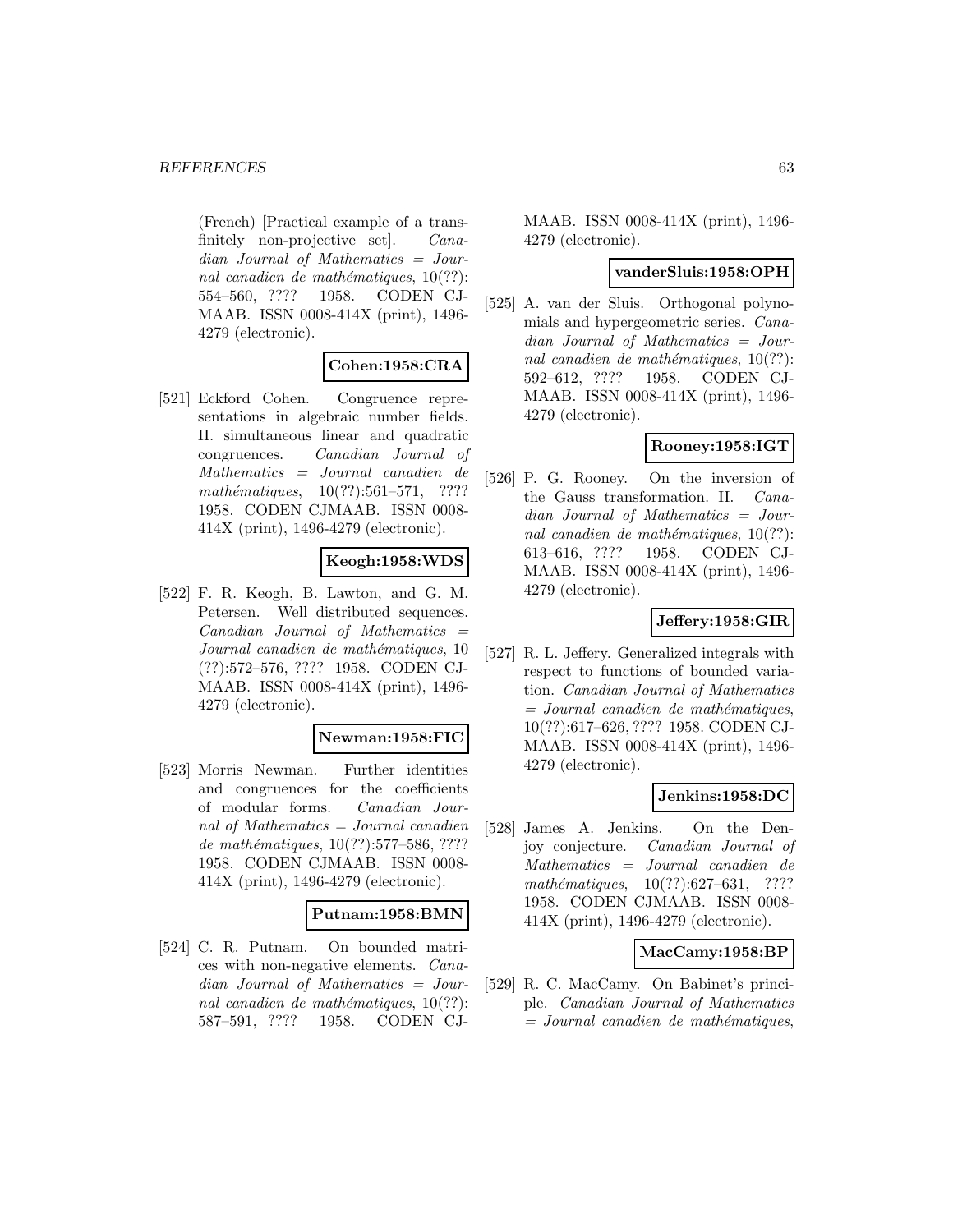10(??):632–640, ???? 1958. CODEN CJ-MAAB. ISSN 0008-414X (print), 1496- 4279 (electronic).

### **Wallace:1959:AEA**

[530] Andrew H. Wallace. Analytic equivalence of algebroid curves. Canadian Journal of Mathematics = Journal canadien de mathématiques,  $11(??)$ : 1–17, ???? 1959. CODEN CJ-MAAB. ISSN 0008-414X (print), 1496- 4279 (electronic).

#### **Horadam:1959:IAB**

[531] A. F. Horadam. Involutions associated with the Burkhardt configuration in [4]. Canadian Journal of Mathematics  $=$  Journal canadien de mathématiques, 11(??):18–33, ???? 1959. CODEN CJ-MAAB. ISSN 0008-414X (print), 1496- 4279 (electronic).

### **Erdos:1959:GTP**

[532] P. Erdős. Graph theory and probability. Canadian Journal of Mathematics  $=$  Journal canadien de mathématiques, 11(??):34–38, ???? 1959. CODEN CJ-MAAB. ISSN 0008-414X (print), 1496- 4279 (electronic).

### **Gorenstein:1959:CFG**

[533] Daniel Gorenstein. A class of Frobenius groups. Canadian Journal of Mathematics = Journal canadien de mathématiques,  $11(??):39-47$ , ???? 1959. CODEN CJMAAB. ISSN 0008- 414X (print), 1496-4279 (electronic).

#### **Pearl:1959:FEC**

[534] Martin Pearl. A further extension of Cayley's parametrization. Canadian Journal of Mathematics = Journal canadien de mathématiques,  $11(??)$ :

48–50, ???? 1959. CODEN CJ-MAAB. ISSN 0008-414X (print), 1496- 4279 (electronic).

### **Zemmer:1959:SDA**

[535] Joseph L. Zemmer. Some **G** division algebras. Canadian Journal of Mathematics = Journal canadien de mathématiques, 11(??):51-58, ???? 1959. CODEN CJMAAB. ISSN 0008- 414X (print), 1496-4279 (electronic).

# **Nagao:1959:ROR**

[536] Hirosi Nagao. A remark on the orthogonality relations in the representation theory of finite groups. Canadian Journal of Mathematics = Journal canadien de mathématiques,  $11(??):59–60, ????$ 1959. CODEN CJMAAB. ISSN 0008- 414X (print), 1496-4279 (electronic).

# **Marcus:1959:LTAa**

[537] Marvin Marcus and B. N. Moyls. Linear transformations on algebras of matrices. Canadian Journal of Mathematics  $=$  Journal canadien de mathématiques, 11(??):61–66, ???? 1959. CODEN CJ-MAAB. ISSN 0008-414X (print), 1496- 4279 (electronic).

# **Dekker:1959:FPC**

[538] Th. J. Dekker. On free products of cyclic rotation groups. Canadian Journal of Mathematics = Journal canadien de mathématiques,  $11(??):67-69, ????$ 1959. CODEN CJMAAB. ISSN 0008- 414X (print), 1496-4279 (electronic).

### **Warner:1959:CCP**

[539] Seth Warner. Characters of Cartesian products of algebras. Canadian Journal of Mathematics = Journal canadien de mathématiques,  $11(??):70-79, ????$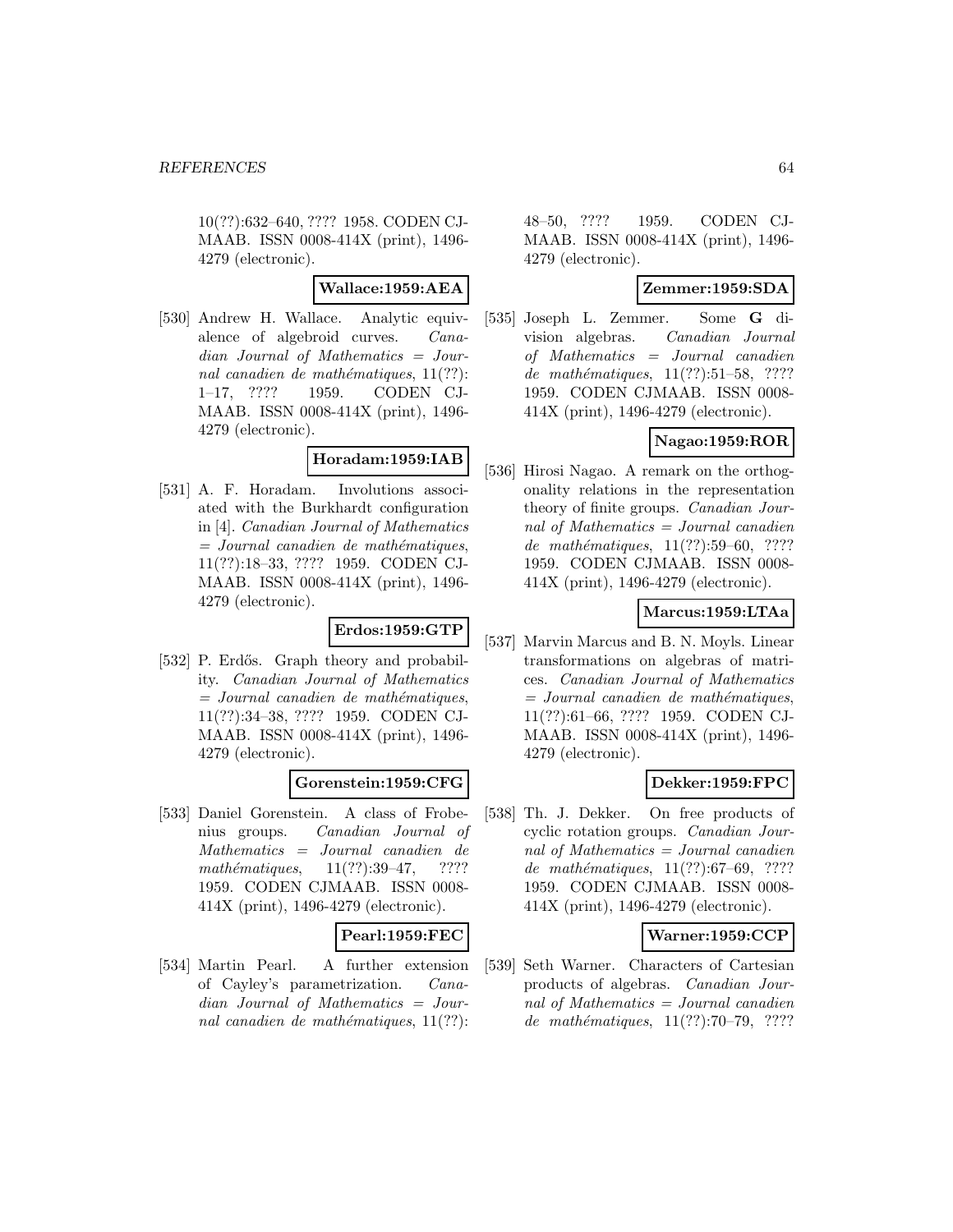#### **Brainerd:1959:RCF**

[540] Barron Brainerd. F-rings of continuous functions. I. Canadian Journal of Mathematics = Journal canadien de mathématiques,  $11(??):80–86, ????$ 1959. CODEN CJMAAB. ISSN 0008- 414X (print), 1496-4279 (electronic).

#### **Banaschewski:1959:CEF**

[541] Bernhard Banaschewski. On certain extensions of function rings. Canadian Journal of Mathematics = Journal canadien de mathématiques,  $11(??)$ : 87–96, ???? 1959. CODEN CJ-MAAB. ISSN 0008-414X (print), 1496- 4279 (electronic).

### **Hartmanis:1959:LTG**

[542] Juris Hartmanis. Lattice theory of generalized partitions. Canadian Journal of Mathematics = Journal canadien de mathématiques,  $11(??):97-106, ????$ 1959. CODEN CJMAAB. ISSN 0008- 414X (print), 1496-4279 (electronic).

### **Krule:1959:CBR**

[543] I. S. Krule. Concerning binary relations on connected ordered spaces. Canadian Journal of Mathematics = Journal canadien de mathématiques,  $11(??)$ : 107–111, ???? 1959. CODEN CJ-MAAB. ISSN 0008-414X (print), 1496- 4279 (electronic).

### **Tulcea:1959:COO**

[544] C. Ionescu Tulcea. On a class of operators occurring in the theory of chains of infinite order. Canadian Journal of Mathematics = Journal canadien de mathématiques,  $11(??):112-121, ????$ 

1959. CODEN CJMAAB. ISSN 0008- 414X (print), 1496-4279 (electronic).

#### **Brown:1959:TRF**

[545] Richard K. Brown. Typically-real functions. Canadian Journal of Mathematics  $=$  Journal canadien de mathématiques, 11(??):122–130, ???? 1959. CODEN CJ-MAAB. ISSN 0008-414X (print), 1496- 4279 (electronic).

### **Dawson:1959:CFA**

[546] David F. Dawson. Continued fractions with absolutely convergent even or odd part. Canadian Journal of Mathematics  $=$  Journal canadien de mathématiques, 11(??):131–140, ???? 1959. CODEN CJ-MAAB. ISSN 0008-414X (print), 1496- 4279 (electronic).

#### **Weisner:1959:GFH**

[547] Louis Weisner. Generating functions for Hermite functions. Canadian Journal of Mathematics = Journal canadien de mathématiques,  $11(??):141-147, ????$ 1959. CODEN CJMAAB. ISSN 0008- 414X (print), 1496-4279 (electronic).

### **Weisner:1959:GFB**

[548] Louis Weisner. Generating functions for Bessel functions. Canadian Journal of Mathematics = Journal canadien de mathématiques,  $11(??):148-155, ????$ 1959. CODEN CJMAAB. ISSN 0008- 414X (print), 1496-4279 (electronic).

#### **Ragab:1959:SPB**

[549] F. M. Ragab. Series of products of Bessel polynomials. Canadian Journal of Mathematics = Journal canadien de mathématiques,  $11(??):156–160, ????$ 1959. CODEN CJMAAB. ISSN 0008- 414X (print), 1496-4279 (electronic).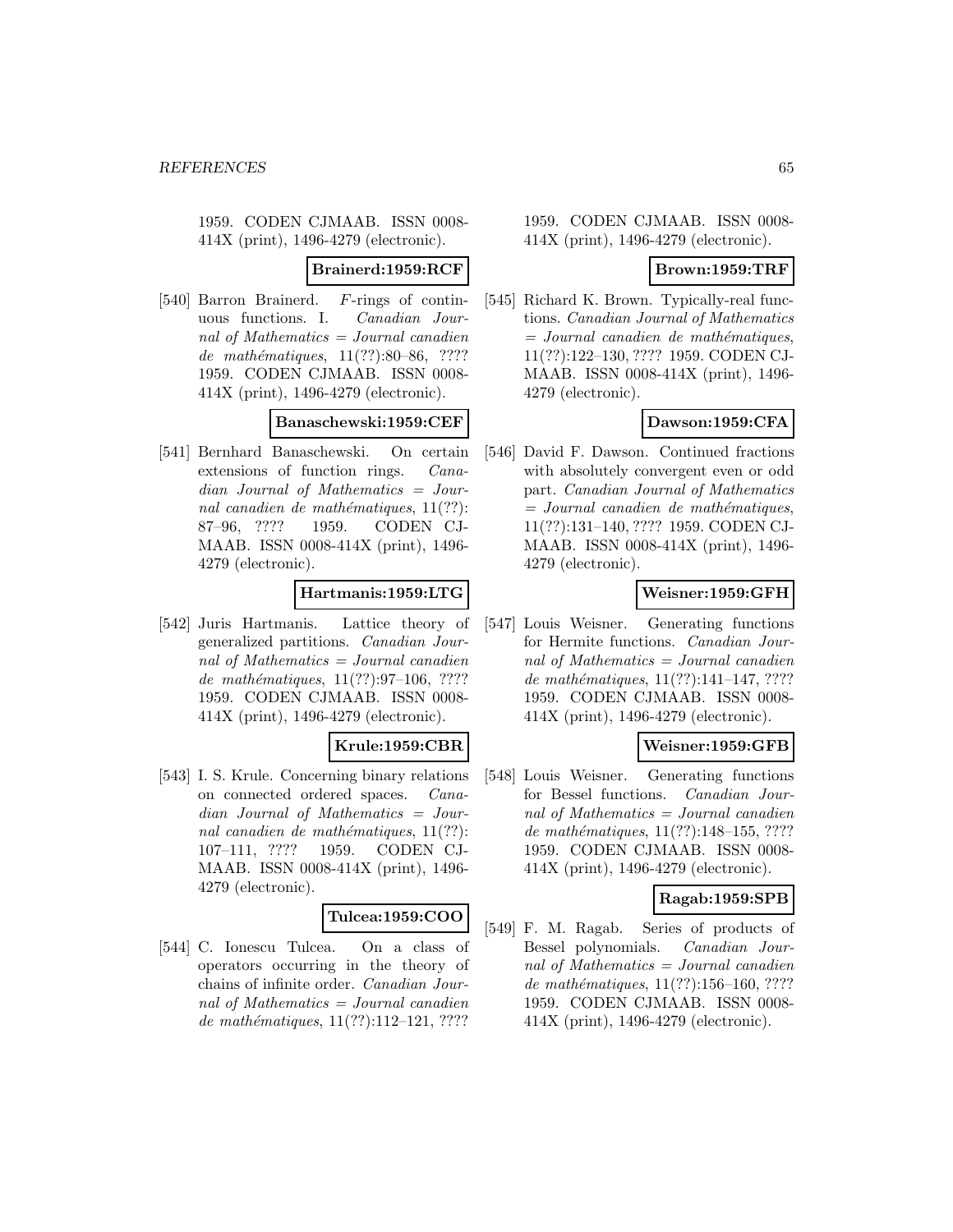### **Erdos:1959:SRP**

[550] P. Erdős. Some remarks on prime factors of integers. Canadian Journal of Mathematics = Journal canadien de mathématiques,  $11(??):161-167, ????$ 1959. CODEN CJMAAB. ISSN 0008- 414X (print), 1496-4279 (electronic).

# **Rooney:1959:RFF**

[551] P. G. Rooney. On the representation of functions as Fourier transforms. Canadian Journal of Mathematics = Journal canadien de mathématiques,  $11(??)$ : 168–174, ???? 1959. CODEN CJ-MAAB. ISSN 0008-414X (print), 1496- 4279 (electronic).

### **Neville:1959:EIT**

[552] E. H. Neville. The elliptic integrals of the third kind. Canadian Journal of Mathematics = Journal canadien de mathématiques,  $11(??):175-194, ????$ 1959. CODEN CJMAAB. ISSN 0008- 414X (print), 1496-4279 (electronic).

#### **Duff:1959:MPH**

[553] G. F. D. Duff. Mixed problems for hyperbolic equations of general order.  $Canadian$  Journal of Mathematics  $=$ Journal canadien de mathématiques, 11 (??):195–221, ???? 1959. CODEN CJ-MAAB. ISSN 0008-414X (print), 1496- 4279 (electronic).

#### **Cohn:1959:IRC**

[554] Richard M. Cohn. An improved result concerning singular manifolds of difference polynomials. Canadian Journal of Mathematics = Journal canadien de mathématiques,  $11(??):222-234, ????$ 1959. CODEN CJMAAB. ISSN 0008- 414X (print), 1496-4279 (electronic).

### **Eliopoulos:1959:SGM**

[555] H. A. Eliopoulos. Subspaces of a generalized metric space. Canadian Journal of Mathematics = Journal canadien de mathématiques,  $11(??):235-255, ????$ 1959. CODEN CJMAAB. ISSN 0008- 414X (print), 1496-4279 (electronic).

### **Woods:1959:ICB**

[556] A. C. Woods. On the irreducibilty of convex bodies. Canadian Journal of Mathematics = Journal canadien de mathématiques,  $11(??):256-261, ????$ 1959. CODEN CJMAAB. ISSN 0008- 414X (print), 1496-4279 (electronic).

#### **Nettleton:1959:DSC**

[557] R. E. Nettleton, K. Goldberg, and M. S. Green. Dense subgraphs and connectivity. *Canadian Journal of Mathematics*  $=$ Journal canadien de mathématiques, 11 (??):262–268, ???? 1959. CODEN CJ-MAAB. ISSN 0008-414X (print), 1496- 4279 (electronic).

### **Dulmage:1959:TSR**

[558] A. L. Dulmage and N. S. Mendelsohn. The term and stochastic ranks of a matrix. Canadian Journal of Mathematics  $=$  Journal canadien de mathématiques, 11(??):269–279, ???? 1959. CODEN CJ-MAAB. ISSN 0008-414X (print), 1496- 4279 (electronic).

### **Higgins:1959:DTS**

[559] P. J. Higgins. Disjoint transversals of subsets. Canadian Journal of Mathematics = Journal canadien de mathématiques, 11(??):280-285, ???? 1959. CODEN CJMAAB. ISSN 0008- 414X (print), 1496-4279 (electronic).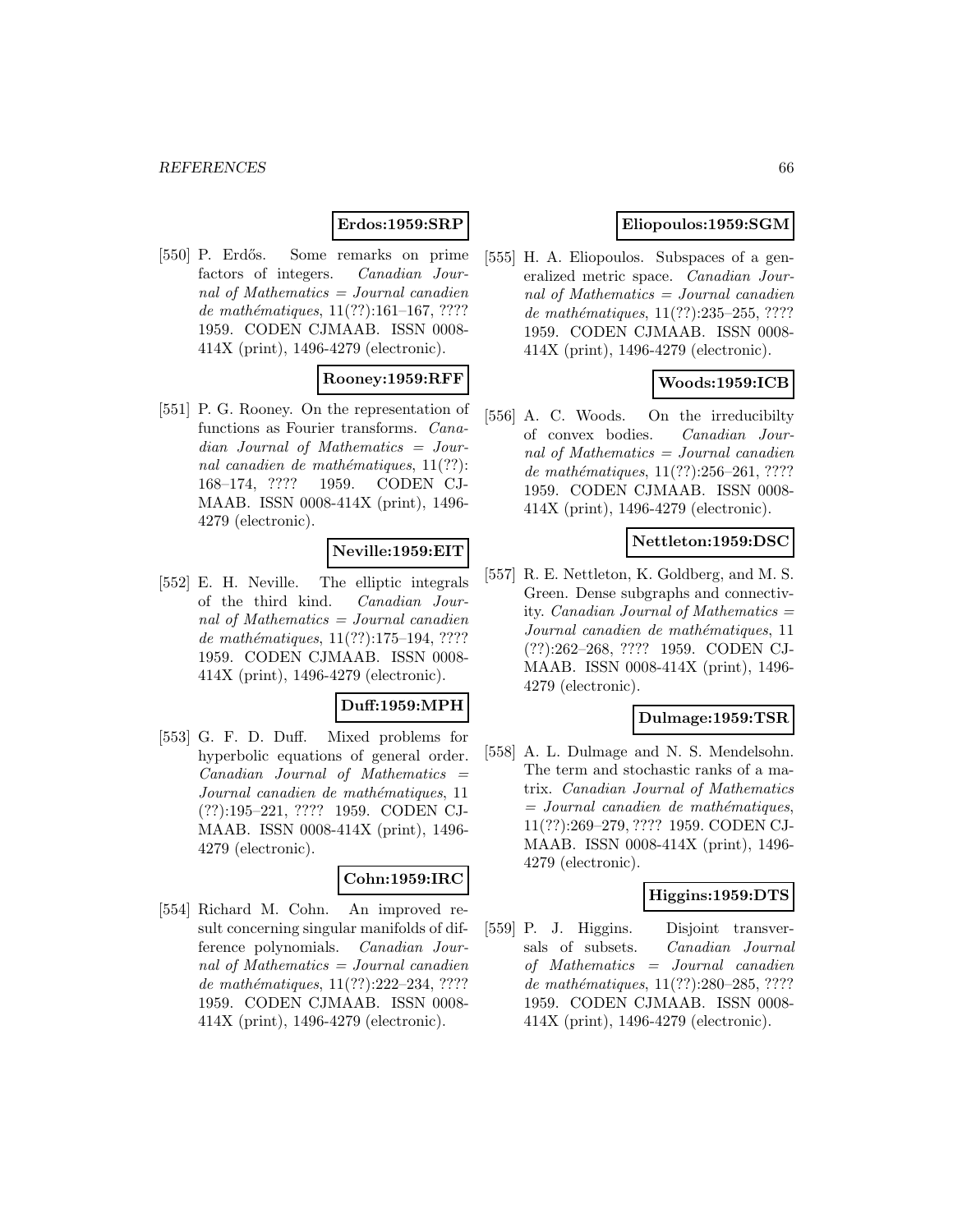### **Leader:1959:SAT**

[560] Solomon Leader. Separation and approximation in topological vector lattices. Canadian Journal of Mathematics  $=$  Journal canadien de mathématiques, 11(??):286–296, ???? 1959. CODEN CJ-MAAB. ISSN 0008-414X (print), 1496- 4279 (electronic).

### **Gelbaum:1959:TPB**

[561] Bernard R. Gelbaum. Tensor products of Banach algebras. Canadian Journal of Mathematics = Journal canadien de mathématiques,  $11(??):297-310, ????$ 1959. CODEN CJMAAB. ISSN 0008- 414X (print), 1496-4279 (electronic).

# **Gorenstein:1959:CSG**

[562] Daniel Gorenstein and I. N. Herstein. A class of solvable groups. Canadian Journal of Mathematics = Journal canadien de mathématiques,  $11(??):311-320, ????$ 1959. CODEN CJMAAB. ISSN 0008- 414X (print), 1496-4279 (electronic).

### **Dixmier:1959:RUG**

[563] Jacques Dixmier. Sur les représentations unitaires des groupes de Lie nilpotents. IV. (French) [On the unitary representations of nilpotent Lie groups. IV]. Canadian Journal of Mathematics = Journal canadien de mathématiques,  $11(??)$ : 321–344, ???? 1959. CODEN CJ-MAAB. ISSN 0008-414X (print), 1496- 4279 (electronic).

# **Ree:1959:NGW**

[564] Rimhak Ree. Note on generalized Witt algebras. Canadian Journal of Mathematics = Journal canadien de mathématiques,  $11(??):345-352$ , ???? 1959. CODEN CJMAAB. ISSN 0008- 414X (print), 1496-4279 (electronic).

# **Baer:1959:SI**

[565] Reinhold Baer. Supersoluble immersion. Canadian Journal of Mathematics  $=$  Journal canadien de mathématiques, 11(??):353–369, ???? 1959. CODEN CJ-MAAB. ISSN 0008-414X (print), 1496- 4279 (electronic).

# **Walker:1959:NLR**

[566] Elbert A. Walker. Non-linear recursive sequences. Canadian Journal of Mathematics = Journal canadien de mathématiques, 11(??):370–378, ???? 1959. CODEN CJMAAB. ISSN 0008- 414X (print), 1496-4279 (electronic).

### **Marcus:1959:EPH**

[567] M. Marcus, B. N. Moyls, and R. Westwick. Extremal properties of Hermitian matrices. II. Canadian Journal of Mathematics = Journal canadien de mathématiques, 11(??):379-382, ???? 1959. CODEN CJMAAB. ISSN 0008- 414X (print), 1496-4279 (electronic).

#### **Marcus:1959:LTAb**

[568] Marvin Marcus and Roger Purves. Linear transformations on algebras of matrices: the invariance of the elementary symmetric functions. Canadian Journal of Mathematics = Journal canadien de mathématiques, 11(??):383-396, ???? 1959. CODEN CJMAAB. ISSN 0008- 414X (print), 1496-4279 (electronic).

#### **Heider:1959:PDI**

[569] L. J. Heider. Prime dual ideals in Boolean algebras. Canadian Journal of Mathematics = Journal canadien de mathématiques, 11(??):397-408, ???? 1959. CODEN CJMAAB. ISSN 0008- 414X (print), 1496-4279 (electronic).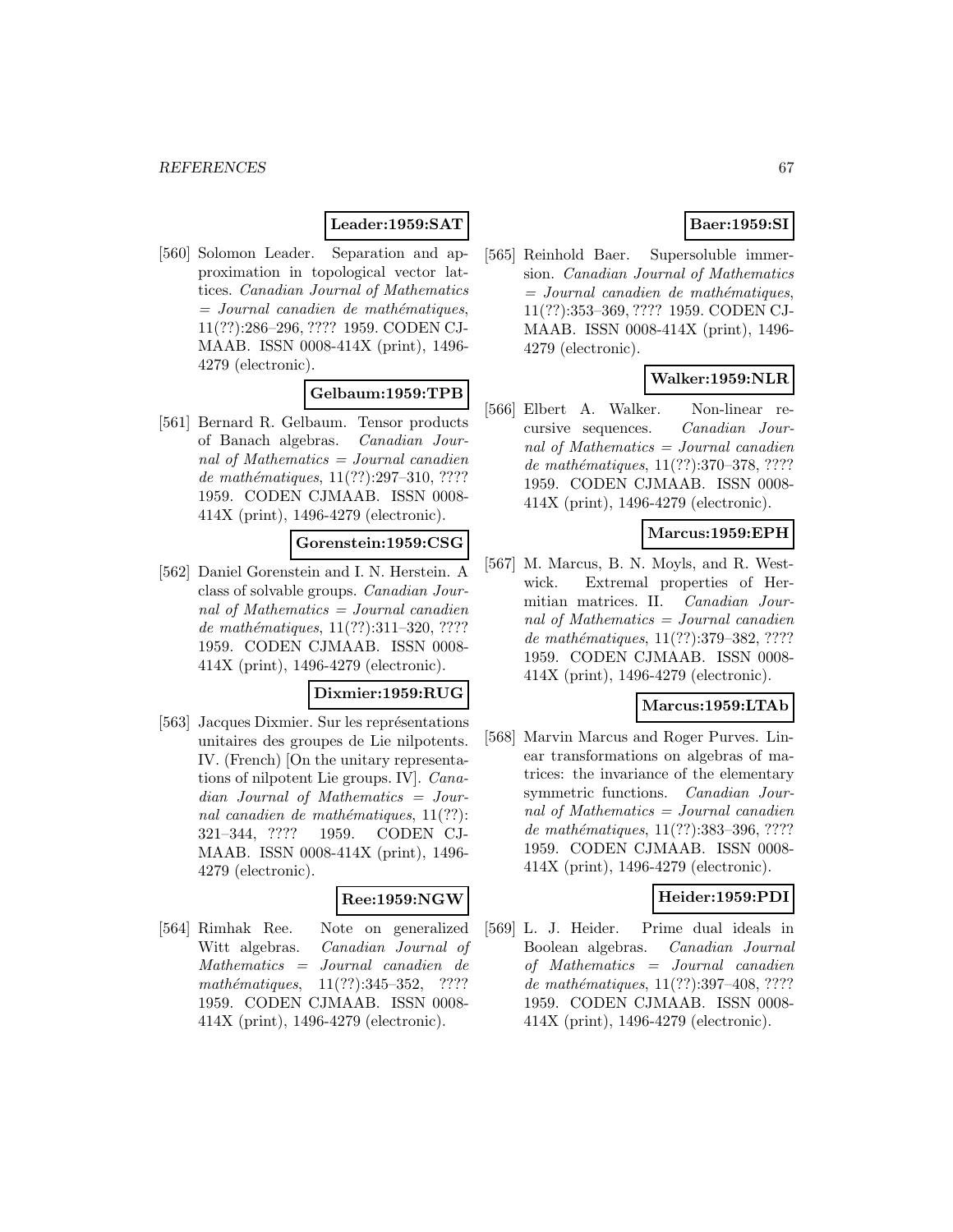#### **Mahowald:1959:PMS**

[570] Mark Mahowald. On a paper of Maurice Sion. Canadian Journal of Mathematics  $=$  Journal canadien de mathématiques, 11(??):409–415, ???? 1959. CODEN CJ-MAAB. ISSN 0008-414X (print), 1496- 4279 (electronic).

### **Ellis:1959:GMT**

[571] H. W. Ellis. On generalized Morse– Transue function spaces. Canadian Journal of Mathematics = Journal canadien de mathématiques,  $11(??):416-426$ , ???? 1959. CODEN CJMAAB. ISSN 0008-414X (print), 1496-4279 (electronic).

#### **Jenkins:1959:TP**

[572] James A. Jenkins. On a type problem. Canadian Journal of Mathematics  $=$  Journal canadien de mathématiques, 11(??):427–431, ???? 1959. CODEN CJ-MAAB. ISSN 0008-414X (print), 1496- 4279 (electronic).

#### **Rooney:1959:SPF**

[573] P. G. Rooney. On some properties of functions analytic in a half-plane. Canadian Journal of Mathematics = Journal canadien de mathématiques,  $11(??)$ : 432–439, ???? 1959. CODEN CJ-MAAB. ISSN 0008-414X (print), 1496- 4279 (electronic).

#### **Fulkerson:1959:NFF**

[574] D. R. Fulkerson. A network-flow feasibility theorem and combinatorial applications. Canadian Journal of Mathematics  $=$  Journal canadien de mathématiques, 11(??):440–451, ???? 1959. CODEN CJ-MAAB. ISSN 0008-414X (print), 1496- 4279 (electronic).

### **Sherk:1959:RMS**

[575] F. A. Sherk. The regular maps on a surface of genus three. Canadian Journal of Mathematics  $=$  Journal canadien de mathématiques,  $11(??):452-480, ????$ 1959. CODEN CJMAAB. ISSN 0008- 414X (print), 1496-4279 (electronic).

### **Amemiya:1959:CML**

[576] Ichiro Amemiya and Israel Halperin. Complemented modular lattices. Canadian Journal of Mathematics = Journal canadien de mathématiques,  $11(??)$ : 481–520, ???? 1959. CODEN CJ-MAAB. ISSN 0008-414X (print), 1496- 4279 (electronic).

### **Marcus:1959:TGS**

[577] S. Marcus. Sur un théorème de G. Szekeres, concernant les fonctions monotones et convexes. (French) [On a theorem of G. Szekeres concerning monotone convex functions]. Canadian Journal of Mathematics = Journal canadien de mathématiques,  $11(??):521-526, ????$ 1959. CODEN CJMAAB. ISSN 0008- 414X (print), 1496-4279 (electronic).

# **Brauer:1959:SRU**

[578] Fred Brauer. Some results on uniqueness and successive approximations. Canadian Journal of Mathematics = Journal canadien de mathématiques,  $11(??)$ : 527–533, ???? 1959. CODEN CJ-MAAB. ISSN 0008-414X (print), 1496- 4279 (electronic).

#### **Wyman:1959:ABL**

[579] Max Wyman. The asymptotic behaviour of the Laurent coefficients. Canadian Journal of Mathematics = Journal canadien de mathématiques,  $11(??)$ :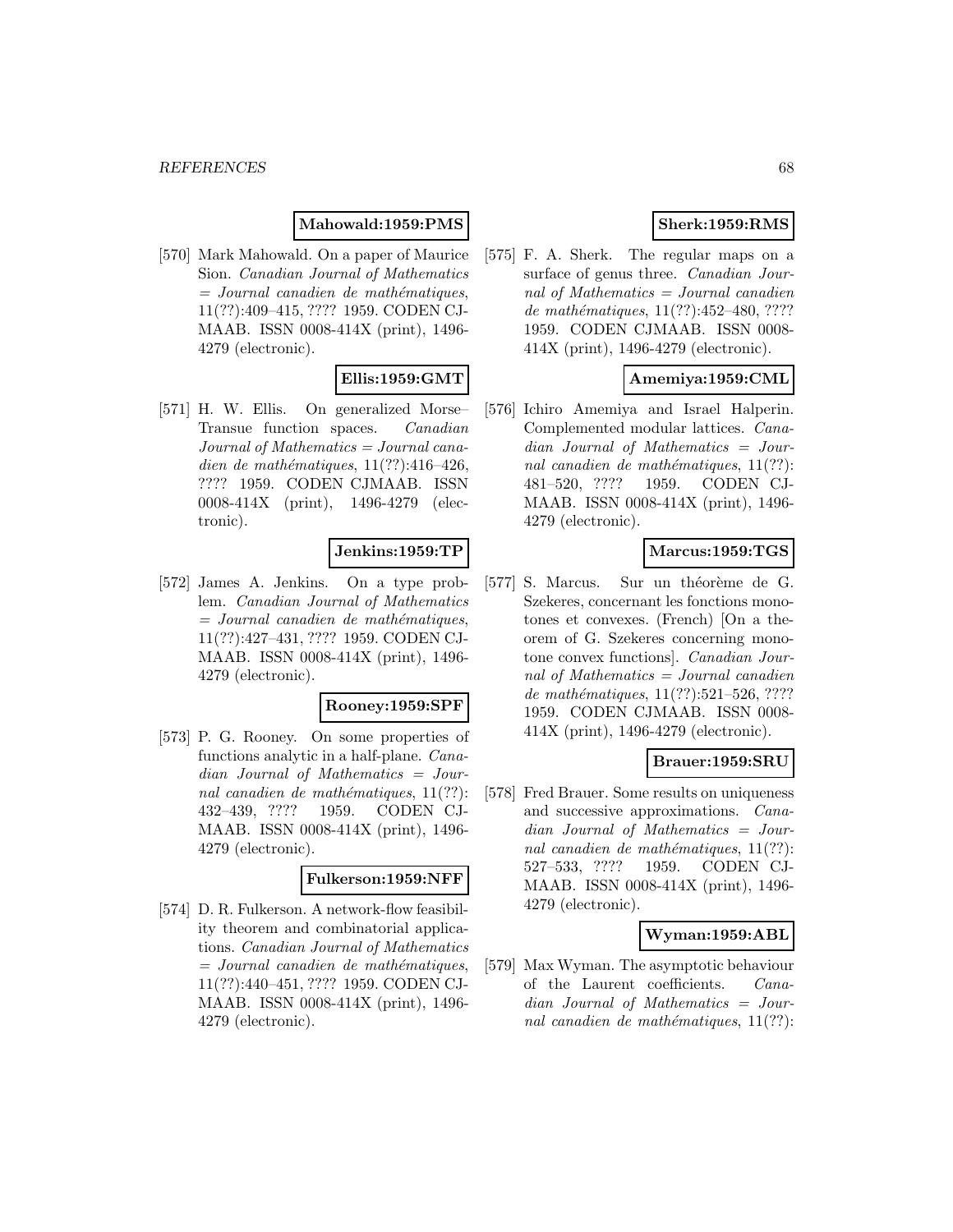534–555, ???? 1959. CODEN CJ-MAAB. ISSN 0008-414X (print), 1496- 4279 (electronic).

#### **Michael:1959:CSC**

[580] Ernest Michael. Convex structures and continuous selections. Canadian Journal of Mathematics = Journal canadien de mathématiques,  $11(??):556–575, ????$ 1959. CODEN CJMAAB. ISSN 0008- 414X (print), 1496-4279 (electronic).

### **Nijenhuis:1959:NHR**

[581] Albert Nijenhuis. A note on hyperconvexity in Riemannian manifolds. Canadian Journal of Mathematics = Journal canadien de mathématiques,  $11(??)$ : 576–582, ???? 1959. CODEN CJ-MAAB. ISSN 0008-414X (print), 1496- 4279 (electronic).

### **deBranges:1959:LOP**

[582] Louis de Branges. The a-local operator problem. Canadian Journal of Mathematics = Journal canadien de mathématiques,  $11(??)$ :583–592, ???? 1959. CODEN CJMAAB. ISSN 0008- 414X (print), 1496-4279 (electronic).

### **Kennedy:1959:THC**

[583] P. B. Kennedy. On a theorem of Hayman concerning quasi-bounded functions. Canadian Journal of Mathematics  $=$  Journal canadien de mathématiques, 11(??):593–600, ???? 1959. CODEN CJ-MAAB. ISSN 0008-414X (print), 1496- 4279 (electronic).

#### **Hayes:1959:SPU**

[584] Charles A. Hayes, Jr. Some principles underlying the construction of measures. Canadian Journal of Mathematics  $=$  Journal canadien de mathématiques,

11(??):601–613, ???? 1959. CODEN CJ-MAAB. ISSN 0008-414X (print), 1496- 4279 (electronic).

### **Schuster:1959:PNP**

[585] Seymour Schuster. Pencils of null polarities. Canadian Journal of Mathematics  $=$  Journal canadien de mathématiques, 11(??):614–620, ???? 1959. CODEN CJ-MAAB. ISSN 0008-414X (print), 1496- 4279 (electronic).

# **Tutte:1959:SCG**

[586] W. T. Tutte. On the symmetry of cubic graphs. Canadian Journal of Mathematics = Journal canadien de mathématiques,  $11(??):621-624, ????$ 1959. CODEN CJMAAB. ISSN 0008- 414X (print), 1496-4279 (electronic).

# **Edge:1959:QTR**

[587] W. L. Edge. Quadrics over GF(2) and their relevance for the cubic surface group. Canadian Journal of Mathematics = Journal canadien de mathématiques,  $11(??):625-645$ , ???? 1959. CODEN CJMAAB. ISSN 0008- 414X (print), 1496-4279 (electronic).

### **Coxeter:1959:PTR**

[588] H. S. M. Coxeter. Polytopes over GF(2) and their relevance for the cubic surface group. Canadian Journal of Mathematics = Journal canadien de mathématiques,  $11(??):646-650, ????$ 1959. CODEN CJMAAB. ISSN 0008- 414X (print), 1496-4279 (electronic).

#### **Whittaker:1959:SHG**

[589] James V. Whittaker. On the structure of half-groups. Canadian Journal of Mathematics = Journal canadien de mathématiques,  $11(??)$ :651–659, ????